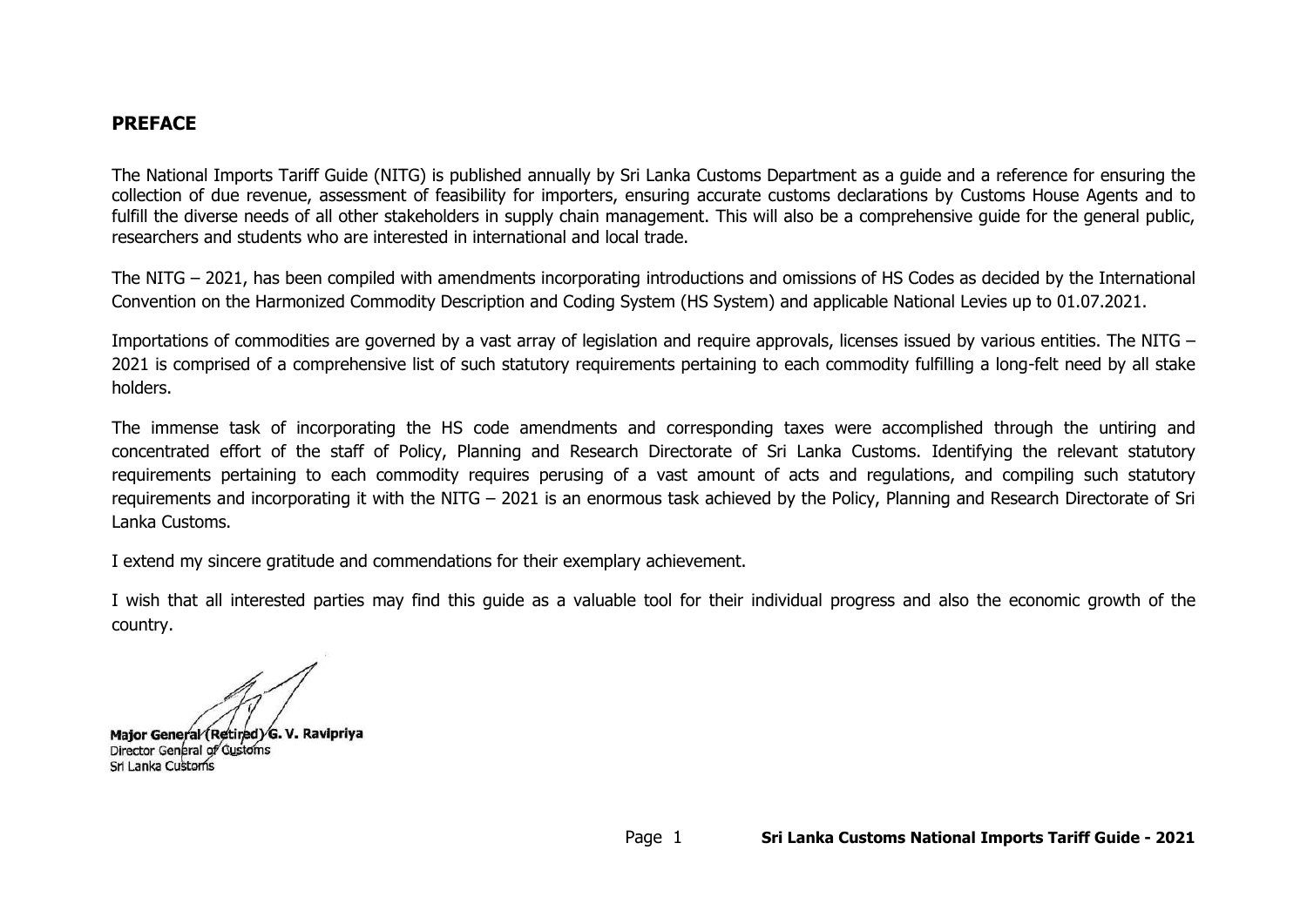# **DISCLAIMER**

The National Imports Tariff Guide 2021 is only a guide and not a legal document. The legal provisions may be found in Acts and amendments thereon and relevant gazette notifications published time to time notifying the amendments of different fiscal levies and conditions imposed.

Further, additional lines have been created within some tariff lines for the indication of Sri Lanka Standards (SLSI) and Import Control License (ICL) requirements.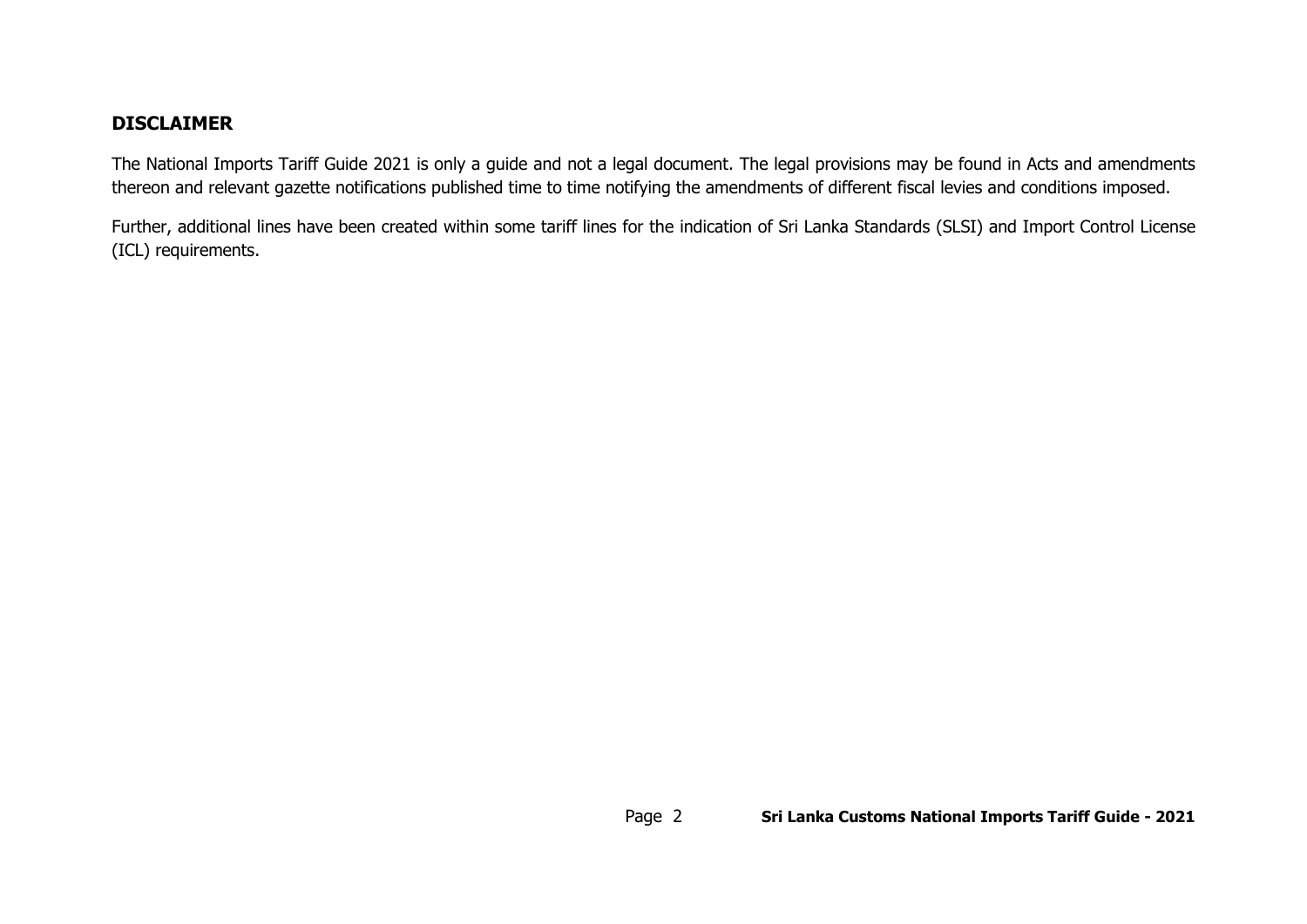# **Contents**

| $\bullet$ | Introduction to the Sri Lanka Customs National Imports Tariff Guide - 2021 |                                                                                                            | $9 - 11$  |
|-----------|----------------------------------------------------------------------------|------------------------------------------------------------------------------------------------------------|-----------|
| $\bullet$ | Schedule 'A' of the Customs Ordinance                                      |                                                                                                            | $12 - 13$ |
| $\bullet$ | Computation of Import Levies                                               |                                                                                                            | 14        |
| $\bullet$ |                                                                            | Countries coming under Various Preferential Trade Agreements and Indicators for Preferential Rates of Duty | $15 - 16$ |
| $\bullet$ | Special Commodity Levy                                                     |                                                                                                            | 17        |
| $\bullet$ | CESS Levy and Maximum Retail Price (MRP) based CESS Levy based Cess        |                                                                                                            | 17        |
| $\bullet$ | Commodities subjected to other statutory regulations and requirements      |                                                                                                            | $18 - 42$ |
| $\bullet$ | Regulations Published by Sri Lanka Standards Institution                   |                                                                                                            | 43        |
|           | Sri Lanka Standard Institution's (SLSI) Regulations - Schedule 1           |                                                                                                            | 44 - 48   |
| $\bullet$ | List of Customs Duty Concessions (Imports)                                 |                                                                                                            | 49        |
| $\bullet$ | List of Exemptions                                                         |                                                                                                            |           |
|           | <b>Customs Duty</b>                                                        |                                                                                                            | 49 - 53   |
|           | Excise (Special – Provisions) Duty<br>$\bullet$                            |                                                                                                            | $53 - 54$ |
|           | Port and Airport Levy (PAL)<br>$\bullet$                                   |                                                                                                            | $54 - 57$ |
|           | Cess<br>$\bullet$                                                          |                                                                                                            | $57 - 59$ |
|           | Value Added Tax (VAT)<br>$\bullet$                                         |                                                                                                            | $59 - 67$ |
| $\bullet$ | Value Added Tax (VAT) Consolidated Levy                                    |                                                                                                            | 68        |
| $\bullet$ | Sections I to XXI of Harmonized System                                     |                                                                                                            | $69 - 76$ |
| $\bullet$ | Abbreviations and Symbols                                                  |                                                                                                            | 77        |
| $\bullet$ | General Rules for the Interpretation of the Harmonized System              |                                                                                                            | 78        |
| $\bullet$ | <b>Customs Tariff</b>                                                      |                                                                                                            |           |
|           | Section 1<br>$\bullet$                                                     |                                                                                                            |           |
|           | • Section Notes                                                            |                                                                                                            |           |
|           | Chapter 1                                                                  | Live Animals                                                                                               |           |
|           | Chapter 2                                                                  | Meat and edible meat offal                                                                                 |           |
|           | Chapter 3                                                                  | Fish and Crustaceans, Molluscs and Other Aquatic Invertebrates                                             |           |
|           | Chapter 4                                                                  | Meat and edible meat offal                                                                                 |           |
|           | Chapter 5                                                                  | Products of animal origin, not elsewhere specified or included                                             |           |

- Section 2
	- Section Notes
	-
	- Chapter 6 Live trees and other plants; roots and the like; cut followers and ornamental foliage
	- Chapter 7 Edible vegetables and certain roots and tubers
	- Chapter 8 Edible fruit and nuts; peel of citrus fruit or melons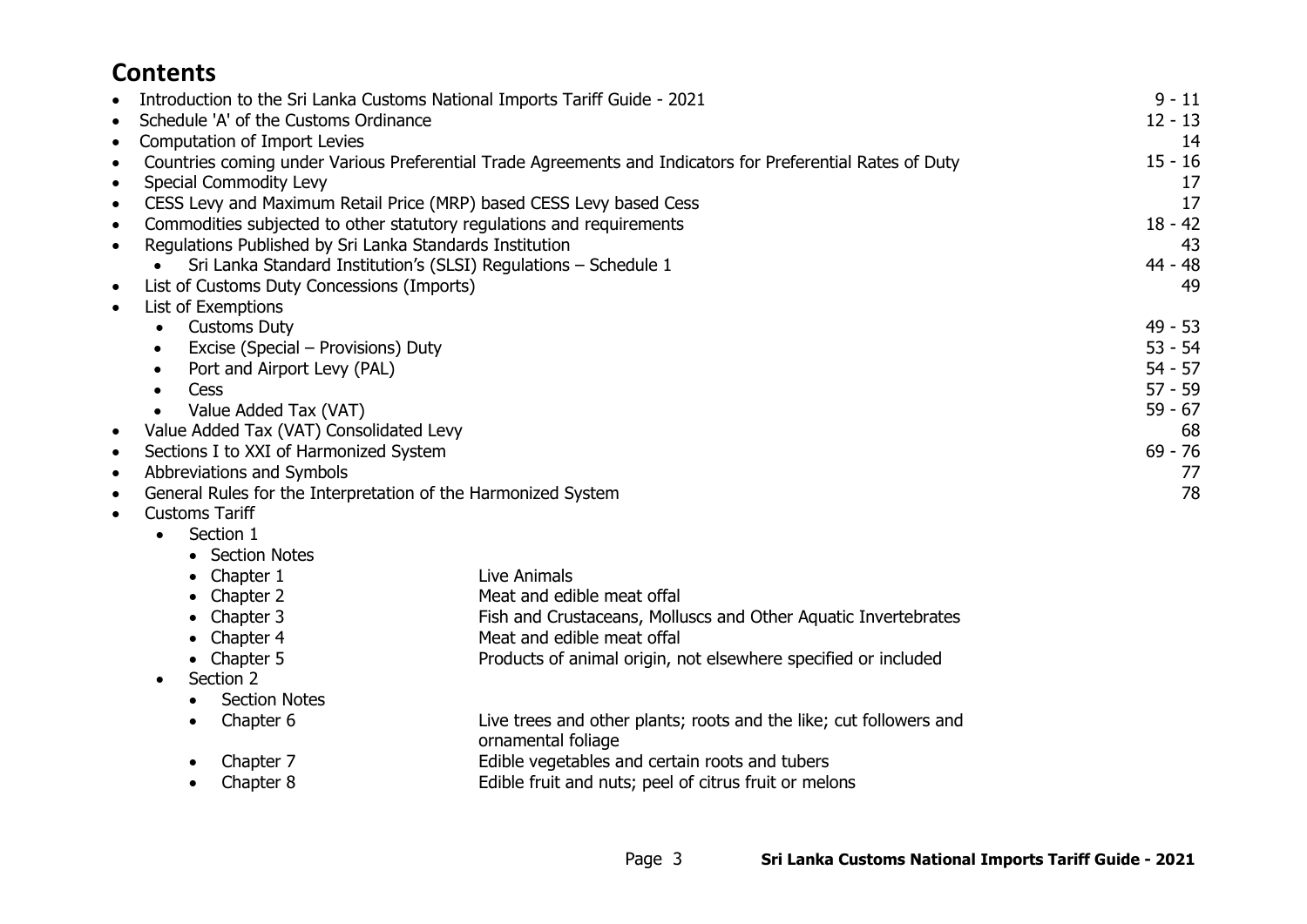- 
- Chapter 10 Cereals
- 
- 
- 
- 
- Section 3
	- Section Notes
	-
	- Section 4
	- Section Notes
	-
	-
	-
	-
	-
	-
	-
	-
	-
- Section 5
	- Section Notes
	-
	-
	-
- Section 6
	- Section Notes
	-
- 
- Section 29 Organic chemicals
- Section 30 Pharmaceutical products
- Section 31 Fertilizers
	- Chapter 32 Tanning or dyeing extracts; tannins and their derivatives; dyes, pigments and other
- Chapter 9 Coffee, tea, mate and spices
	-
- Chapter 11 Products of the milling Industry: malt; starches; inulin; wheat gluten
	- Chapter 12 Oil seeds and oleaginous fruits; miscellaneous grains, seeds and fruit;
		- industrial or medicinal plants; straw and fodder
	- Chapter 13 Lac; gums, resins and other vegetable saps and extracts
- Chapter 14 Vegetable plaiting materials; vegetable products not elsewhere specified or included
- Chapter 15 **Animal or vegetable fats and oils and their cleavage products; prepared edible fats;** animal or vegetable waxes
- Chapter 16 **Preparations of meat, of fish or of crustaceans, molluscs or other aquatic** invertebrates
- Chapter 17 Sugars and sugar confectionery
- Chapter 18 Cocoa and Cocoa preparations
	- Chapter 19 Preparations of cereals, flour, starch or milk; pastrycooks' products
	- Chapter 20 Preparations of vegetables, fruit, nuts or other parts of plants
	- **Chapter 21** Miscellaneous edible preparations
- Chapter 22 Beverages, spirits and vinegar
	- Chapter 23 Residues and waste from the food industries; prepared animal fodder
- Chapter 24 Tobacco and manufactured tobacco substitutes
	- Chapter 25 Salt; sulphur; earths and stone; plastering materials, lime and cement
- Chapter 26 Ores, slag and ash
	- Chapter 27 Mineral fuels, mineral oils and products of their distillation; bituminous substances; mineral waxes
		-
- Section 28 Inorganic chemicals; organic or inorganic compounds of precious metals, of rare
	- earth metals, of radioactive elements or of isotopes
	-
	-
	-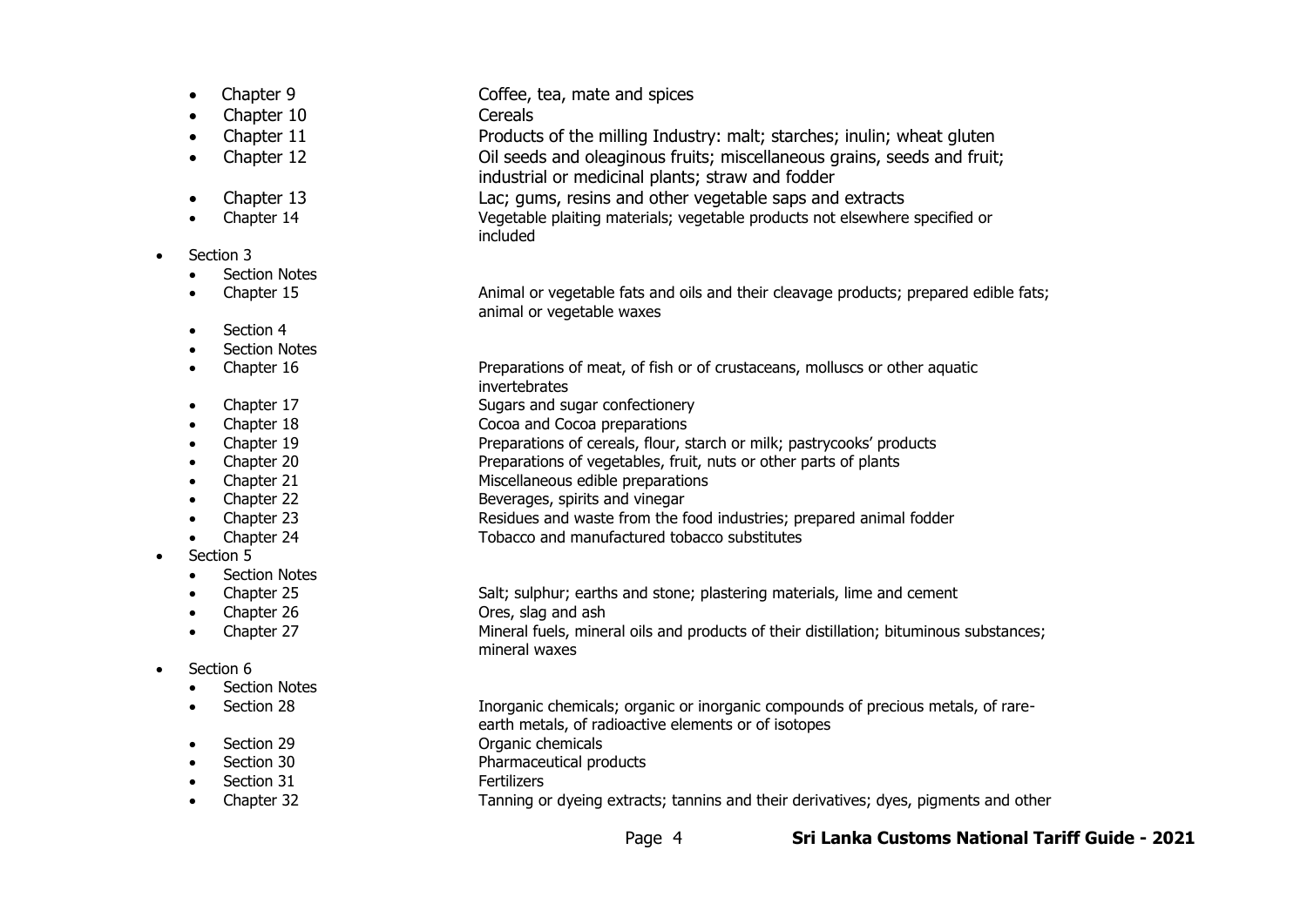- 
- 
- 
- 
- 
- 
- Section 7
	- Section Notes
	-
	-
- Section 8
	- Section Notes
	-
	-
	-
- Section 9
	- Section Notes
	-
	-
	-
- Section 10
	- Section Notes
	-
	-
	-
- Section 11
	- **Section Notes**
	- Chapter 50 Silk
	-
	- Chapter 52 Cotton
	-

• Chapter 33 Essential oils and resinoids; perfumery, cosmetic or toilet preparations • Chapter 34 Soap, organic surface-active agents, washing preparations, lubricating preparations, artificial waxes, prepared waxes, polishing or scour • Chapter 35 Albuminoidal substances; modified starches; glues; enzymes Explosives; pyrotechnic products; matches; pyrophoric alloys; certain combustible

coloring matter; paints and varnishes; putty and other mastics; inks

- preparations
- Chapter 37 Photographic or cinematographic goods
- Chapter 38 Miscellaneous chemical products
	- Chapter 39 Plastics and articles thereof • Chapter 40 Rubber and articles thereof

Chapter 41 **Chapter 41** Raw hides and skins (other than furskins) and leather • Chapter 42 Articles of leather; saddler and harness; travel goods, handbags and similar containers; articles of animal gut (other than silk-worm gut) • Chapter 43 Furskins and artificial fur; manufactures thereof

- Chapter 44 Wood and articles of wood; wood charcoal
- Chapter 45 Cork and articles of cork

• Chapter 46 Manufactures of straw, of esparto or of other plaiting materials; basket ware and wickerwork

• Chapter 47 Pulp of wood or of other fibrous cellulosic material; recovered (waste and scrap) paper or paperboard

• Chapter 48 Paper and paperboard; articles of paper pulp, of paper or of paperboard • Chapter 49 Printed books, newspapers, pictures and other products of the printing industry; manuscripts, typescripts and plans

- 
- Chapter 51 Wool, fine or coarse animal hair; horsehair yarn and woven fabric
	-
- Chapter 53 Other vegetable textile fibres; paper yarn and woven fabrics of paper yarn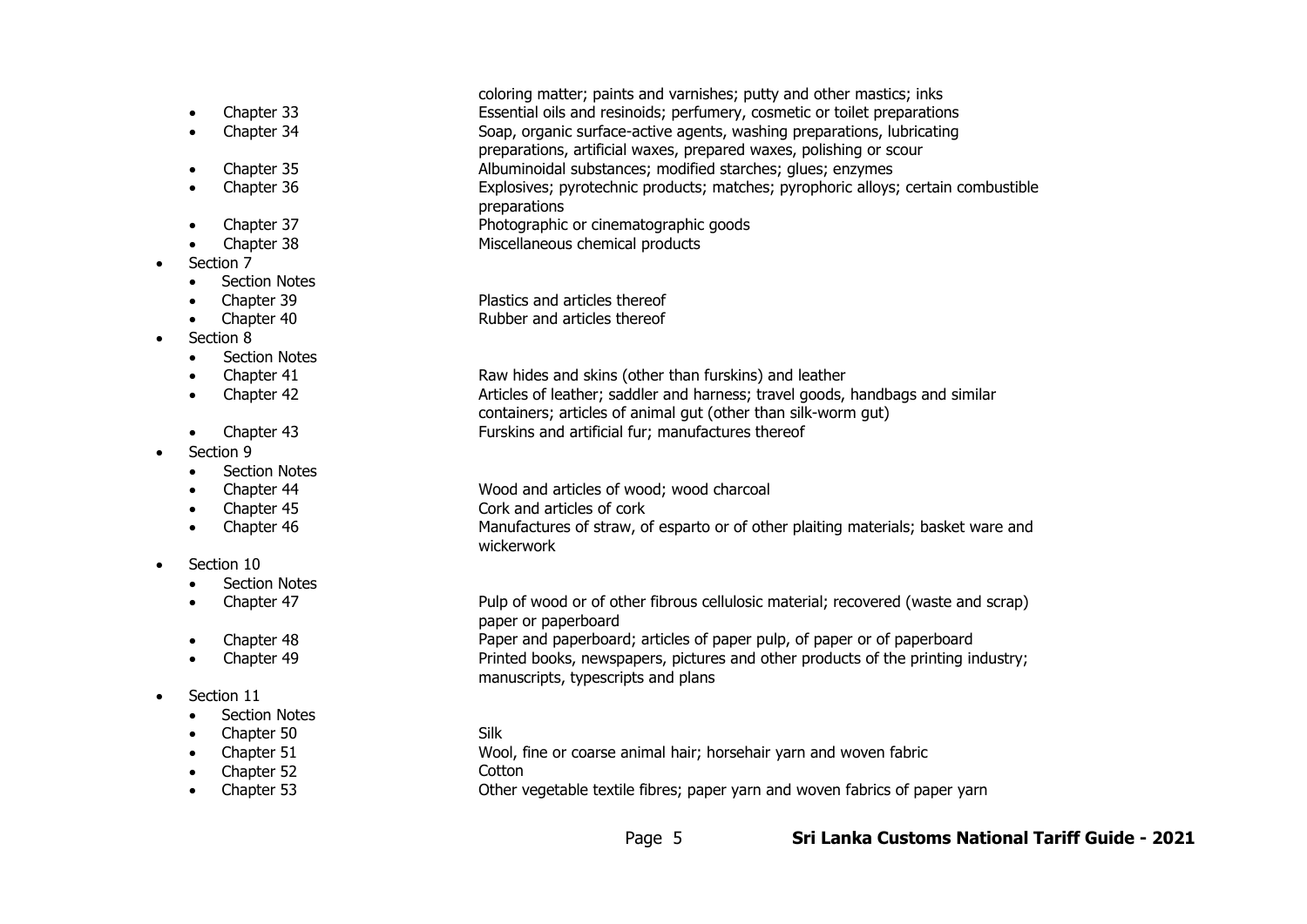|           | Chapter 54           | Man - made filaments; strip and the like of man-made textile materials                                                                                             |
|-----------|----------------------|--------------------------------------------------------------------------------------------------------------------------------------------------------------------|
| $\bullet$ | Chapter 55           | Man-made staple fibres                                                                                                                                             |
| $\bullet$ | Chapter 56           | Wadding, felt and nonwovens, special yarns; twine, cordage, ropes and cables and<br>articles thereof                                                               |
| ٠         | Chapter 57           | Carpets and other textile floor coverings                                                                                                                          |
| $\bullet$ | Chapter 58           | Special woven fabrics, tufted textile fabrics; lace; tapestries; trimmings, embroidery                                                                             |
| $\bullet$ | Chapter 59           | Impregnated, coated, covered or laminated textile fabrics; textile articles of a kind<br>suitable for industrial use                                               |
| $\bullet$ | Chapter 60           | Knitted or crocheted fabrics                                                                                                                                       |
| $\bullet$ | Chapter 61           | Article of apparel and clothing accessories, knitted or crocheted                                                                                                  |
|           | Chapter 62           | Article of apparel and clothing accessories, not knitted or crocheted                                                                                              |
|           | Chapter 63           | Other made up textile articles; sets; worn clothing and worn textile articles; rags                                                                                |
| $\bullet$ | Section 12           |                                                                                                                                                                    |
|           | <b>Section Notes</b> |                                                                                                                                                                    |
|           | Chapter 64           | Footwear, gaiters and the like; parts of such articles                                                                                                             |
|           | Chapter 65           | Headgear and parts thereof                                                                                                                                         |
| $\bullet$ | Chapter 66           | Umbrellas, sun umbrellas, walking-sticks, seat-sticks, whips, riding – crops and<br>parts thereof                                                                  |
| $\bullet$ | Chapter 67           | Prepared feathers and down and articles made of feathers or of down; artificial<br>flowers; articles of human hair                                                 |
| $\bullet$ | Section 13           |                                                                                                                                                                    |
|           | <b>Section Notes</b> |                                                                                                                                                                    |
|           | Chapter 68           | Articles of stone, plaster, cement, asbestos, mica or similar materials                                                                                            |
| $\bullet$ | Chapter 69           | Ceramic products                                                                                                                                                   |
|           | Chapter 70           | Glass and glassware                                                                                                                                                |
|           | Section 14           |                                                                                                                                                                    |
|           | <b>Section Notes</b> |                                                                                                                                                                    |
|           | Chapter 71           | Natural or cultured pearls, precious or semi-precious stones, precious metals,<br>metals clad with precious metal, and articles thereof; imitation jewellery; coin |

- Section 15
	- Section Notes
	- Chapter 72 Iron and steel
	-
	-
	-
	-
	-
	-

- 
- Chapter 73 Articles of iron or steel
- Chapter 74 Copper and articles thereof
	-
- Chapter 75 Nickel and articles thereof<br>• Chapter 76 Aluminium and articles the
- Chapter 76 **Aluminium and articles thereof**<br>• Chapter 77 **Aluminium and articles thereof** • Chapter 77 (Reserved for possible future use in the Harmonized System)<br>• Chapter 78 (Lead and articles thereof
- Chapter 78 Lead and articles thereof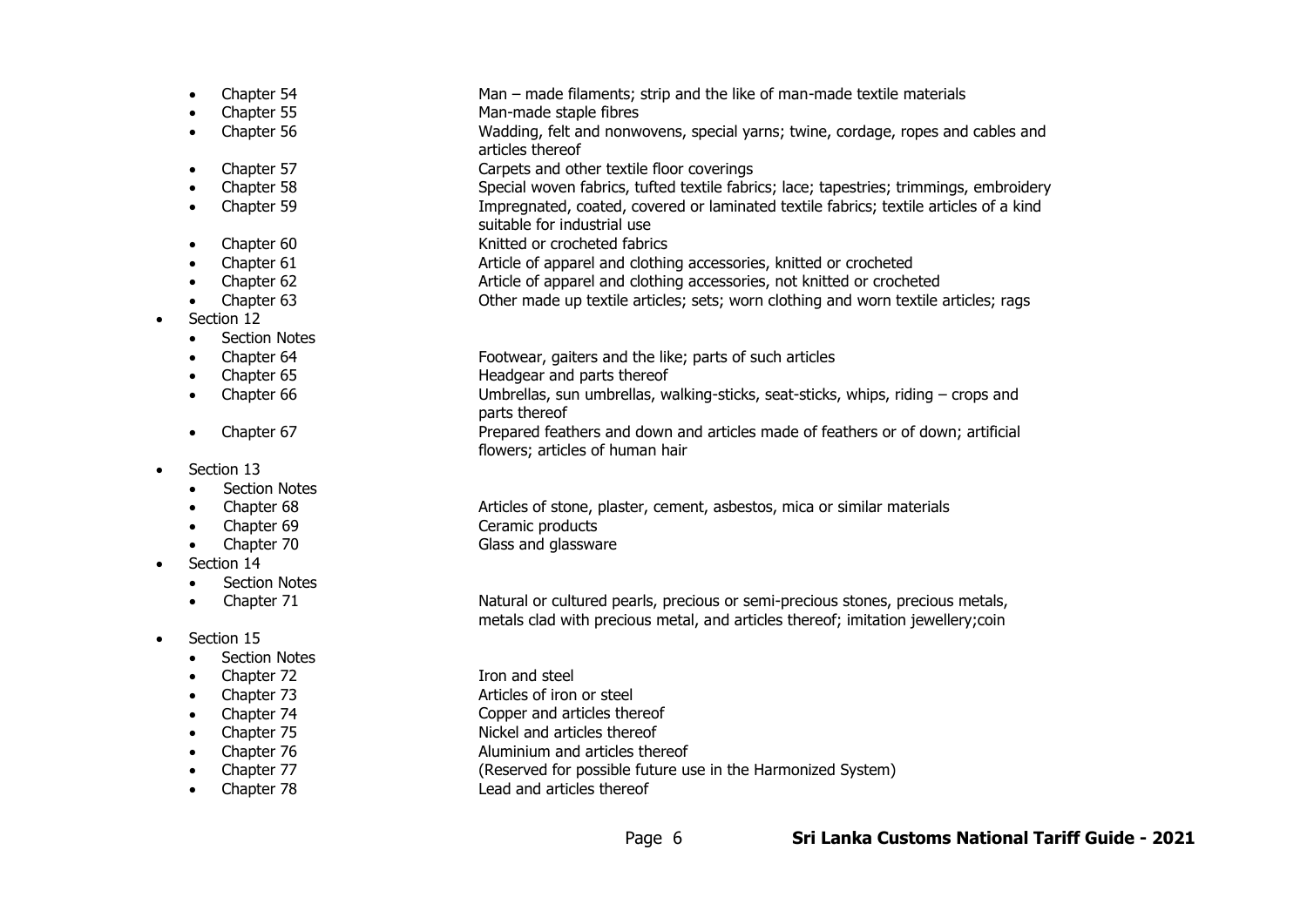- Chapter 79 Zinc and articles thereof
- **Chapter 80 Chapter 80** Tin and articles thereof
	- Chapter 81 Chapter 81 Chapter Base metals; cermets; articles thereof
- Chapter 82 Tools, implements, cutlery, spoons and forks, of base metal; parts thereof of base
- 
- Section 16
	- **Section Notes**
	-
	-
- Section 17
	- Section Notes
	-
	-
	-
	-
	- Section 18
	- **Section Notes**
	-
	-
	-
	- Section 19
	- Section Notes
	-
- Section 20
	- Section Notes
	-
	-
	-
- Section 21

metal • Chapter 83 Miscellaneous articles of base metal • Chapter 84 **Nuclear reactors, boilers, machinery and mechanical appliances; parts thereof** • Chapter 85 Electrical machinery and equipment and parts thereof; sound recorders and reproducers, television image and sound recorders and reproducers, and parts and accessories of such articles

Chapter 86 **Railway or tramway locomotives, rolling-stock and parts thereof; railway or** tramway track fixtures and fittings and parts thereof; mechanical (including electromechanical) traffic signaling equipment of all kinds • Chapter 87 Vehicles other than railway or tramway rolling-stock, and parts and accessories thereof • Chapter 88 Aircraft, spacecraft, and parts thereof

• Chapter 89 Ships, boats and floating structures

• Chapter 90 Optical, photographic, cinematographic, measuring, checking, precision, medical or surgical instruments and apparatus; parts and accessories thereof Chapter 91 Clocks and watches and parts thereof • Chapter 92 Musical instruments; parts and accessories of such articles

• Chapter 93 **Arms and ammunition; parts and accessories thereof** 

• Chapter 94 Furniture; bedding, mattresses, mattress supports, cushions and similar stuffed furnishings; lamps and lighting fittings, not elsewhere specified or included; illuminated signs, illuminated name-plates and the like; prefabricated building • Chapter 95 Toys, games and sports requisites; parts and accessories thereof • Chapter 96 Miscellaneous manufactured articles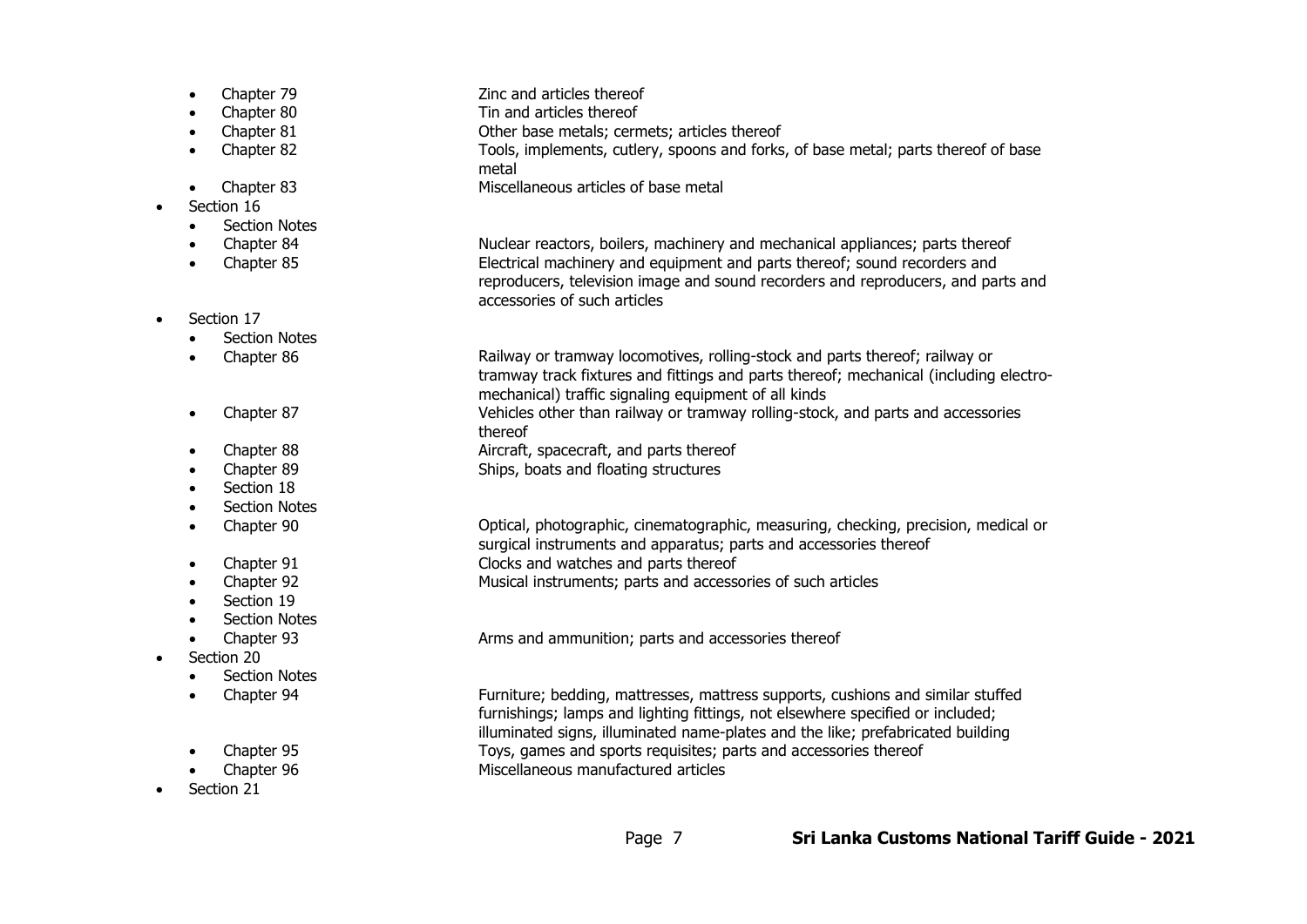- Section Notes<br>• Chapter 97
- 

• Chapter 97 Works of art, collectors' pieces and antiques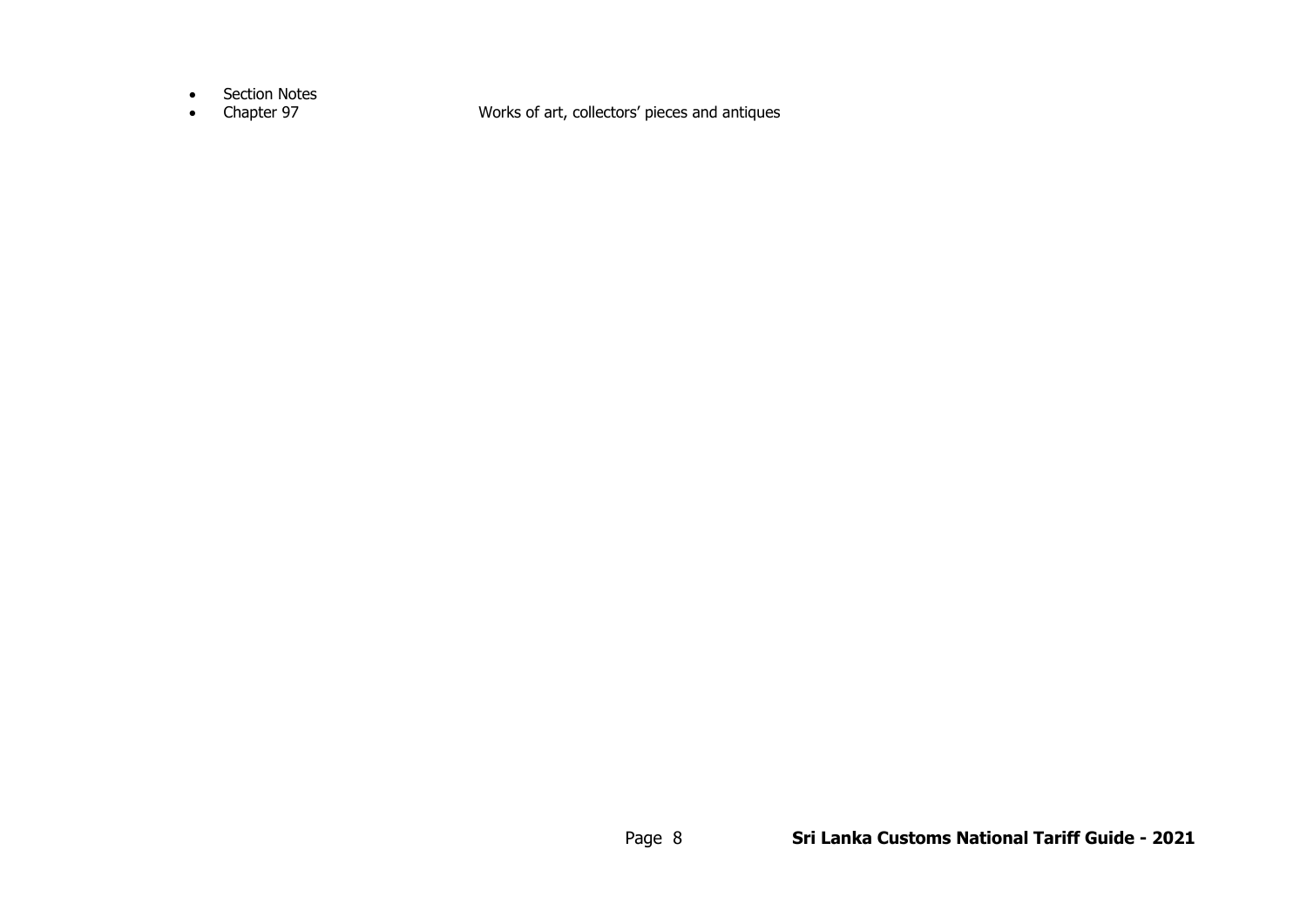# **INTRODUCTION TO THE SRI LANKA CUSTOMS NATIONAL TARIFF GUIDE**

- 1. The National Customs Tariff is a Guide to compute all the taxes or levies payable on goods (commodities) imported. It is a publication of such taxes stipulated under various Acts and Enactments, consolidated in to one book for ease of reference, both by the Customs Officials as well as the general public.
- 2. In this guide, the following taxes have been consolidated incorporating amendments made during November 2020 budget, it has been updated up to 01st July 2021;
	- Customs Duty payable in terms of schedule 'A' of the Customs Ordinance (Chapter 235), stipulated by Revenue Protection Orders made under the Revenue Protection Act, No 19 of 1962.
	- Value Added Tax payable in terms of VAT Act No.14 of 2002.
	- Excise Duty payable in terms of Excise (Special Provisions) Act No. 13 of 1989.
	- Port and Airport Development Levy payable in terms of Section 2 of Finance Act No. 11 of 2002.
	- Special Commodity Levy payable in terms of Section 2 of Special Commodity Levy Act No. 48 of 2007.
	- Export Development Board (EDB) Cess payable in terms of Export Development Act No. 40 of 1979.
- 3. Nevertheless, this guide itself is not a legal instrument. For purposes of establishing the source of legal authority of taxes indicated in the guide, one has to make reference to the relevant gazette notifications published under the respective Acts and Enactments notifying the imposition, deletion or amendment of rates of such taxes.

### **The Structure of the Tariff**

- 4. The National Customs Tariff is comprised of (i) Table of Taxes, (ii) List of Concessions and (iii) List of Exemptions. The Table of Taxes except for the National Subdivisions described in paragraph 07 herein below - consists of the "Harmonized Commodity Description and Coding System" (hereinafter referred to as the "Harmonized System" or HS), and rates of various taxes prescribed for each commodity in the said HS respectively.
- 5. The said HS nomenclature is comprised of 21 Sections, 99 Chapters, Headings and Subheadings established there-under in a structured hierarchical order, and the numerical codes for the identification of each heading and subheading respectively. Subheadings under the headings have been created at three hierarchical levels, namely, subheadings whose text is not preceded by a dash, subheadings whose text is preceded by one dash, and subheadings whose text is preceded by two dashes, in the descending order. These subheadings are identified by six digit numeric Codes. The HS nomenclature is established by the International Convention on the Harmonized Commodity Description and Coding System of which Sri Lanka is a signatory.
- 6. Depending upon the national requirements, some of the Subheadings (at the available lowest hierarchical level) are further subdivided at national level. Such divisions are known as National Subdivisions or NSD. NSD are identified by a numeric code comprising of 08 digits, and shall be further denoted by three dashes preceding the text. Depending upon the national requirements, those NSD too may be further divided, in which event those divisions - also known as NSD and identified by eight digit numeric codes - shall be identified by four dashes preceding the text.
- 7. Rates of various taxes payable for commodities (or groups of commodities as the case may be) have been indicated against each commodity (or the group of commodities as the case may be) identified by the international HS Codes, or against each NSD at the lowest hierarchical level when those international codes are further divided. Those lines comprising of a code, description and taxes are known as Tax Lines.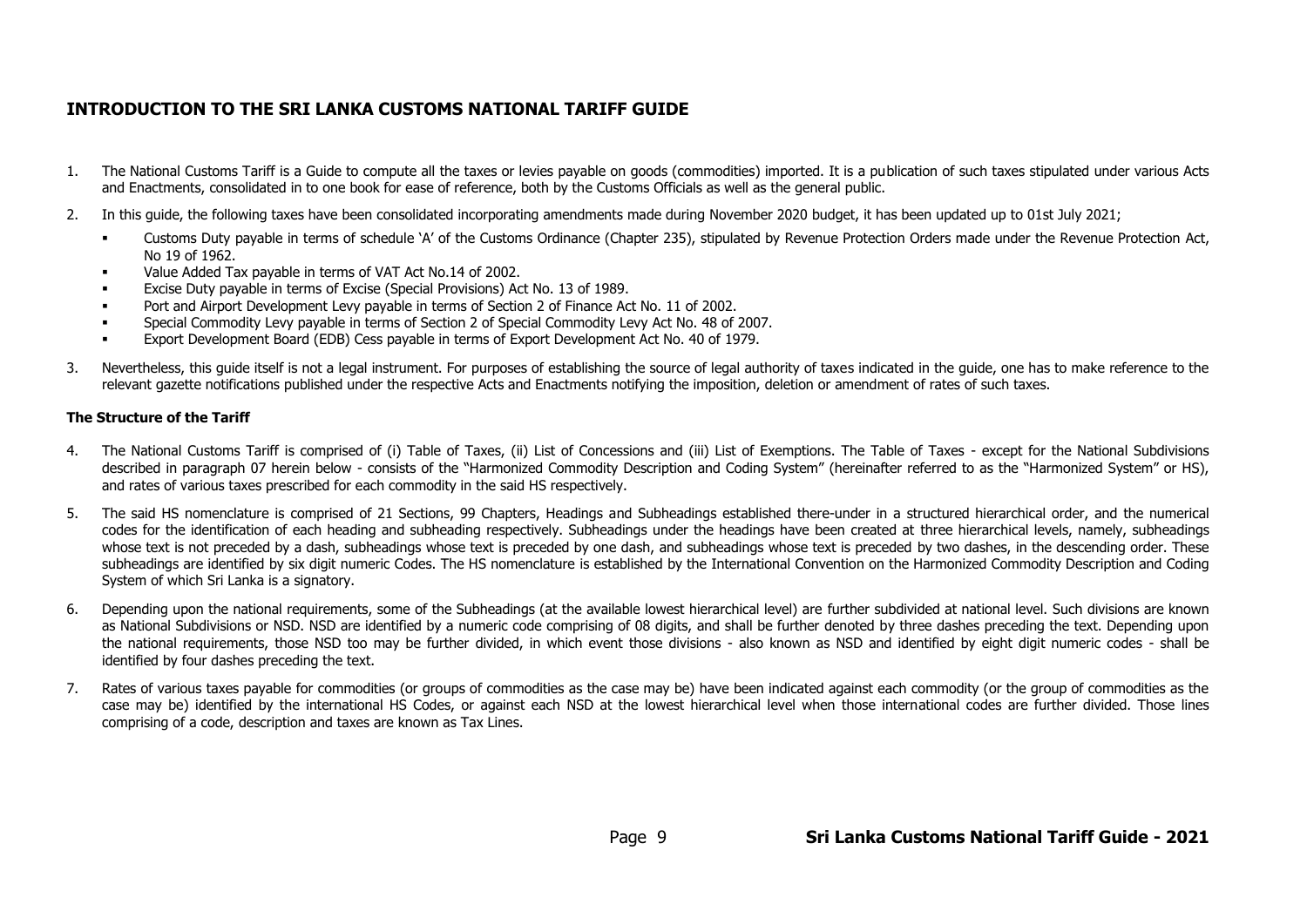#### **How to find out the taxes payable on any given commodity:**

- 8. For purposes of levying duties and other levies, goods imported (or exported as the case may be) shall be classified within the said HS Nomenclature. Such classification shall be in accordance with the General Rules for the Interpretation of the said HS Nomenclature, with due regard to the Explanatory Notes to the HS Nomenclature, that being the official interpretation to the HS Nomenclature by the World Customs Organization. Where the Subheadings at the international level are divided in to NSD, the goods shall be classified down to the lowest hierarchical level, by first selecting the appropriate three-dash NSD, and if further divided, by selecting the appropriate four-dash NSD there-under.
- 9. The classification of goods within the NSD shall be according to the text of each NSD; the text providing the most specific description of the commodity to be classified shall be preferred over other NSD. The text of each NSD shall be considered in the same numeric sequence as they appear in the National Customs Tariff. All preceding subdivisions should be considered in their numerical sequence and exhausted, before choosing a particular NSD.
- 10. For purposes of paragraph 9 above, Three-dash NSD are comparable only with the other Three-dash NSD created under the same six-digit code (Harmonized System Code). Likewise, Four-dash NSD are comparable only with the other Four-dash NSD created under the same Three digit NSD.
- 11. Every commodity so classified shall be levied with the duties and other taxes specified in the tariff line corresponding to the classification code (whether the HS code or NSD as the case may be) selected as appropriate. Levying of those taxes shall be subjected to following conditions.

#### **Levy of Customs Duty**

- 12. Subject to the provisions of paragraphs 14 to 19 respectively, the commodities so classified shall be levied with the General Rate of Duty or the Preferential Rate of Duty where applicable, as prescribed in the respective Tariff Line.
- 13. Value for levying of Customs Duties shall be determined in accordance with the terms of Schedule 'E' to the Customs Ordinance (Chapter 235). Formula in this guide is to be followed in computing the Customs Duty.
- 14. For the purposes of paragraph 12, wherever more than one General Rate of Duty is specified, the rate that accrues the highest amount of Duty shall apply, unless specified otherwise.
- 15. For the purposes of paragraph 12, wherever a Preferential Rate and a General Rate of Duty are prescribed for any commodity, the Preferential Rate shall be levied provided that the commodity is proved to the satisfaction of the Director General of Customs to have been produced or manufactured in the respective country or group of countries as prescribed and are in accordance with the terms and conditions of the Resolution prescribing such Preferential Rate or Rates, as published in the Gazette.
- 16. Where the commodities qualify for concessionary rates prescribed in the "List of Concessions", the commodities shall be levied with the concessionary rates; where the commodities are qualified for exemptions as per "List of Exemptions", the commodity shall be exempted from such Duties. For purposes of this paragraph, Director General of Customs shall be the final authority for deciding whether the commodity qualifies for such concessions or exemptions enumerated under Schedule 'A' of the Customs Ordinance.
- 17. Machinery, plant and equipment, if imported disassembled or unassembled for convenience of packing, handling or transport, and presented in the same consignment, or imported in different consignments after having obtained prior approval to import in different consignments, are to be classified as the commodity resulting after the assembly, provided that the Director General of Customs is satisfied that the goods warranted importation disassembled or unassembled, and the rate of Duty applicable for such disassembled or unassembled goods shall be the rate of Duty applicable to the commodity resulting after the assembly.
- 18. Customs Duty shall not be levied when a "Special Commodity Levy" is imposed and is in force for the same commodity; then, only that Special Commodity Levy shall be levied, subject to details given there under.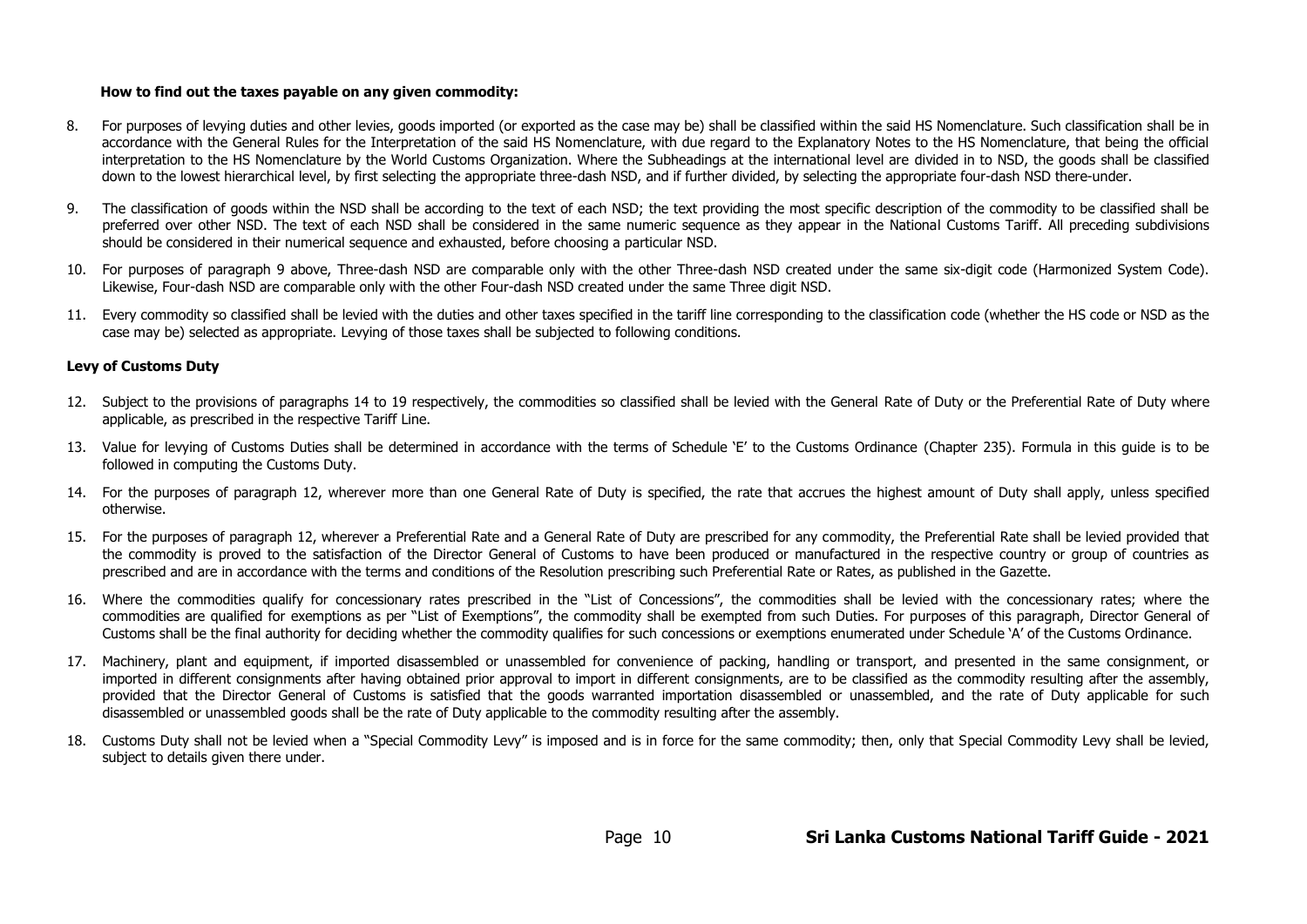#### **Levy of other Taxes**

- 19. The commodities so classified as prescribed in paragraph 11 above, shall be levied with Value Added Tax (VAT), Port and Airport Development Levy (PAL), Excise (Special Provisions) Duty and Export Development Board Cess where applicable, as prescribed in the respective tariff line, subject to following conditions.
- 20. Formulas of Import Levies shown in this guide are to be followed in computing the tax bases for respective taxes/levies.
- 21. When Special Commodity Levy is imposed for a commodity, and is in force, only that levy shall be levied instead of all other taxes/levies.
- 22. For the purpose of paragraph 20, wherever a commodity is qualified for exemption (as provided for in the respective Act) from the levying of a tax indicated in the tariff line, then that commodity shall be exempted from such tax.
- 23. Wherever an ad-valorem rate and a specific rate of a levy are indicated, the rate that accrues the highest amount shall be applied, unless specified otherwise.

#### **The Units of Quantities**

24. Importers are required to declare the quantity of commodity in accordance with the "Unit of Quantity" shown against the Tariff Line under which the respective commodity is classifiable. The said same "Unit of Quantity" shall be applicable in paying the "Specific Rates of Duties," unless specified otherwise.

#### **Other Statutory Regulations and Requirements**

- 25. Commodities requiring Import (Control) License prior to importation are provided in the relevant tariff line in this quide. Commodities presently under the Sri Lanka Standards Institute (SLSI) compulsory inspection scheme are also provided in the relevant tariff line.
- 26. Commodities requiring approvals/permits or licenses for importation under other statutory requirements that have to be obtained prior to the importation or subsequent inspection has been incorporated into the quide for ease of reference under the "Commodities subjected to other statutory regulations and requirements". For the purpose of legal authority the relevant Acts, regulations and relevant gazette notifications published thereon may be referred. All imports are subject to the Foreign Exchange Act No.12 of 2017

#### **Disclaimer**

27. Whether specifically mentioned in this quide or otherwise, importers are bound by law to comply with the requirements of all requlations, Acts and enactments relative to imports and imported goods, as in force at the time of import. It is important to note that the above lists indicate only the frequently required permits and licenses and hence is NOT EXHAUSTIVE. Obtaining the applicable approvals and permits from the respective authorities is the responsibility of the importers.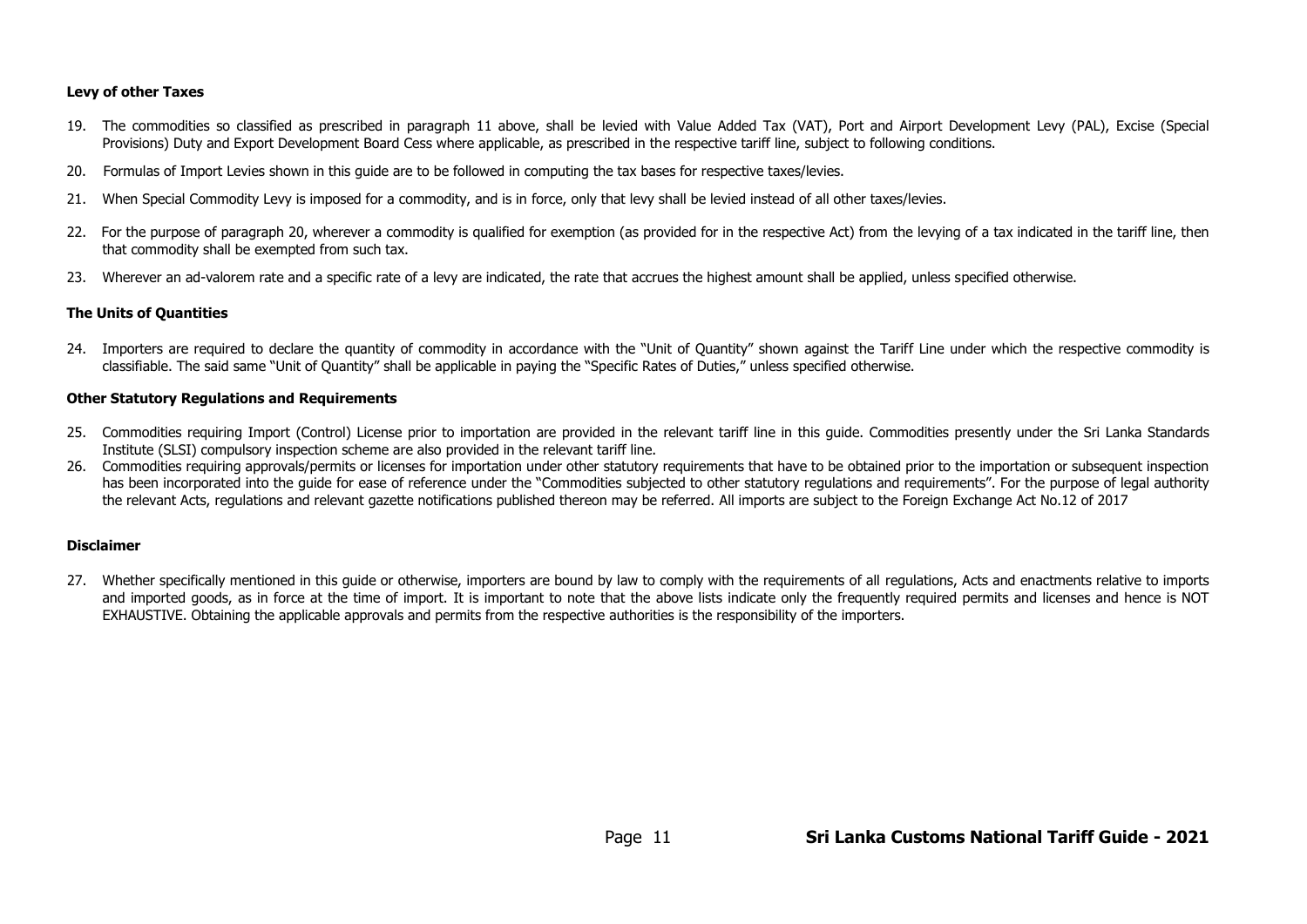### **SCHEDULE 'A' OF THE CUSTOMS ORDINANCE**

#### **Prescribed under Section 10 of the Customs Ordinance (Chapter 235)**

- 1. Schedule A, being the "Table of Duties" (including the list of concessions and the list of exemptions), is comprised of a list of commodities and groups of commodities, and rates of duties prescribed for each commodity or group of commodities.
- 2. (i) The said list of commodities is in accordance with the "Harmonized Commodity Description and Coding System" (hereinafter referred to as the "Harmonized System"), established by international convention, to which, Sri Lanka is a signatory. The Harmonized System is comprised of the headings and subheadings consisting of commodities or groups of commodities, numerical codes assigned for those headings and subheadings, both categories arranged in to Sections and Chapters with some Sections, Chapters and Subheadings having preceding Legal Notes, and the General Rules for the Interpretation of the Harmonized Commodity Description and Coding System. The said Subheadings are identified by six-digit numerical codes known as Harmonized System Codes or Commodity Codes.
	- (ii) Depending upon the national requirements, the list of commodities referred to in paragraph (i) above is further subdivided at national level by creating National Subdivisions under Harmonized System Codes. Such National Subdivisions are identified by sub-commodity codes comprised of eight-digits.
- 3. For determination of the duty rate or rates applicable for any goods, wares or merchandise, hereinafter referred to as commodities, the same shall be classified in the said list of commodities, and the appropriate Harmonized System Code shall be selected.
- 4. Where a commodity code is subdivided at national level, it shall be mandatory to classify the commodity beyond the six-digit level, down to the lowest hierarchical national level.
- 5. The classification of the commodities in the nomenclature down to the sixth digit level (to determine the appropriate Harmonized System Code) shall be governed by the principles set out under the General Rules for the interpretation (GRI) of the Harmonized System.
- 6. For the purposes of paragraph 05, due reference shall also be made to the Explanatory Notes to the said Harmonized System.
- 7. Where nationally subdivided, the classification beyond the six-digit level shall be governed by the following principles:
	- i. Where the National Subdivision (NSD) are created at two hierarchical levels and identified by three dashes ("Three dash NSD") and four dashes ("Four dash NSD") respectively preceding the text, the Three – dash NSD shall be considered as hierarchically higher to the Four-dash NSD. First the applicable Three –dash NSD under the appropriate Harmonized System Code shall be selected and thereafter the applicable Four – dash NSD under the selected Three –dash NSD shall be selected.
	- ii. The classification among the NSD shall be according to the text of each subdivision, but shall be governed mutatis mutandis by the provisions of GRI; the text providing the most specific description shall determine the appropriate NSD. For that purpose, Three-dash NSD are comparable only with the other Three-dash NSD created under the same six-digit code (Harmonized System Code); likewise, four dash NSD are comparable only with the other Four-dash NSD created under the same Three –dash NSD.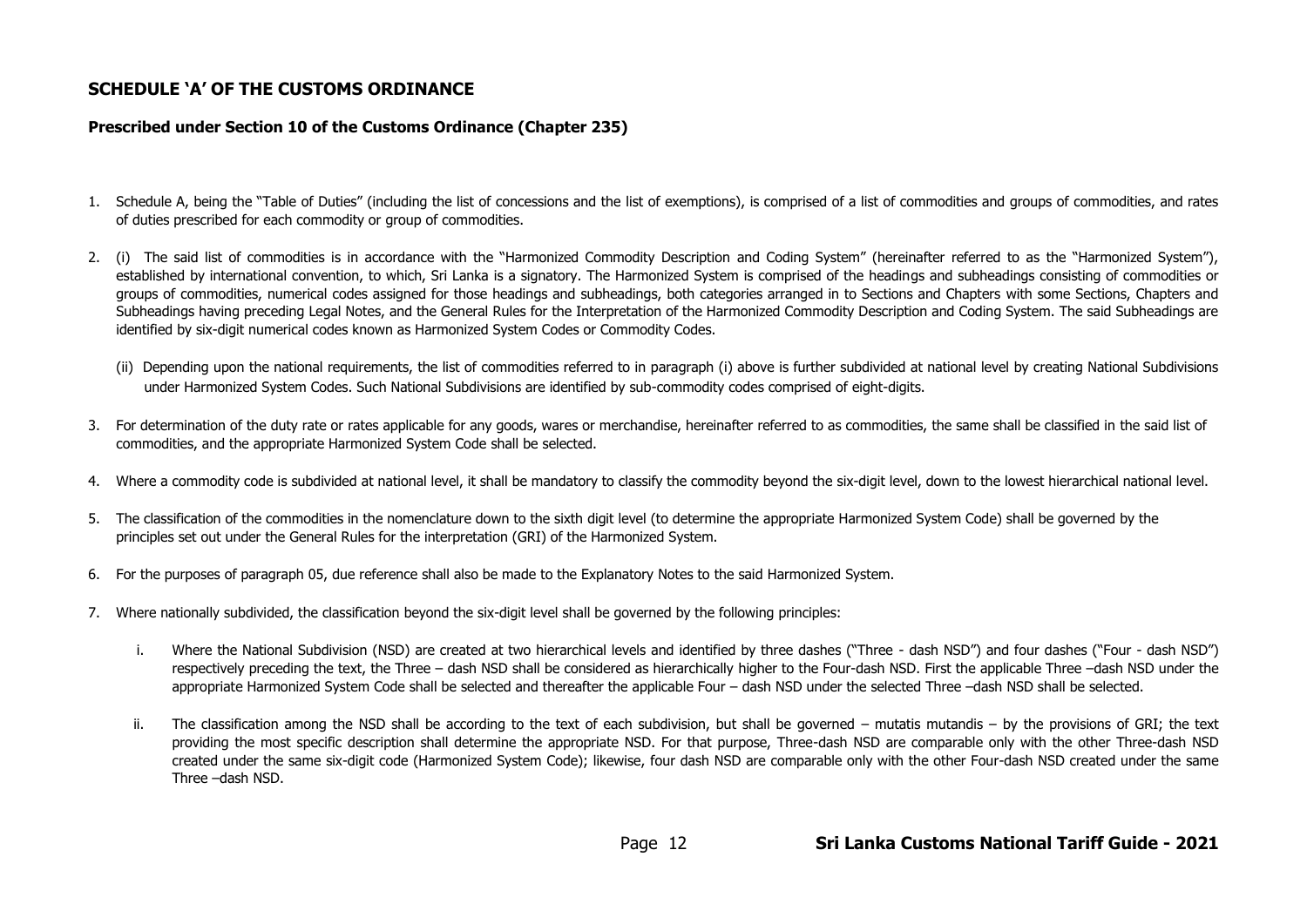- iii. NSD shall be considered in the same numeric sequence as they appear in the Table of Duties. All preceding subdivisions under the selected six-digit code should be considered in their numerical sequence and exhausted, before choosing a particular NSD, as indicated in subparagraph (ii) above.
- 8. Every commodity so classified down to the lowest hierarchical level, shall be levied, subject to provisions of paragraphs 09(i), (ii) and (iii) respectively, with the General Rate of duty or the Preferential Rate of duty where applicable, prescribed against the respective Commodity Code (Harmonized System Code) or the NSD Code appropriate for that commodity.
- 9. For the purposes of paragraph 08,
	- i. wherever more than one General rate of duty is specified, the rate that accrues the highest amount of duty shall apply, unless specified otherwise.
	- ii. wherever a Preferential Rate and a General Rate of duty are prescribed for any commodity, the Preferential Rate shall be levied provided that the commodity is proved to the satisfaction of the Director General of Customs to have been produced or manufactured in the respective country or groups of countries as prescribed and are in accordance with the terms and conditions of the resolution prescribing such Preferential Rate or rates, as published in the Gazette.
	- iii. During the implementation of Tariff Liberalization Program of a Free Trade Agreement, to which Sri Lanka is a party, if the rate of duty of a commodity reflected in the Column (4) of the Schedule against the respective Free Trade Agreement is more than the General Rate of Duty reflected in the Column (5) of the Schedule, then the General Rate of Duty shall be applied.
- 10. Where the commodities qualify for concessionary rates listed in Annex-1 to schedule "A", the commodities shall be levied with the concessionary rates; where the commodities are qualified for exemptions as per list of exemptions in Annex – II, the commodity shall be exempted from such duties. For purpose of this paragraph, Director General of Customs shall be the final authority as for deciding whether the commodity qualifies for such concession or exemption.
- 11. Machinery, plant and equipment, if imported disassembled or unassembled for convenience of packing, handling and/or transport, and presented in different consignments, are to be classified as the article (commodity) resulting after assembly if the Director General of Customs is satisfied that the goods warranted presentation in that manner, and the rate of duty applicable for such disassembled or unassembled goods shall be the rate of duty applicable to the assembled article.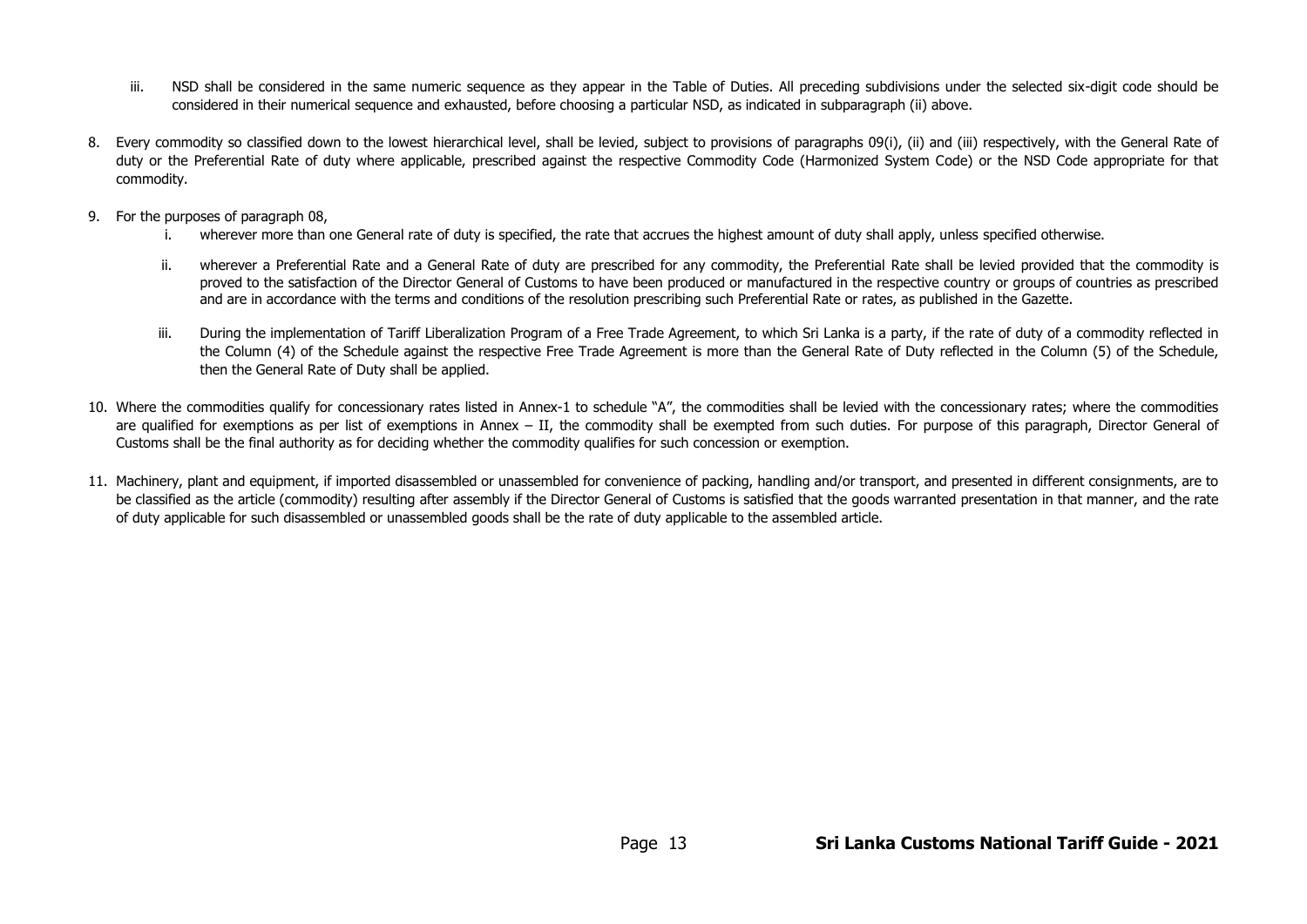## **COMPUTATION OF IMPORT LEVIES**

Following duties and fiscal levies are collected by Sri Lanka Customs, on imported goods, at the time of importation.

| Customs Duty (Preferential and General) | Export Development Board Cess | Port and Airport Development Levy (PAL) |
|-----------------------------------------|-------------------------------|-----------------------------------------|
| Excise (Special Provisions) Duty (ED)   | Value Added Tax (VAT)         | Special Commodity Levy (SCL)            |

#### Abbreviations.

| CIF Value in Rupees                     | Excise (Special Provisions) Duty    |
|-----------------------------------------|-------------------------------------|
| Cess under Export Development Board Act | Value Added Tax                     |
| Customs Duty *                          | Ports and Airports Development Levy |

| <b>Customs Duty</b>                      | $d =$ (CIF value) $*$ (Customs Import Duty<br>Rate)         | or | $d = (Quantity) * (Unit Rate of Customs Import Duty)$ |
|------------------------------------------|-------------------------------------------------------------|----|-------------------------------------------------------|
| <b>Excise (Special Provisions) Duty</b>  | $e = (v + d + c + p) *$ Excise Duty Rate                    |    | or $e = (Quantity) * (Unit rate of Exercise Duty)$    |
| <b>Export Development Board Cess</b>     | $c = (v)^*($ Cess Levy Rate)                                |    | or $c = (Quantity) * (Unit Rate of Cess Levy)$        |
| <b>Value Added Tax</b>                   | $t = (v + 10\% \text{ of } v + d + c + p + e)^*$ (VAT Rate) |    |                                                       |
| <b>Port and Airport Development Levy</b> | $p = (v) * (PAL Rate)$                                      |    |                                                       |
| <b>Special Commodity Levy</b>            | $SCL = (Quantity) * (Unit rate of SCL)$                     |    |                                                       |

\* Note: If the Customs Duty is waived by the Ministry of Finance or a concessionary Duty rate or a preferential rate is granted, then 'd' stands for the actual amount of Duty paid. In the event the Customs Duty payment is suspended (for e.g. under the Bonding Regime), then d' stands for "actual amount of Duty that was payable".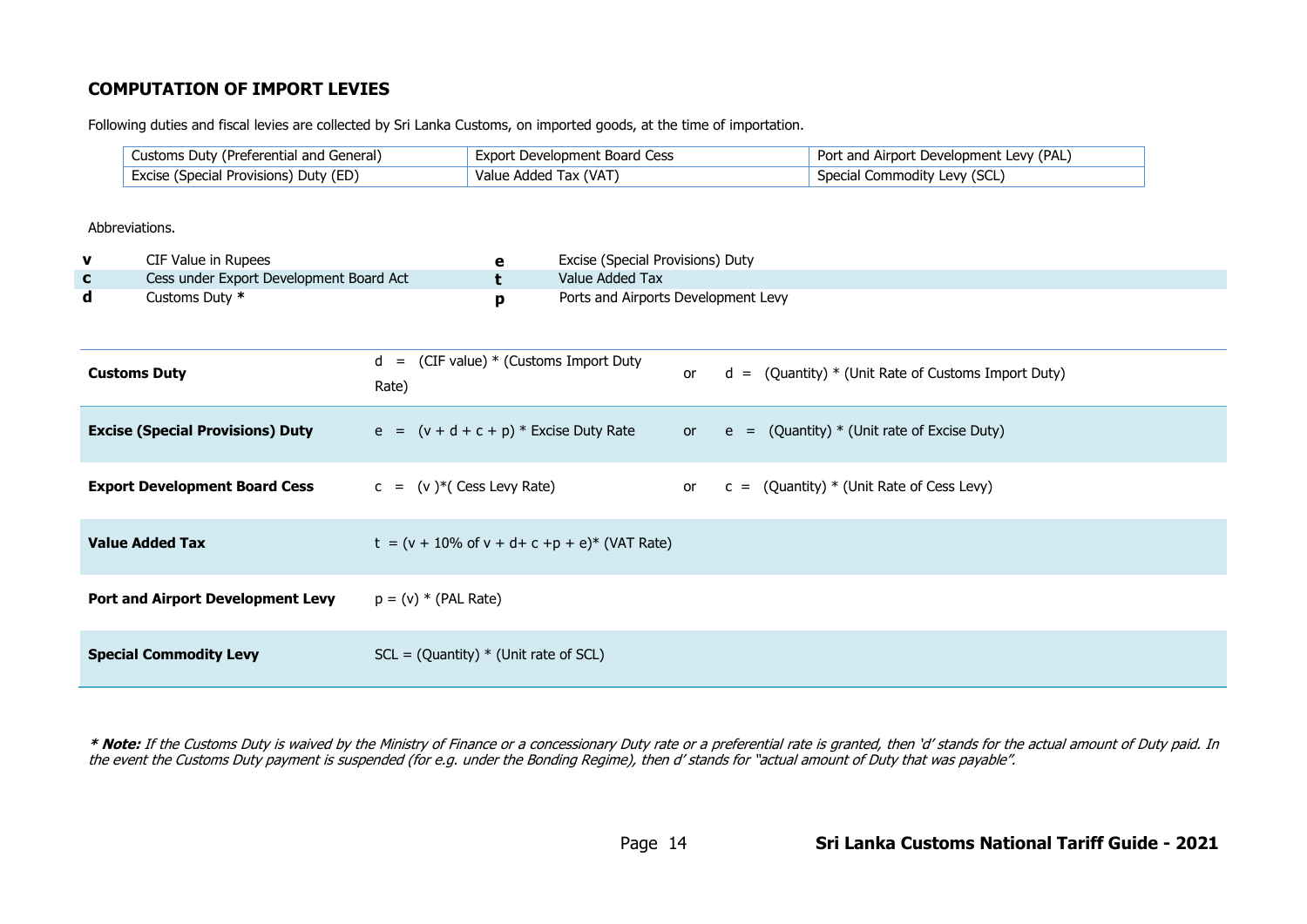### **COUNTRIES COMING UNDER VARIOUS PREFERENTIAL TRADE AGREEMENTS AND INDICATORS FOR PREFERENTIAL RATES OF DUTY**

#### **AGREEMENT ON GLOBAL SYSTEM OF TRADE PREFERENCE (GSTP)**

| 1. Algeria                                | 2. | Ecuador                      | 3. | Mexico                           | 4. | Democrati      |
|-------------------------------------------|----|------------------------------|----|----------------------------------|----|----------------|
| 5. Argentina                              |    | 6. Egypt                     | 7. | Morocco                          |    | 8. Sudan       |
| 9. People's Republic of Bangladesh        |    | 10. Ghana                    |    | 11. Mozambique                   |    | 12. Thailand   |
| 13. Benin                                 |    | 14. Guinea                   |    | 15. Nicaragua                    |    | 16. Trinidad a |
| 17. Bolivia                               |    | 18. Guyana                   |    | 19. Nigeria                      |    | 20. Tunisia    |
| 21. Brazil                                |    | 22. Republic of India        |    | 23. Islamic Republic of Pakistan |    | 24. United Rep |
| 25. Cameroon                              |    | 26. Indonesia                |    | 27. Peru                         |    | 28. Vietnam    |
| 29. Chile                                 |    | 30. Islamic Republic of Iran |    | 31. Philippines                  |    | 32. Venezuela  |
| 33. Colombia                              |    | 34. Iraq                     |    | 35. Republic of Korea            |    | 36. Zimbabwe   |
| 37. Cuba                                  |    | 38. Libyan Arab Jamahiriya   |    | 39. Romania                      |    |                |
| 40. Democratic People's Republic of Korea |    | 41. Malaysia                 |    | 42. Singapore                    |    |                |

|                  | 3. | Mexico                           | 4. | Democratic Socialist Republi    |
|------------------|----|----------------------------------|----|---------------------------------|
|                  | 7. | Morocco                          | 8. | Sudan                           |
|                  |    | 11. Mozambique                   |    | 12. Thailand                    |
|                  |    | 15. Nicaragua                    |    | 16. Trinidad and Tobago         |
|                  |    | 19. Nigeria                      |    | 20. Tunisia                     |
| ic of India      |    | 23. Islamic Republic of Pakistan |    | 24. United Republic of Tanzania |
| sia              |    | 27. Peru                         |    | 28. Vietnam                     |
| Republic of Iran |    | 31. Philippines                  |    | 32. Venezuela                   |
|                  |    | 35. Republic of Korea            |    | 36. Zimbabwe                    |
| Arab Jamahiriya  |    | 39. Romania                      |    |                                 |

- 1. **1. Algeria 2. Ecuador 3. Mexico 1. Algeria 2. Ecuador 2. Ecuador 3. Ecuador 3. Algeria 2. Ecuador 3. Algeri** 
	-
	-
	- 16. Trinidad and Tobago
	-
	-
	-
	-
	-

#### **INDIA – SRI LANKA FREE TRADE AGREEMENT**

1. Republic of India 2. Democratic Socialist Republic of Sri Lanka

#### **PAKISTAN – SRI LANKA FREE TRADE AGREEMENT**

- 
- 1. Islamic Republic of Pakistan 2. Democratic Socialist Republic of Sri Lanka

#### **AGREEMENT ON SOUTH ASIAN FREE TRADE AREA (SAFTA)**

- 1. People's Republic of Bangladesh 5. Kingdom of Nepal
- 
- 
- 4.
- 
- 2. Kingdom of Bhutan 6. Islamic Republic of Pakistan 6. Islamic Republic of Pakistan
- 3. Republic of India 7. Democratic Socialist Republic of Sri Lanka
	- Republic of Maldives **8. Islamic Republic of Afghanistan**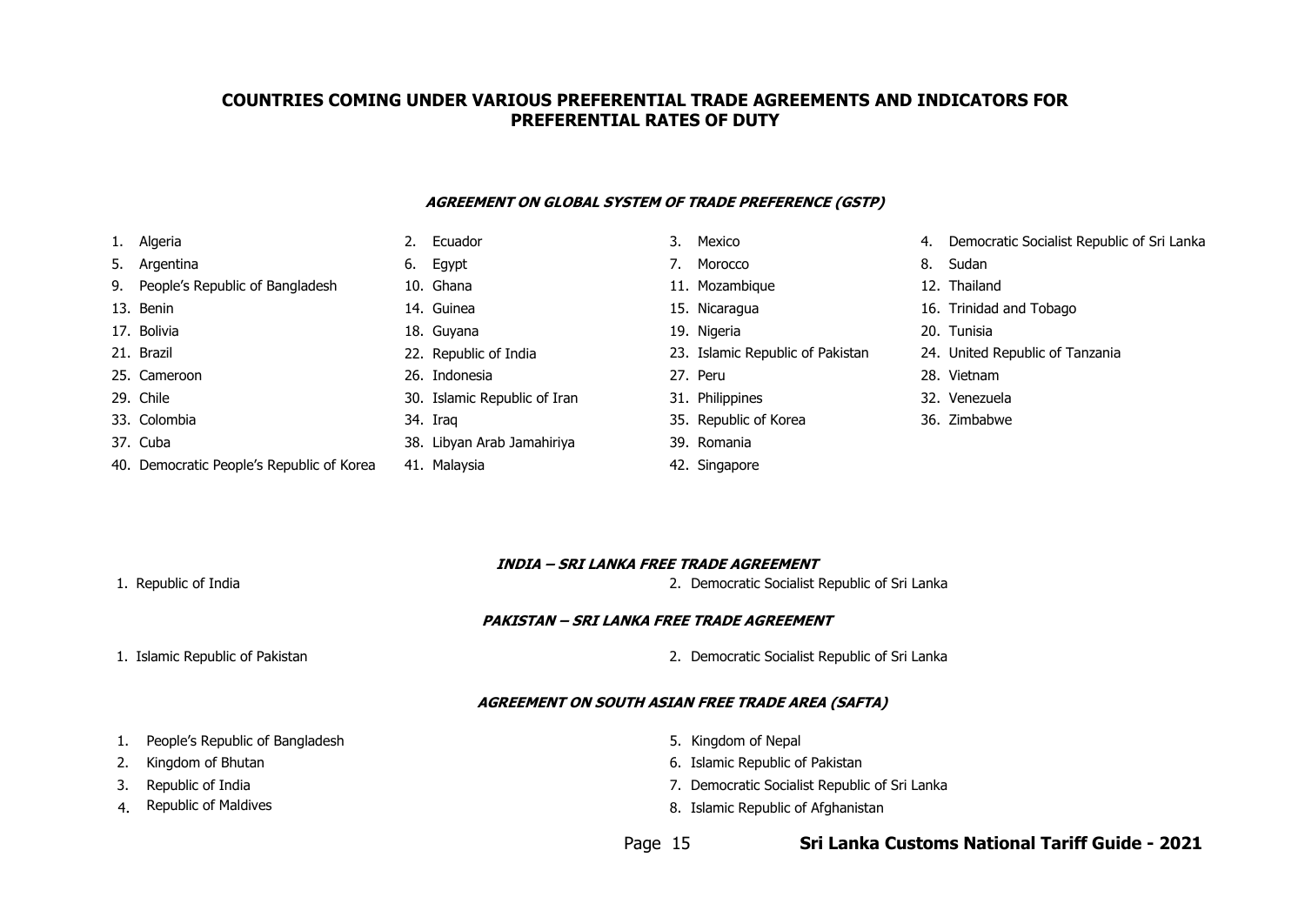#### **AGREEMENT ON ASIAN FREE TRADE AREA (AFTA)**

- 
- 
- 3. Republic of India
- 4. Republic of Korea
- 1. People's Republic of Bangladesh 5. Lao People's Democratic Republic
- 2. People's Republic of China **6. Democratic Socialist Republic of Sri Lanka**

#### **LEAST DEVELOPED COUNTRIES (LDCS) UNDER SAFTA**

- 1. People's Republic of Bangladesh **Republic of Sangladesh** and the set of Maldives
	- 2. Kingdom of Bhutan Kingdom of Bhutan Kingdom of Nepal
- -

#### **SINGAPORE– SRI LANKA FREE TRADE AGREEMENT**

1. Singapore 2. Democratic Socialist Republic of Sri Lanka

#### **INDICATORS FOR PREFERENTIAL RATES OF DUTY**

| (AP) |    | For Imports under the Asia $-$ Pacific Trade Agreement (APTA)                             |
|------|----|-------------------------------------------------------------------------------------------|
| (AD) |    | For Imports from Least Developed Countries (LDCs) under APTA                              |
| (BN) | -  | For Imports from Bangladesh                                                               |
| (GT) | Ξ. | For Imports under the Agreement on Global System of Trade Preference (GSTP)               |
| (IN) | -  | For Imports under Indo – Sri Lanka Free Trade Agreement                                   |
| (PK) |    | For Imports under Pakistan – Sri Lanka Free Trade Agreement                               |
| (SA) | Ξ. | For Imports from South Asian Association for Regional Cooperation (SAARC) countries only. |
| (SF) | Ξ. | For Imports under the Agreement on South Asian Free Trade Area (SAFTA)                    |
| (SD) |    | For Imports from Least Developed Countries (LDCs) under SAFTA                             |
| (SG) |    | For Imports under Singapore – Sri Lanka Free Trade Agreement                              |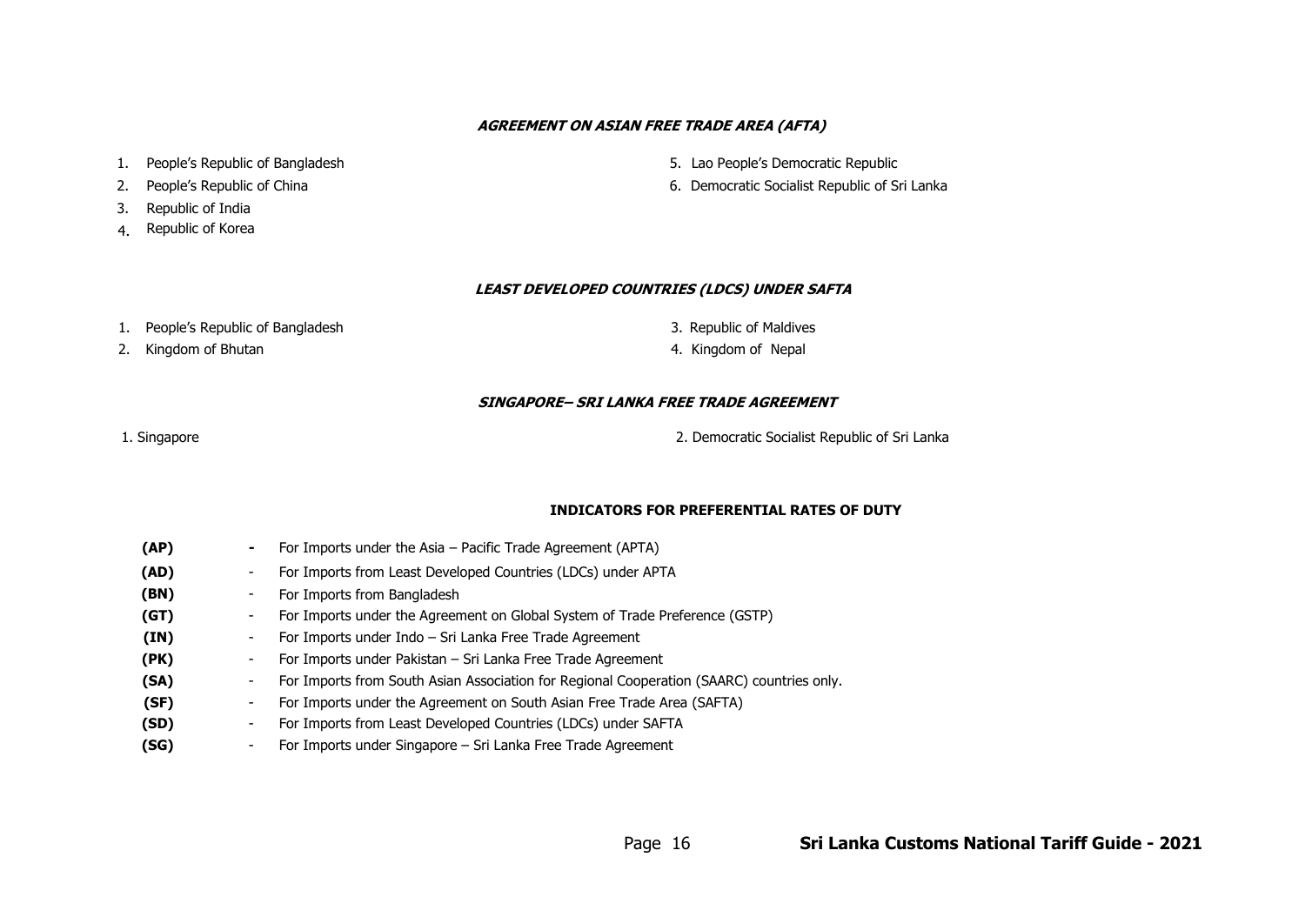# **SPECIAL COMMODITY LEVY (SCL)**

Special Commodity Levy is imposed in terms of Section 2 of Special Commodity Levy Act, No. 48 of 2007.

The purpose of the introduction of this Levy was to overcome the complexities associated with the application and administration of multiple taxes on essential commodities. Accordingly, the Special Commodity Levy is applicable on such specified items as a composite tax in lieu of all other prevailing levies [such as Customs Duty, VAT, EDB Cess, Excise (Special Provisions) Duty, PAL and NBT].

### **CESS LEVY AND MAXIMUM RETAIL PRICE (MRP) BASED CESS LEVY**

Cess levy was imposed in terms of Section 14(1) of the Sri Lanka Export Development Act No. 40 of 1979 and the rates specified are provided in the National Tariff Guide.

A Cess levy called "MRP-based Cess" payable on selected commodities falling within HS 1704.10.10, 1704.90.10, 1806.31, 1806.32, 1905.31.10, 1905.32.10, 1905.40.10, 1905.90.20, 3401.11.10, and 3401.19.10 was introduced on 15.10.2007

Wherever more than one rate (out of the three rates - namely, ad-valorem rate, Maximum Retail Price (MRP) based rate and Unit Rate) are specified, the applicable rate shall be the rate which results in the highest amount as Cess.

A Cess levy called "MRP-based Cess" payable on selected commodities falling within HS 1704.10.10, 1704.90.10, 1806.31, 1806.32, 1905.31.10, 1905.32.10, 1905.40.10, 1905.90.20, 3401.11.10, and 3401.19.10 was introduced on 15.10.2007.

The levy is a percentage of the maximum retail price of such goods in Sri Lanka minus permissible abatement. The percentage of abatement is determined by the Ministry of Finance and Planning by taking into consideration the charges incurred after importation and the profit margin. The abatement is presently decided at 35%.

Under this scheme the importer of such goods is required, at the time of importation, to have the MRP clearly marked on the packing of each product in English language. The regulations to this effect are published under the Consumer Affairs Authority Act No. 09 of 2003, for selected items from time to time.

On submission of CusDec for such goods, the Importer must make a separate declaration giving the maximum retail price in Sri Lanka Rupees against each product of different brand, Article Number, size, etc. The format of this declaration was published under Customs DOPL No. 606B.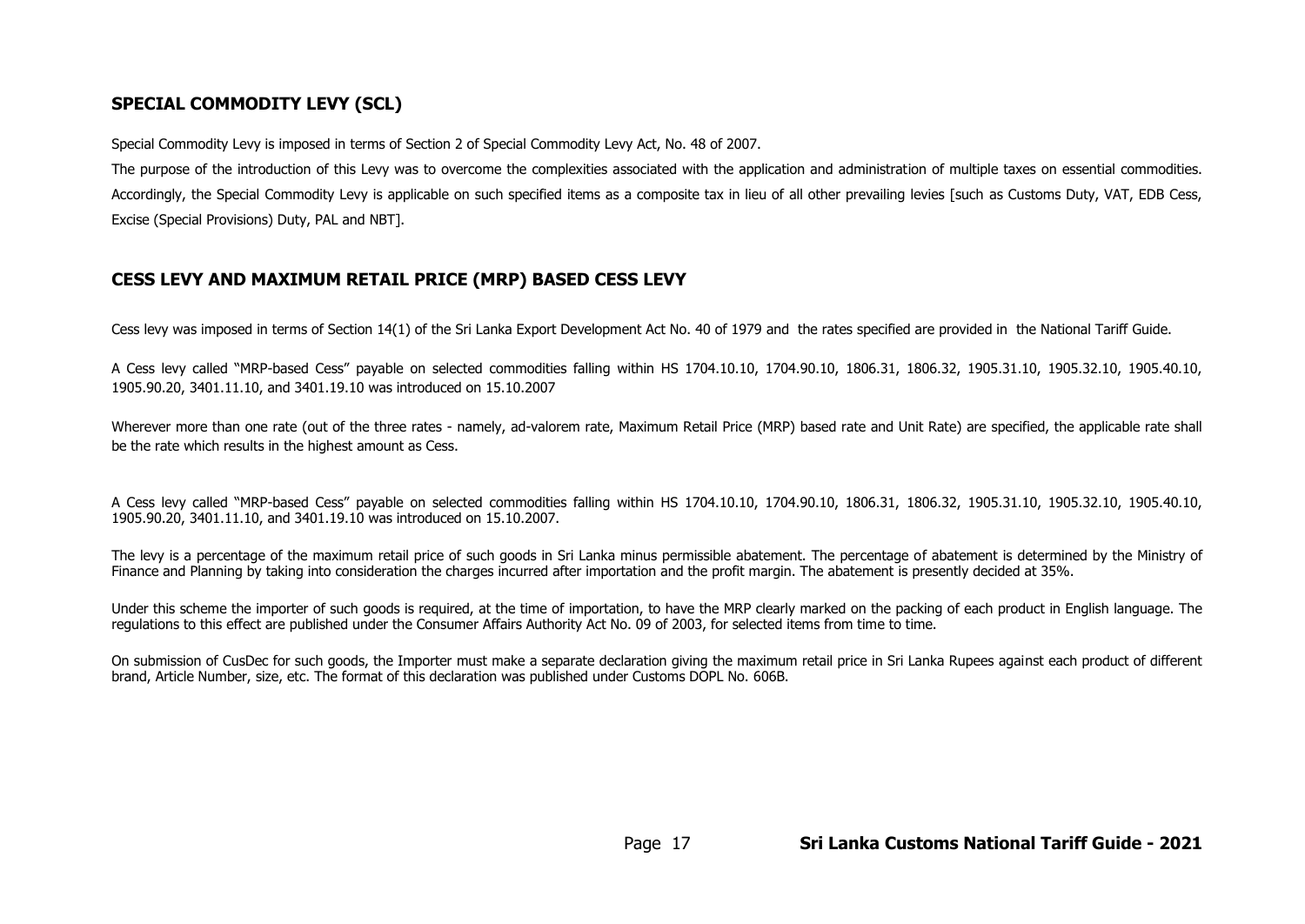# **COMMODITIES SUBJECTED TO OTHER STATUTORY REGULATIONS AND REQUIREMENTS**

Importations of commodities which are subjected to approval or pre- import sanctioning/ licensing except ICL/ SLSI requirements are listed below. It is important to note that the list indicates only the frequently required permits and licenses and hence NOT Exhaustive. Responsibility of obtaining the applicable approvals and permits from the respective authorities lies with the importers concerned.

| <b>Serial</b><br>No. | <b>HS Codes</b> | <b>Articles</b>            | <b>Statutory Requirements</b>                                                                                                                                                                                                                                                                                                                                     |
|----------------------|-----------------|----------------------------|-------------------------------------------------------------------------------------------------------------------------------------------------------------------------------------------------------------------------------------------------------------------------------------------------------------------------------------------------------------------|
|                      | Chapter 1       | Live Animals               | Require prior approval and subsequent inspection/approval from Director General of the<br>Department of Animal Production and Health (DG/ DAPH) for all animals of Chapter 1.                                                                                                                                                                                     |
|                      |                 |                            | Require prior Approval/ Permit obtained from Department of Wildlife Conservation<br>for all non domestic animals of Chapter 1.                                                                                                                                                                                                                                    |
|                      |                 |                            | For animals coming under CITES (the Convention on International Trade in Endangered<br>Species of Wild Fauna and Flora), guidelines stipulated under CITES shall be followed.<br>Require prior Approval/ Permit obtained from Department of Wildlife Conservation for<br>animals covered by CITES.                                                                |
| $\overline{2}$       | Chapter 2       | Meat and Edible Meat Offal | Require prior approval and subsequent inspection/approval from the Director General of<br>the Department of Animal Production and Health (DG/ DAPH) for all meat and edible meat<br>offal of Chapter 2.                                                                                                                                                           |
|                      |                 |                            | Require prior Approval/ Permit obtained from Department of Wildlife Conservation<br>for Meat and edible meat offal of non domestic animals of Chapter 2.                                                                                                                                                                                                          |
|                      |                 |                            | All meat and Edible Meat Offal in Chapter 2 is subjected to the inspection and approval of<br>the Food & Drug Inspector. [Food Act No.26 of 1980]                                                                                                                                                                                                                 |
|                      |                 |                            | For Meat and edible meat offal of animals coming under CITES (the Convention on<br>International Trade in Endangered Species of Wild Fauna and Flora), guidelines stipulated<br>under CITES shall be followed. Require prior Approval/ Permit obtained from<br>Department of Wildlife Conservation for Meat and edible meat offal of animals covered<br>by CITES. |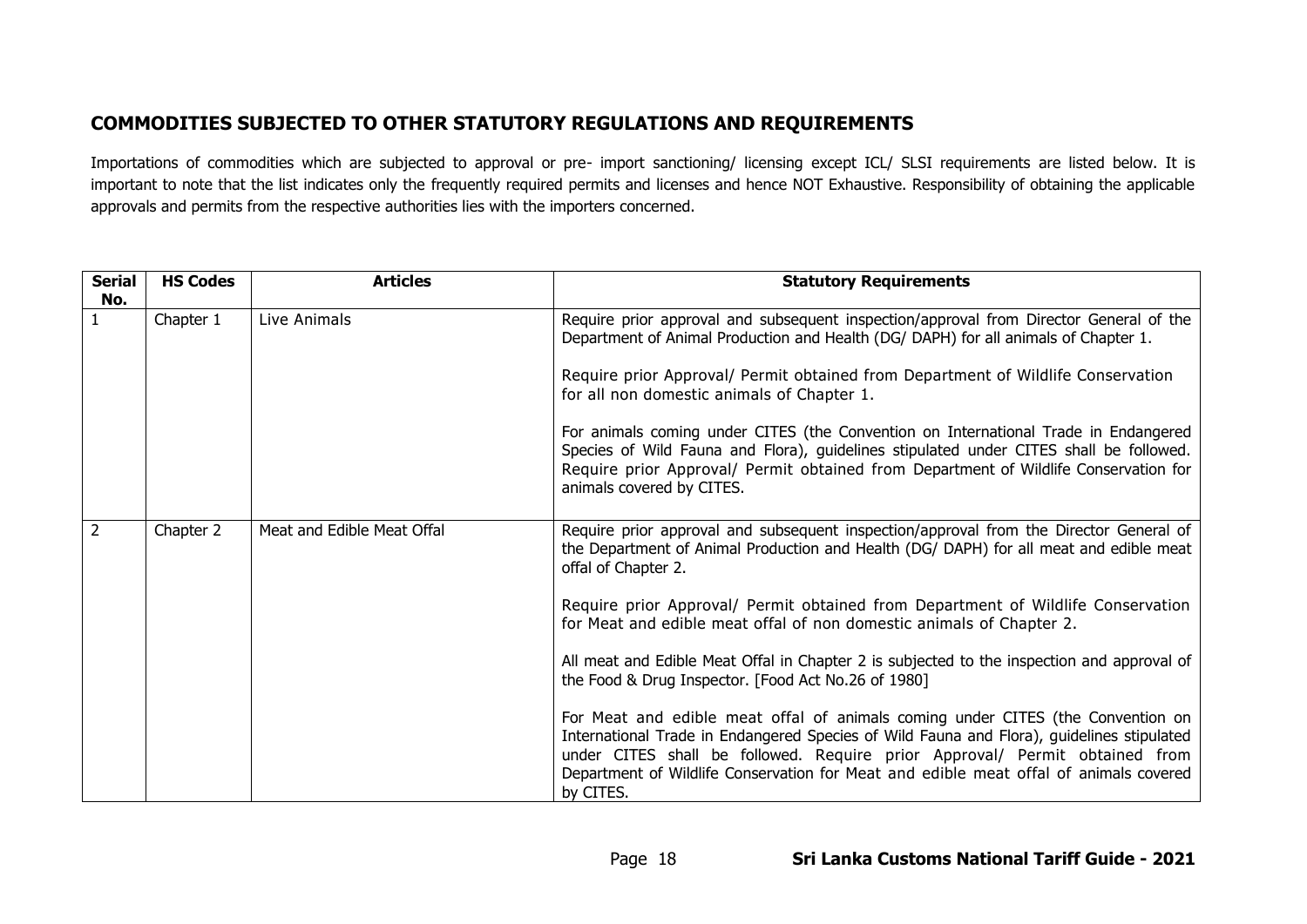| 3 | Chapter 3 | Fish and crustaceans, molluscs and other<br>aquatic invertebrates                                                            | Require prior registration at the Department of Fisheries and Aquatic Resources for all<br>importers of Fish and fishery products. [Fish and Fishery Products, Export, Import and Re-<br>export Management Regulations 2017, No. 2023/51 - 15.06.2017]<br>All edible fish and crustaceans, molluscs and other aquatic invertebrates are subjected to<br>the inspection and approval of the Food & Drug Inspector. [Food Act No.26 of 1980]<br>Importation is prohibited/restricted of any fish or fishery product prohibited/restricted<br>under Fisheries and Aquatic Resources Act No.2 of 1996.<br>For Fish and fishery products coming under CITES (the Convention on International Trade<br>in Endangered Species of Wild Fauna and Flora), guidelines stipulated under CITES shall be<br>followed. Require prior Approval/ Permit obtained from Department of Wildlife<br>Conservation for Fish and fishery products covered by CITES. |
|---|-----------|------------------------------------------------------------------------------------------------------------------------------|----------------------------------------------------------------------------------------------------------------------------------------------------------------------------------------------------------------------------------------------------------------------------------------------------------------------------------------------------------------------------------------------------------------------------------------------------------------------------------------------------------------------------------------------------------------------------------------------------------------------------------------------------------------------------------------------------------------------------------------------------------------------------------------------------------------------------------------------------------------------------------------------------------------------------------------------|
| 4 | Chapter 4 | birds' eggs;<br>Dairy produce;<br>natural<br>honey; edible products of animal origin,<br>not elsewhere specified or included | All goods and products except HS 0407.11.00 and 0407.19.00 in Chapter 4 are subjected to<br>the inspection and approval of the Food & Drug Inspector. [Food Act No.26 of 1980]<br>Require prior approval and subsequent inspection/approval from the Director General of<br>the Department of Animal Production and Health (DG/ DAPH) for birds' eggs and edible<br>products of animal origin of headings 04.07, 04.08 and 04.10.<br>Require prior Approval/ Permit obtained from Department of Wildlife Conservation<br>for birds' eggs and edible products of headings 04.07, 04.08 and 04.10 except for eggs<br>and edible products of poultry and products originated from domestic animals.                                                                                                                                                                                                                                             |
| 5 | Chapter 5 | Products of animal origin not elsewhere<br>specified or included                                                             | Require prior approval and subsequent inspection/approval from the Director General of<br>the Department of Animal Production and Health (DG/ DAPH) for products of animal origin.<br>Require prior Approval/ Permit obtained from Department of Wildlife Conservation<br>for products of non domestic animal origin.<br>Products of HS 0501.00.10, 0506.10.10, 0506.90.10, 0511.91.10, 0511.99.50, 0505.90.00<br>and waste of heading 0507.10 are subjected to the inspection and approval of the Central<br>Environmental Authority.                                                                                                                                                                                                                                                                                                                                                                                                       |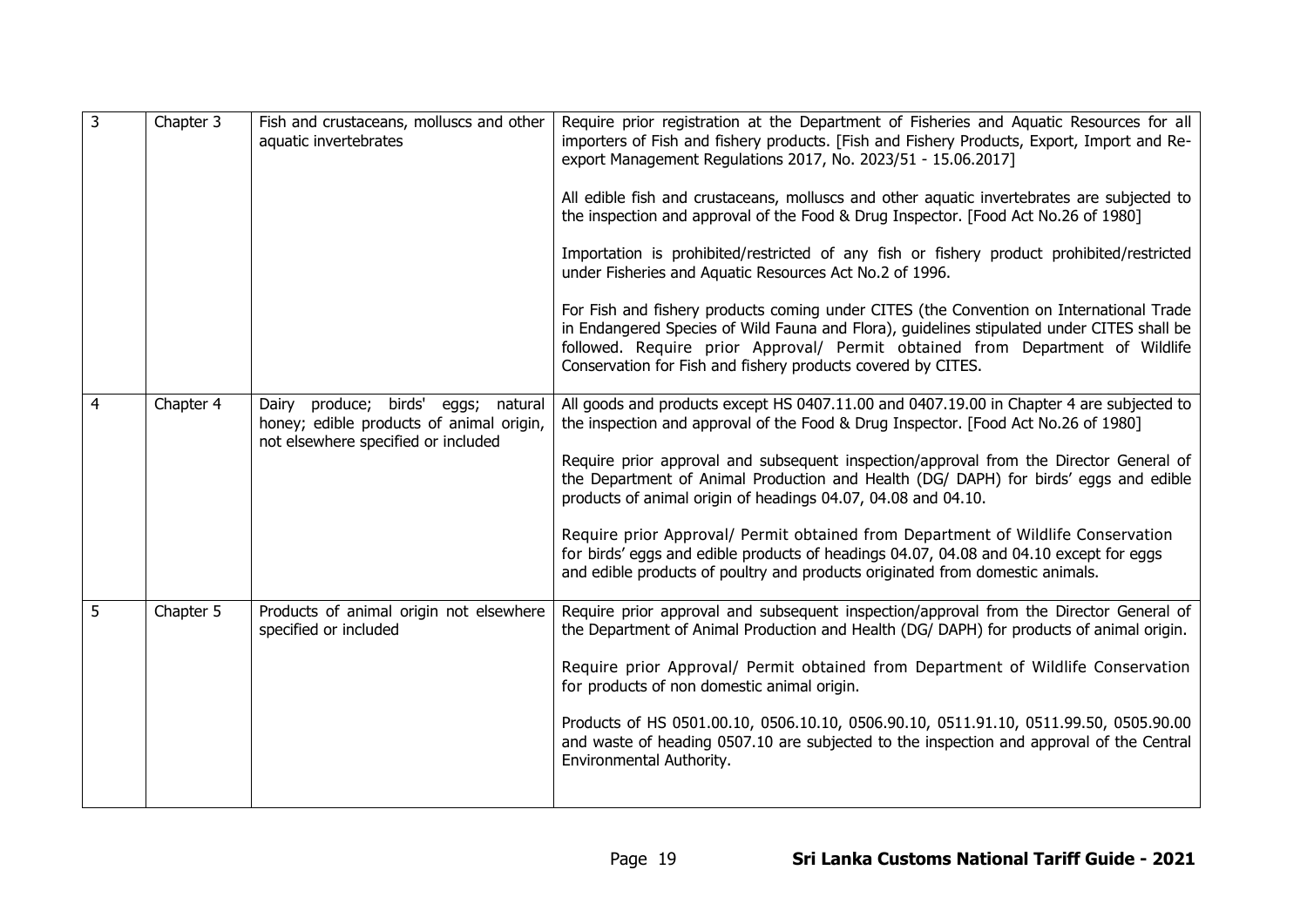|                |           |                                                                                                  | Require prior registration at the Department of Fisheries and Aquatic Resources for all<br>importers of Fish and fishery products. [Fish and Fishery Products, Export, Import and Re-<br>export Management Regulations 2017, No. 2023/51 - 15.06.2017]<br>Require prior approval of National Medicines Regulatory Authority for glands and animal<br>products used in the preparation of pharmaceutical products. [National Medicines<br>Regulatory Act, No.5 of 2015]<br>For products of animal origin coming under CITES (the Convention on International Trade<br>in Endangered Species of Wild Fauna and Flora), guidelines stipulated under CITES shall be<br>followed. Require prior Approval/ Permit obtained from Department of Wildlife<br>Conservation for products of animal origin covered by CITES. |
|----------------|-----------|--------------------------------------------------------------------------------------------------|------------------------------------------------------------------------------------------------------------------------------------------------------------------------------------------------------------------------------------------------------------------------------------------------------------------------------------------------------------------------------------------------------------------------------------------------------------------------------------------------------------------------------------------------------------------------------------------------------------------------------------------------------------------------------------------------------------------------------------------------------------------------------------------------------------------|
| 6              | Chapter 6 | Live trees and other plants; bulbs, roots<br>and the like; cut flowers and ornamental<br>foliage | Require Plant Importation Permit previously issued by the Director General of<br>Agriculture/National Plant Quarantine Service and importation be made in accordance with<br>the conditions therein. [Plant Protection Act No. 35 of 1999]<br>For species coming under CITES (the Convention on International Trade in Endangered<br>Species of Wild Fauna and Flora), guidelines stipulated under CITES shall be followed.<br>Require prior Approval/ Permit obtained from Department of Wildlife Conservation for<br>species covered by CITES.                                                                                                                                                                                                                                                                 |
| $\overline{7}$ | Chapter 7 | Edible vegetables and certain roots and<br>tubers                                                | Require Plant Importation Permit previously issued by the Director General of<br>Agriculture/National Plant Quarantine Service and importation be made in accordance with<br>the conditions therein for all products, raw. [Plant Protection Act No. 35 of 1999]<br>For species coming under CITES (the Convention on International Trade in Endangered<br>Species of Wild Fauna and Flora), guidelines stipulated under CITES shall be followed.<br>Require prior Approval/ Permit obtained from Department of Wildlife Conservation for<br>species covered by CITES.<br>All products except products certified for sowing and rendered inedible by chemical<br>treatment in Chapter 07 are subjected to the inspection and approval of the Food & Drug<br>Inspector. [Food Act No.26 of 1980]                  |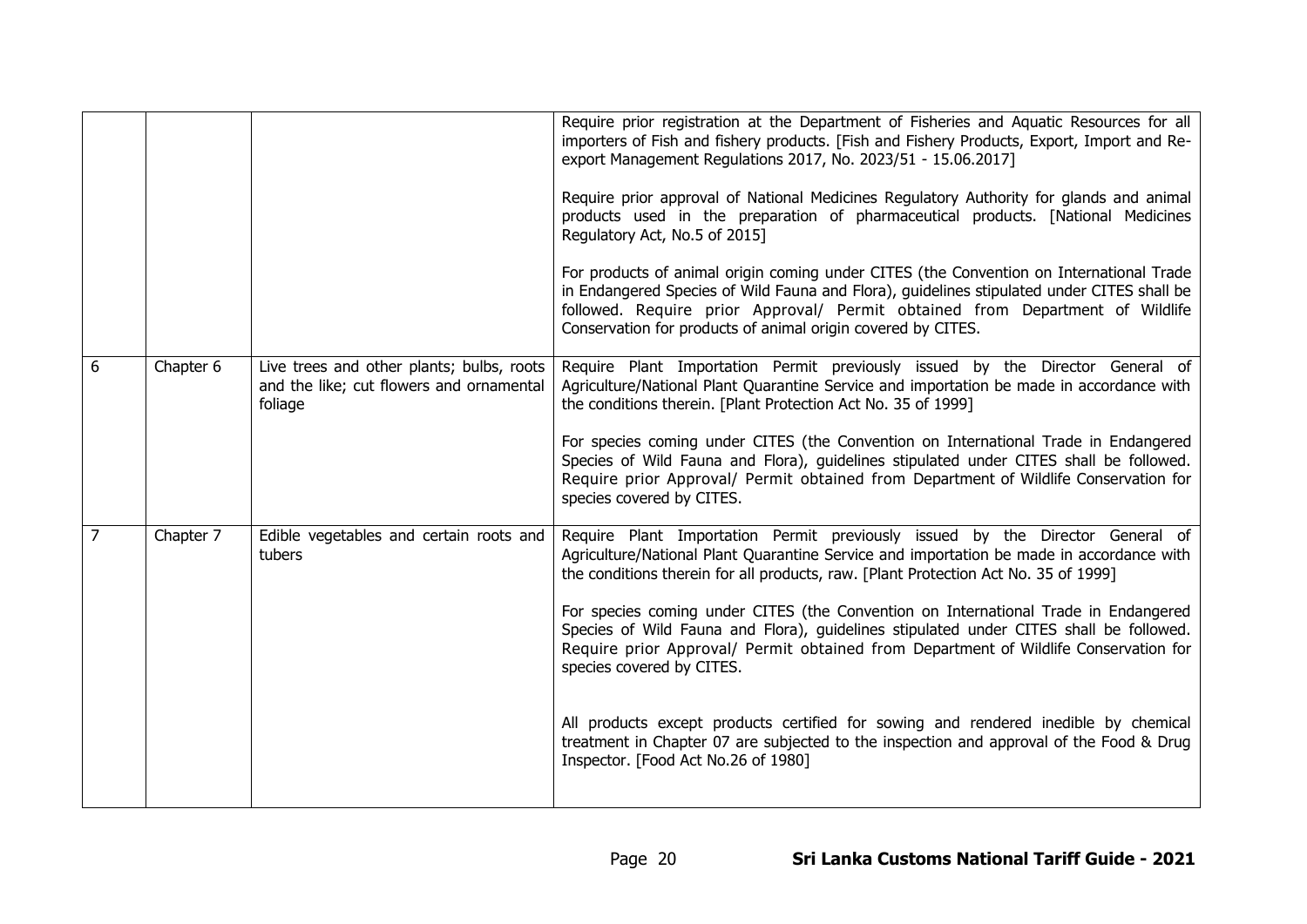|                |           |                                                          | Require prior registration and approval/ certification from Seed Certification and Plant<br>Protection Centre/ Department of Agriculture for products intended for sowing. [Seed Act,<br>No. 22 of 2003]                                                                                           |
|----------------|-----------|----------------------------------------------------------|----------------------------------------------------------------------------------------------------------------------------------------------------------------------------------------------------------------------------------------------------------------------------------------------------|
| 8              | Chapter 8 | Edible fruit and nuts; peel of citrus fruit<br>or melons | Require Plant Importation Permit previously issued by the Director General of<br>Agriculture/National Plant Quarantine Service and importation be made in accordance with<br>the conditions therein for all products, raw. [Plant Protection Act No. 35 of 1999]                                   |
|                |           |                                                          | For species coming under CITES (the Convention on International Trade in Endangered<br>Species of Wild Fauna and Flora), guidelines stipulated under CITES shall be followed.<br>Require prior Approval/ Permit obtained from Department of Wildlife Conservation for<br>species covered by CITES. |
|                |           |                                                          | All goods and products in Chapter 08 except HS 0801.19.20 are subjected to the inspection<br>and approval of the Food & Drug Inspector. [Food Act No.26 of 1980]                                                                                                                                   |
|                |           |                                                          | Require prior registration and approval/ certification from Seed Certification and Plant<br>Protection Centre/ Department of Agriculture for products within HS 0801.19.20. [Seed Act,<br>No. 22 of 2003]                                                                                          |
| $\overline{9}$ | Chapter 9 | Coffee, tea, mate and spices                             | Require Plant Importation Permit previously issued by the Director General of<br>Agriculture/National Plant Quarantine Service and importation be made in accordance with<br>the conditions therein for all goods and products, raw. [Plant Protection Act No. 35 of<br>1999]                      |
|                |           |                                                          | All edible goods and products except products certified for sowing and rendered inedible by<br>chemical treatment in Chapter 09 are subjected to the inspection and approval of the Food<br>& Drug Inspector. [Food Act No.26 of 1980]                                                             |
|                |           |                                                          | Require prior registration and approval/ certification from Seed Certification and Plant<br>Protection Centre/ Department of Agriculture for products intended for sowing/ planting.<br>[Seed Act, No. 22 of 2003]                                                                                 |
|                |           |                                                          | Require Sri Lanka Tea Board Approval/ Permit previously issued and importation be made<br>in accordance with the conditions therein for all goods and products in Heading 09.02. [Sri<br>Lanka Tea Board (Import & Export) Regulations- 1981]                                                      |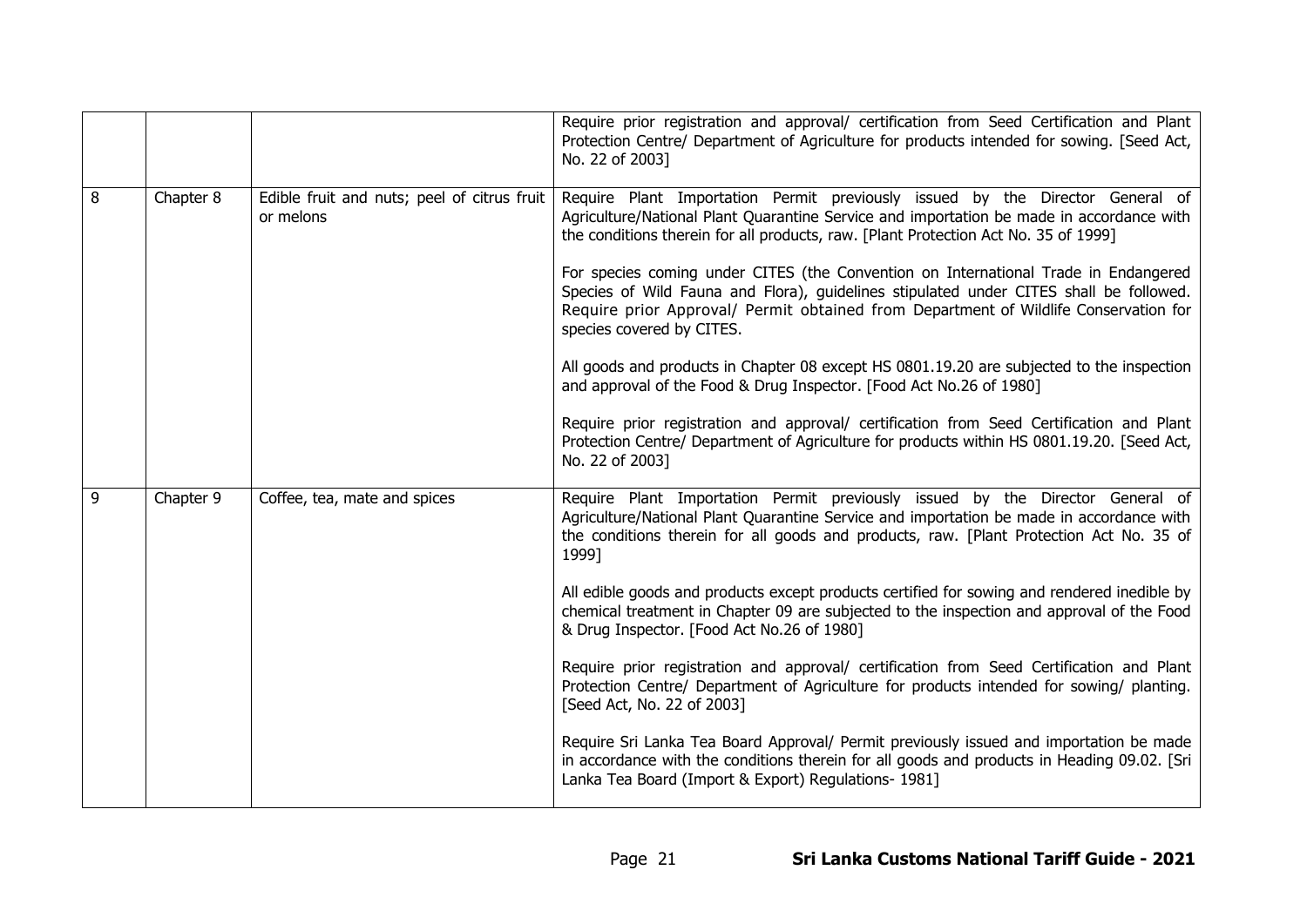| 10 | Chapter 10 | Cereals                                                                                                                                       | Require Plant Importation Permit previously issued by the Director General of<br>Agriculture/National Plant Quarantine Service and importation be made in accordance with<br>the conditions therein for all goods and products. [Plant Protection Act No. 35 of 1999]<br>All goods and products except products certified for sowing and rendered inedible by<br>chemical treatment in Chapter 10 are subjected to the inspection and approval of the Food<br>& Drug Inspector. [Food Act No.26 of 1980]<br>Require prior registration and approval/ certification from Seed Certification and Plant<br>Protection Centre/ Department of Agriculture for products intended for sowing/ planting.<br>[Seed Act, No. 22 of 2003] |
|----|------------|-----------------------------------------------------------------------------------------------------------------------------------------------|--------------------------------------------------------------------------------------------------------------------------------------------------------------------------------------------------------------------------------------------------------------------------------------------------------------------------------------------------------------------------------------------------------------------------------------------------------------------------------------------------------------------------------------------------------------------------------------------------------------------------------------------------------------------------------------------------------------------------------|
| 11 | Chapter 11 | Products of the milling industry; malt;<br>starches; inulin; wheat gluten                                                                     | All edible goods and products are subjected to the inspection and approval of the Food &<br>Drug Inspector. [Food Act No.26 of 1980]                                                                                                                                                                                                                                                                                                                                                                                                                                                                                                                                                                                           |
| 12 | Chapter 12 | Oil<br>seeds<br>fruits;<br>and<br>oleaginous<br>miscellaneous grains, seeds and fruit;<br>industrial or medicinal plants; straw and<br>fodder | Require Plant Importation Permit previously issued by the Director General of<br>Agriculture/National Plant Quarantine Service and importation be made in accordance with<br>the conditions therein for all goods and products, raw. [Plant Protection Act No. 35 of<br>1999]                                                                                                                                                                                                                                                                                                                                                                                                                                                  |
|    |            |                                                                                                                                               | All edible goods and products are subjected to the inspection and approval of the Food &<br>Drug Inspector. [Food Act No.26 of 1980]                                                                                                                                                                                                                                                                                                                                                                                                                                                                                                                                                                                           |
|    |            |                                                                                                                                               | Require prior registration and approval/ certification from Seed Certification and Plant<br>Protection Centre/ Department of Agriculture for products intended for sowing/ planting.<br>[Seed Act, No. 22 of 2003]                                                                                                                                                                                                                                                                                                                                                                                                                                                                                                             |
|    |            |                                                                                                                                               | All goods and products in HS 1213.00.10are subjected to the inspection and approval of<br>the Central Environmental Authority.                                                                                                                                                                                                                                                                                                                                                                                                                                                                                                                                                                                                 |
|    |            |                                                                                                                                               | For species coming under CITES (the Convention on International Trade in Endangered<br>Species of Wild Fauna and Flora), guidelines stipulated under CITES shall be followed.<br>Require prior approval/ permit obtained from Department of Wildlife Conservation for<br>species covered by CITES.                                                                                                                                                                                                                                                                                                                                                                                                                             |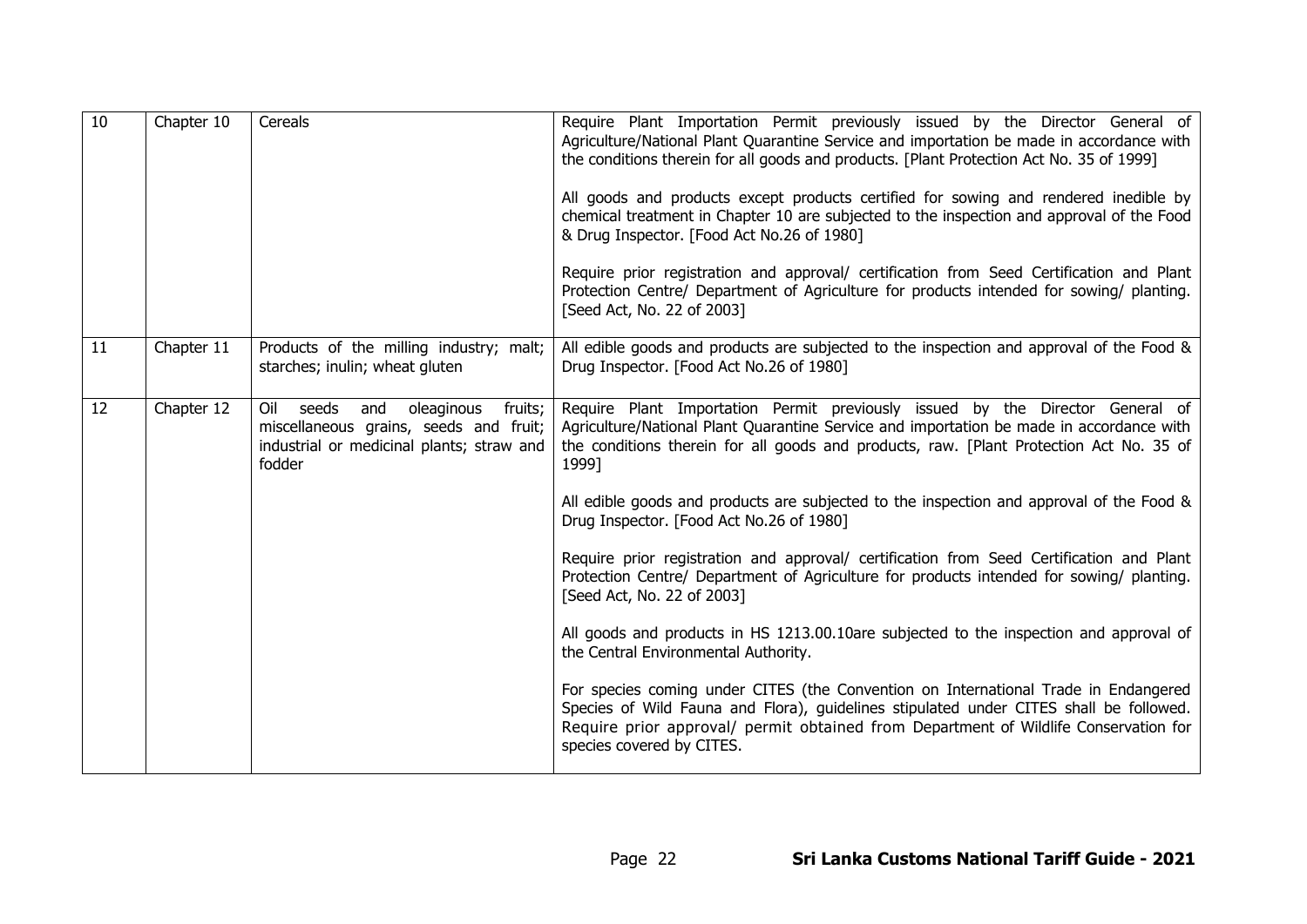| $\overline{13}$ | Chapter 13 | Lac; gums, resins and other vegetable<br>saps and extracts                                                           | All goods and products within HS Code 1302.11.00 are subjected to Ministry of Health/<br>NMRA Registration/Permit/ License [Poisons, Opium and Dangerous Drugs Ordinance]<br>All edible goods and products of Chapter 13 are subjected to the inspection and approval of<br>the Food & Drug Inspector. [Food Act No.26 of 1980]                                                                                                                                                                                                                                                                                                                                                                                                                                                                                                                                                                                                                            |
|-----------------|------------|----------------------------------------------------------------------------------------------------------------------|------------------------------------------------------------------------------------------------------------------------------------------------------------------------------------------------------------------------------------------------------------------------------------------------------------------------------------------------------------------------------------------------------------------------------------------------------------------------------------------------------------------------------------------------------------------------------------------------------------------------------------------------------------------------------------------------------------------------------------------------------------------------------------------------------------------------------------------------------------------------------------------------------------------------------------------------------------|
| 14              | Chapter14  | Vegetable plaiting materials; vegetable<br>products not elsewhere specified or<br>included                           | Require Plant Importation Permit previously issued by the Director General of<br>Agriculture/National Plant Quarantine Service and importation be made in accordance with<br>the conditions therein for all goods and products, raw. [Plant Protection Act No. 35 of<br>1999]<br>All edible goods and products within HS 1404.90.20 and 1404.90.99 are subjected to the<br>inspection and approval of the Food & Drug Inspector. [Food Act No.26 of 1980]                                                                                                                                                                                                                                                                                                                                                                                                                                                                                                  |
| 15              | Chapter15  | Animal or vegetable fats and oils and<br>their cleavage products; prepared edible<br>fats; animal or vegetable waxes | All edible products are subjected to the inspection and approval of the Food & Drug<br>Inspector. [Food Act No.26 of 1980]<br>Require prior approval and subsequent inspection/approval from Director General of the<br>Department of Animal Production and Health (DG/ DAPH) for products within HS 1502.10,<br>1502.90 and products in Subheadings 15.03, 15.22.                                                                                                                                                                                                                                                                                                                                                                                                                                                                                                                                                                                         |
| 16              | Chapter16  | Preparations of meat, of fish or of<br>crustaceans, molluscs or other aquatic<br>invertebrates                       | All products are subjected to the inspection and approval of the Food & Drug Inspector.<br>[Food Act No.26 of 1980]<br>Require prior registration at the Department of Fisheries and Aquatic Resources for all<br>importers of Fish and fishery products. [Fish and Fishery Products, Export, Import and Re-<br>export Management Regulations 2017, No. 2023/51 - 15.06.2017]<br>Require prior approval and subsequent inspection/approval from Director General of the<br>Department of Animal Production and Health (DG/ DAPH) for products in heading 16.01.<br>Require prior approval and subsequent inspection/approval from Director General of the<br>Department of Animal Production and Health (DG/ DAPH) for preserved meat, meat offal or<br>blood, in heading 16.02.<br>Require prior approval/ permit obtained from Department of Wildlife Conservation<br>for preserved meat, meat offal or blood, of non-domestic animals in heading 16.02. |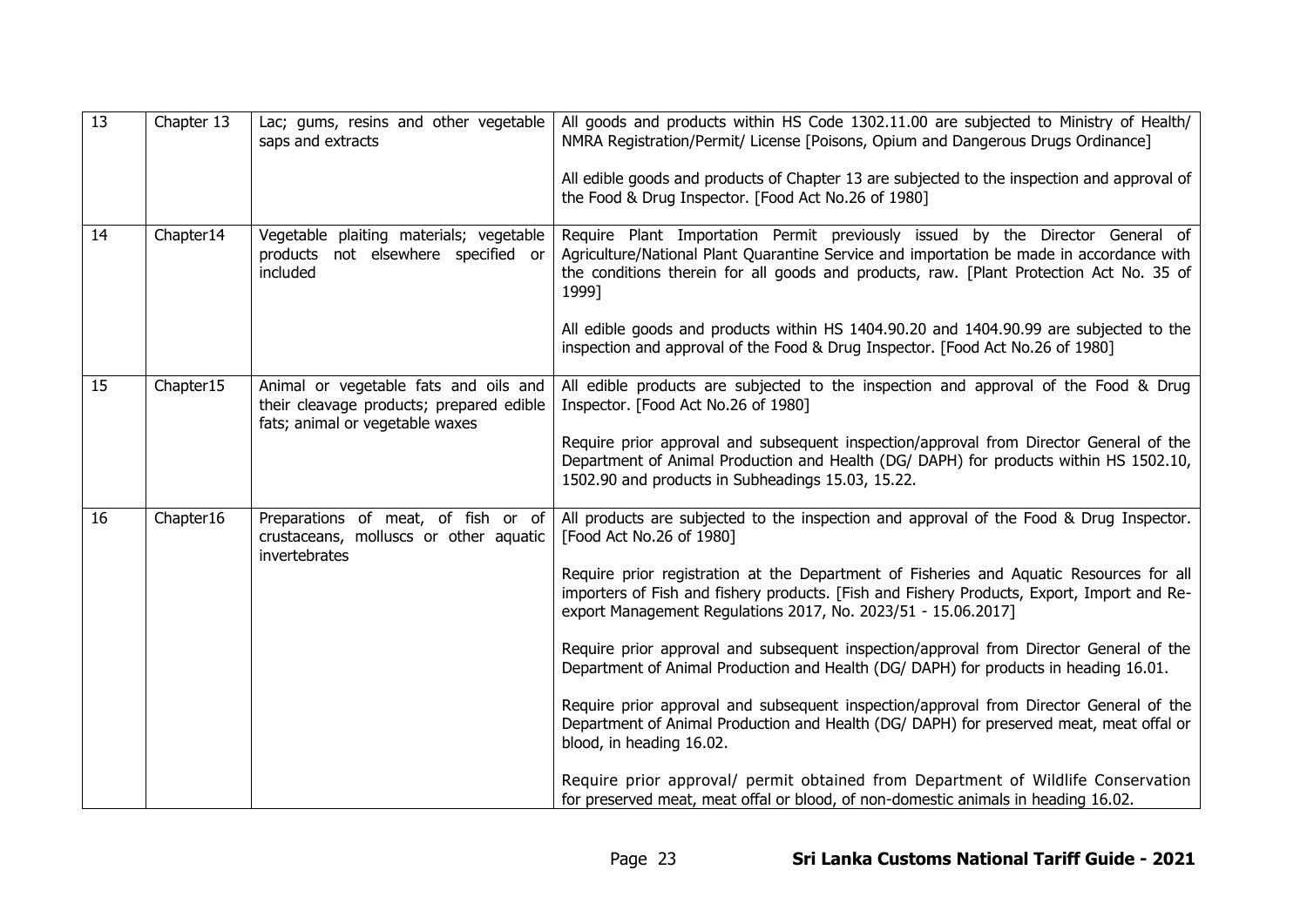|    |           |                                | For preserved meat, meat offal or blood, of species coming under CITES (the Convention<br>on International Trade in Endangered Species of Wild Fauna and Flora), guidelines<br>stipulated under CITES shall be followed. Require prior approval/ permit obtained from<br>Department of Wildlife Conservation for preserved meat, meat offal or blood, of species<br>covered by CITES.                                                                                                                                                                                                                                                                                                                                                                                                                                                                                                                                                                                                                                                                                                                                                      |
|----|-----------|--------------------------------|--------------------------------------------------------------------------------------------------------------------------------------------------------------------------------------------------------------------------------------------------------------------------------------------------------------------------------------------------------------------------------------------------------------------------------------------------------------------------------------------------------------------------------------------------------------------------------------------------------------------------------------------------------------------------------------------------------------------------------------------------------------------------------------------------------------------------------------------------------------------------------------------------------------------------------------------------------------------------------------------------------------------------------------------------------------------------------------------------------------------------------------------|
| 17 | Chapter17 | Sugars and sugar confectionery | All products except goods and products in heading 17.03 are subjected to the inspection<br>and approval of the Food & Drug Inspector. [Food Act No.26 of 1980]<br>All confectioneries in retail packs in Sub heading 17.04, by the directions issued under<br>Section 10(1) of the Consumer Affairs Authority Act No. 9 of 2003, require all importers of<br>pre packeted goods, articles and products in the schedule published in the Gazette<br>Extraordinary No. 2188/31 of 12.08.2020 shall have the maximum retail price, the name<br>and registered address of the manufacturer, supplier, importer or distributor clearly<br>denoted on the packet or container of each product or article in all three languages.<br>All products within HS 1703.10 and 1703.90 are subjected to the approval/ license of<br>Excise Department of Sri Lanka. [Excise Ordinance]                                                                                                                                                                                                                                                                   |
| 18 | Chapter18 | Cocoa and Cocoa preparations   | All products except goods and products in heading 18.02 are subjected to the inspection<br>and approval of the Food & Drug Inspector. [Food Act No.26 of 1980]<br>Require Plant Importation Permit previously issued by the Director General of<br>Agriculture/National Plant Quarantine Service and importation be made in accordance with<br>the conditions therein for all goods and products within HS 1801.00.00, raw. [Plant<br>Protection Act No. 35 of 1999]<br>Products of heading 18.02 are subjected to the inspection and approval of the Central<br>Environmental Authority.<br>All chocolates in retail packs in Sub heading 18.06, by the directions issued under Section<br>10(1) of the Consumer Affairs Authority Act No. 9 of 2003 require importers of pre<br>packeted goods, articles and products in the schedule published in the Gazette<br>Extraordinary No 2188/31 of 12.08.2020 shall have the maximum retail price, the name<br>and registered address of the manufacturer, supplier, importer or distributor clearly<br>denoted on the packet or container of each product or article in all three languages. |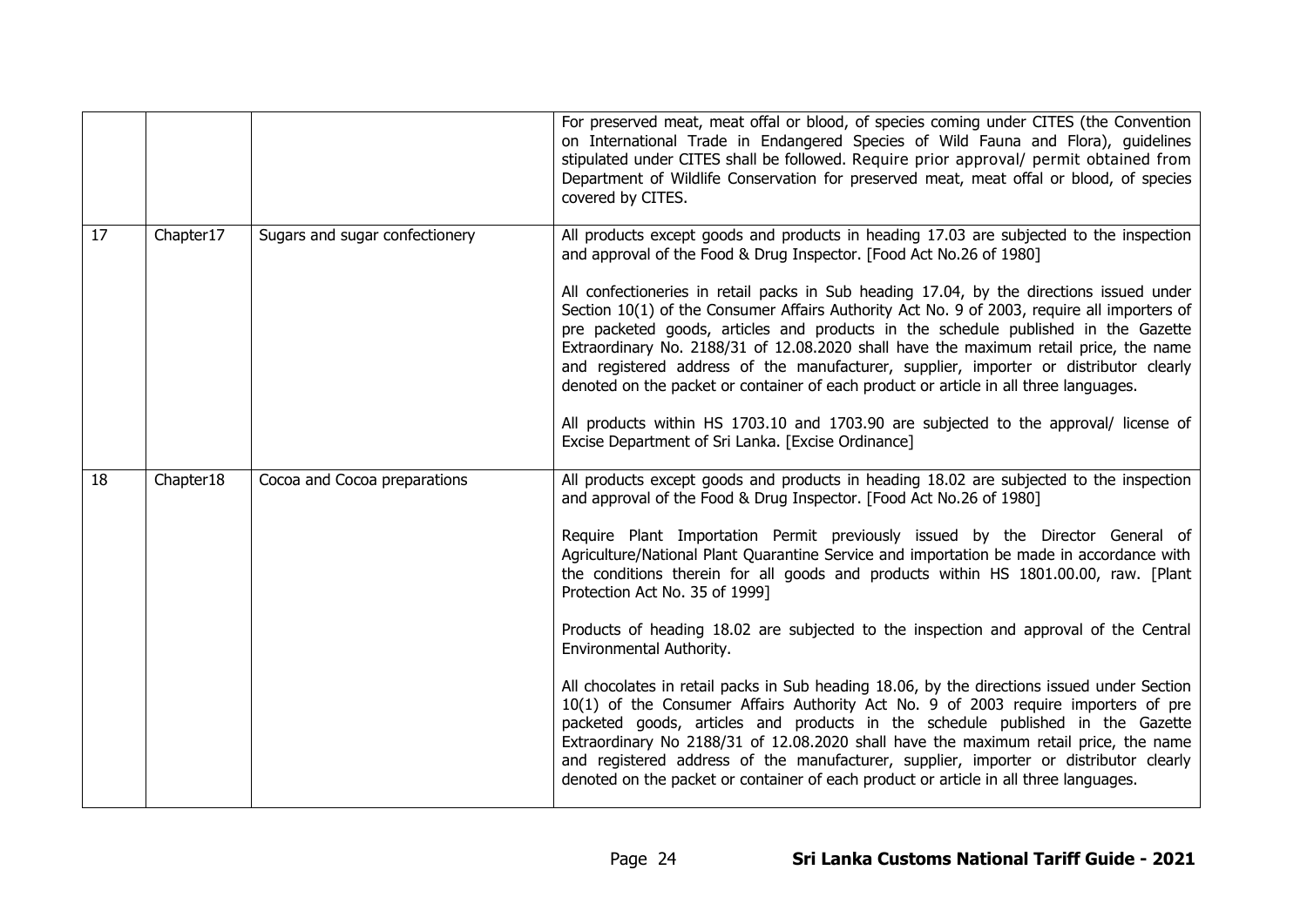| 19 | Chapter19  | Preparations of cereals, flour, starch or<br>milk; pastrycooks' products | All products are subjected to the inspection and approval of the Food & Drug Inspector.<br>[Food Act No.26 of 1980]                                                                                                                                                                                                                                                                                                                                                                                                                                 |
|----|------------|--------------------------------------------------------------------------|-----------------------------------------------------------------------------------------------------------------------------------------------------------------------------------------------------------------------------------------------------------------------------------------------------------------------------------------------------------------------------------------------------------------------------------------------------------------------------------------------------------------------------------------------------|
|    |            |                                                                          | All biscuits, cakes in retail packs in Sub heading 19.05, by the directions issued under<br>Section 10 (1) of the Consumer Affairs Authority Act No. 9 of 2003 require importers of pre<br>packeted goods articles and products in the schedule published in the Gazette<br>Extraordinary No. 2188/31 of 12.08.2020 shall have the maximum retail price, the name<br>and registered address of the manufacturer, supplier, importer or distributor clearly<br>denoted on the packet or container of each product or article in all three languages. |
| 20 | Chapter 20 | Preparations of vegetables, fruit, nuts or<br>other parts of plants      | All products are subjected to the inspection and approval of the Food & Drug Inspector.<br>[Food Act No.26 of 1980]                                                                                                                                                                                                                                                                                                                                                                                                                                 |
| 21 | Chapter 21 | Miscellaneous edible preparations                                        | All products are subjected to the inspection and approval of the Food & Drug Inspector.<br>[Food Act No.26 of 1980]<br>Require prior approval and subsequent inspection/approval from Director General of the<br>Department of Animal Production and Health (DG/ DAPH) for products within HS 2104.10                                                                                                                                                                                                                                               |
|    |            |                                                                          | and 2104.20.                                                                                                                                                                                                                                                                                                                                                                                                                                                                                                                                        |
| 22 | Chapter 22 | Beverages, spirits and vinegar                                           | All products except products falling within heading 22.07 are subjected to the inspection<br>and approval of the Food & Drug Inspector. [Food Act No.26 of 1980]                                                                                                                                                                                                                                                                                                                                                                                    |
|    |            |                                                                          | All products except products falling within Sub headings 22.01, 22.02 and nonalcoholic<br>beverages of HS 2206.00.10 are subjected to the approval/ license of Excise Department of<br>Sri Lanka. [Excise Ordinance]                                                                                                                                                                                                                                                                                                                                |
| 23 | Chapter 23 | Residues and waste from the food<br>industries; prepared animal fodder   | Require Plant Importation Permit previously issued by the Director General of<br>Agriculture/National Plant Quarantine Service and importation be made in accordance with<br>the conditions therein for all goods and products with raw plant material. [Plant Protection<br>Act No. 35 of 1999]                                                                                                                                                                                                                                                    |
|    |            |                                                                          | Require prior approval from the Director General of the Department of Animal Production<br>and Health (DG/DAPH) for products with untreated/unprocessed animal parts.                                                                                                                                                                                                                                                                                                                                                                               |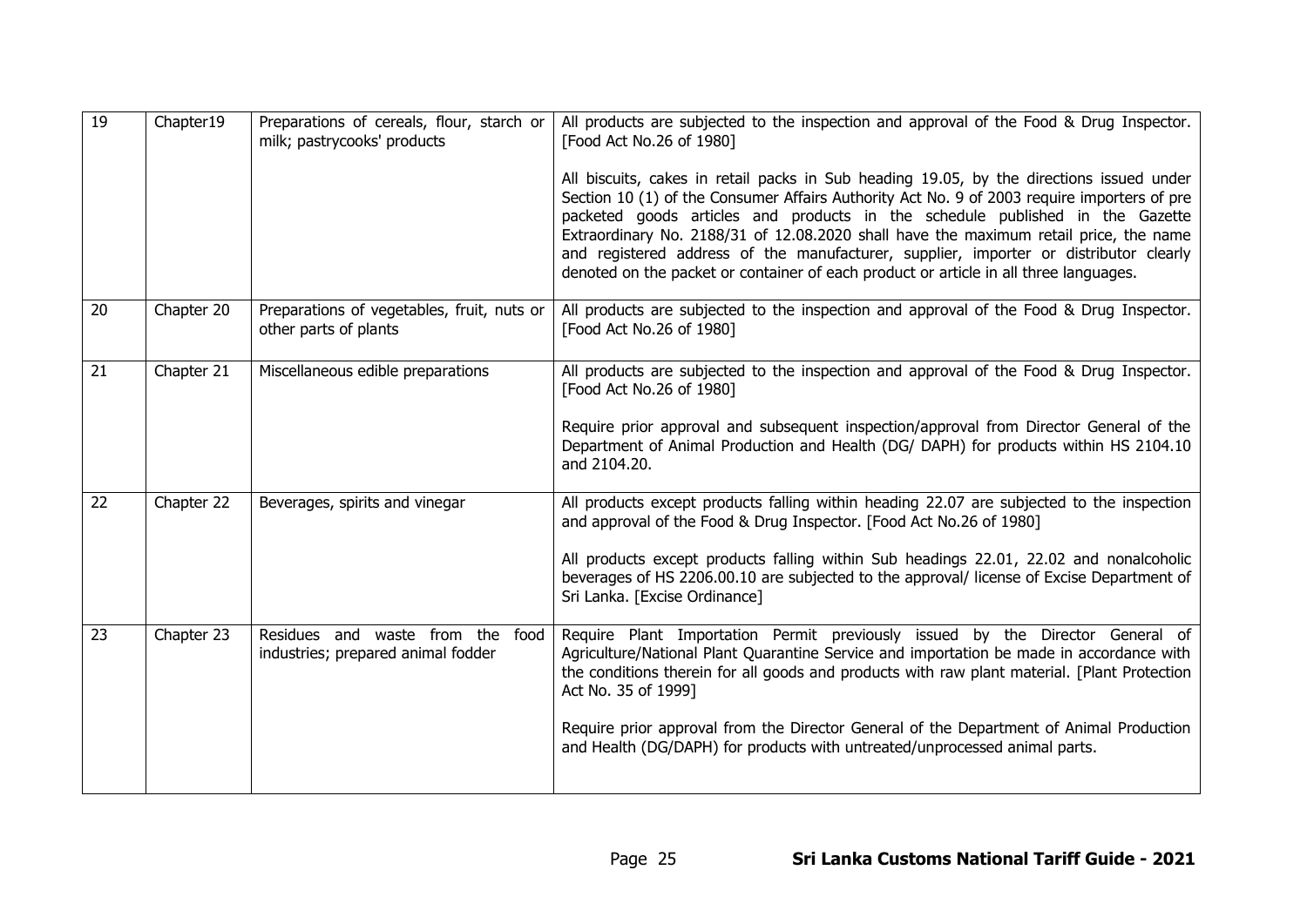|    |            |                                                                                                                     | Require prior approval from the Director General of the Department of Animal Production<br>and Health (DG/DAPH) for animal feed and products intended to be used as animal feed.                                                                                                       |
|----|------------|---------------------------------------------------------------------------------------------------------------------|----------------------------------------------------------------------------------------------------------------------------------------------------------------------------------------------------------------------------------------------------------------------------------------|
| 24 | Chapter 24 | Tobacco and<br>manufactured<br>tobacco<br>substitutes                                                               | Require a certificate of registration issued by the Commissioner General of Excise.<br>[Regulations made under the Tobacco Tax Act No. 08 of 1999 published in the Gazette<br>Extraordinary 1625/1 of 26.10.2009]                                                                      |
| 25 | Chapter 25 | Salt;<br>sulphur;<br>earths<br>and<br>stone;<br>plastering materials, lime and cement                               | Food grade salt within HS 2501.00.00 is subjected to the inspection and approval of the<br>Food & Drug Inspector. [Food Act No.26 of 1980]                                                                                                                                             |
|    |            |                                                                                                                     | Require Importation Permit previously issued by the Director General of Agriculture<br>/National Plant Quarantine Service for natural sand of heading 25.05.                                                                                                                           |
|    |            |                                                                                                                     | All products within HS 2524.90.20, 2524.90.90, 2530.90.10, 2530.90.20 and waste within<br>HS 2504.10.10, 2505.10.10, 2514.00.10, 2525.30.00, 2529.10.10, 2529.21.10, 2529.30.10<br>are subjected to the inspection and approval of the Central Environmental Authority.                |
|    |            |                                                                                                                     | Importation of products within HS 2524.10.00 and 2524.90.10 are banned.                                                                                                                                                                                                                |
| 26 | Chapter 26 | Ores, Slag and Ash                                                                                                  | All products in headings 26.12, 26.18, 26.19, 26.21 and products within HS 2620.11.00,<br>2620.19.00, 2620.20.29, 2620.30.00, 2620.40.00, 2620.99.10, 2620.99.20, 2620.99.30 and<br>2620.99.90 are subjected to the inspection and approval of the Central Environmental<br>Authority. |
| 27 | Chapter 27 | Mineral fuels, mineral oils and products<br>bituminous<br>their<br>distillation;<br>οf<br>substances; mineral waxes | Require importation permit previously issued by the Director General of Agriculture<br>/National Plant Quarantine Service for products in heading 27.03. [Plant Protection Act No.<br>35 of 1999]                                                                                      |
|    |            |                                                                                                                     | Products of HS 2710.99.00 are subjected to the inspection and approval of the Central<br>Environmental Authority.                                                                                                                                                                      |
|    |            |                                                                                                                     | Importation of products within HS 2710.91.00 is banned.                                                                                                                                                                                                                                |
|    |            |                                                                                                                     | Require prior registration and license/ approval from Sri Lanka Customs (Annual License),<br>Marine Environment Protection Authority (Quantity License) and Sri Lanka Ports Authority<br>(Annual License) for Sludge waste oil within HS 2710.19.90.                                   |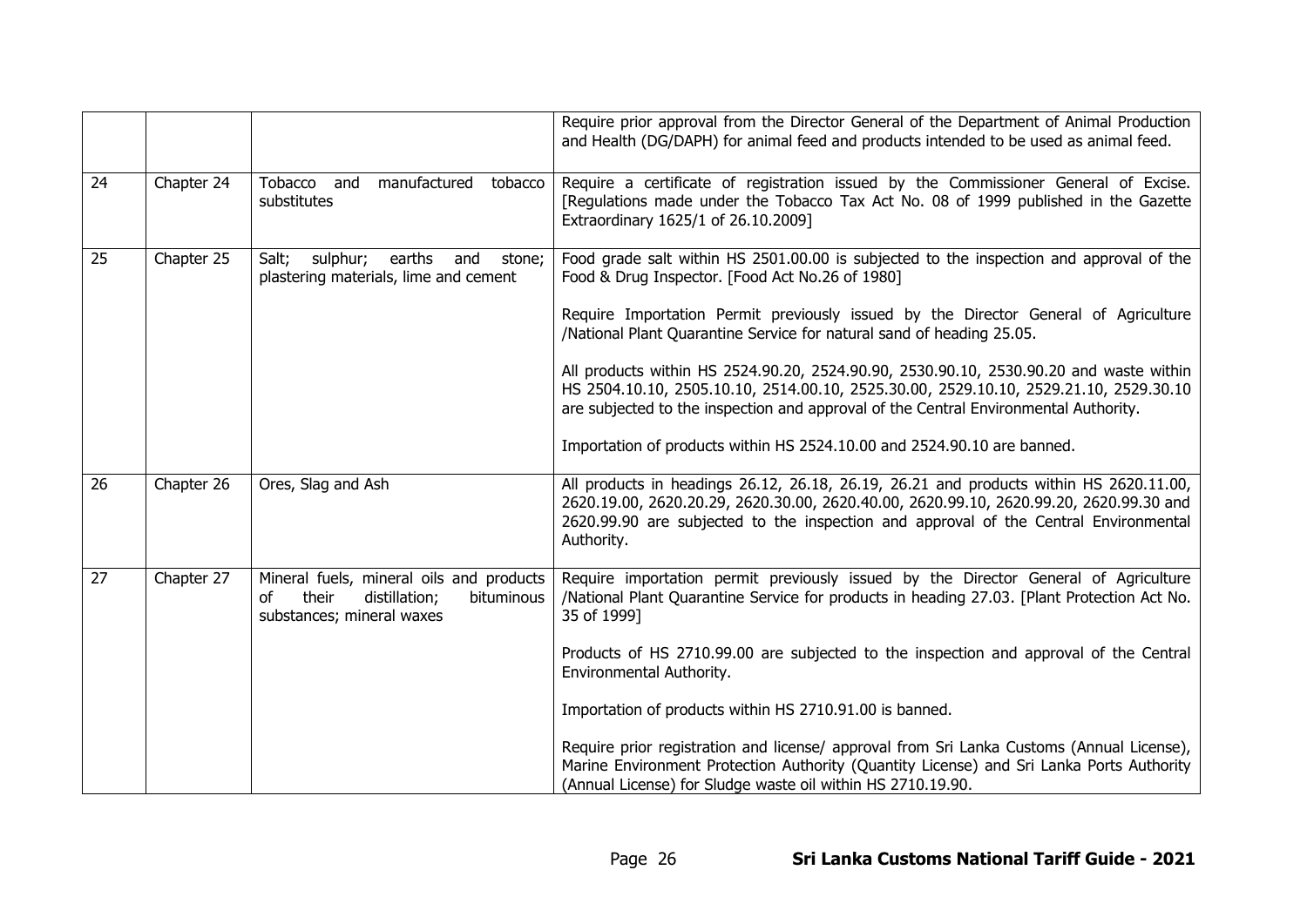| 28 | Chapter 28 | Inorganic chemicals; organic or inorganic<br>compounds of precious metals, of rare-<br>earth metals, of radioactive elements or<br>of isotopes | Waste and Scrap within HS 2804.50.10, 2804.90.10, 2805.30.10 and all products within HS<br>2842.90.30, 2843.30.00, 2845.10.00, 2845.90.00, 2850.00.00, 2852.10.00, 2852.90.00 are<br>subjected to the inspection and approval of the Central Environmental Authority.<br>Require prior approval from Ministry of Defense for importations of all products within HS<br>2804.70.00, 2812.11.00, 2812.12.00, 2812.13.00, 2812.14.00, 2812.15.00, 2812.16.00,<br>2812.17.00, 2829.11.00, 2829.19.00, 2829.90.00 (except additives used for animal feed<br>within this HS), 2834.10.00, 2834.21.00, 2837.29.90, 2850.00.00 and 2853.10.00.<br>Require prior approval from Precursor Control Authority for products within HS 2806.10.00,<br>2807.10.00, 2811.12.00 and 2841.61.00.<br>Require prior Registration and Pesticides Import Licenses issued by office of the Registrar<br>of Pesticide for products within HS 2804.80.00 and 2825.10.00.<br>Require prior approval and subsequent inspection/approval from Director General of the<br>Department of Animal Production and Health (DG/ DAPH) for additives used for animal<br>feed within HS 2829.90.00.<br>Require prior Approval/ Permit obtained from Sri Lanka Atomic Energy Regulatory<br>Council for products within HS 2844.10.00, 2844.20.00, 2844.30.00, 2844.40.00 and<br>2844.50.00. [Ionizing Radiation Protection of the Atomic Energy Safety Regulations No. 01<br>of 1999- Gazette Extraordinary No. 1142/30 of 28.07.2000] |
|----|------------|------------------------------------------------------------------------------------------------------------------------------------------------|--------------------------------------------------------------------------------------------------------------------------------------------------------------------------------------------------------------------------------------------------------------------------------------------------------------------------------------------------------------------------------------------------------------------------------------------------------------------------------------------------------------------------------------------------------------------------------------------------------------------------------------------------------------------------------------------------------------------------------------------------------------------------------------------------------------------------------------------------------------------------------------------------------------------------------------------------------------------------------------------------------------------------------------------------------------------------------------------------------------------------------------------------------------------------------------------------------------------------------------------------------------------------------------------------------------------------------------------------------------------------------------------------------------------------------------------------------------------------------------------------|
| 29 | Chapter 29 | Organic chemicals                                                                                                                              | Products within HS 2904.20.10, 2904.31.00, 2904.32.00, 2904.33.00, 2904.34.00,<br>2904.35.00 2904.36.00, 2909.50.10, 2909.60.10, 2921.19.00, 2921.42.00, 2921.43.00,<br>2921.44.00, 2921.45.00, 2921.46.00, 2921.49.00, 2924.11.00, 2925.29.00, 2931.10.10,<br>2931.10.20, 2932.99.20, 2932.99.30, 2933.54.00, 2933.59.10 and 2933.59.90 are<br>subjected to the inspection and approval of the Central Environmental Authority.<br>Require prior approval from Ministry of Defense for importations of all products within HS<br>2903.39.40, 2904.91.00, 2904.99.00, 2920.21.00, 2920.22.00, 2920.23.00, 2920.24.00,<br>2920.30.00, 2920.90.00, 2921.12.00, 2921.13.00, 2921.14.00, 2922.15.00, 2922.16.00,<br>2922.17.00, 2922.18.00, 2922.19.00, 2922.43.00, 2929.90.00 and 2931.90.30.                                                                                                                                                                                                                                                                                                                                                                                                                                                                                                                                                                                                                                                                                                       |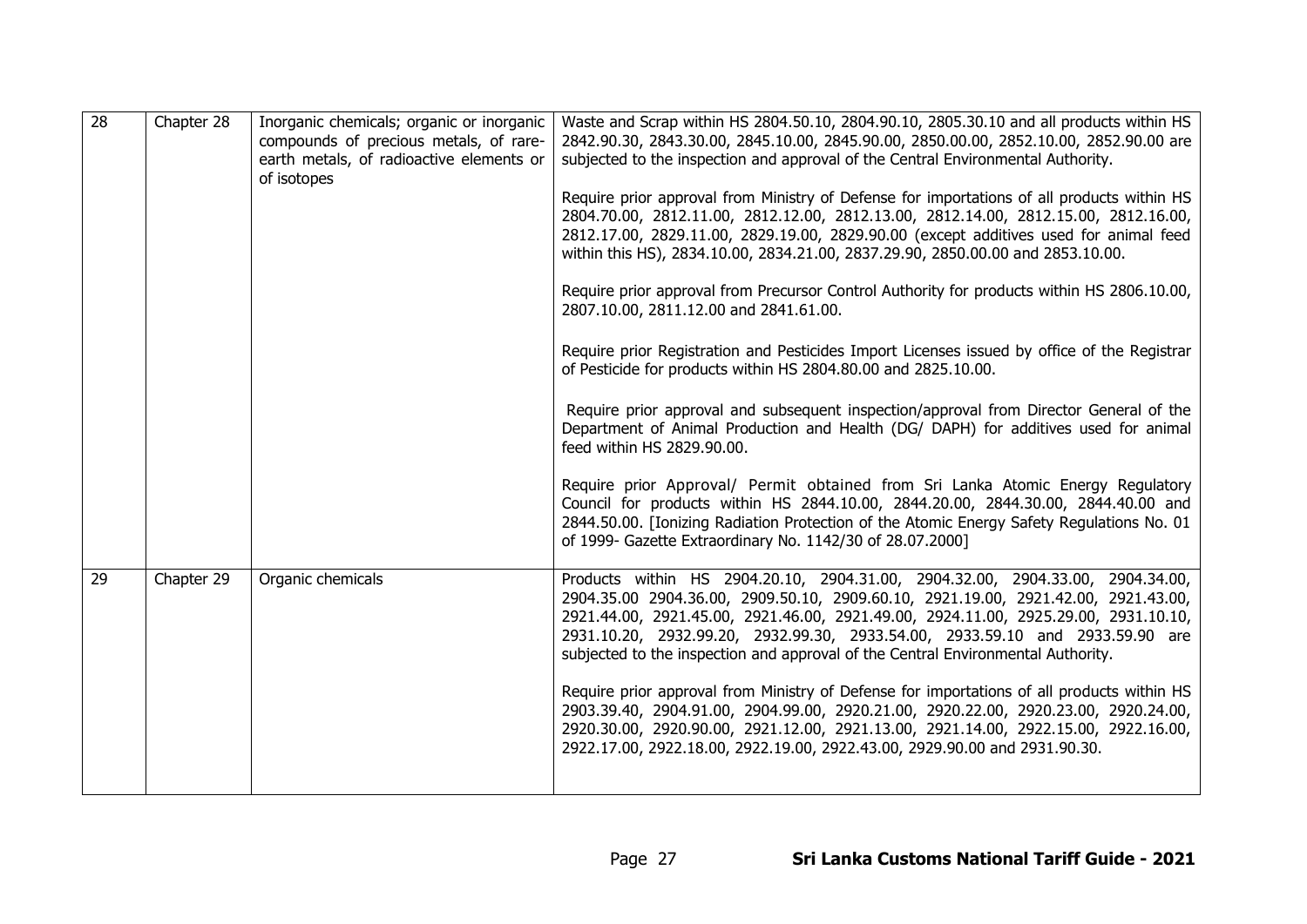|    |            |                         | Require prior approval from Precursor Control Authority for products within HS 2902.30.00,<br>2909.11.00, 2909.19.10, 2909.20.10, 2909.30.10, 2909.30.91, 2909.30.92, 2909.30.93,<br>2909.30.94, 2909.41.10, 2909.43.10, 2909.44.10, 2909.49.10, 2914.11.00, 2914.12.00,<br>2914.31.00, 2915.24.00, 2916.16.00, 2916.34.00, 2932.91.00, 2932.92.00, 2932.93.00,<br>2932.94.00, 2933.32.00, 2933.39.20, 2933.52.00, 2933.53.00, 2939.41.00, 2939.42.00,<br>2939.44.00, 2939.61.00 and 2939.62.00.                                                                                                                                                                                                                                                 |
|----|------------|-------------------------|--------------------------------------------------------------------------------------------------------------------------------------------------------------------------------------------------------------------------------------------------------------------------------------------------------------------------------------------------------------------------------------------------------------------------------------------------------------------------------------------------------------------------------------------------------------------------------------------------------------------------------------------------------------------------------------------------------------------------------------------------|
|    |            |                         | Require prior Registration and Pesticides Import Licenses issued by office of the Registrar<br>of Pesticide for products within HS 2903.31.00, 2903.81.00, 2903.82.00, 2903.83.00,<br>2903.89.10, 2903.89.90, 2903.91.00, 2903.92.10, 2903.92.20, 2903.93.00, 2903.99.19,<br>2903.99.90, 2908.11.00, 2908.19.10, 2908.19.90, 2908.91.00, 2908.92.00, 2908.99.10,<br>2912.11.00, 2914.71.00, 2915.36.00, 2918.18.00, 2918.19.00, 2918.91.00, 2920.11.00,<br>2920.19.10, 2925.21.00, 2929.10.00, 2930.60.00, 2930.70.00, 2930.80.00, 2930.90.10,<br>2931.20.00, 2931.31.00, 2931.32.00, 2931.33.00, 2931.34.00, 2931.35.00, 2931.36.00,<br>2931.37.00, 2931.38.00, 2931.90.20, 2932.99.10, 2933.21.00 and all products in heading<br>29.10, 29.24. |
|    |            |                         | Require prior registration and license/ approval of National Medicines Regulatory Authority<br>for all products within HS 2921.41.00. [National Medicines Regulatory Act, No.5 of 2015]                                                                                                                                                                                                                                                                                                                                                                                                                                                                                                                                                          |
|    |            |                         | Require prior approval for products containing Ozone Depleting substances of Sub Heading<br>2903.39 and 2903.70 from National Ozone Unit of Ministry of Environment.                                                                                                                                                                                                                                                                                                                                                                                                                                                                                                                                                                             |
|    |            |                         | Importation of products within HS 2903.14.00, 2903.15.00, 2903.19.10, 2903.76.00,<br>2903.77.12, 2903.77.14, 2903.77.24, 2903.77.26, 2903.77.33, 2903.77.35, 2903.77.36,<br>2903.77.47, 2903.77.55, 2903.77.65, 2903.77.69, 2903.77.73, 2903.77.75, 2903.77.76,<br>2903.78.11, 2903.78.81, 2903.78.82, 2903.78.83, 2903.78.84, 2903.78.85, 2903.78.86,<br>2903.78.87 and 2903.78.88 is banned.                                                                                                                                                                                                                                                                                                                                                   |
| 30 | Chapter 30 | Pharmaceutical products | Require prior registration and license/ approval of National Medicines Regulatory Authority<br>for all products except veterinary medicaments/ vaccines of Chapter 30. [National<br>Medicines Regulatory Act, No.5 of 2015]                                                                                                                                                                                                                                                                                                                                                                                                                                                                                                                      |
|    |            |                         | Require prior approval and subsequent inspection/approval from Director General of the<br>Department of Animal Production and Health (DG/ DAPH) for veterinary medicaments of<br>Chapter 30.                                                                                                                                                                                                                                                                                                                                                                                                                                                                                                                                                     |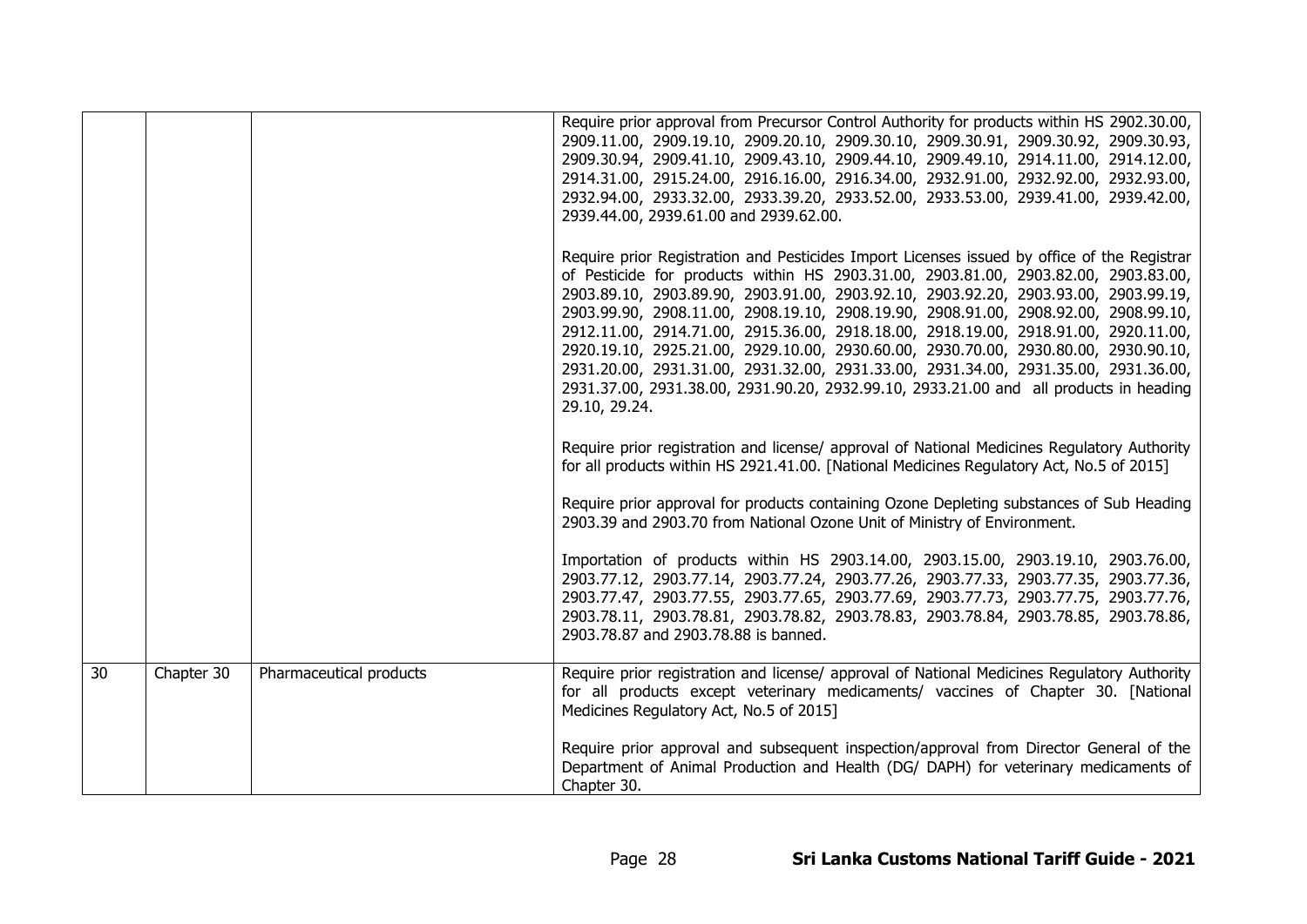|    |            |                                                                                                                                                                    | Require prior Approval/ Permit obtained from Sri Lanka Atomic Energy Regulatory<br>Council for HS 3004.90.20 and 3004.90.90. [Ionizing Radiation Protection of the Atomic<br>Energy Safety Regulations No. 01 of 1999- Gazette Extraordinary No. 1142/30 of<br>28.07.2000]<br>Require prior approval from Ministry of Defense for importations of all products within HS<br>3002.90.10.<br>Require prior approval from Precursor Control Authority for products within HS 3003.41,<br>3003.42, 3003.43, 3004.41, 3004.42, 3004.43.<br>Require prior registration/ approval from the Commissioner of Ayurveda for Ayurveda/<br>herbal preparations of heading 3003.90 and 3004.90.<br>Require prior registration/ approval from the Homoeopathy Council for homoeopathy<br>preparations within HS 3004.90.90.<br>Importation of all products within HS 3006.92 is banned. |
|----|------------|--------------------------------------------------------------------------------------------------------------------------------------------------------------------|--------------------------------------------------------------------------------------------------------------------------------------------------------------------------------------------------------------------------------------------------------------------------------------------------------------------------------------------------------------------------------------------------------------------------------------------------------------------------------------------------------------------------------------------------------------------------------------------------------------------------------------------------------------------------------------------------------------------------------------------------------------------------------------------------------------------------------------------------------------------------|
| 31 | Chapter 31 | Fertilizers                                                                                                                                                        | Require a license issued by the Director of the National Fertilizer Secretariat for all products<br>in Chapter 31. [Fertilizer Act No. 68 of 1988]<br>Require prior approval and subsequent inspection/approval from Director General of the<br>Department of Animal Production and Health (DG/ DAPH) for animal fertilizer and animal or<br>vegetable fertilizer mix in heading 31.01.<br>Require Plant Importation Permit previously issued by the Director General of<br>Agriculture/National Plant Quarantine Service and importation be made in accordance with<br>the conditions therein for vegetable fertilizer and animal or vegetable fertilizer mix in<br>heading 31.01. [Plant Protection Act No. 35 of 1999]                                                                                                                                                |
| 32 | Chapter 32 | Tanning or dyeing extracts; tannins and<br>their derivatives; dyes, pigments and<br>other colouring matter; paints and<br>varnishes; putty and other mastics; inks | All edible/ food grade products in Chapter 32 are subjected to the inspection and approval<br>of the Food & Drug Inspector vide Food Act No.26 of 1980.                                                                                                                                                                                                                                                                                                                                                                                                                                                                                                                                                                                                                                                                                                                  |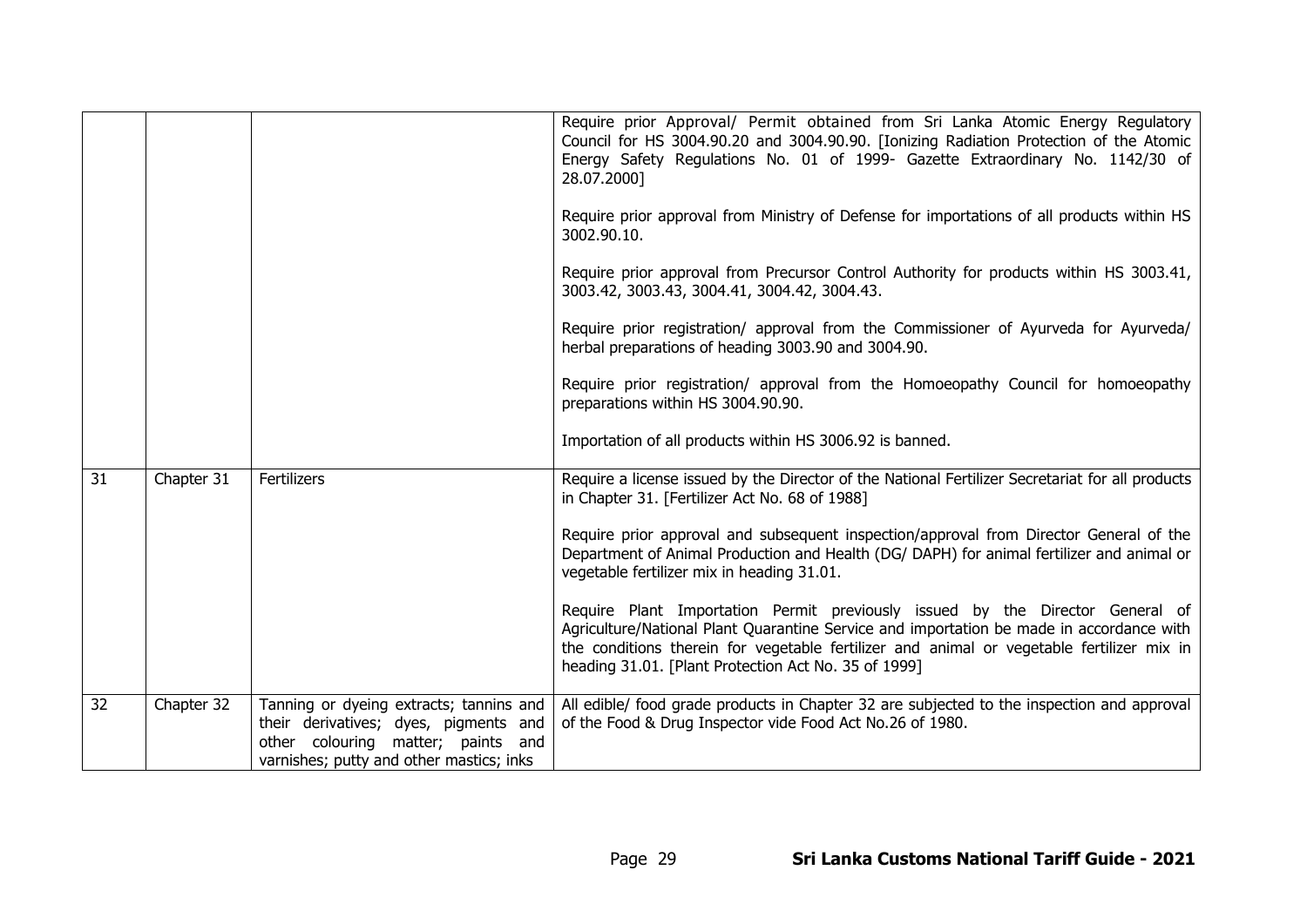| 33 | Chapter 33 | Essential oils and resinoids; perfumery,<br>cosmetic or toilet preparations                                                                                                                                                                                                                                   | All edible goods and products in Subheadings 33.01 and 33.02 are subjected to the<br>inspection and approval of the Food & Drug Inspector vide Food Act No.26 of 1980.<br>Require prior registration and license/ approval of National Medicines Regulatory Authority<br>for all products in Subheadings 33.03, 33.04, 33.05, 33.06 and 33.07 except HS<br>3307.41.00 and 3307.49.00. [National Medicines Regulatory Act, No.5 of 2015]<br>All products containing excisable articles in Chapter 33 are subjected to the approval/<br>license of Excise Department of Sri Lanka. [Excise Ordinance] |
|----|------------|---------------------------------------------------------------------------------------------------------------------------------------------------------------------------------------------------------------------------------------------------------------------------------------------------------------|-----------------------------------------------------------------------------------------------------------------------------------------------------------------------------------------------------------------------------------------------------------------------------------------------------------------------------------------------------------------------------------------------------------------------------------------------------------------------------------------------------------------------------------------------------------------------------------------------------|
| 34 | Chapter 34 | Soap, organic surface-active agents,<br>washing<br>preparations,<br>lubricating<br>preparations, artificial waxes, prepared<br>polishing<br>or<br>scouring<br>waxes,<br>preparations, candles and similar articles,<br>modelling pastes, "dental waxes" and<br>dental preparations with a basis of<br>plaster | Require prior registration and license/ approval of National Medicines Regulatory Authority<br>for all products in Subheading 34.01 except HS 3401.20.10 and 3401.20.90 and "dental<br>waxes" and dental preparations with a basis of plaster within HS 3407.00.00. [National<br>Medicines Regulatory Act, No.5 of 2015]                                                                                                                                                                                                                                                                            |
| 35 | Chapter 35 | Albuminoidal<br>modified<br>substances;<br>starches; glues; enzymes                                                                                                                                                                                                                                           | All products intended for food or allied industriesin Chapter 35 are subjected to the<br>inspection and approval of the Food & Drug Inspector. [Food Act No.26 of 1980]<br>Require prior approval and subsequent inspection/approval from Director General of the<br>Department of Animal Production and Health (DG/ DAPH) for products within HS<br>3503.00.00.                                                                                                                                                                                                                                    |
| 36 | Chapter 36 | Explosives;<br>pyrotechnic<br>products;<br>matches; pyrophoric alloys;<br>certain<br>combustible preparations                                                                                                                                                                                                 | Require prior approval of Ministry of Defense for all products in Chapter 36 except products<br>in Sub heading 36.05 and 36.06.                                                                                                                                                                                                                                                                                                                                                                                                                                                                     |
| 37 | Chapter 37 | Photographic or cinematographic goods                                                                                                                                                                                                                                                                         | All products in subheadings 37.04, 37.05 and 37.06 require importer registration with<br>National Film Corporation and registered film importers shall import films according to the<br>quota allocated for each Exhibition board.                                                                                                                                                                                                                                                                                                                                                                  |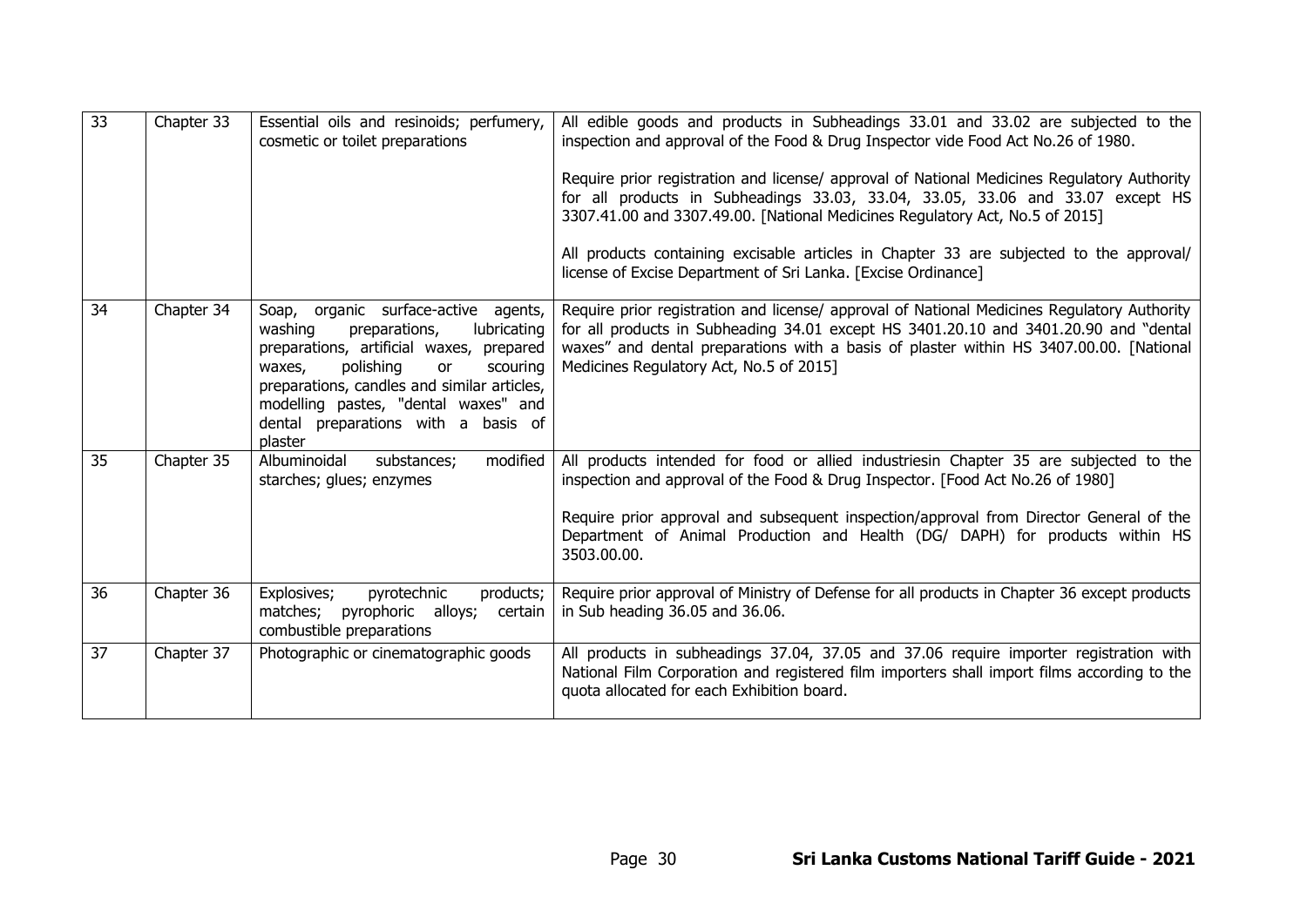| $\overline{38}$ | Chapter 38 | Miscellaneous chemical products | All products within HS 3801.90.10, 3802.10.10, spent animal black within HS 3802.90.00<br>and waste in heading 38.25 are subjected to the inspection and approval of the Central<br>Environmental Authority.<br>Require prior Registration and Pesticides Import Licenses issued by office of the Registrar<br>of Pesticide for all products in heading 38.08.<br>Importation of products containing Glyphosate within HS 3808.93.90 is banned.<br>Require prior registration and license/ approval of National Medicines Regulatory Authority<br>for medical diagnostic and laboratory reagents within HS 3822.00.00. [National Medicines<br>Regulatory Act, No.5 of 2015]<br>Require prior approval for products containing Ozone Depleting substances of heading<br>38.13, 38.14 and 38.24 from National Ozone Unit of Ministry of Environment.<br>Require prior approval and subsequent inspection/approval from Director General of the<br>Department of Animal Production and Health (DG/ DAPH) for HS 3824.99.10. |
|-----------------|------------|---------------------------------|--------------------------------------------------------------------------------------------------------------------------------------------------------------------------------------------------------------------------------------------------------------------------------------------------------------------------------------------------------------------------------------------------------------------------------------------------------------------------------------------------------------------------------------------------------------------------------------------------------------------------------------------------------------------------------------------------------------------------------------------------------------------------------------------------------------------------------------------------------------------------------------------------------------------------------------------------------------------------------------------------------------------------|
| 39              | Chapter 39 | Plastics and articles thereof   | All products in HS 3917.10.00 are subjected to the inspection and approval of the Food &<br>Drug Inspector. [Food Act No.26 of 1980]<br>All products in heading 39.15 are subjected to the inspection and approval of the Central<br>Environmental Authority.<br>Polythene or any polythene product of 20 microns or below in thickness in Chapter 39,<br>polystyrene boxes, disposable within HS 3923.10.40 are subjected to the prior approval of<br>the Central Environmental Authority. ['Polythene' means all forms of polyethylene,<br>polypropylene, polystyrene, polyvinyl chloride, polyethylene terephthalate or any other<br>similar raw material]<br>Require prior registration and license/ approval of National Medicines Regulatory Authority<br>for capsules used in packing of medicaments within HS 3923.90.20, 3926.90.80 and<br>colostomy and urinary bags within HS 3926.90.20. [National Medicines Regulatory Act,<br>No.5 of 2015]                                                                |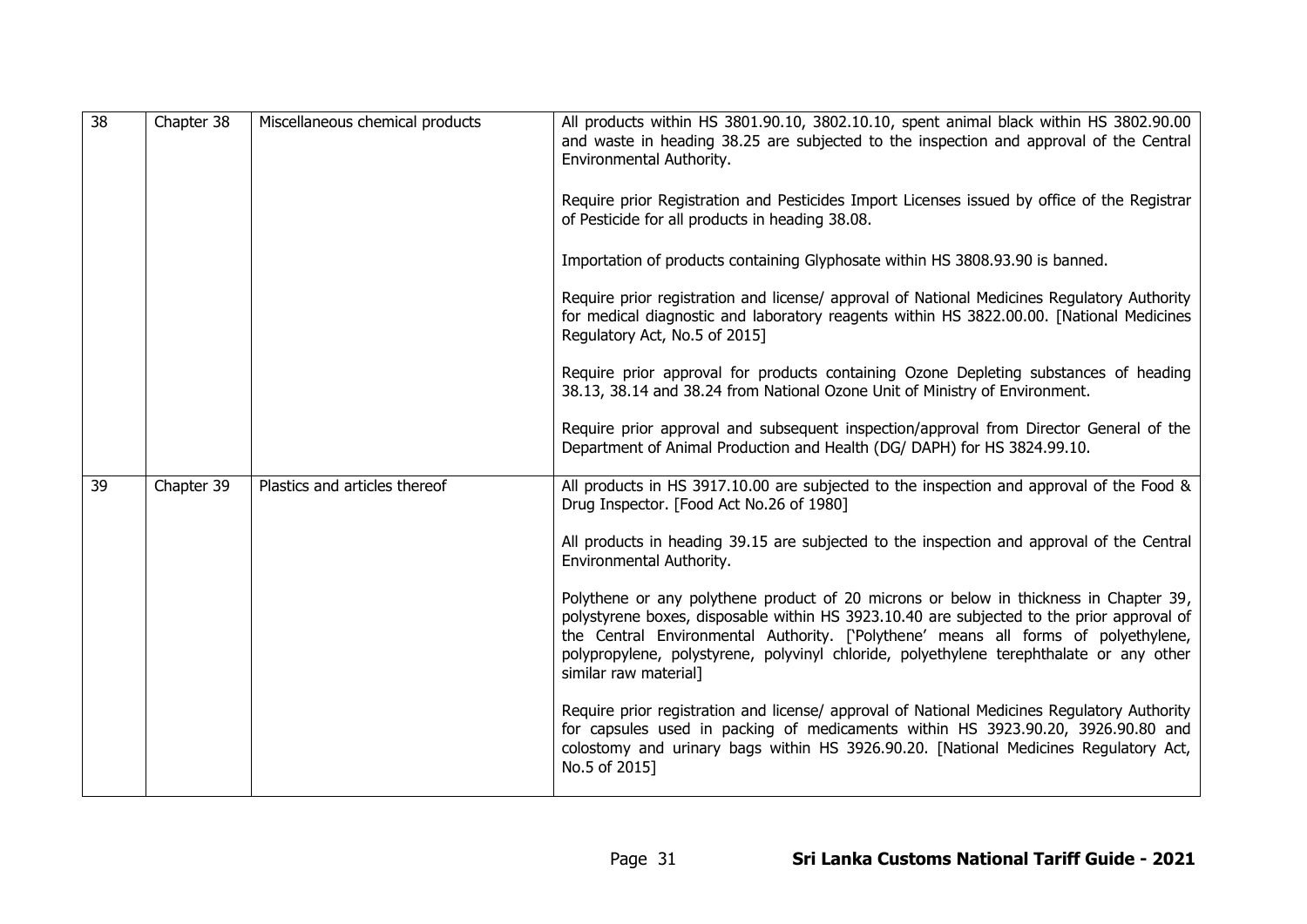| 40 | Chapter 40 | Rubber and articles thereof                                                                                                                           | Require Plant Importation Permit previously issued by the Director General of<br>Agriculture/National Plant Quarantine Service and importation be made in accordance with<br>the conditions therein for all products in heading 40.01. [Plant Protection Act No. 35 of<br>1999]<br>All products in heading 40.04 and products within HS 4017.00.10 are subjected to the<br>inspection and approval of the Central Environmental Authority.<br>Require prior registration and license/ approval of National Medicines Regulatory Authority<br>for hygienic or pharmaceutical articles in heading 40.14 and HS 4015.11.00. [National<br>Medicines Regulatory Act, No.5 of 2015]<br>Importation of retreaded<br>tyres within HS 4012.11.00, 4011.12.00, 4011.13.00,<br>4011.19.00 and used pneumatic tyres within HS 4012.20.00 are banned.                                                                                                                                                                   |
|----|------------|-------------------------------------------------------------------------------------------------------------------------------------------------------|------------------------------------------------------------------------------------------------------------------------------------------------------------------------------------------------------------------------------------------------------------------------------------------------------------------------------------------------------------------------------------------------------------------------------------------------------------------------------------------------------------------------------------------------------------------------------------------------------------------------------------------------------------------------------------------------------------------------------------------------------------------------------------------------------------------------------------------------------------------------------------------------------------------------------------------------------------------------------------------------------------|
| 41 | Chapter 41 | Raw hides and skins (other than furskins)<br>and leather                                                                                              | Require prior approval and subsequent inspection/approval from Director General of the<br>Department of Animal Production and Health (DG/ DAPH) for all products with domestic<br>animal parts in the headings 41.01, 41.02, 41.03, 41.04, 41.05, and 41.06.<br>Require prior Approval/ Permit obtained from Department of Wildlife Conservation<br>for all products with non domestic animal parts in the headings 41.01, 41.02, 41.03, 41.04,<br>41.05 and 41.06.<br>Parings and other waste, leather dust, powder and flour within HS 4115.20.00 are<br>subjected to the inspection and approval of the Central Environmental Authority.<br>For all products with parts from species coming under CITES (the Convention on<br>International Trade in Endangered Species of Wild Fauna and Flora), guidelines stipulated<br>under CITES shall be followed. Require prior Approval/ Permit obtained from<br>Department of Wildlife Conservation for products originated from species covered by<br>CITES. |
| 42 | Chapter 42 | Articles of leather; saddlery and harness;<br>travel goods, handbags and similar<br>containers; articles of animal gut (other<br>than silk-worm gut). | Require prior approval and subsequent inspection/approval from Director General of the<br>Department of Animal Production and Health (DG/ DAPH) for all products in Chapter 42<br>with domestic animal parts.                                                                                                                                                                                                                                                                                                                                                                                                                                                                                                                                                                                                                                                                                                                                                                                              |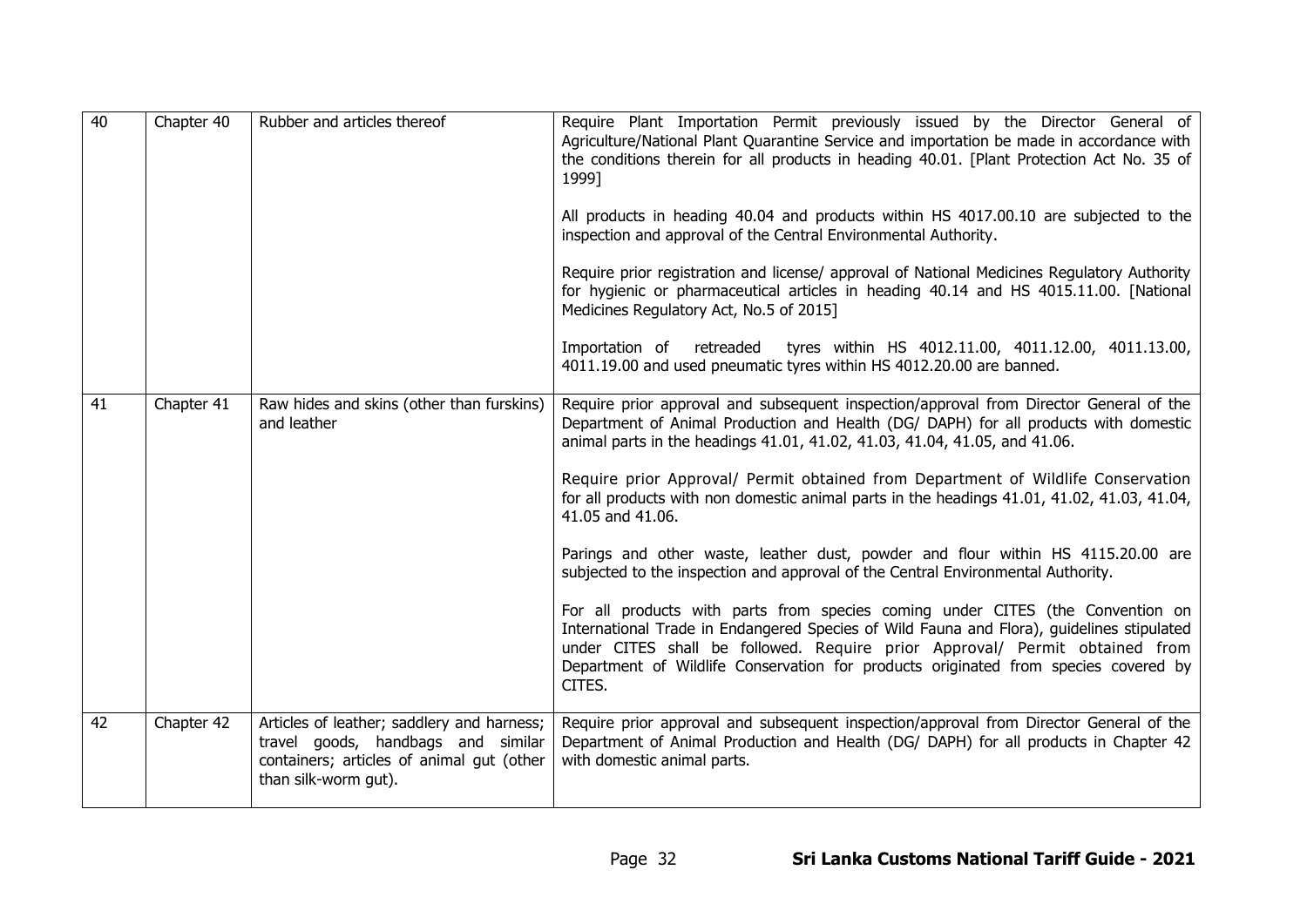|    |            |                                                      | Require prior Approval/ Permit obtained from Department of Wildlife Conservation<br>for all products in Chapter 42 with non domestic animal parts.<br>For all products with parts from species coming under CITES (the Convention on<br>International Trade in Endangered Species of Wild Fauna and Flora), guidelines stipulated<br>under CITES shall be followed. Require prior Approval/ Permit obtained from<br>Department of Wildlife Conservation for products originated from species covered by<br>CITES.                                                                                                                                                                                                                                                      |
|----|------------|------------------------------------------------------|------------------------------------------------------------------------------------------------------------------------------------------------------------------------------------------------------------------------------------------------------------------------------------------------------------------------------------------------------------------------------------------------------------------------------------------------------------------------------------------------------------------------------------------------------------------------------------------------------------------------------------------------------------------------------------------------------------------------------------------------------------------------|
| 43 | Chapter 43 | Furskins and artificial fur; manufactures<br>thereof | Require prior approval and subsequent inspection/approval from Director General of the<br>Department of Animal Production and Health (DG/ DAPH) for all products in the headings<br>43.01 and 43.02 with domestic animal parts.<br>Require prior Approval/ Permit obtained from Department of Wildlife Conservation<br>for all products in the headings 43.01 and 43.02 with non domestic animal parts.<br>For all products originated from species coming under CITES (the Convention on<br>International Trade in Endangered Species of Wild Fauna and Flora), guidelines stipulated<br>under CITES shall be followed. Require prior Approval/ Permit obtained from<br>Department of Wildlife Conservation for products originated from species covered by<br>CITES. |
| 44 | Chapter 44 | Wood and articles of wood; wood<br>charcoal          | Require Plant Importation Permit previously issued by the Director General of<br>Agriculture/National Plant Quarantine Service and importation be made in accordance with<br>the conditions therein. [Plant Protection Act No. 35 of 1999]<br>For all products originated from species coming under CITES (the Convention on<br>International Trade in Endangered Species of Wild Fauna and Flora), guidelines stipulated<br>under CITES shall be followed. Require prior Approval/ Permit<br>obtained from<br>Department of Wildlife Conservation for products originated from species covered by<br>CITES.                                                                                                                                                           |
| 45 | Chapter 45 | Cork and articles of cork                            | Require Plant Importation Permit previously issued by the Director General of<br>Agriculture/National Plant Quarantine Service and importation be made in accordance with<br>the conditions therein. [Plant Protection Act No. 35 of 1999]                                                                                                                                                                                                                                                                                                                                                                                                                                                                                                                             |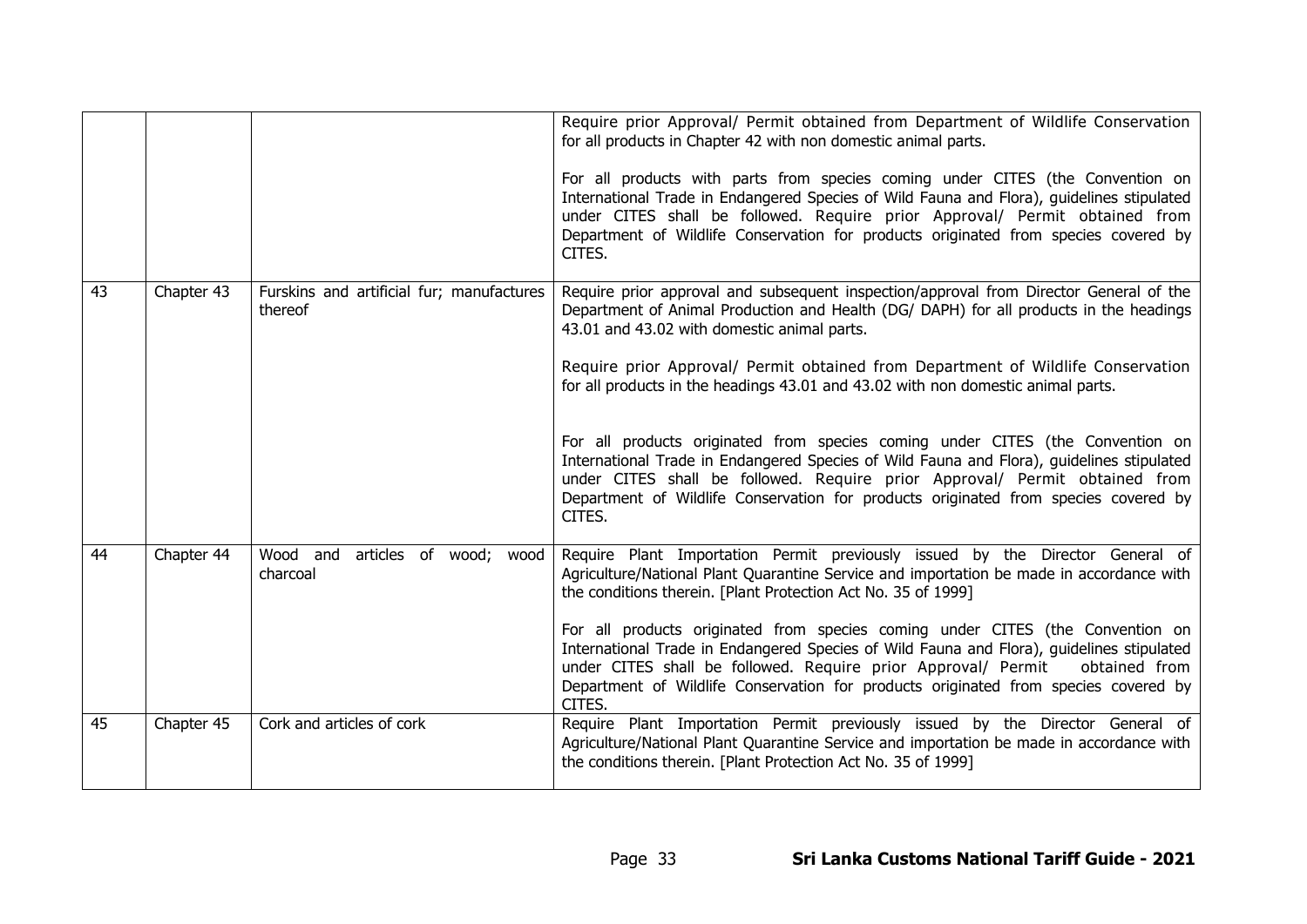| $\overline{46}$ | Chapter 46 | other plaiting materials; basket ware and<br>wickerwork                                                                    | Manufactures of straw, of esparto or of   Require Plant Importation Permit previously issued by the Director General of<br>Agriculture/National Plant Quarantine Service and importation be made in accordance with<br>the conditions therein. [Plant Protection Act No. 35 of 1999]<br>For all products originated from species coming under CITES (the Convention on<br>International Trade in Endangered Species of Wild Fauna and Flora), guidelines stipulated<br>under CITES shall be followed. Require prior Approval/ Permit<br>obtained from<br>Department of Wildlife Conservation for products originated from species covered by<br>CITES. |
|-----------------|------------|----------------------------------------------------------------------------------------------------------------------------|--------------------------------------------------------------------------------------------------------------------------------------------------------------------------------------------------------------------------------------------------------------------------------------------------------------------------------------------------------------------------------------------------------------------------------------------------------------------------------------------------------------------------------------------------------------------------------------------------------------------------------------------------------|
| 47              | Chapter 47 | Pulp of wood or of other fibrous cellulosic<br>material; recovered (waste and scrap)<br>paper or paperboard                | All products in heading 47.07 are subjected to the inspection and approval of the Central<br>Environmental Authority.                                                                                                                                                                                                                                                                                                                                                                                                                                                                                                                                  |
| 48              | Chapter 48 | Paper and paperboard; articles of paper<br>pulp, of paper or of paperboard                                                 | Cigarette paper in heading 48.13 is subjected to the approval/ license of Excise Department<br>of Sri Lanka. [Excise Ordinance]                                                                                                                                                                                                                                                                                                                                                                                                                                                                                                                        |
| 49              | Chapter 49 | Printed books, newspapers, pictures and<br>other products of the printing industry;<br>manuscripts, type scripts and plans | Require prior approval for unused postage, revenue or similar stamps of current or new<br>issue in heading 49.07 from the Philatelic Bureau of the Department of Posts.<br>Any article derogatory to any religious teacher or his teachings or having references<br>disparaging and insulting to any religious teacher or his teachings, containing matter<br>leading to acts made punishable under Section 120 of the penal code, containing indecent<br>or obscene images, lottery proposals, circulars and tickets are prohibited. [Section 12 and<br>the Schedule B of Customs Ordinance]                                                          |
| 50              | Chapter 50 | Silk                                                                                                                       | Require prior approval from the Director General of the Department of Animal Production<br>and Health (DG/DAPH) for the goods and products in headings 50.01, 50.02 and 50.03.<br>Require prior Approval/ Permit obtained from Department of Wildlife Conservation<br>for the goods and products in heading 50.01.<br>All goods and products in heading 50.03 are subjected to the inspection and approval of<br>the Central Environmental Authority.                                                                                                                                                                                                  |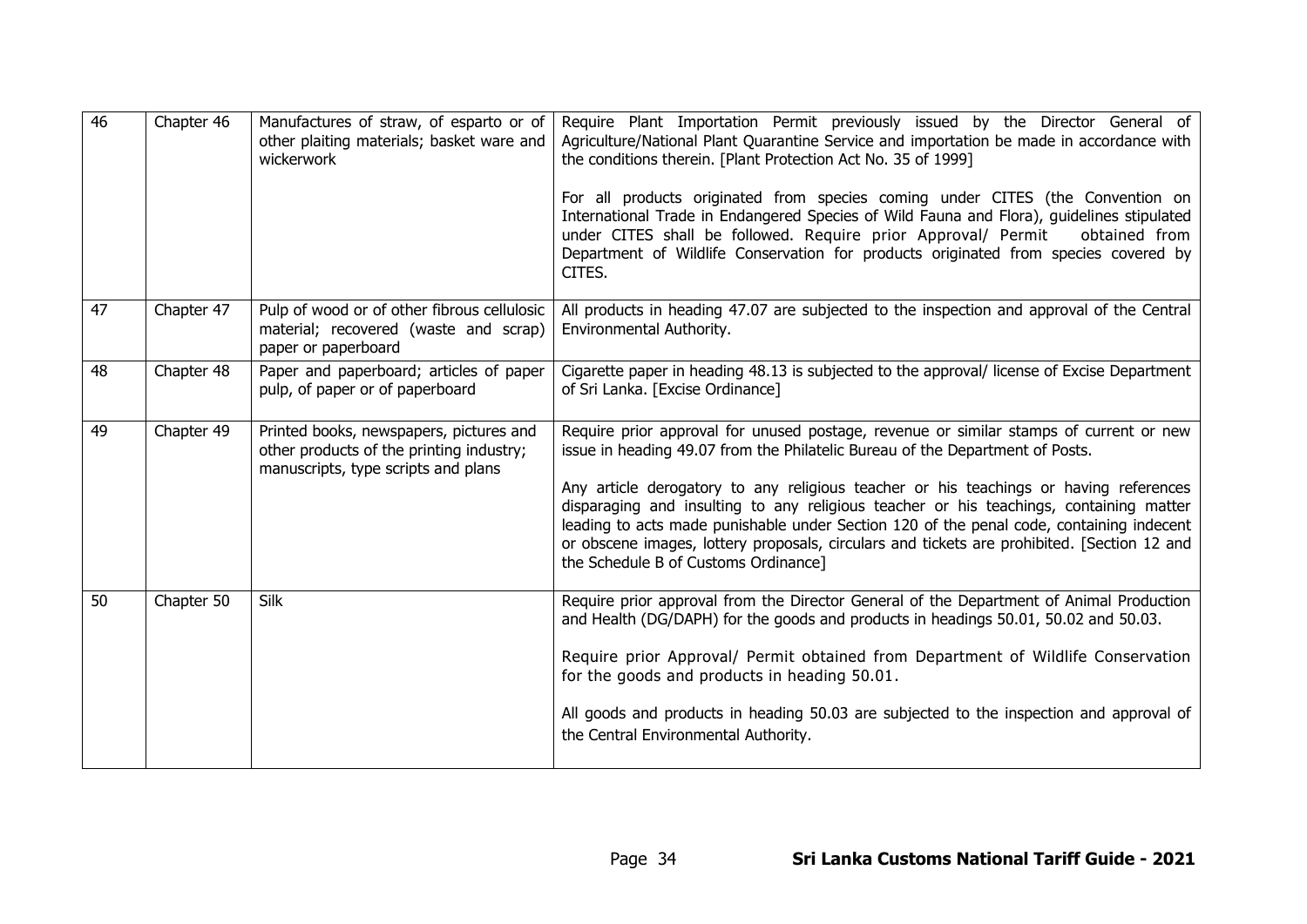| $\overline{51}$ | Chapter 51 | Wool, fine or coarse animal hair;<br>horsehair yarn and woven fabric                                    | Require prior approval from the Director General of the Department of Animal Production<br>and Health (DG/DAPH) for the goods and products in headings 51.01, 51.02 and 51.03.<br>Require prior Approval/ Permit obtained from Department of Wildlife Conservation<br>for the goods and products with non-domestic animal parts.<br>All goods and products in heading 51.03 are subjected to the inspection and approval of<br>the Central Environmental Authority.<br>For all products with parts of species coming under CITES (the Convention on International<br>Trade in Endangered Species of Wild Fauna and Flora), guidelines stipulated under CITES<br>shall be followed. Require prior Approval/ Permit obtained from Department of Wildlife<br>Conservation for parts of species covered by CITES. |
|-----------------|------------|---------------------------------------------------------------------------------------------------------|---------------------------------------------------------------------------------------------------------------------------------------------------------------------------------------------------------------------------------------------------------------------------------------------------------------------------------------------------------------------------------------------------------------------------------------------------------------------------------------------------------------------------------------------------------------------------------------------------------------------------------------------------------------------------------------------------------------------------------------------------------------------------------------------------------------|
| 52              | Chapter 52 | Cotton                                                                                                  | Require Plant Importation Permit previously issued by the Director General of<br>Agriculture/National Plant Quarantine Service and importation be made in accordance with<br>the conditions therein for importation of goods and products of headings 52.01 and 52.02.<br>[Plant Protection Act No. 35 of 1999]<br>All goods and products in heading 52.02 are subjected to the inspection and approval of<br>the Central Environmental Authority.                                                                                                                                                                                                                                                                                                                                                            |
| 53              | Chapter 53 | Other vegetable textile fibres; paper yarn<br>and woven fabrics of paper yarn                           | Require Plant Importation Permit previously issued by the Director General of<br>Agriculture/National Plant Quarantine Service and importation be made in accordance with<br>the conditions therein for importation of raw goods and products of Chapter 53. [Plant<br>Protection Act No. 35 of 1999]<br>Tow and waste in Chapter 53 is subjected to the inspection and approval of the Central<br>Environmental Authority.                                                                                                                                                                                                                                                                                                                                                                                   |
| 54              | Chapter 55 | Man-made staple fibres                                                                                  | All products in heading 55.05 are subjected to the inspection and approval of the Central<br>Environmental Authority.                                                                                                                                                                                                                                                                                                                                                                                                                                                                                                                                                                                                                                                                                         |
| 55              | Chapter 56 | Wadding, felt and nonwovens; special<br>yarns; twine, cordage, ropes and cables<br>and articles thereof | Require prior approval/ registration at the Department of Fisheries and Aquatic Resources<br>for all importers of made up fishing nets within HS 5608.11.10. [Fish and Fishery Products,<br>Export, Import and Re-export Management Regulations 2017, No. 2023/51 - 15.06.2017]                                                                                                                                                                                                                                                                                                                                                                                                                                                                                                                               |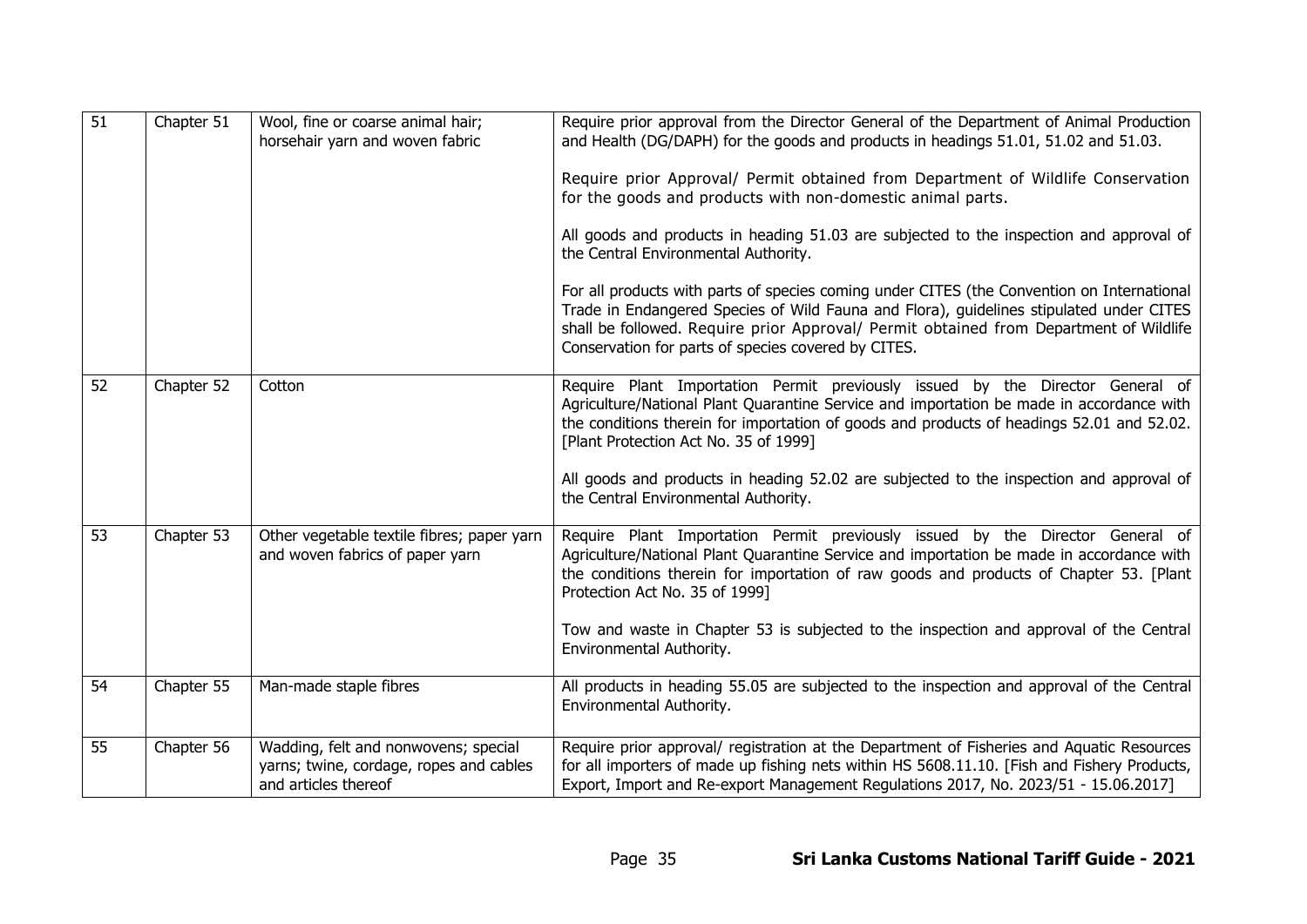|    |            |                                                                                                          | Require prior approval from National Aquatic Resources Research and Development Agency<br>(NARA) for all importations of made up fishing nets within HS 5608.11.10.                                                                                                                                                             |
|----|------------|----------------------------------------------------------------------------------------------------------|---------------------------------------------------------------------------------------------------------------------------------------------------------------------------------------------------------------------------------------------------------------------------------------------------------------------------------|
| 56 | Chapter 57 | Carpets and other textile floor coverings                                                                | Require Plant Importation Permit previously issued by the Director General of<br>Agriculture/National Plant Quarantine Service and importation be made in accordance with<br>the conditions therein for importation of goods and products of Chapter 57 containing raw<br>plant material. [Plant Protection Act No. 35 of 1999] |
|    |            |                                                                                                          | Require prior approval and subsequent inspection/approval from the Director General of<br>the Department of Animal Production and Health (DG/ DAPH) for all goods and products<br>withraw/ unprocessed animal parts.                                                                                                            |
|    |            |                                                                                                          | Require prior Approval/ Permit obtained from Department of Wildlife Conservation<br>for the goods and products with raw/unprocessed/ nondomestic animal parts.                                                                                                                                                                  |
| 57 | Chapter 58 | Special<br>woven fabrics; tufted textile<br>fabrics;<br>tapestries;<br>lace;<br>trimmings;<br>embroidery | All products within HS 5804.10.11 are subjected to the inspection and approval of the<br>Central Environmental Authority.                                                                                                                                                                                                       |
| 58 | Chapter 61 | Articles<br>of<br>clothing<br>apparel<br>and<br>accessories knitted or crocheted                         | Require Plant Importation Permit previously issued by the Director General of<br>Agriculture/National Plant Quarantine Service and importation be made in accordance with<br>the conditions therein for importation of goods and products of Chapter 61 containing raw<br>plant material. [Plant Protection Act No. 35 of 1999] |
|    |            |                                                                                                          | Require prior approval and subsequent inspection/approval from the Director General of<br>the Department of Animal Production and Health (DG/ DAPH) for all goods and products<br>with raw/ unprocessed animal parts.                                                                                                           |
|    |            |                                                                                                          | Require prior Approval/ Permit obtained from Department of Wildlife Conservation<br>for the goods and products with raw/unprocessed/ nondomestic animal parts.                                                                                                                                                                  |
| 59 | Chapter 62 | clothing<br>Articles<br>of<br>apparel<br>and<br>accessories not knitted or crocheted                     | Require Plant Importation Permit previously issued by the Director General of<br>Agriculture/National Plant Quarantine Service and importation be made in accordance with<br>the conditions therein for importation of goods and products of Chapter 62 with raw plant<br>material. [Plant Protection Act No. 35 of 1999]       |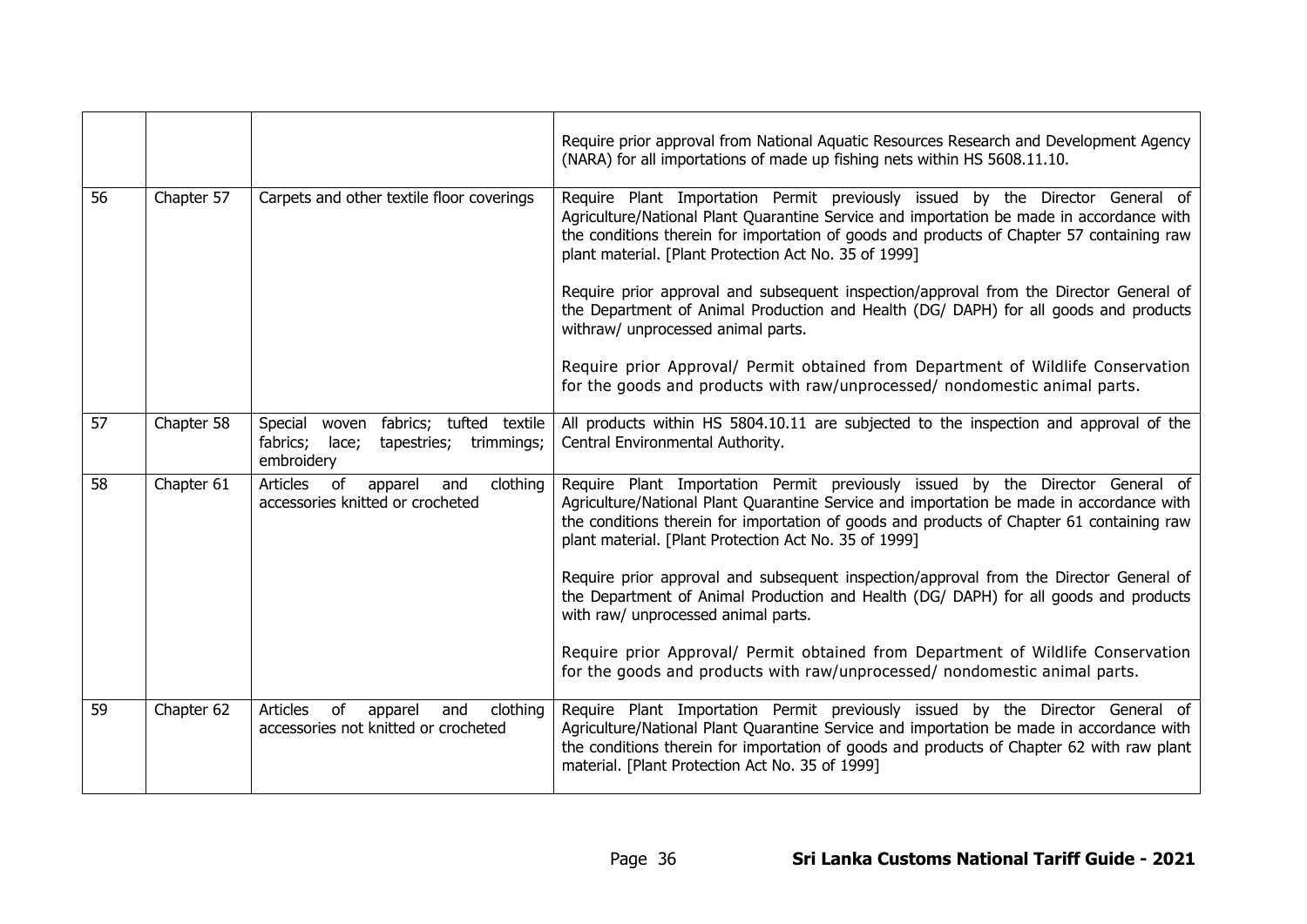|    |            |                                                                                        | Require prior approval and subsequent inspection/approval from the Director General of<br>the Department of Animal Production and Health (DG/ DAPH) for all goods and products<br>with raw/ unprocessed animal parts.<br>Require prior Approval/ Permit obtained from Department of Wildlife Conservation<br>for the goods and products with raw/unprocessed/ non domestic animal parts. |
|----|------------|----------------------------------------------------------------------------------------|------------------------------------------------------------------------------------------------------------------------------------------------------------------------------------------------------------------------------------------------------------------------------------------------------------------------------------------------------------------------------------------|
|    |            |                                                                                        |                                                                                                                                                                                                                                                                                                                                                                                          |
| 60 | Chapter 63 | Other made up textile articles; sets; worn<br>clothing and worn textile articles; rags | Require Plant Importation Permit previously issued by the Director General of<br>Agriculture/National Plant Quarantine Service and importation be made in accordance with<br>the conditions therein for importation of goods and products of Chapter 63 with raw plant<br>material. [Plant Protection Act No. 35 of 1999]                                                                |
|    |            |                                                                                        | Require prior approval and subsequent inspection/approval from the Director General of<br>the Department of Animal Production and Health (DG/ DAPH) for all goods and products<br>with raw/ unprocessed animal parts.                                                                                                                                                                    |
|    |            |                                                                                        | Require prior Approval/ Permit obtained from Department of Wildlife Conservation<br>for the goods and products with raw/unprocessed/ nondomestic animal parts.                                                                                                                                                                                                                           |
|    |            |                                                                                        | Require prior NMRA Registration and Approval/ License for Hygienic or Pharmaceutical<br>articles in heading 63.07.                                                                                                                                                                                                                                                                       |
|    |            |                                                                                        | All products in headings 63.09 and 63.10 are subjected to the inspection and approval of<br>the Central Environmental Authority.                                                                                                                                                                                                                                                         |
| 61 | Chapter 64 | Footwear, gaiters and the like; parts of<br>such articles                              | Require Plant Importation Permit previously issued by the Director General of<br>Agriculture/National Plant Quarantine Service and importation be made in accordance with<br>the conditions therein for importation of goods and products of Chapter 64 with raw plant<br>material. [Plant Protection Act No. 35 of 1999]                                                                |
|    |            |                                                                                        | Require prior approval and subsequent inspection/approval from the Director General of<br>the Department of Animal Production and Health (DG/ DAPH) for all goods and products<br>with raw/ unprocessed animal parts.                                                                                                                                                                    |
|    |            |                                                                                        | Require prior Approval/ Permit obtained from Department of Wildlife Conservation<br>for the goods and products with raw/unprocessed/ nondomestic animal parts.                                                                                                                                                                                                                           |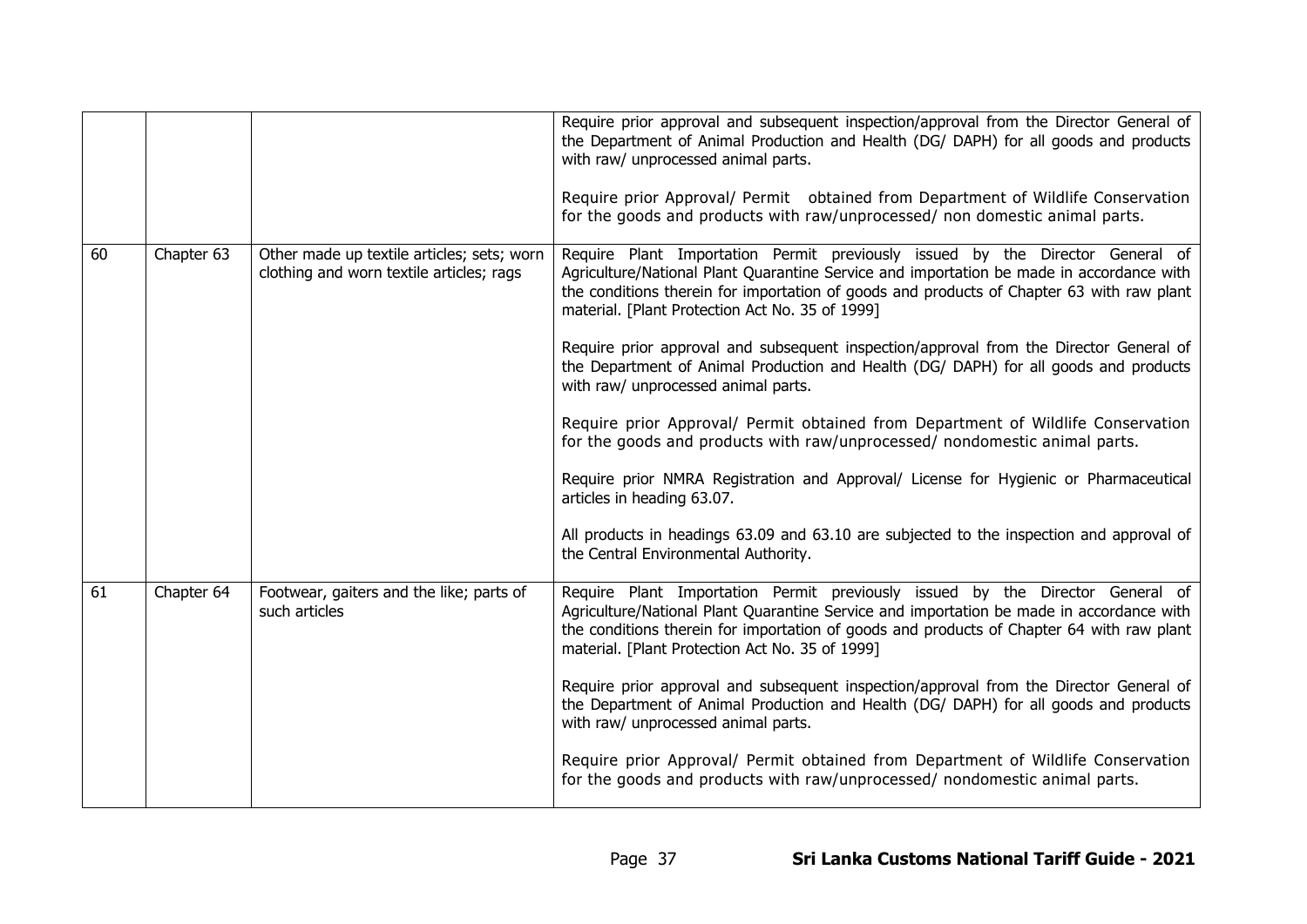| 62 | Chapter 65 | Headgear and parts thereof                                                                                            | Require Plant Importation Permit previously issued by the Director General of<br>Agriculture/National Plant Quarantine Service and importation be made in accordance with<br>the conditions therein for importation of goods and products of Chapter 65 with raw plant<br>material. [Plant Protection Act No. 35 of 1999]<br>Require prior approval and subsequent inspection/approval from the Director General of<br>the Department of Animal Production and Health (DG/ DAPH) for all goods and products<br>with raw/ unprocessed animal parts.<br>Require prior Approval/ Permit obtained from Department of Wildlife Conservation<br>for the goods and products with raw/unprocessed/nondomestic animal parts.     |
|----|------------|-----------------------------------------------------------------------------------------------------------------------|-------------------------------------------------------------------------------------------------------------------------------------------------------------------------------------------------------------------------------------------------------------------------------------------------------------------------------------------------------------------------------------------------------------------------------------------------------------------------------------------------------------------------------------------------------------------------------------------------------------------------------------------------------------------------------------------------------------------------|
| 63 | Chapter 66 | Umbrellas, sun umbrellas, walking-sticks,<br>seat-sticks, whips, riding-crops and parts<br>thereof                    | Require Plant Importation Permit previously issued by the Director General of<br>Agriculture/National Plant Quarantine Service and importation be made in accordance with<br>the conditions therein for importation of goods and products of Chapter 66 with raw plant<br>material. [Plant Protection Act No. 35 of 1999]<br>Require prior approval and subsequent inspection/approval from the Director General of<br>the Department of Animal Production and Health (DG/ DAPH) for all goods and products<br>with raw/ unprocessed animal parts.<br>Require prior Approval/ Permit obtained from Department of Wildlife Conservation<br>for the goods and products with raw/unprocessed/ nondomestic animal parts.    |
| 64 | Chapter 67 | Prepared feathers and down and articles<br>made of feathers or of down; artificial<br>flowers; articles of human hair | Require Plant Importation Permit previously issued by the Director General of<br>Agriculture/National Plant Quarantine Service and importation be made in accordance with<br>the conditions therein for importation of goods and products of Chapter 67, with plant<br>material/parts. [Plant Protection Act No. 35 of 1999]<br>Require prior approval and subsequent inspection/approval from the Director General of<br>the Department of Animal Production and Health (DG/ DAPH) for all goods and products<br>with raw/ unprocessed animal parts.<br>Require prior Approval/ Permit obtained from Department of Wildlife Conservation<br>for the goods and products with raw/unprocessed/ nondomestic animal parts. |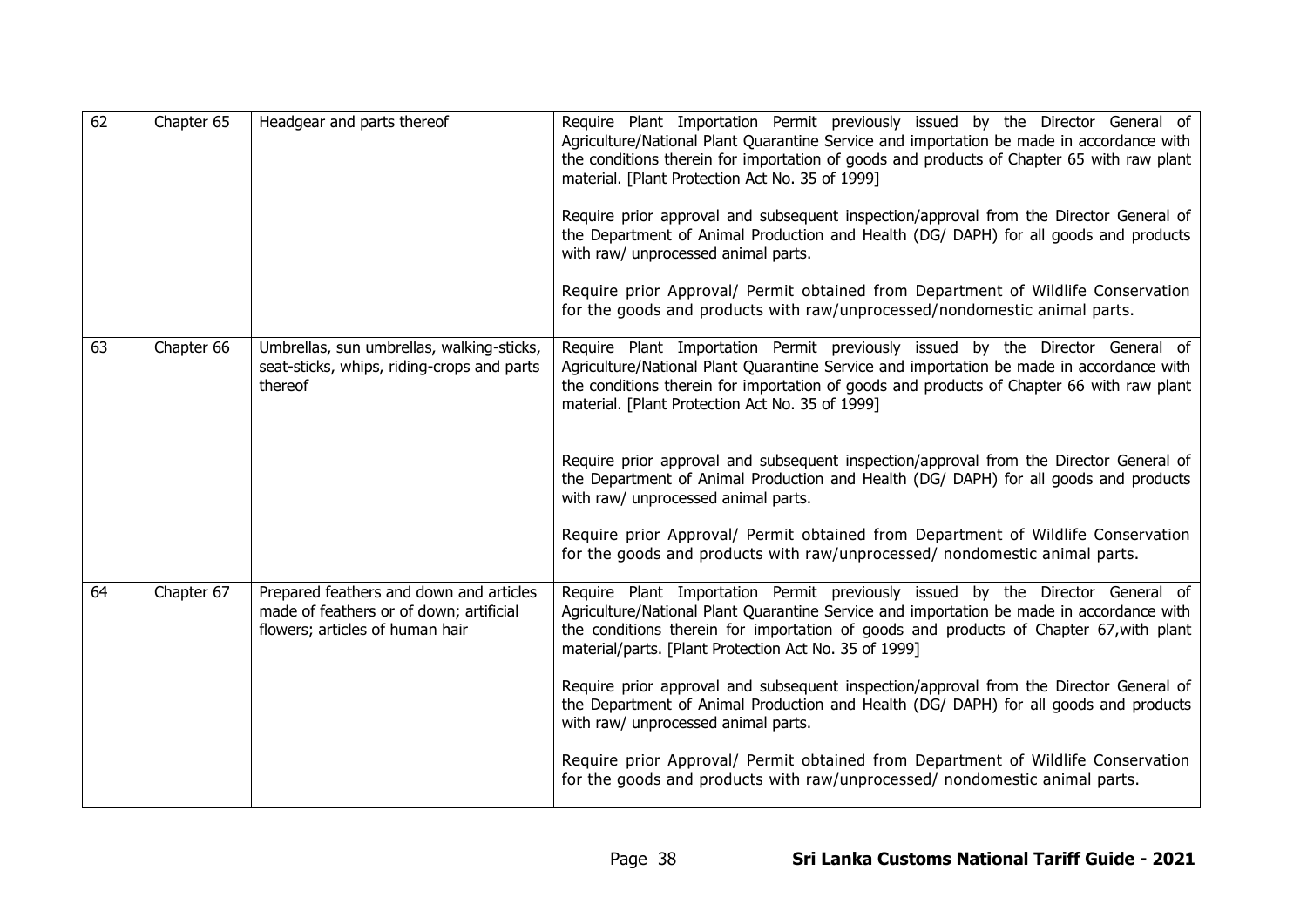| 65 | Chapter 68 | Articles of stone, plaster, cement,<br>asbestos, mica or similar materials                                                                                              | Waste, within HS 6806.10.10, 6809.11.10, 6809.19.10 and concrete cement blocks<br>encasing industrial waste sludge within HS 6810.11.10 and 6810.99.10 are subjected to the<br>inspection and approval of the Central Environmental Authority.                                                                                                                                                                                                                                                                                                                                                   |
|----|------------|-------------------------------------------------------------------------------------------------------------------------------------------------------------------------|--------------------------------------------------------------------------------------------------------------------------------------------------------------------------------------------------------------------------------------------------------------------------------------------------------------------------------------------------------------------------------------------------------------------------------------------------------------------------------------------------------------------------------------------------------------------------------------------------|
| 66 | Chapter 70 | Glass and glassware                                                                                                                                                     | Waste and scrap, within HS 7001.00.10 and 7001.00.90 are subjected to the inspection<br>and approval of the Central Environmental Authority.                                                                                                                                                                                                                                                                                                                                                                                                                                                     |
| 67 | Chapter 71 | Natural or cultured pearls, precious to<br>semi-precious stones, precious metals,<br>metals clad with precious metal and<br>articles thereof; imitation jewellery; coin | Require prior Approval/ Permit obtained from Department of Wildlife Conservation<br>for the goods and products in headings 71.01 and 71.16.<br>All products in heading 71.12 are subjected to the inspection and approval of the Central<br>Environmental Authority.<br>Require a duly validated certificate for all importers of rough diamonds that the<br>diamonds have been handled in accordance with the provisions of the Kimberly<br>Process Certificate. [Gazette extraordinary No. 1292/31 of 13.06.2003 stipulated<br>under Imports and Exports (Control) Regulations No. 01 of 2003] |
| 68 | Chapter 72 | Iron and steel                                                                                                                                                          | All products in heading 72.04 are subjected to the inspection and approval of the Central<br>Environmental Authority.                                                                                                                                                                                                                                                                                                                                                                                                                                                                            |
| 69 | Chapter 74 | Copper and articles thereof                                                                                                                                             | All products in heading 74.04 are subjected to the inspection and approval of the Central<br>Environmental Authority.                                                                                                                                                                                                                                                                                                                                                                                                                                                                            |
| 70 | Chapter 75 | Nickel and articles thereof                                                                                                                                             | All products in heading 75.03 are subjected to the inspection and approval of the Central<br>Environmental Authority.                                                                                                                                                                                                                                                                                                                                                                                                                                                                            |
| 71 | Chapter 76 | Aluminum and articles thereof                                                                                                                                           | All products in heading 76.02 are subjected to the inspection and approval of the Central<br>Environmental Authority.                                                                                                                                                                                                                                                                                                                                                                                                                                                                            |
| 72 | Chapter 78 | Lead and articles thereof                                                                                                                                               | All products in heading 78.02 are subjected to the inspection and approval of the Central<br>Environmental Authority.                                                                                                                                                                                                                                                                                                                                                                                                                                                                            |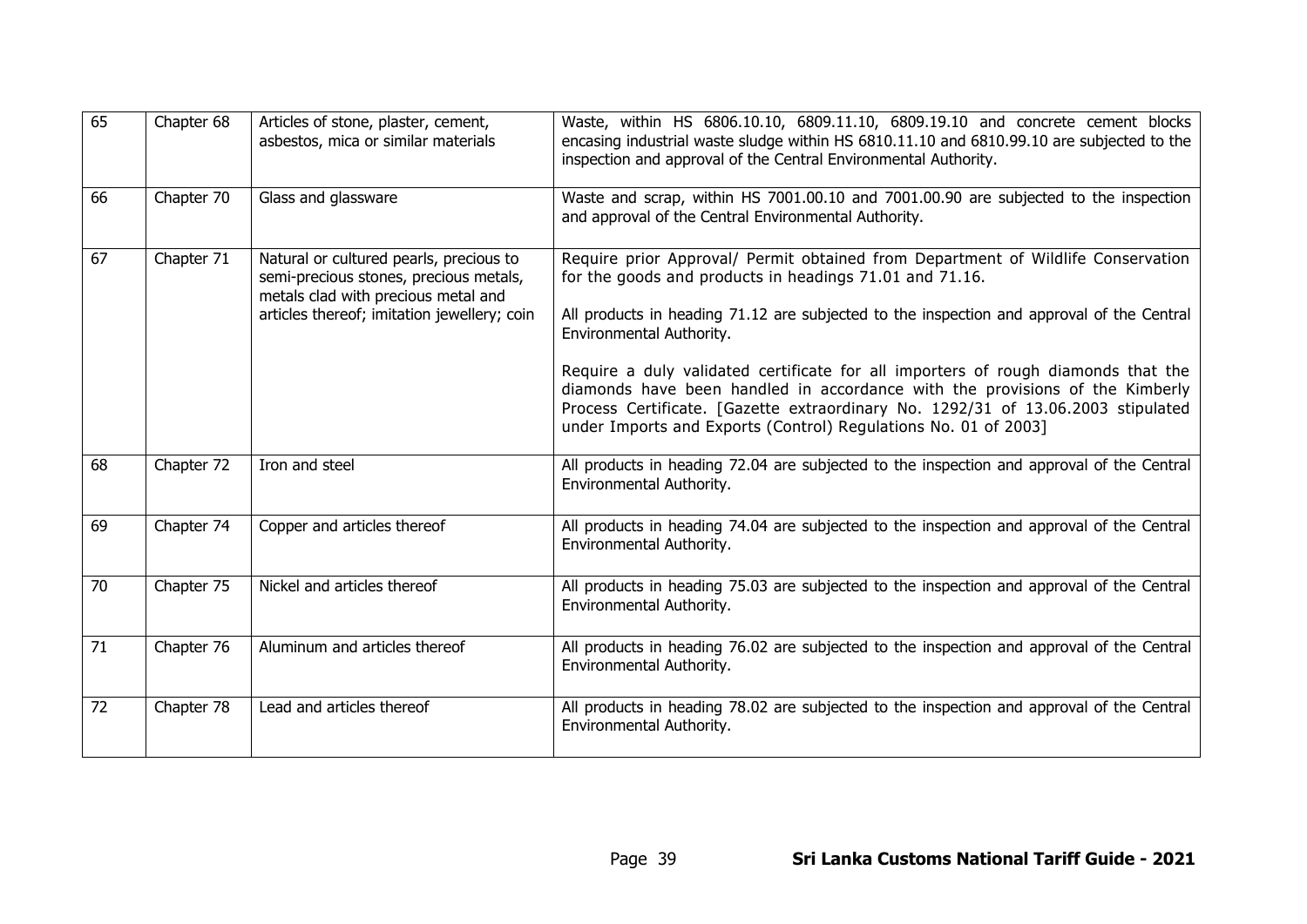| 73 | Chapter 79 | Zinc and articles thereof                                                        | All products in heading 79.02 are subjected to the inspection and approval of the Central<br>Environmental Authority.                                                                                                                                                              |
|----|------------|----------------------------------------------------------------------------------|------------------------------------------------------------------------------------------------------------------------------------------------------------------------------------------------------------------------------------------------------------------------------------|
| 74 | Chapter 80 | Tin and articles thereof                                                         | All products in heading 80.02 are subjected to the inspection and approval of the Central<br>Environmental Authority.                                                                                                                                                              |
| 75 | Chapter 81 | Other base metals; cermets; articles<br>thereof                                  | All waste and scrap in Chapter 81 are subjected to the inspection and approval of the<br>Central Environmental Authority.                                                                                                                                                          |
| 76 | Chapter 84 | Nuclear reactors, boilers, machinery and<br>mechanical appliances; parts thereof | Require Ministry of Defense approval vide letter no. MOD/MLO/01/08 A-3 of 13.10.2014 for<br>piston engines of a cylinder capacity not exceeding 1000cc within HS 8408.10.00 and two<br>stroke petrol engines, copying machines within HS 8443.31.10, 8443.32.10 and<br>8443.39.10. |
|    |            |                                                                                  | Require prior Approval/ Permit obtained from Sri Lanka Atomic Energy Regulatory<br>Council for all products in heading 84.01. [Ionizing Radiation Protection of the Atomic<br>Energy Safety Regulations No. 01 of 1999- Gazette Extraordinary No. 1142/30 of<br>28.07.2000]        |
|    |            |                                                                                  | All used/ reconditioned products in heading 84.15 except products within HS 8415.90.19<br>and 8415.90.29 are subjected to the inspection and approval of the Central Environmental<br>Authority.                                                                                   |
|    |            |                                                                                  | Require prior approval for products containing Ozone Depleting substances within HS<br>8415.90.19 and 8415.90.29 from Ministry of Environment.                                                                                                                                     |
|    |            |                                                                                  | All used/ reconditioned products in heading 84.18 except products within HS 8418.61.00<br>are subjected to the inspection and approval of the Central Environmental Authority.                                                                                                     |
|    |            |                                                                                  | Require prior approval for products containing Ozone Depleting substances within HS<br>8418.61.00 from Ministry of Environment.                                                                                                                                                    |
|    |            |                                                                                  | All products of HS 8450.11.20, 8450.12.20, 8450.19.20, 8471.30.10, 8471.41.10,<br>8471.49.10 and 8471.50.10 are subjected to the inspection and approval of the Central<br>Environmental Authority.                                                                                |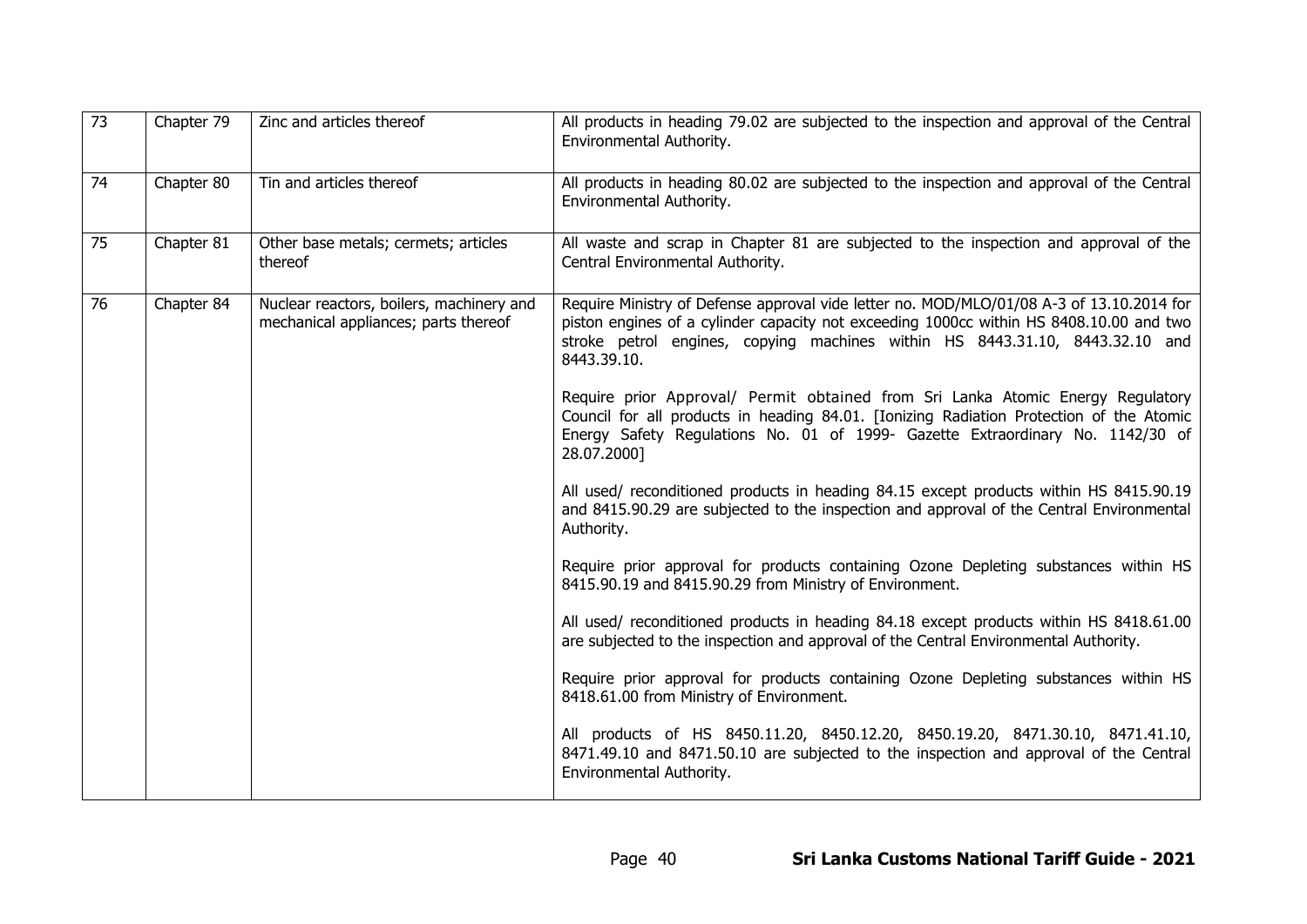| $\overline{77}$ | Chapter 85 | Electrical machinery and equipment and<br>parts thereof; sound recorders and<br>reproducers, television image and sound<br>recorders and reproduce, and parts and<br>accessories of such articles | Require prior approval from Telecommunication Regulatory Commission for all products in<br>headings 85.17, 85.25, 85.26 and products within HS 8529.10.10 and 8529.10.90.<br>All used/ reconditioned products in heading 85.28 and waste and scrap in heading 85.48<br>are subjected to the inspection and approval of the Central Environmental Authority. |
|-----------------|------------|---------------------------------------------------------------------------------------------------------------------------------------------------------------------------------------------------|-------------------------------------------------------------------------------------------------------------------------------------------------------------------------------------------------------------------------------------------------------------------------------------------------------------------------------------------------------------|
| 78              | Chapter 87 | Vehicles other than railway or tramway<br>rolling stock and parts and accessories<br>thereof.                                                                                                     | Require recommendation of Director General of Health Services for ambulances more than<br>03 years old in Chapter 87.                                                                                                                                                                                                                                       |
| 79              | Chapter 88 | Aircraft, spacecraft and parts thereof                                                                                                                                                            | Require prior approval from Ministry of Defense for all the products in the Chapter 88.                                                                                                                                                                                                                                                                     |
|                 |            |                                                                                                                                                                                                   | Require prior approval from Civil aviation Authority for all products in Chapter 88.                                                                                                                                                                                                                                                                        |
| 80              | Chapter 89 | Ships, boats and floating structures                                                                                                                                                              | Require prior approval from Ministry of Defense for war ships within HS 8906.10.00.                                                                                                                                                                                                                                                                         |
|                 |            |                                                                                                                                                                                                   | Require prior approval from Ministry of Ports and Shipping for the importation of all ships,<br>boats and barges and similar vessels in heading 89.01.                                                                                                                                                                                                      |
|                 |            |                                                                                                                                                                                                   | Require prior approval from Department of Fisheries and Aquatic Resources for more than<br>2 years used fishing vessels, factory ships and other vessels within HS 8902.00.19.                                                                                                                                                                              |
|                 |            |                                                                                                                                                                                                   | Require prior approval from Ministry of Youth and Sports for more than 2 years used<br>yachts, vessels for pleasure or sports, rowing boats and canoes in heading 89.03.                                                                                                                                                                                    |
| 81              | Chapter 90 | Optical, photographic, cinematographic,<br>measuring, checking, precision, medical<br>or surgical instruments and apparatus;                                                                      | Require prior Ministry of Defense approval for the products in heading 90.13 with<br>provisions to be associated with Arms.                                                                                                                                                                                                                                 |
|                 |            | parts and accessories thereof                                                                                                                                                                     | All articles for medical, surgical, dental uses in headings 90.18, 90.19, 90.20, 90.21 and<br>parts and accessories of above in heading 90.33 require prior NMRA Registration and<br>approval/ License.                                                                                                                                                     |
|                 |            |                                                                                                                                                                                                   | Require prior Approval/ Permit obtained from Sri Lanka Atomic Energy Regulatory<br>Council for all products in heading 90.22. [Ionizing Radiation Protection of the Atomic<br>Energy Safety Regulations No. 01 of 1999- Gazette Extraordinary No. 1142/30 of<br>28.07.2000]                                                                                 |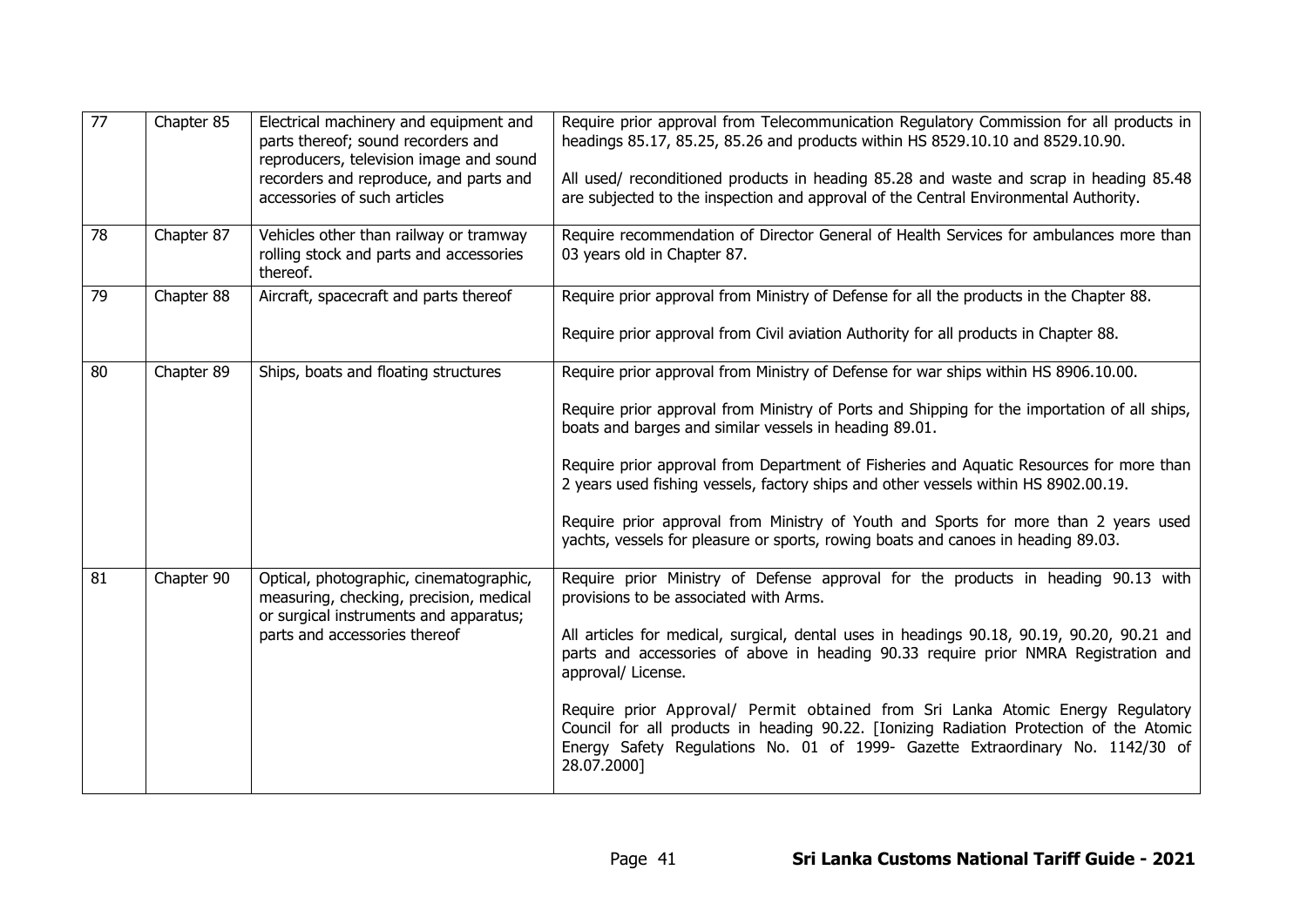|    |            |                                                                     | Require prior NMRA Registration and approval/ License for X ray machines of medical,<br>surgical or dental uses in heading 90.22. [National Medicines Regulatory Act, No.5 of 2015]                                                                                                                                                               |
|----|------------|---------------------------------------------------------------------|---------------------------------------------------------------------------------------------------------------------------------------------------------------------------------------------------------------------------------------------------------------------------------------------------------------------------------------------------|
| 82 | Chapter 93 | Arms and ammunition; parts and<br>accessories thereof               | Require Ministry of Defense approval for all products in the Chapter 93.                                                                                                                                                                                                                                                                          |
| 83 | Chapter 95 | Toys, games and sports requisites; parts<br>and accessories thereof | Require prior approval from Ministry of Defense for the importation of remote- controlled<br>products within HS 9503.00.20, 9503.00.40, 9503.00.60, 9503.00.80.                                                                                                                                                                                   |
|    |            |                                                                     | Require prior approval from Telecommunication Regulatory Commission for the importation<br>of remote- controlled products within HS 9503.00.20, 9503.00.40, 9503.00.60, 9503.00.80.                                                                                                                                                               |
| 84 | Chapter 96 | Miscellaneous Manufactured articles                                 | Require prior approval from the Director General of the Department of Animal Production<br>and Health (DG/ DAPH) for all products in heading 96.01 with domestic animal parts.                                                                                                                                                                    |
|    |            |                                                                     | Require prior Approval/ Permit obtained from Department of Wildlife Conservation<br>for all products in heading 96.01 with non domestic animal parts.                                                                                                                                                                                             |
|    |            |                                                                     | For all products in heading 96.01, with parts from species coming under CITES (the<br>Convention on International Trade in Endangered Species of Wild Fauna and Flora),<br>guidelines stipulated under CITES shall be followed. Require prior Approval/ Permit<br>obtained from Department of Wildlife Conservation for species covered by CITES. |
|    |            |                                                                     | Require prior NMRA Registration and approval/ License for pharmaceutical articles in<br>heading 96.02 and articles in heading 96.19. [National Medicines Regulatory Act, No.5 of<br>2015]                                                                                                                                                         |
|    |            |                                                                     | Require Plant Importation Permit previously issued by the Director General of<br>Agriculture/National Plant Quarantine Service and importation be made in accordance with<br>the conditions therein for products with untreated/un-processed plant material in headings<br>96.02 and 96.03. [Plant Protection Act No. 35 of 1999]                 |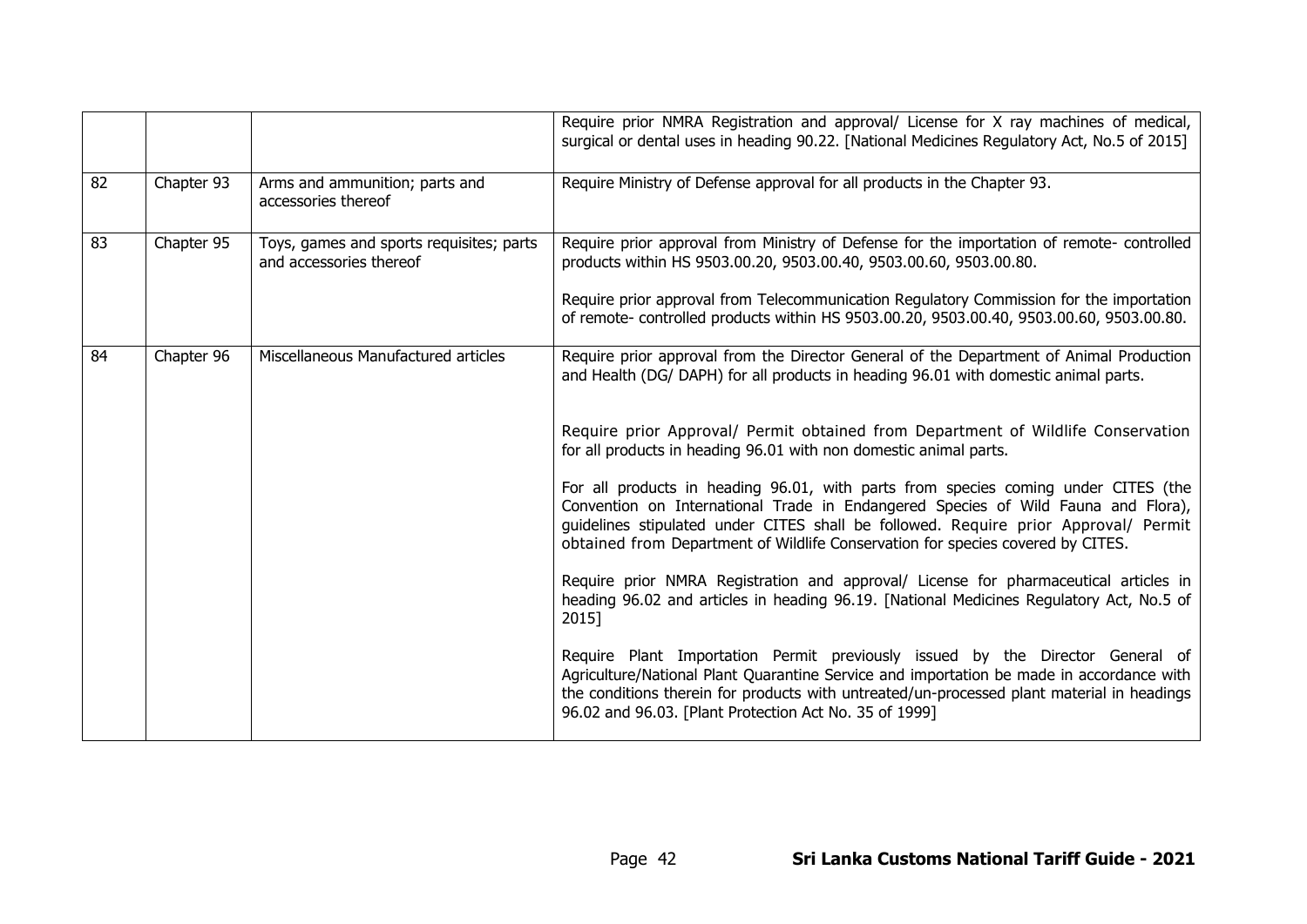# **Regulations Published by Sri Lanka Standards Institution (Gazette Extraordinary No. 2064/34 of 29.03.2018)**

- 1. These regulations may be cited as the Imports and Exports Control (Standardization and Quality Control) regulation 2017.
- 2. Import Regulations (Standardization and Quality Control) published in Gazette Extraordinary No.1844/49 of 8th January 2014 and as amended by Gazette Extraordinary No. 2032/10 of 15th August 2017 are hereby repealed. Provided that notwithstanding such repeal, all orders issued under the provisions of any regulation which so repealed, shall continue to be valid and effectual as if such orders had been issued in terms of this regulation in so far as is required for the purposes of discharging the rights and obligations contained therein.
- 3. No importer shall import the articles set out in column III of the schedules I hereto unless they conform to the Sri Lanka Standards set out in the corresponding entry in column IV of that schedule I.
- 4. Every importer shall in respect of each article imported by him, furnish to the Director of the Sri Lanka Standards Institution, periodically as required by him, a certificated of compliance with the Sri Lanka Standards stipulated for that article, issued by a laboratory in the exporting country, either accredited by a recognized accreditation body or recognized by the Sri Lanka Institution.
- 5. Every importer who imports any article set out in the schedule will (before Customs clearance) make available to the Director General of Sri Lanka customs and the Director General of Sri Lanka Standards institution, all documents relating to the articles and the such samples from each consignment as may be required by them.
- 6. The article(s) covered under these regulations shall be assessed for conformity to Sri Lanka standards on the basis of relevant conformity assessment procedures and guidelines, laid down by the Director General of the Sri Lanka Standards Institution.
- 7. No Importer shall sell, offer for sale, use or distribute articles covered under these Regulations unless approval is granted to him to do so, by the Director General of the Sri Lanka Standards Institution.
- 8. Where the articles are found to be not conforming to the Sri Lanka standards specified in the Schedule I, the Director General of the Sri Lanka Standards Institution shall have the authority to permit such items to be re-processed under supervision to meet the prescribed Sri Lanka standards or to permit the importer to return the consignment to the seller in the exporting country or to order disposal of such items in an appropriate manner in consultation with the controller General Of Department of Import and Export Control, Director General of the Sri Lanka Customs and Managing Director of Sri Lanka ports Authority.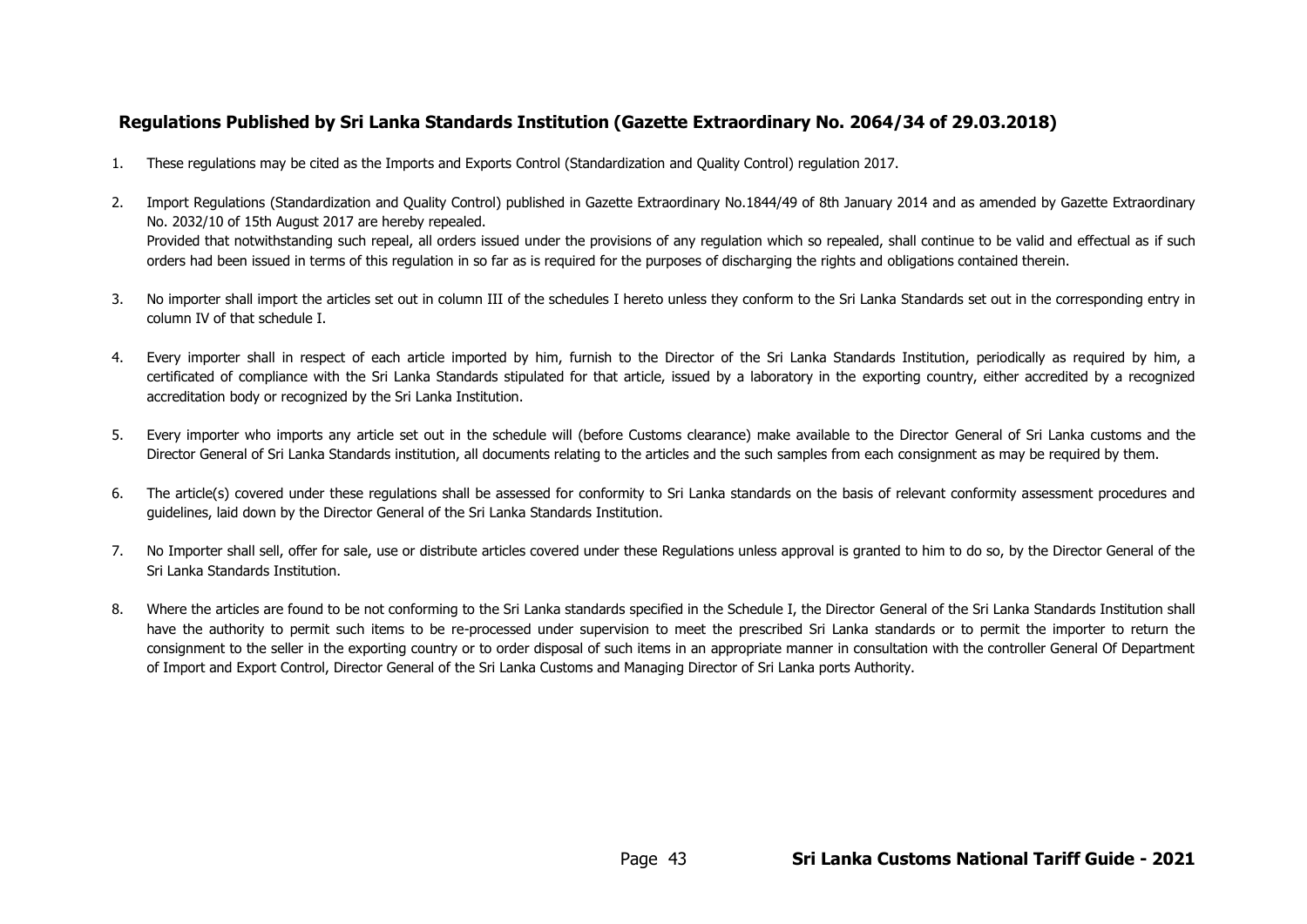# **SRI LANKA STANDARDS INSTITUTION'S**

# **REGULATIONS SHEDULE 1**

| Serial<br>No.  | <b>HS Codes</b>                  | Item Description<br>Column III                                                    | Standards Column IV                                              | Serial<br>No.   | <b>HS Codes</b>                          | Item Description<br>Column III           | Standards Column IV                                                |
|----------------|----------------------------------|-----------------------------------------------------------------------------------|------------------------------------------------------------------|-----------------|------------------------------------------|------------------------------------------|--------------------------------------------------------------------|
|                |                                  |                                                                                   |                                                                  |                 | 1517.10.90                               | and Blended Fat Spread                   | Spreads                                                            |
| $\mathbf{1}$   | 0402.21<br>0402.10<br>0402.29    | Full Cream Milk Powder<br>Low Fat Milk Powder<br>Non-Fat (Skimmed) Milk<br>Powder | SLS 731 Specification for Milk Powder                            | 19              | 1604.11<br>1604.12<br>1604.13<br>1604.14 | Canned Fish                              | SLS 591 Specification for Canned Fish                              |
| $\overline{2}$ | 0402.99.10<br>0402.99.90         | <b>Condensed Milk</b>                                                             | SLS 179 Specification for Sweetened Full<br>Cream Condensed Milk |                 | 1604.15<br>1604.16                       |                                          |                                                                    |
| 3              | 0405.10                          | <b>Butter</b>                                                                     | SLS 279 Specification for Butter                                 |                 | 1604.19                                  |                                          |                                                                    |
| 4              | 0405.20                          | Dairy Fat Spread                                                                  | SLS 1428 Specification for Dairy Fat<br>Spread                   | 20              | 1604.20                                  | Canned Fish Curry                        | SLS 1106 Specification for Canned Fish<br>Curry                    |
| 5              | 0713.40.12                       | <b>Red Lentils</b>                                                                | SLS 896 Specification for Red Lentils                            | 21              | 1701.14                                  | <b>Brown Sugar</b>                       | SLS 883 Specification Brown Sugar                                  |
| 6              | 0910.30                          | Turmeric Whole & Ground                                                           | SLS 613 Specification for Turmeric<br>powder                     | 22              | 1701.99.10<br>1701.99.20                 | White Sugar and Icing<br>Sugar           | SLS 191 Specification for<br><b>White Sugar</b>                    |
| $\overline{7}$ | 1507.10<br>1507.90               | Soya Bean Oil                                                                     | SLS 293 Specification for Soya<br>Bean Oil                       |                 | 1701.99.90<br>1704.10                    | Chewing Gum And Bubble                   | SLS 1265 Specification for                                         |
| 8              | 1508.10<br>1508.90               | Ground-nut Oil (Peanut<br>Oil)                                                    | SLS 947 Specification for<br>Groundnut Oil (peanut Oil)          | 23              | 1704.10.10<br>1704.90.10                 | qum                                      | Chewing Gum And Bubble gum<br>SLS 1575 Specification for Soft      |
| 9              | 1511.10<br>1511.90<br>1511.90.20 | Palm Oil                                                                          | SLS 720 Specification for Palm<br>Oil                            | 24<br>25        | 1704.90.90<br>1704.90.10<br>1704.90.90   | Soft Candy<br>Hard Candy                 | Candv<br>SLS 1576 Specification for<br>Hard Candy                  |
| 10             | 1511.90.30<br>1511.90.90         | Palm Olein                                                                        | SLS 961 Specification for Palm<br>Olein                          |                 | 1902.11                                  | <b>Noodles</b><br><b>Instant Noodles</b> | SLS 420 Specification for Pasta                                    |
| 11             | 1511.90.10                       | Palm Stearin                                                                      | SLS 960 Specification for Palm<br><b>Stearin</b>                 | 26              | 1902.19<br>1902.20<br>1902.30            | Macaroni<br>Spaghetti                    | Products<br>SLS 1534 Specification for<br><b>Instant Noodles</b>   |
| 12             | 1512.11<br>1512.19               | Sunflower Seed Oil                                                                | SLS 946 Specification for<br>Sunflower Seed Oil                  |                 | 1902.11                                  | Vermicelli                               |                                                                    |
| 13             | 1513.11<br>1513.19               | Coconut Oil                                                                       | SLS 32 Specification for<br>Coconut Oil                          | 27              | 1902.19<br>1902.20                       | <b>Rice Noodles (Rice</b><br>Vermicelli) | SLS 858 Specification for Rice<br>Noodles (Rice Vermicelli)        |
| 14             | 1513.21<br>1513.29               | Palm Kernel Oil                                                                   | SLS 862 Specification for Palm<br>Kernel Oil                     | $\overline{28}$ | 1902.30<br>1905.31                       | <b>Biscuits &amp; Cookies</b>            | SLS 251 Specification for Biscuits                                 |
|                | 1513.21                          |                                                                                   | SLS 1555 Specification for                                       | 29              | 1905.32                                  | Wafers                                   | SLS 1313 Specification for Wafers                                  |
| 15             | 1513.29<br>1515.21               | Palm Kernel Olein                                                                 | Palm Kernel Olein<br>SLS 905 Specification for Maize             | 30              | 2006.00.10<br>2006.00.90                 | Canned pineapple                         | SLS 266 Specification for<br>Canned pineapple                      |
| 16             | 1515.29                          | Maize(Corn) Oil                                                                   | (Corn) Oil                                                       | 31              | 2006.00.10                               | Canned mangoes                           | SLS 536 Specification for                                          |
| 17             | 1515.50                          | Sesame Oil (Gingerly Oil)                                                         | SLS 231 Specification on Sesame Oil<br>(Sesame Oil/Gingerly Oil) |                 | 2006.00.90<br>2007.10                    | Jams                                     | Canned mangoes                                                     |
| 18             | 1517.10<br>1517.10.30            | Margarine including Fat<br>Spread                                                 | SLS1427 Specification for Fat<br>Spreads and Blended Fat         | 32              | 2007.91<br>2007.99                       | <b>Jellies</b><br>Marmalades& preserves  | SLS 265 Specification for Jams,<br>Jellies, Marmalades & preserves |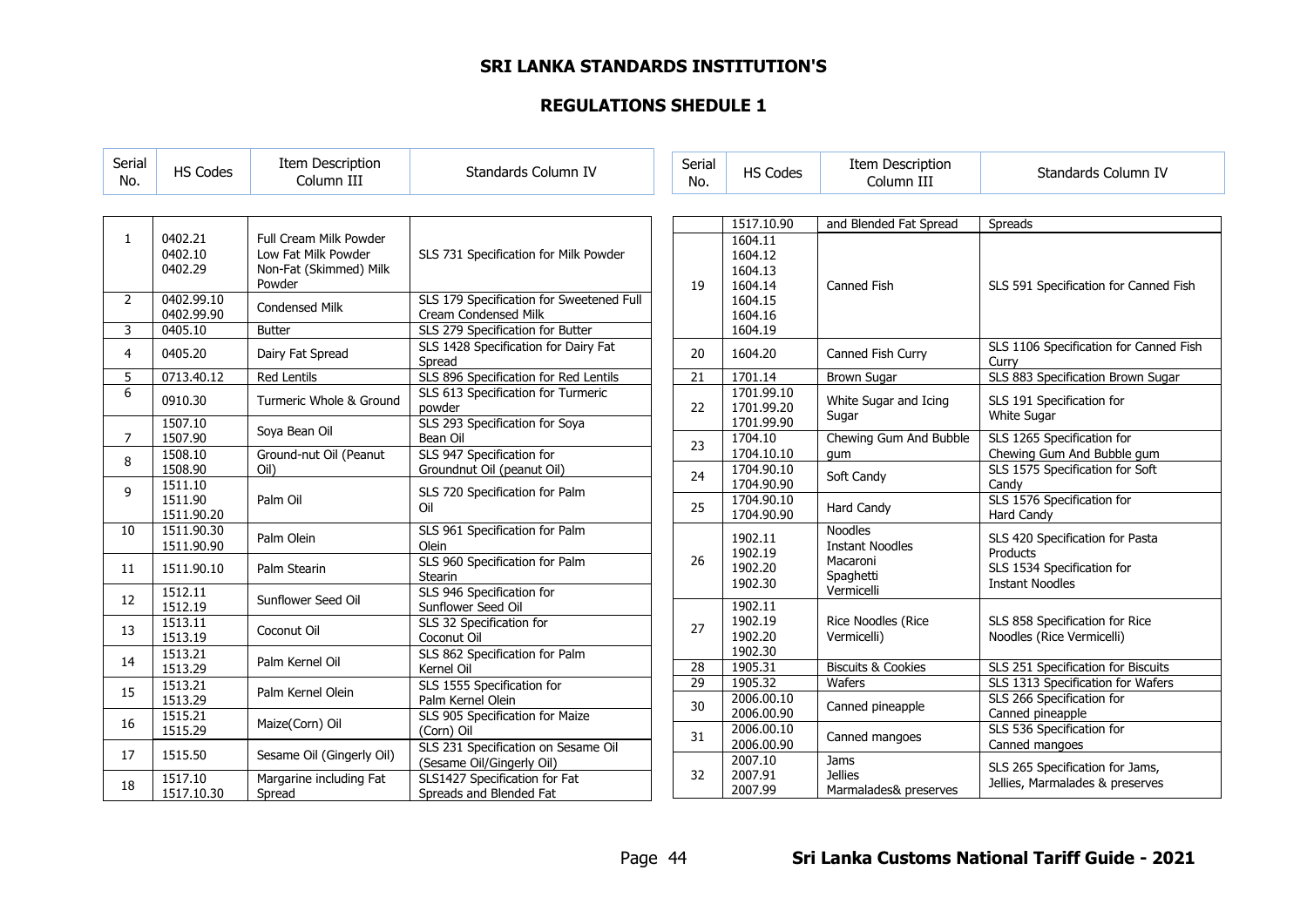| Serial | Codes | <b>Item Description</b> | Standards Column IV | erial۔ |
|--------|-------|-------------------------|---------------------|--------|
| No.    | IJ    | Column III              |                     | No.    |

| Item Description<br><b>HS Codes</b><br>Standards Column IV<br>No.<br>Column III | Serial |
|---------------------------------------------------------------------------------|--------|
|---------------------------------------------------------------------------------|--------|

| 33 | 2009.19<br>2009.29<br>2009.39<br>2009.49<br>2009.50<br>2009.61<br>2009.69<br>2009.79<br>2009.81<br>2009.89<br>2009.90                  | Fruit Squashes<br>Fruit Syrups<br><b>Fruit Cordials</b>                                    | SLS 214 Specification for Fruit<br>Squashes, Fruit Syrups and<br><b>Fruit Cordials</b>                                    |
|----|----------------------------------------------------------------------------------------------------------------------------------------|--------------------------------------------------------------------------------------------|---------------------------------------------------------------------------------------------------------------------------|
| 34 | 2009.11.10<br>2009.11.90<br>2009.19<br>2009.29<br>2009.39<br>2009.49<br>2009.50<br>2009.69<br>2009.79<br>2009.81<br>2009.89<br>2009.90 | <b>Fruit Cordial Concentrates</b><br>Fruit Squash Concentrates<br>Fruit Syrup Concentrates | SLS 730 Specification for Fruit<br>Cordial Concentrates, Fruit<br>Squash Concentrates, Fruit<br><b>Syrup Concentrates</b> |
| 35 | 2009.12<br>2009.21<br>2009.31<br>2009.41<br>2009.71                                                                                    | Ready to Serve Fruit<br>Drinks                                                             | SLS 729 Specification for<br>Ready to Serve Fruit Drinks                                                                  |
| 36 | 2009.50<br>2009.61<br>2009.81<br>2009.89<br>2009.90                                                                                    | <b>Fruit Juices Nectars</b>                                                                | SLS 1328 Specification for<br><b>Fruit Juices and Nectars</b>                                                             |
| 37 | 2103.10                                                                                                                                | Soya Sauce                                                                                 | SLS 1035 Specification for<br>Soya Sauce                                                                                  |
| 38 | 2103.20                                                                                                                                | Tomato Sauce & Ketchup,<br>Catsup / Catchup                                                | SLS 260 Specification for<br>Tomato Sauce                                                                                 |
| 39 | 2103.90                                                                                                                                | Chilli Sauce                                                                               | SLS 581 Specification for<br><b>Chillie Sauce</b>                                                                         |
| 40 | 2105.00                                                                                                                                | Ice-cream                                                                                  | SLS 223 Specification for Ice<br>Cream                                                                                    |
| 41 | 2105.00                                                                                                                                | <b>Frozen Confections</b><br>Freeze Drink                                                  | SLS 967 Specification for<br>Frozen Confections and Freeze<br><b>Drink</b>                                                |
| 42 | 2106.90.99                                                                                                                             | Milk added drinks                                                                          | SLS 917 Specification for Milk                                                                                            |

|                 |            |                                | <b>Added Drinks</b>                                                     |
|-----------------|------------|--------------------------------|-------------------------------------------------------------------------|
|                 |            |                                | SLS 894 Specification for                                               |
| 43              | 2201.90    | <b>Bottled Drinking Water</b>  | Packaged (Bottled) Drinking                                             |
|                 |            |                                | Water                                                                   |
|                 | 2201.10.10 | <b>Bottled Natural Mineral</b> | SLS 1038 Specification for                                              |
| 44              | 2201.10.90 | Water                          | <b>Bottled Natural Mineral Water</b>                                    |
|                 |            | 1.flavoured And                |                                                                         |
|                 |            | Sweetened                      |                                                                         |
|                 |            | Carbonated Beverages           |                                                                         |
|                 | 2202.10    | 2. Carbonated water or         |                                                                         |
| 45              | 2202.99.30 | soda water with or             | SLS 183 Specification for                                               |
|                 | 2202.99.90 | without permitted              | <b>Carbonated Beverages</b>                                             |
|                 |            | flavours                       |                                                                         |
|                 |            | 3. flavoured caffeinated       |                                                                         |
|                 |            | Beverages.                     |                                                                         |
|                 | 2202.10    | Non-Carbonated Synthetic       | SLS 221 Specification for Non-                                          |
| 46              | 2202.90    | / Artificial Flavored          | Carbonated Artificial / Flavored                                        |
|                 | 2202.99.30 | Cordials and                   |                                                                         |
|                 | 2202.99.90 | <b>Beverages</b>               | Cordials and Beverages                                                  |
|                 |            | Food Grade salt                | SLS 79 Specification for Food                                           |
| 47              | 2501.00    | (Granular Form)                | Grade salt (Granular Form)                                              |
| 48              | 2501.00    | Food Grade salt                | SLS 80 Specification for Food                                           |
|                 |            | (powdered Form)                | Grade salt (powdered Form)                                              |
| 49              | 2523.29.20 | Ordinary Portland Cement       | SLS 107 Specification for                                               |
|                 | 2523.29.30 |                                | <b>Ordinary Portland Cement</b>                                         |
| 50              | 2523.29.20 | Portland limestone             | SLS 1253 Specification for                                              |
|                 | 2523.29.30 | cement                         | Portland limestone cement                                               |
|                 | 2523.29.20 |                                |                                                                         |
| 51              | 2523.29.30 | Masonry Cement                 | SLS 515 Specification for                                               |
|                 | 2523.30    |                                | Masonry Cement                                                          |
|                 | 2523.90    |                                | SLS 1247 Specification for                                              |
| 52              | 2523.90    | Blended hydraulic cement       | Blended hydraulic cement                                                |
|                 |            |                                | SLS 589 Specification for Baby                                          |
| 53              | 3303.00.21 | <b>Baby Cologne</b>            | Cologne                                                                 |
|                 |            |                                |                                                                         |
| 54              | 3304.91    | Skin Powder for Infants        | SLS 187 Specification for Skin                                          |
|                 |            |                                | Powder for Infants                                                      |
|                 |            |                                |                                                                         |
| 55              | 3306.10    | Toothpaste                     | SLS 275 Specification for Toothpaste<br>SLS 34 Specification for Toilet |
|                 | 3401.11.10 | <b>Toilet Soap</b>             | Soap                                                                    |
| 56              | 3401.11.90 | Bathing bar                    | SLS 1220 Specification for                                              |
|                 |            |                                | Bathing bar                                                             |
| $\overline{57}$ | 3401.11.10 | <b>Baby Soap</b>               | SLS 547 Specification for Baby                                          |
|                 |            |                                |                                                                         |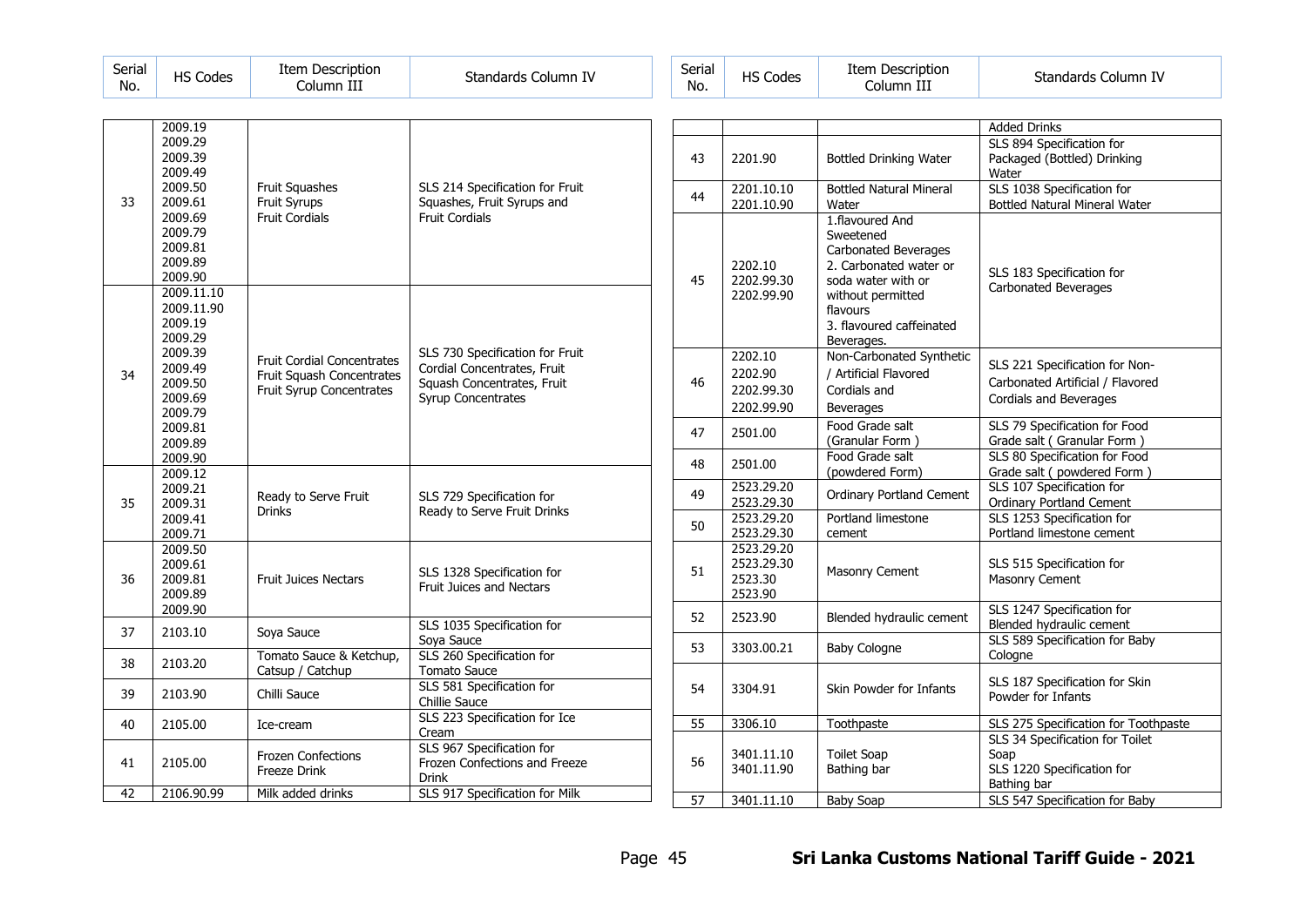| Serial<br>No. | <b>HS Codes</b> | <b>Item Description</b><br>Column III | Standards Column IV | Serial<br>No. |
|---------------|-----------------|---------------------------------------|---------------------|---------------|
|---------------|-----------------|---------------------------------------|---------------------|---------------|

| Serial<br>No. | <b>HS Codes</b> | Item Description<br>Column III | Standards Column IV |
|---------------|-----------------|--------------------------------|---------------------|
|---------------|-----------------|--------------------------------|---------------------|

|    | 3401.11.90 |                                                 | Soap                                                                    |
|----|------------|-------------------------------------------------|-------------------------------------------------------------------------|
| 58 | 3401.19.10 | Laundry Soap                                    | SLS 554 Specification for                                               |
|    | 3401.19.90 |                                                 | Laundry Soap                                                            |
|    |            | Synthetic Laundry                               | SLS 760 Specification for                                               |
| 59 | 3402.20.90 | Detergent                                       | Synthetic Laundry Detergent                                             |
|    |            | powder                                          | powder                                                                  |
| 60 | 3402.90.90 | Laundry soap powder,                            | SLS 38 Specification for                                                |
|    |            | Flakes and chips                                | Laundry soap powder, Flakes and chips                                   |
| 61 | 3605.00    |                                                 | SLS 11Specification for Safety                                          |
|    |            | Safety Matches                                  | Matches in Box                                                          |
|    | 3808.59.10 |                                                 | SLS 453 Specification for                                               |
| 62 | 3808.69.10 | Mosquito Coil                                   | Mosquito Coil                                                           |
|    | 3808.91.10 |                                                 |                                                                         |
|    | 3808.59.90 |                                                 | SLS 930 Specification for                                               |
| 63 | 3808.69.90 | <b>Mosquito Mats</b>                            | <b>Mosquito Mats</b>                                                    |
|    | 3808.91.90 |                                                 |                                                                         |
|    |            |                                                 | SLS 993 Specification for<br>Conduits systems for cable                 |
|    |            |                                                 | management                                                              |
|    |            | Conduits for electrical                         | Part 1 General Requirements                                             |
| 64 | 3917.23    | installation                                    | Part 2 Rigid Conduits of                                                |
|    |            |                                                 | systems                                                                 |
|    |            |                                                 | Part 3 Pliable conduits systems                                         |
|    |            |                                                 | Part 4Flexible conduits systems                                         |
|    |            | PVC-U (Un plasticized                           | SLS 147 Specification for                                               |
|    |            | poly (vinyl chloride))                          | unplasticizedpoly (vinyl                                                |
| 65 | 3917.23    | pipes for water supply                          | chloride) pipes for water supply                                        |
|    |            | and buried and above                            | and buried and above ground                                             |
|    |            | ground drainage and                             | drainage and sewerage under                                             |
|    |            | sewerage under pressure                         | pressure                                                                |
|    |            | PVC-U (unplasticized                            | SLS 1325 Specification for plastic piping                               |
| 66 |            | polyvinyl chloride) pipes<br>for soil and waste | systems for soil and waste discharge.                                   |
|    | 3917.23    |                                                 | (Low and high temperature) inside<br>buildings (unplasticized polyvinyl |
|    |            | discharge systems inside<br>buildings           | chloride) (PVC-U)                                                       |
|    |            | PVC-U (Un plasticized                           |                                                                         |
|    |            | poly (vinyl chloride))                          | SLS 659 Specification for PVCU                                          |
| 67 | 3917.40.90 | pipes joints and fittings                       | (Un plasticized poly (vinyl chloride))                                  |
|    |            | for potable cold water                          | pipes joints and fittings for potable cold                              |
|    |            | supplies.                                       | water supplies.                                                         |
|    |            | PVC-U fittings for soil and                     | SLS 1325 Specification for plastic piping                               |
| 68 | 3917.40.90 | waste discharge systems                         | systems for soil and waste discharge.                                   |
|    |            | inside                                          | (Low and high temperature) inside                                       |
|    |            | buildings.                                      | buildings (unplasticized polyvinyl                                      |

|                 |                                                                   |                                                                    | chloride) (PVC-U)                                                                                |
|-----------------|-------------------------------------------------------------------|--------------------------------------------------------------------|--------------------------------------------------------------------------------------------------|
| 69              | 3916.10<br>3916.20<br>3926.90.99                                  | Cable Trunking made of<br>insulating material<br>(Casing)          | SLS 1206 Specification for Cables<br>Trunking made of insulating material                        |
| 70              | 3925.10<br>3925.90                                                | Polyethylene water<br>storage tanks                                | SLS1174 Specification for<br>Polyethylene water storage tanks                                    |
| 71              | 4011.40<br>4011.90.90                                             | Motor cycle and scooter<br>tyres                                   | SLS 890 Specification for Diagonal - ply<br>motorcycle and<br>scooter tyres                      |
| 72              | 4011.50                                                           | <b>Bicycle Tyres</b>                                               | SLS224 Specification for Bicycle Tyres                                                           |
| $\overline{73}$ | 4013.20                                                           | <b>Bicycle Tubes</b>                                               | SLS 127 Specification for Bicycle Tubes                                                          |
| $\overline{74}$ | 4820.20                                                           | <b>Exercise Books</b>                                              | SLS 382 Specification for Exercise Books                                                         |
| 75              | 5204.11<br>5204.19<br>5204.20                                     | Cotton Sewing Thread                                               | SLS 112 Specification for<br>Cotton Sewing Thread                                                |
| 76              | 5508.10<br>5508.20                                                | Spun Polyester Sewing<br>Thread                                    | SLS 757 Specification for Spun Polyester<br>Sewing Thread                                        |
| 77              | 6506.10.20<br>6506.10.30                                          | Protective Helmets for<br>vehicle users                            | SLS 517 Specification for Protective<br>Helmets for vehicle users                                |
| 78              | 6601.10<br>6601.91<br>6601.99                                     | Umbrella (non-folding and<br>folding)                              | SLS 1207 Specification for<br>Umbrella<br>Part 1 Non-folding umbrella<br>Part 1 folding umbrella |
| 79              | 6810.11.90                                                        | Cement tiles                                                       | SLS 863 Specification for<br>Cement concrete tile                                                |
| 80              | 6811.40.10                                                        | <b>Asbestos Cement</b><br><b>Corrugated Sheets</b>                 | SLS 9 Specification for Asbestos<br>cements products<br>Part 2 corrugated sheets                 |
| 81              | 6811.40.20                                                        | <b>Asbestos Cement Flat</b><br><b>Sheets</b>                       | SLS 9 Specification for Asbestos Cement<br>Part 1 flat sheets                                    |
| 82              | 6905.10                                                           | Roofing Tiles                                                      | SLS 2 Specification for Clay roofing tiles                                                       |
| 83              | 6907.21<br>6907.22<br>6907.23<br>6907.30<br>6907.40               | Ceramic tiles and<br>Porcelain Tiles                               | SLS 1181 Specification for Ceramic tles                                                          |
| 84              | 6911.10<br>6912.00.10                                             | Porcelain and ceramic<br>tableware                                 | SLS 1222 Specification for<br>porcelain tableware                                                |
| 85              | 7213.91<br>7213.99<br>7214.10.90<br>7214.91<br>7214.99<br>7215.90 | Plain steel bars and coils<br>for the reinforcement of<br>concrete | SLS 26 Specification for Plain<br>steel bars for the reinforcement<br>of concrete                |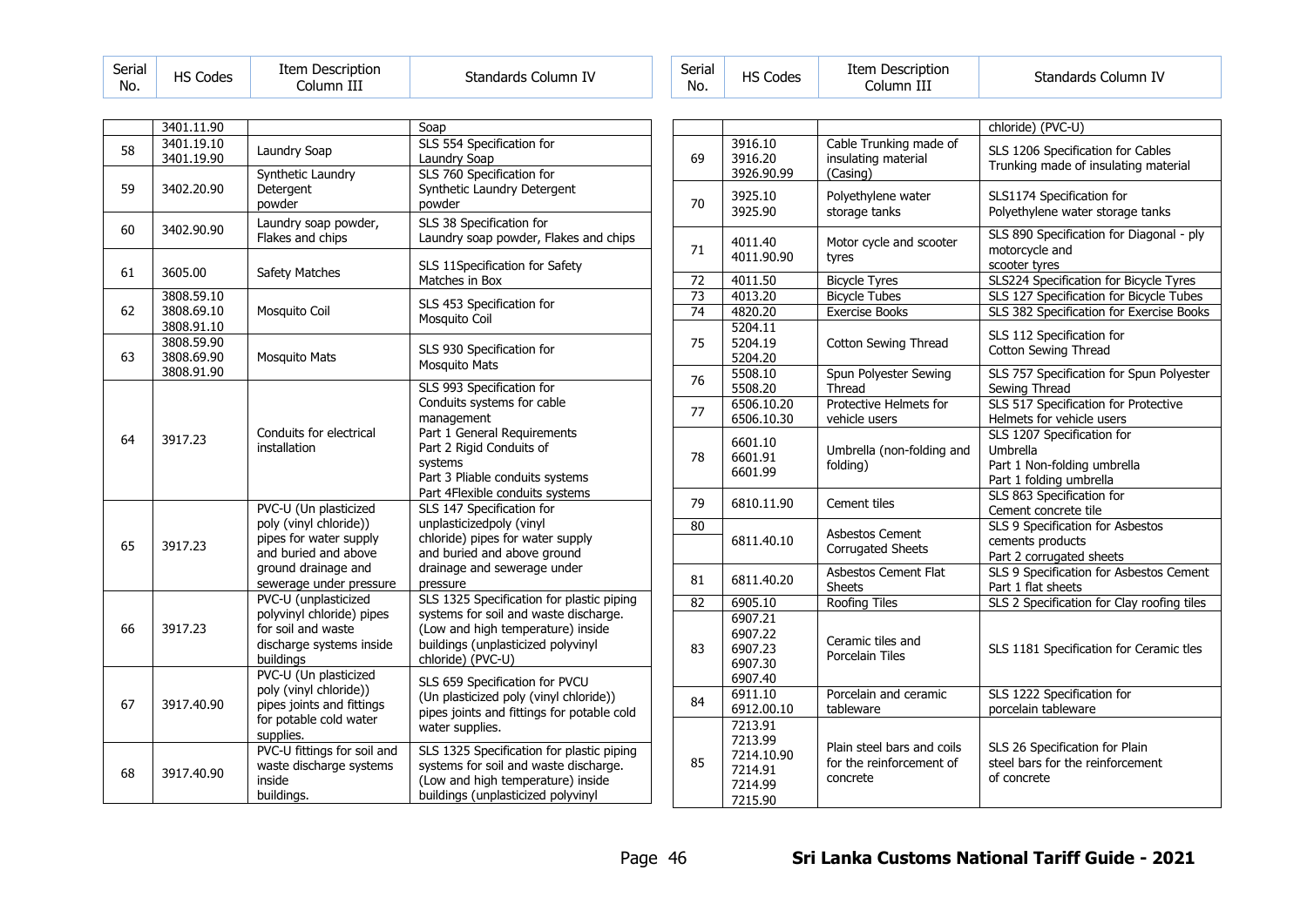| Serial<br>No. | <b>HS Codes</b> | Item Description<br>Column III | Standards Column IV | Serial<br>No. |
|---------------|-----------------|--------------------------------|---------------------|---------------|
|---------------|-----------------|--------------------------------|---------------------|---------------|

| Serial<br>No. | <b>HS Codes</b> | Item Description<br>Column III | Standards Column IV |
|---------------|-----------------|--------------------------------|---------------------|
|---------------|-----------------|--------------------------------|---------------------|

|    | 7227.90                                                                                       |                                                                                                                               |                                                                                                                                                                                                                                                                  |
|----|-----------------------------------------------------------------------------------------------|-------------------------------------------------------------------------------------------------------------------------------|------------------------------------------------------------------------------------------------------------------------------------------------------------------------------------------------------------------------------------------------------------------|
| 86 | 7213.10.10<br>7213.10.90<br>7214.20.10                                                        | Ribbed steel bars for the<br>reinforcement of concrete                                                                        | SLS 375 Specification for<br>Ribbed steel bars for the<br>reinforcement of concrete                                                                                                                                                                              |
|    | 7214.20.90<br>7215.90                                                                         |                                                                                                                               |                                                                                                                                                                                                                                                                  |
| 87 | 7213.91<br>7213.99<br>7214.10<br>7214.91.10<br>7214.91.20<br>7214.91.90<br>7214.99<br>7215.90 | Hot rolled steel bars for<br>structural and general<br>engineering purposes<br>i) Round bars<br>ii) Square bars<br>iii) Flats | SLS 949 Specification for dimensions of<br>Hot rolled steel bars for structural and<br>general engineering purposes<br>Part 1 Round bars<br>Part 2 Square bars<br>Part 5 Flats                                                                                   |
| 88 | 7216.10<br>7216.21<br>7216.22<br>7216.31<br>7216.40<br>7216.50                                | Hot rolled structural steel<br>sections<br>i) U sections<br>ii) L sections<br>iii) T sections                                 | SLS 907 Specification for dimensions<br>and sectional properties of hot rolled<br>structural steel sections<br>Part 3 U sections<br>Part 4 L sections<br>Part 5 T sections                                                                                       |
| 89 | 7217.10<br>7217.20<br>7217.90                                                                 | Mild Steel Wires                                                                                                              | SLS 139 Specification for Mild Steel<br>Wires for general engineering purposes                                                                                                                                                                                   |
| 90 | 7217.20.20<br>7217.20.90                                                                      | Cold drawn mild steel<br>wire for manufacture of<br>wire-nails                                                                | SLS 7 Specification for Cold drawn mild<br>steel wire for manufacture of wire-nails                                                                                                                                                                              |
| 91 | 7304.31<br>7304.39<br>7304.51<br>7304.59<br>7304.90<br>7306.30<br>7307.93<br>7307.99          | Galvanized steel pipes<br>and sockets                                                                                         | SLS 829 Specification for Galvanized<br>steel pipes and sockets                                                                                                                                                                                                  |
| 92 | 7311.00                                                                                       | Transportable Steel Gas<br>Containers for LPG                                                                                 | SLS 1178 Specification for Transportable<br>Welded Steel Gas Containers of 0.51 up<br>to 150 I water Capacity for Liquefied<br>Petroleum Gas<br>SLS 1303 Specification for<br>Transportable Refillable, Brazed<br>Steel Cylinders for Liquefied<br>Petroleum Gas |
| 93 | 7314.20<br>7314.31<br>7314.39                                                                 | Chain link fence fabric                                                                                                       | SLS 1148 Specification for zinc coated<br>and plastic coated steel chain link fence<br>fabric                                                                                                                                                                    |

|     | 7314.41<br>7314.42<br>7314.49       |                                                                                                                                        |                                                                                                                                                            |
|-----|-------------------------------------|----------------------------------------------------------------------------------------------------------------------------------------|------------------------------------------------------------------------------------------------------------------------------------------------------------|
| 94  | 7320.10                             | Leaf springs for<br>automobile<br>suspensions                                                                                          | SLS 639 Specification for Leaf<br>springs for automobile<br>suspensions                                                                                    |
| 95  | 7408.11<br>7408.19                  | Conductors for insulated<br>cables and cords                                                                                           | SLS 695 Specification for<br>Conductors in insulated cables<br>and cords                                                                                   |
| 96  | 7615.10.90                          | Wrought Aluminum<br><b>Utensils</b><br>(Aluminum Tableware<br>and Kitchenware)                                                         | SLS 69 Specification for Wrought<br><b>Aluminum Utensils</b>                                                                                               |
| 97  | 8414.51                             | Electric Fans and<br>Regulators                                                                                                        | SLS 814 Specification for Electric Fans<br>and Regulators                                                                                                  |
| 98  | 8504.10                             | <b>Ballast for Tubular</b><br><b>Fluorescent Lamps</b>                                                                                 | SLS 1150 Specifications for Ballast for<br>Tubular Fluorescent Lamps                                                                                       |
| 99  | 8506.10.10<br>8506.10.90<br>8506.80 | Primary Cells and<br><b>Batteries</b>                                                                                                  | SLS 1198 Specification for Primary Cells<br>and Batteries                                                                                                  |
| 100 | 8507.10<br>8507.10.10               | Lead-Acid Starter<br><b>Batteries</b>                                                                                                  | SLS 1126 Specification for<br>Lead-Acid Starter Batteries                                                                                                  |
| 101 | 8516.10                             | Electric immersion water<br>heaters for boiling water                                                                                  | SLS 1193 Specification for Electric<br>immersion water heaters                                                                                             |
| 102 | 8516.60                             | <b>Electric Hot Plates</b>                                                                                                             | SLS 1495 Specification for Electric grills,<br>toasters and similar portable cooking<br>appliances                                                         |
| 103 | 8516.79.20                          | <b>Electric Kettles</b>                                                                                                                | SLS 1501 Specification for Households<br>and similar electrical appliances for<br>heating liquids                                                          |
| 104 | 8536.20                             | Circuit breakers for over<br>current protection for<br>household and similar<br>installations (MCB)                                    | SLS 1175 Specification for Circuit<br>breakers for over current protection for<br>household and similar installations.                                     |
| 105 | 8536.20                             | Residual current operated<br>circuit breakers without<br>integral over current<br>protection for household<br>and similar users (RCCB) | SLS 1099 Specification for<br>Residual current operated circuit<br>breakers without integral over<br>current protection for household<br>and similar users |
| 106 | 8536.20                             | Residual current operated<br>circuit breakers with<br>integral over current<br>protection for household<br>and similar uses (RCBO)     | SLS 1022 Specification for Residual<br>current operated circuit breakers with<br>integral over current protection for<br>household and similar users       |
| 107 | 8536.50.10                          | Glow starters for tubular                                                                                                              | SLS 1260 Specification for Glow starters                                                                                                                   |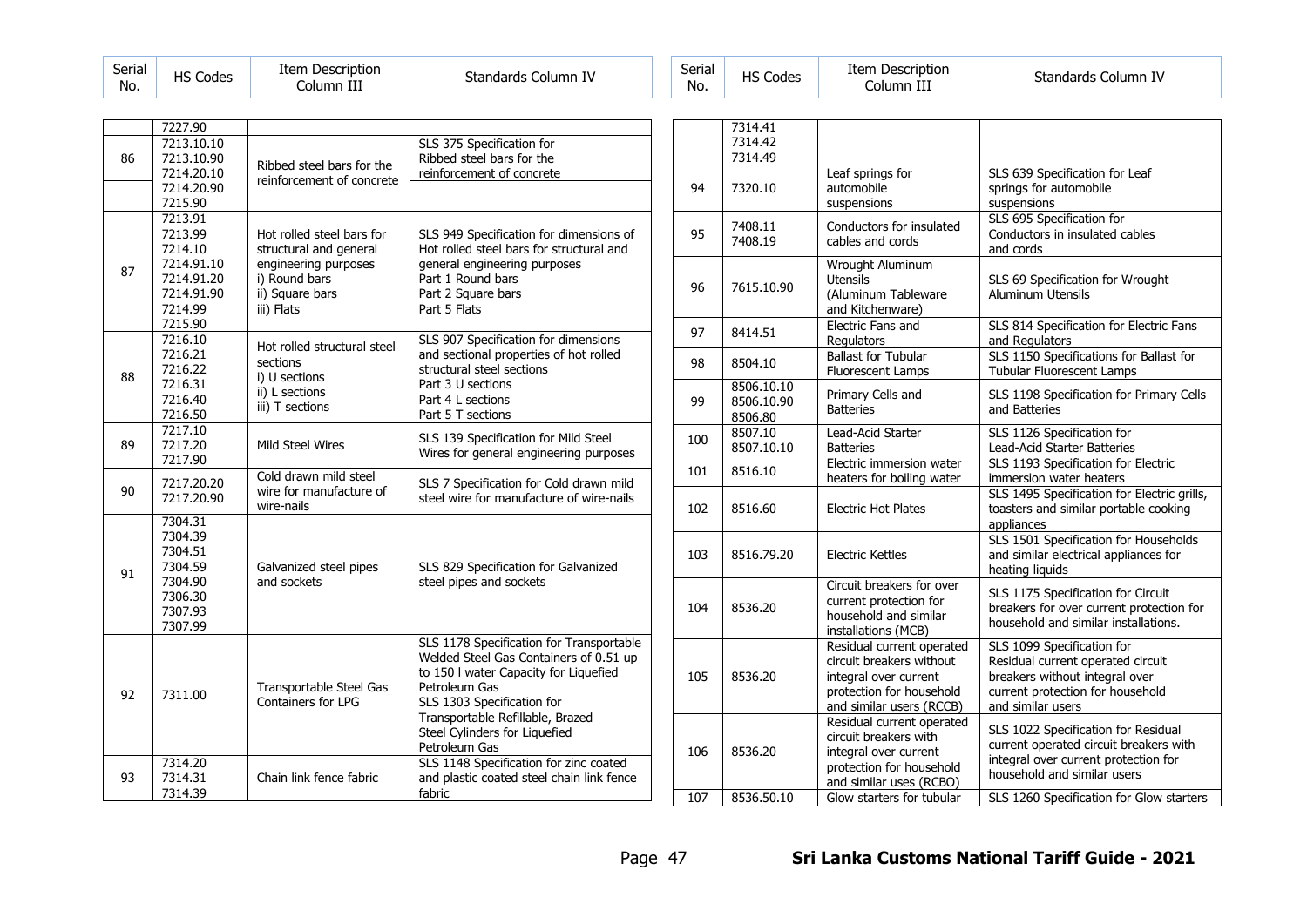| Serial<br>No. | <b>HS Codes</b> | Item Description<br>Column III | Standards Column IV | Serial<br>No. |
|---------------|-----------------|--------------------------------|---------------------|---------------|
|---------------|-----------------|--------------------------------|---------------------|---------------|

| Serial<br>No. | <b>HS Codes</b> | Item Description<br>Column III | Standards Column IV |
|---------------|-----------------|--------------------------------|---------------------|
|---------------|-----------------|--------------------------------|---------------------|

|     |                                                                               | florescent lamps                                                                                                                                                                                                                                                                                                   | for tubular florescent lamps                                                                                                       |
|-----|-------------------------------------------------------------------------------|--------------------------------------------------------------------------------------------------------------------------------------------------------------------------------------------------------------------------------------------------------------------------------------------------------------------|------------------------------------------------------------------------------------------------------------------------------------|
|     | 8536.50.30                                                                    | Switches for household                                                                                                                                                                                                                                                                                             | SLS 1000 Specification for Switches for                                                                                            |
| 108 | 8536.50.90                                                                    | and similar fixed electrical                                                                                                                                                                                                                                                                                       | household and similar fixed electrical                                                                                             |
|     |                                                                               | installations                                                                                                                                                                                                                                                                                                      | installations                                                                                                                      |
| 109 | 8536.61.90                                                                    | Insulated bayonet lamp                                                                                                                                                                                                                                                                                             | SLS 138 Specification for Insulated                                                                                                |
|     |                                                                               | holders                                                                                                                                                                                                                                                                                                            | bayonet lamp holders                                                                                                               |
| 110 | 8536.69.21                                                                    | 13A Plugs and socket<br>outlets of type G as<br>defined by International<br>Electro technical<br>Commission (IEC),<br>including socket outlets<br>suitable for electric<br>vehicle charging, multiple<br>sockets, adaptors,<br>connection units<br>(switched and<br>unswitched) and fused<br>conversion plugs etc. | SLS 734 Specification for 13A<br>plugs, socket outlets, adaptors<br>and connection units                                           |
| 111 | 8539.22                                                                       | Tungsten filament lamps<br>for domestic and similar<br>general lighting purposes                                                                                                                                                                                                                                   | SLS 984 Specification for Tungsten<br>filament lamps for domestic and similar<br>general lighting purposes                         |
| 112 | 8539.31.10                                                                    | Self ballasted lamps for<br>general lighting services<br>(CFL)                                                                                                                                                                                                                                                     | SLS 1231 Specification for self<br>ballasted lamps (integral type compact<br>fluorescent lamps) for general lighting<br>services.  |
| 113 | 8544.42.91                                                                    | Extension cords / portable<br>socket outlets                                                                                                                                                                                                                                                                       | SLS 734 Specification for 13A plugs,<br>socket outlets, adaptors and connection<br>units                                           |
| 114 | 8544.42.91<br>8544.49.20<br>8544.49.30                                        | Cable reels fitted with<br>13A plugs and socket<br>outlets of type G as<br>defined by International<br>Electro technical<br>Commission (IEC)                                                                                                                                                                       | SLS 1532 Specification for cable reels<br>for household and similar purposes                                                       |
| 115 | 8544.49.10<br>8544.49.20<br>8544.49.30<br>8544.49.40<br>8544.49.90<br>8544.60 | PVC insulated electric<br>cable 600/1000V                                                                                                                                                                                                                                                                          | SLS 987 Specification for PVC<br>insulated 600/1000V                                                                               |
| 116 | 8544.49.20<br>8544.49.30<br>8544.49.90                                        | PVC insulated non-<br>armoured cables with<br>copper conductors<br>for electric power and                                                                                                                                                                                                                          | SLS 733 Specification for electric<br>cables PVC insulated and PVC sheathed<br>cables for voltages up to and including<br>300/500V |

|     |                                        | lighting                                                                                                                                                                                                                                                             |                                                                                                                               |
|-----|----------------------------------------|----------------------------------------------------------------------------------------------------------------------------------------------------------------------------------------------------------------------------------------------------------------------|-------------------------------------------------------------------------------------------------------------------------------|
| 117 | 8544.49.20<br>8544.49.30<br>8544.49.90 | <b>PVC Insulated non-</b><br>armoured cables with<br>copper conductors for<br>electric power and<br>lighting and PVC<br>Insulated electric flexible<br>cords for use with<br>appliances and equipment<br>intended for domestic,<br>office and similar<br>environment | SLS 1504 Specification for<br>electric cables low voltage<br>energy cables of rated voltages<br>up to and including 450/750 V |
| 118 | 8544.49.10                             | Cables for Motor Vehicles                                                                                                                                                                                                                                            | SLS 412 Specification for Cables for<br>Motor Vehicles                                                                        |
| 119 | 9603.21                                | <b>Tooth Brushes</b>                                                                                                                                                                                                                                                 | SLS 276 Specification for Tooth Brushes                                                                                       |
| 120 | 9609.10.30<br>9609.90                  | Crayons and pastels                                                                                                                                                                                                                                                  | SLS 777 Specification for Crayons and<br>pastels                                                                              |
| 121 | 9617.00                                | Vacuum flasks                                                                                                                                                                                                                                                        | SLS 397 Specification for Vacuum ware,<br>insulated flasks jars and jugs.                                                     |
| 122 | 9619.00                                | Sanitary towels                                                                                                                                                                                                                                                      | SLS 111 Specification for Sanitary towels                                                                                     |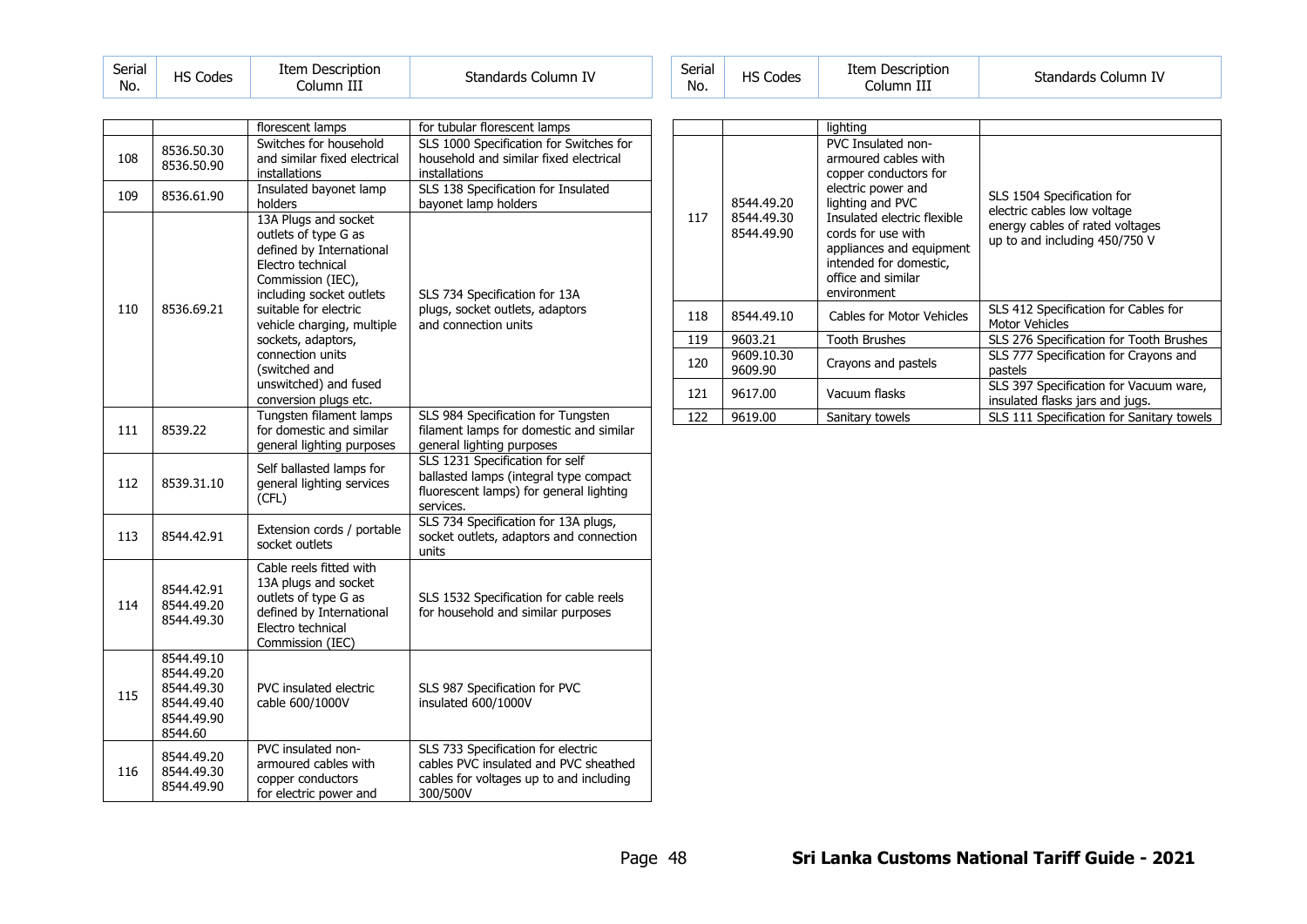# **LIST OF CUSTOMS DUTY CONCESSIONS (IMPORTS)**

| <b>Item</b> | <b>Description</b>                                                                                                                                                                                                                           | <b>Rate of Duty</b> |
|-------------|----------------------------------------------------------------------------------------------------------------------------------------------------------------------------------------------------------------------------------------------|---------------------|
| 01          | Containers for the purpose of packing of gem and jewelry, imported on the recommendation of the Secretary to the Ministry in charge of<br>subject of Industries, subject to the approval of Director General of Customs.                     | 5%                  |
| 02          | Containers and parts thereof for the purpose of packing of Cosmetics, imported on the recommendation of the Secretary to the Ministry in<br>charge of subject of Industries, subject to the approval of Director General of Customs.         | 5%                  |
| 03          | Enameled copper wire used for automated winding of induction electric motors, imported on the recommendation of the Secretary to the<br>Ministry in charge of subject of Industries, subject to the approval of Director General of Customs. | 5%                  |
| 04          | Thermosetting paints for mirror backing to be used for mirror industry, imported on the recommendation of the Secretary to the Ministry in<br>charge of subject of Industries, subject to the approval of the Director General of Customs.   | 5%                  |

# **LIST OF EXEMPTIONS**

# **List of Customs Duty Exemptions (Imports)**

The following categories of goods are exempted from Customs Import Duty, provided that the Director General of Customs is satisfied that those goods have been imported for the very purpose(s) approved under the respective category and that the approval had been obtained from the Secretary to the Treasury, or from such other authority as delegated by the Secretary to the Treasury:

| 01 I | Passengers' baggage as defined by Regulations made by the Minister of Finance under Section 107A of the Customs Ordinance (Chapter 235).                                                                                                                                                |
|------|-----------------------------------------------------------------------------------------------------------------------------------------------------------------------------------------------------------------------------------------------------------------------------------------|
|      | Films of educational, scientific or cultural character produced by the United Nations Organization or any of its specialized agencies imported, on the recommendation of<br>02   the Secretary of the respective line Ministry, subject to approval of the Director General of Customs. |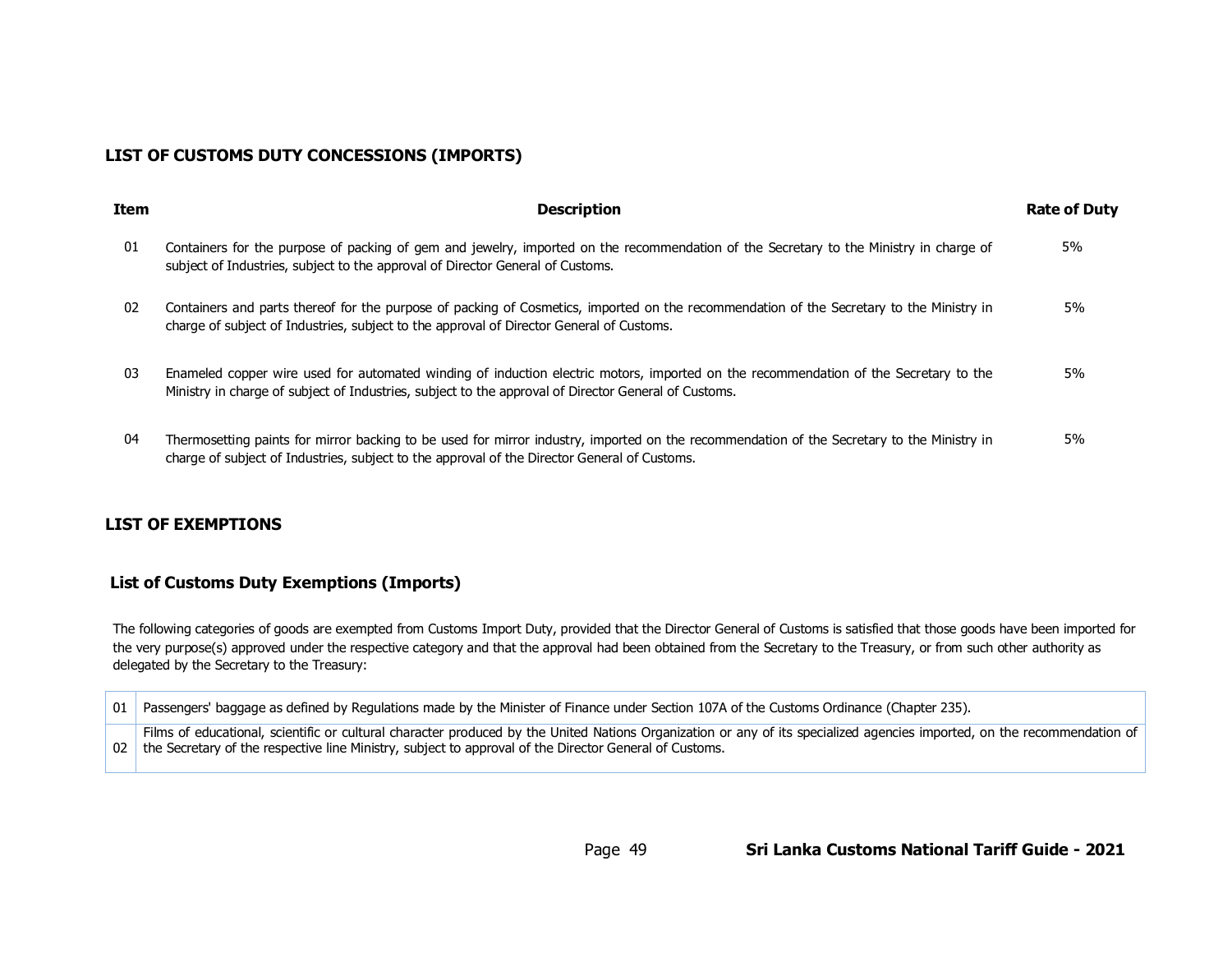| 03 | Temporary import of professional and scientific equipment and pedagogic material, imported subject to a quarantee prescribed by the Director General of Customs.                                                                                                                                                                                                                                                                                                                                                                      |
|----|---------------------------------------------------------------------------------------------------------------------------------------------------------------------------------------------------------------------------------------------------------------------------------------------------------------------------------------------------------------------------------------------------------------------------------------------------------------------------------------------------------------------------------------|
| 04 | Articles awarded abroad to any person for distinction in art, literature, science or sport, or for public service or otherwise as a record of meritorious achievement and<br>conduct, imported by or on behalf of that person, on the recommendation of the Secretary to the respective line Ministry, subject to submission of the relevant document<br>to the Director General of Customs.                                                                                                                                          |
| 05 | Raw materials and packing materials for the manufacture of pharmaceuticals, imported by the pharmaceutical manufacturers, on the recommendation of the Secretary to<br>the Ministry in charge of Health, subject to approval of the Director General of Customs.                                                                                                                                                                                                                                                                      |
| 06 | Ayurveda, Siddha and Unani, raw and prepared drugs (other than Cosmetics Preparations) and medicinal plants and Ayurveda, Siddha and Unani medicinal raw materials,<br>specified by notification published in the Gazette by the Director General of Customs in consultation with the Secretary to the Ministry in charge of subject of Indigenous<br>Medicines, imported on the recommendation of the Secretary to the Ministry in charge of subject of Indigenous Medicines, subject to approval by Director General of<br>Customs. |
| 07 | Packing materials for packing of Ayurveda, Siddha and Unani, raw and prepared drugs and medicinal raw materials other than Ayurveda / Herbal Soap and Ayurveda /<br>Herbal Tooth Paste, imported on the recommendation of the Secretary to the Ministry in charge of subject of Indigenous Medicines, subject to approval of Director<br>General of Customs.                                                                                                                                                                          |
| 08 | Prefabricated poultry houses, plant, machinery and equipment including parts and accessories for poultry industry, imported on the recommendation of the Secretary to<br>the Ministry in charge of subject of Livestock, subject to approval of the Director General of Customs.                                                                                                                                                                                                                                                      |
| 09 | Machinery including medical, surgical and dental equipment, instruments, apparatus, accessories and parts thereof, ambulances, required for the provision of health<br>services, imported on the recommendation of the Secretary in charge of subject of Ministry of Health, subject to approval of the Director General of Customs.                                                                                                                                                                                                  |
| 10 | Articles of foreign production upon which import duty had previously been paid, re-imported subject to approval of the Director General of Customs.                                                                                                                                                                                                                                                                                                                                                                                   |
| 11 | Goods being gifts from persons or organizations overseas for the relief of distress caused by natural or other disasters, imported on the recommendation of the Secretary<br>to the respective line Ministry, subject to approval of the Director General of Customs.                                                                                                                                                                                                                                                                 |
| 12 | Goods for display or use at exhibitions, fairs, meetings or similar events, imported on the recommendation of Secretary to the respective line Ministry, subject to a<br>guarantee prescribed by the Director General of Customs.                                                                                                                                                                                                                                                                                                     |
| 13 | Materials and parts for the fabrication of plant, machinery & equipment; capital and intermediate goods, and transport equipment, imported for exclusive use of an<br>industry, which exports and/or supplies to direct exporters, 50% or more of its output, under such terms and conditions approved of the Secretary to the Treasury.                                                                                                                                                                                              |
| 14 | Inputs (raw materials, components and parts) imported under inward processing scheme for export, under such terms and conditions approved by the Minister in charge<br>of subject of Finance.                                                                                                                                                                                                                                                                                                                                         |
| 15 | Ornamental fish for re-export under such terms and conditions approved by the Director General of Customs.                                                                                                                                                                                                                                                                                                                                                                                                                            |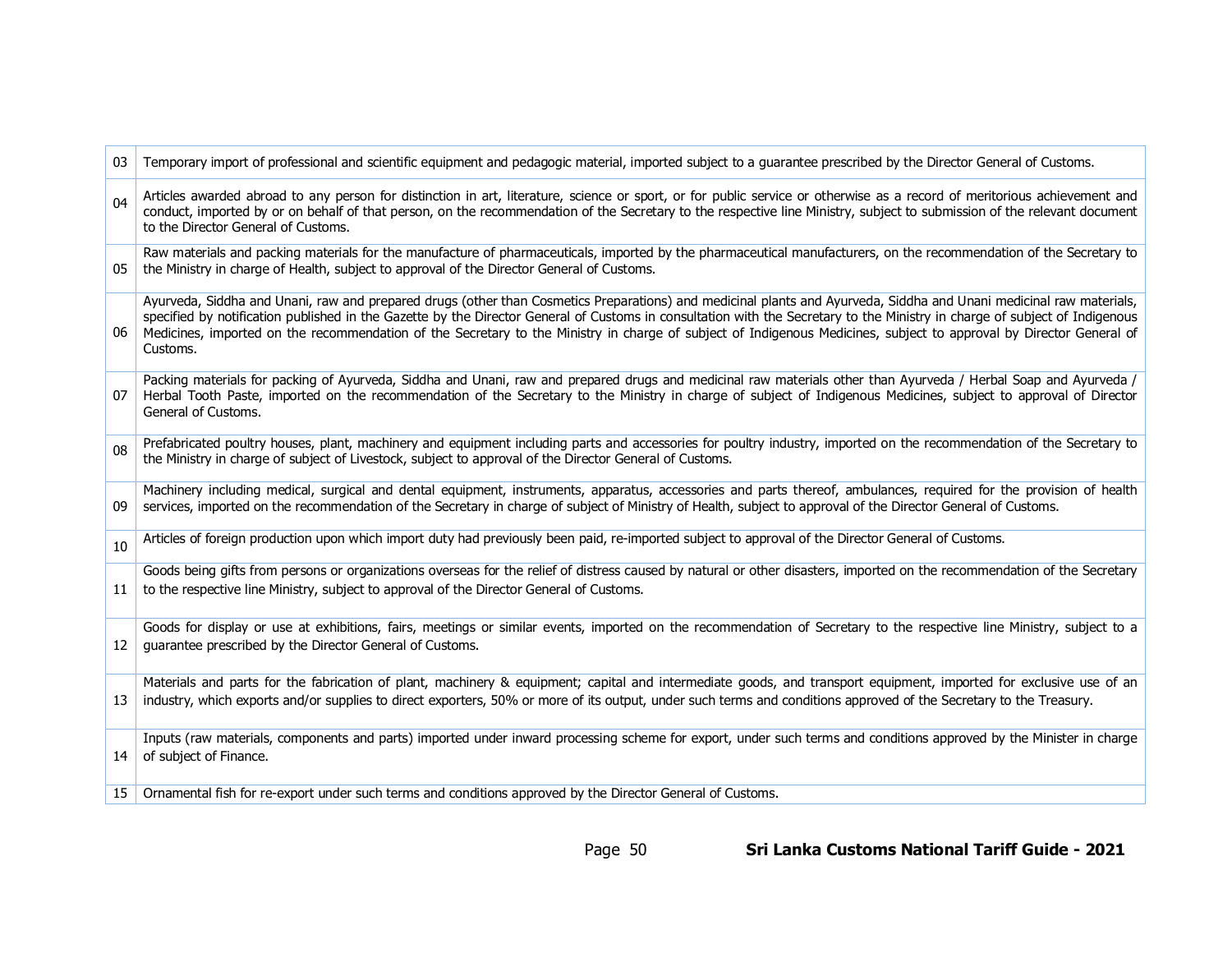| 16 | Fish caught by a fishing vessel operating from a Sri Lankan port and which has been duly registered at a Port of Registry in Sri Lanka or issued with a landing permit by<br>the Secretary to the Ministry in charge of subject of Fisheries.                                                                                                                                                                                                                                                                                                                                                                                                         |
|----|-------------------------------------------------------------------------------------------------------------------------------------------------------------------------------------------------------------------------------------------------------------------------------------------------------------------------------------------------------------------------------------------------------------------------------------------------------------------------------------------------------------------------------------------------------------------------------------------------------------------------------------------------------|
| 17 | Equipment and materials for use within the limits of an airport in Sri Lanka and parts and accessories for repair and maintenance of aircrafts in connection with the<br>establishment and maintenance of international air service, imported on the recommendation of the Secretary to the respective line Ministry, subject to approval of the<br>Director General of Customs.                                                                                                                                                                                                                                                                      |
| 18 | Apparatus, drugs and chemicals imported for educational purposes or for research work, imported on the recommendation of the Secretary to the respective line<br>Ministry/authorized officers of respective Universities, subject to approval by the Director General of Customs.                                                                                                                                                                                                                                                                                                                                                                     |
| 19 | Containers and accessories thereof, including container seals used for the safe carriage and security of goods, imported subject to approval of the Director General of<br>Customs.                                                                                                                                                                                                                                                                                                                                                                                                                                                                   |
| 20 | Products and preparations certified by the Ministry of Health as having been registered as drugs under the National Medicines Regulatory Authority Act, No.5 of 2015,<br>imported subject to approval of the Director General of Customs.                                                                                                                                                                                                                                                                                                                                                                                                             |
| 21 | Import of personal items (including gifts) worth not more than Rs. 20,000/= subject to approval of the Director General of Customs.                                                                                                                                                                                                                                                                                                                                                                                                                                                                                                                   |
| 22 | Import of samples in relations to business worth not more than Rs. 60,000/= subject to such terms and conditions as prescribed by the Director General of Customs.                                                                                                                                                                                                                                                                                                                                                                                                                                                                                    |
| 23 | Multi-layered packing materials consisting of laminates of paper, polyethylene film and aluminum foil, or of polyethylene and ethylene vinyl alcohol polymer used for<br>packing of liquid milk, vegetable juices and fruit juices, imported on the recommendation of the Secretary to the Ministry in charge of Industries, subject to approval of<br>the Director General of Customs.                                                                                                                                                                                                                                                               |
| 24 | Basmati rice and Potato up to the approved limit of Quota under the Pakistan - Sri Lanka Free Trade Agreement, imported on the recommendation of the Director General<br>of Commerce, subject to approval of the Director General of Customs.                                                                                                                                                                                                                                                                                                                                                                                                         |
| 25 | Any machinery, equipment, accessories and materials excluding items classified under the HS Heading 76.14 and 85.44 and utility vehicles, required for the purpose of<br>providing electricity including distribution of electricity, by the Ceylon Electricity Board and its subsidiary companies, and such goods for the use of any project for<br>generation of power including solar and wind power, under any agreement entered into between the Government of Sri Lanka and its development partners, as<br>recommended by the Secretary to the Ministry in charge of subject of Power, subject to approval of the Director General of Customs. |
| 26 | Cinematographic goods and any film, which is produced in Sri Lanka and sent abroad for further processing or printing/copying, on the recommendation of the National<br>Film Corporation, imported subject to approval of the Director General of Customs.                                                                                                                                                                                                                                                                                                                                                                                            |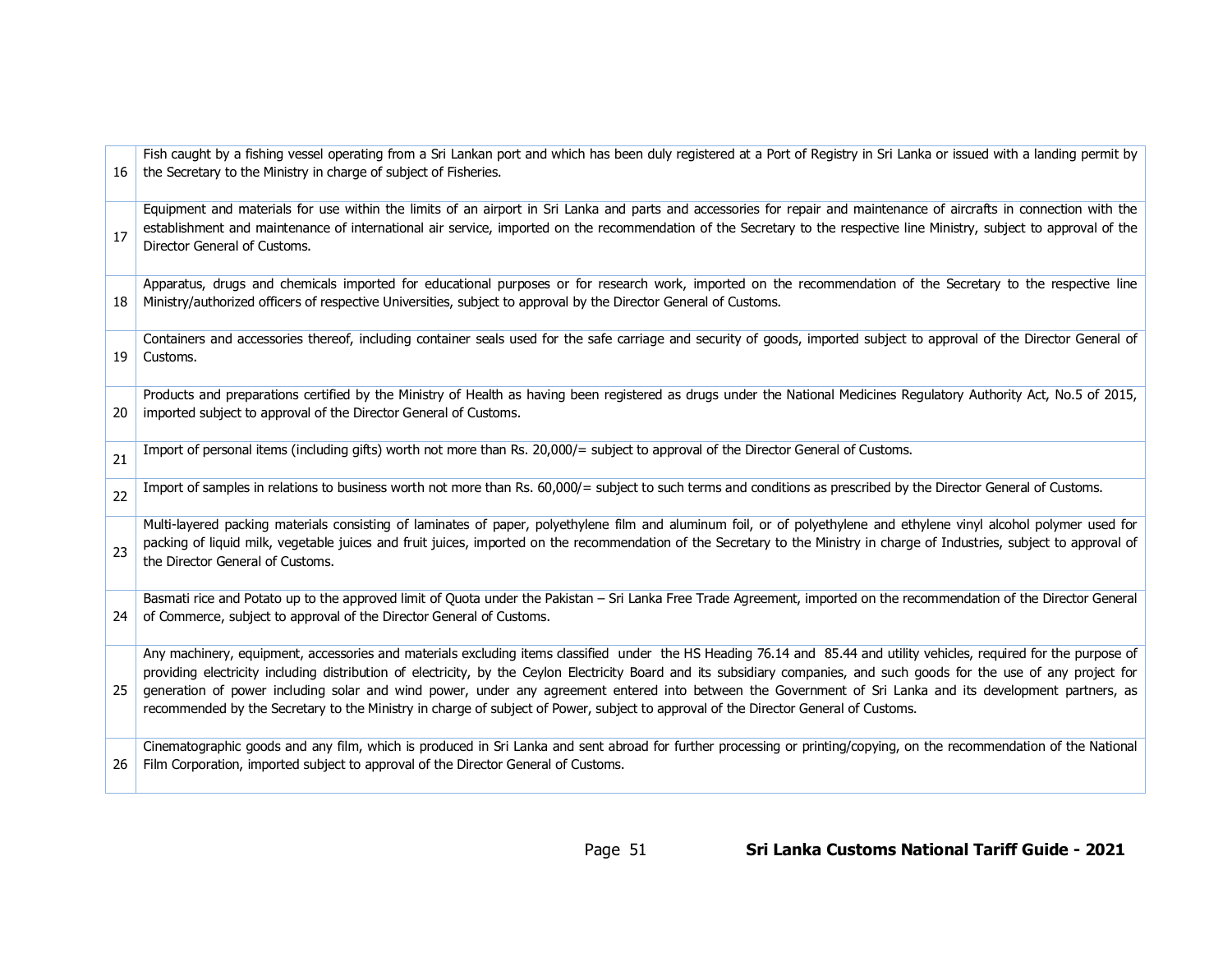| 27 | Finished leather to be used by leather products manufacturing industry / Semi Processed (Crust) leather to be used by registered tan / leather processing companies for<br>the use of leather products manufacturing process, imported on the recommendation of the Secretary to the Ministry in charge of the subject of industries, subject to<br>approval of the Director General of the Customs.                                                                                                           |
|----|----------------------------------------------------------------------------------------------------------------------------------------------------------------------------------------------------------------------------------------------------------------------------------------------------------------------------------------------------------------------------------------------------------------------------------------------------------------------------------------------------------------|
| 28 | Tools, materials and equipment, imported by a manufacturer to manufacture electronic and robotic related products, according to design made in Sri Lanka on the<br>recommendation of a national university, (established under the University Grants commission) through the Secretary to the Ministry in charge of subject of Higher<br>Education / Technical Education, subject to approval of the Director General of Customs.                                                                              |
| 29 | Weapons, armaments, ancillary equipment, ammunition, explosives, communication equipment, military vehicles, air crafts, vessels, equipment and spare parts thereof<br>capable of being used by the armed forces and imported by the Commander of Army/ Navy/ Air Force and the Inspector General of Police for the purpose of national<br>security as recommended by the Secretary to the Ministry in charge of Defense, subject to approval by the Secretary to the Treasury.                                |
| 30 | Raw materials, components, parts and accessories for the manufacturing of fishing boats by registered boat manufacturers, imported on the recommendation of the<br>Secretary to the Ministry in charge of subject of Fisheries, subject to approval of the Director General of Customs.                                                                                                                                                                                                                        |
| 31 | Following equipment, accessories and parts thereof, for the use in agriculture and related activities, imported on the recommendation of the Secretary to the Ministry in<br>charge of the subject of Agriculture, subject to approval of the Director General of Customs; weather stations, greenhouses, poly-tunnels, sprinkler / misting systems, drip<br>irrigation systems, fertigation systems, hydroponic systems, mulch films, pond liner, hydroponic trays, horticulture lamps and shade for netting. |
| 32 | Lacquers, coatings and varnishes used exclusively for coating of metal cans and closures which are used for packaging of food, imported on the recommendation of the<br>Secretary to the Ministry in charge of Industries, subject to approval of the Director General of Customs.                                                                                                                                                                                                                             |
| 33 | Import of vehicles, chassis fitted with engines, bodies and cut portions, as defined in chapter 87 where Excise (Special Provisions) duty under the Excise (Special<br>Provisions) Act, No. 13 of 1989, is applicable.                                                                                                                                                                                                                                                                                         |
| 34 | Parts and accessories of motor vehicles and locomotives imported by the Sri Lanka Transport Board and Department of Sri Lanka Railway, on the recommendation of the<br>Secretary to the Ministry in charge of subject of Transport, subject to approval of the Director General of Customs.                                                                                                                                                                                                                    |
| 35 | Unbranded new tyre casings without any markings, imported by a branded tyre manufacturer for local value addition process on the recommendation of the Secretary to<br>the Ministry in charge of subject of Industries, subject to the approval of the Director General of Customs.                                                                                                                                                                                                                            |
| 36 | Ingredients other than maize, lentils and rice, for the purpose of manufacturing animal and poultry feed, and linear low density polyethylene, classified under HS Code<br>3920.10.90, by a Silage Manufacturing entity to supply silage to the local livestock farmers imported on the recommendation of the Secretary to the Ministry in charge of<br>subject of Livestock, subject to approval of the Director General of Customs                                                                           |

 $\Gamma$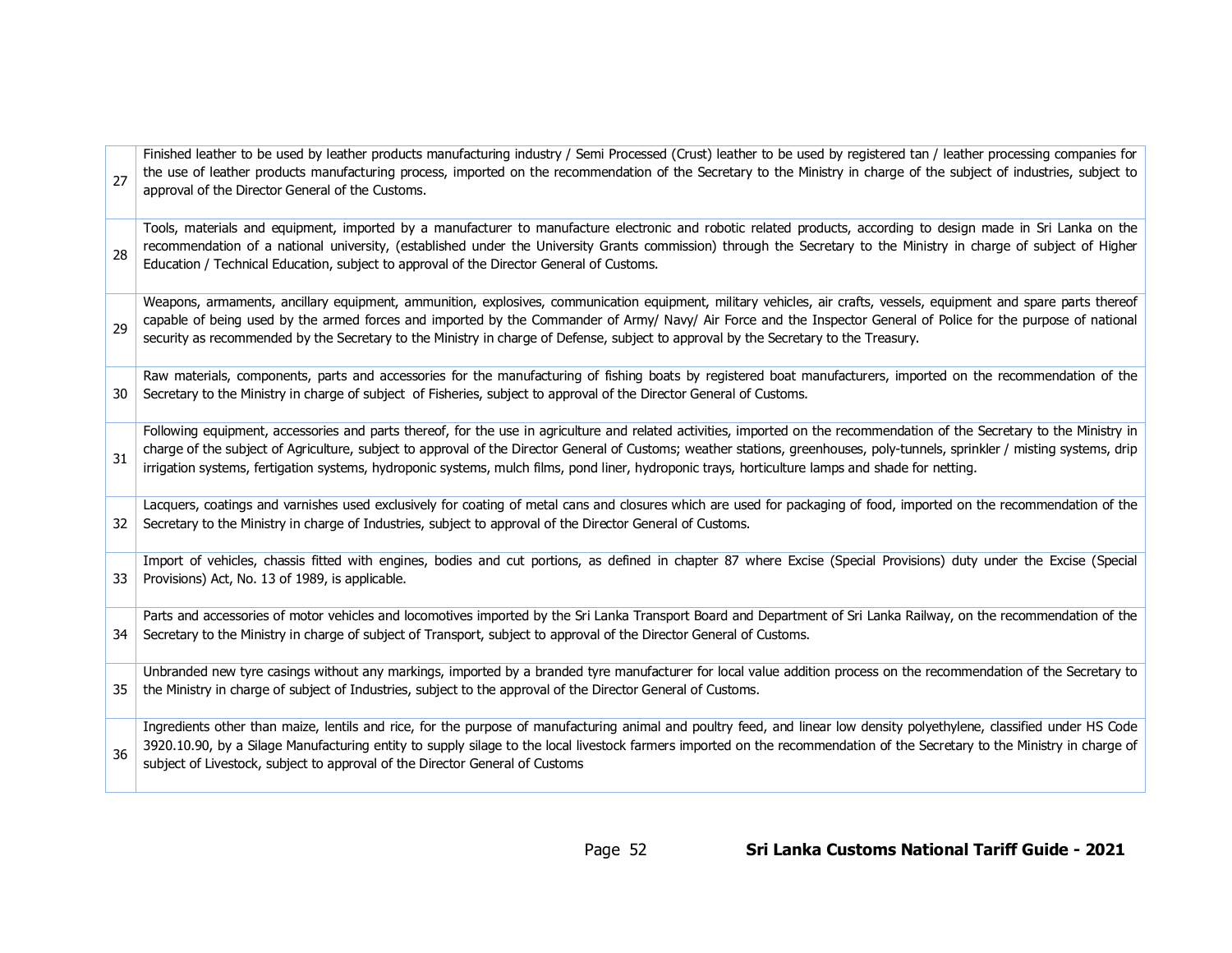| 37 | Any machinery, equipment, accessory and raw materials or intermediate materials, to be used for manufacturing of biodegradable packaging products by manufacturers<br>of such products, registered under the Ministry in charge of the subject of Industries, on the recommendation of Secretary to the Ministry in charge of the subject of<br>Environment, subject to approval of Director General of Customs                                                                                                                                                                                                                  |
|----|----------------------------------------------------------------------------------------------------------------------------------------------------------------------------------------------------------------------------------------------------------------------------------------------------------------------------------------------------------------------------------------------------------------------------------------------------------------------------------------------------------------------------------------------------------------------------------------------------------------------------------|
| 38 | Any machinery and equipment including medical, surgical and dental instruments, apparatus, accessories and parts thereof, hospital/medical furniture and drugs,<br>chemicals and similar items imported by the Ministry in charge of subject of Health directly, or imported and donated to the Ministry in charge of subject of Health or any<br>institution coming under the purview of the said Ministry to facilitate the medical/ health services to manage COVID - 19 pandemic on the recommendation of the<br>Secretary, Ministry in charge of subject of Health, subject to approval of the Director General of Customs. |
| 39 | Shrimp brood stock varieties for the purpose of promoting a disease resistant and high yielding shrimp farming, imported on the recommendation of Secretary to the<br>Ministry in charge of subject of Fisheries, subject to approval of Director General of Customs                                                                                                                                                                                                                                                                                                                                                             |
| 40 | High Density Polyethylene (HDE) sheets of a thickness exceeding 0.5 mm and the width not less than 4.0 mm, in role form, for aquaculture ponds lining; Geo-Membrane<br>and Nano Bubble Aeration System for the purpose of development prawn/shrimp cultivation and Vessel Monitoring System for the purpose of regulating the fishing vessels<br>on the recommendation of the Secretary, Ministry / State Ministry in charge of subject of fisheries subject to the approval of the Director General of Customs.                                                                                                                 |

# **List of Exemptions - Excise (Special Provisions) Duty**

Excise (Special Provisions) Duty is imposed in terms of section 3 of the Excise (Special Provisions) Act No. 13 of 1989. Please refer the Imports Tariff Guide for the rates specified.

Under Extraordinary Gazette Notification No.1992/30 dated 10.11.2016, Excise (Special Provisions) Duty is exempted on the following:

| 1 A Motor Vehicle/Article imported under various agreements and MOU's entered into by the Government of Sri Lanka with overseas organizations and foreign governments.                                                      |
|-----------------------------------------------------------------------------------------------------------------------------------------------------------------------------------------------------------------------------|
| Articles of every description imported or cleared from Customs bond for the official use of the President or the Prime Minister of the Democratic Socialistic Republic of Sri<br>Lanka.                                     |
| Locally assembled/manufactured articles, classified under the H.S. Code 84 and 85, with not less than 30% domestic value addition recommended by the Minister-in-charge<br>of the subject of industries.                    |
| 4 Every article entitled to duty free clearance under Passenger Baggage (Exemption) Regulations made under Section 107A of the Customs Ordinance (Chapter 235).                                                             |
| 5 Every article cleared ex-bond for the use as ship stores or for re-export.                                                                                                                                                |
| Every article manufactured in Sri Lanka and supplied to any exporter in Sri Lanka where sufficient proof is furnished to the satisfaction of the Director General of Excise that<br>such manufactured article was exported. |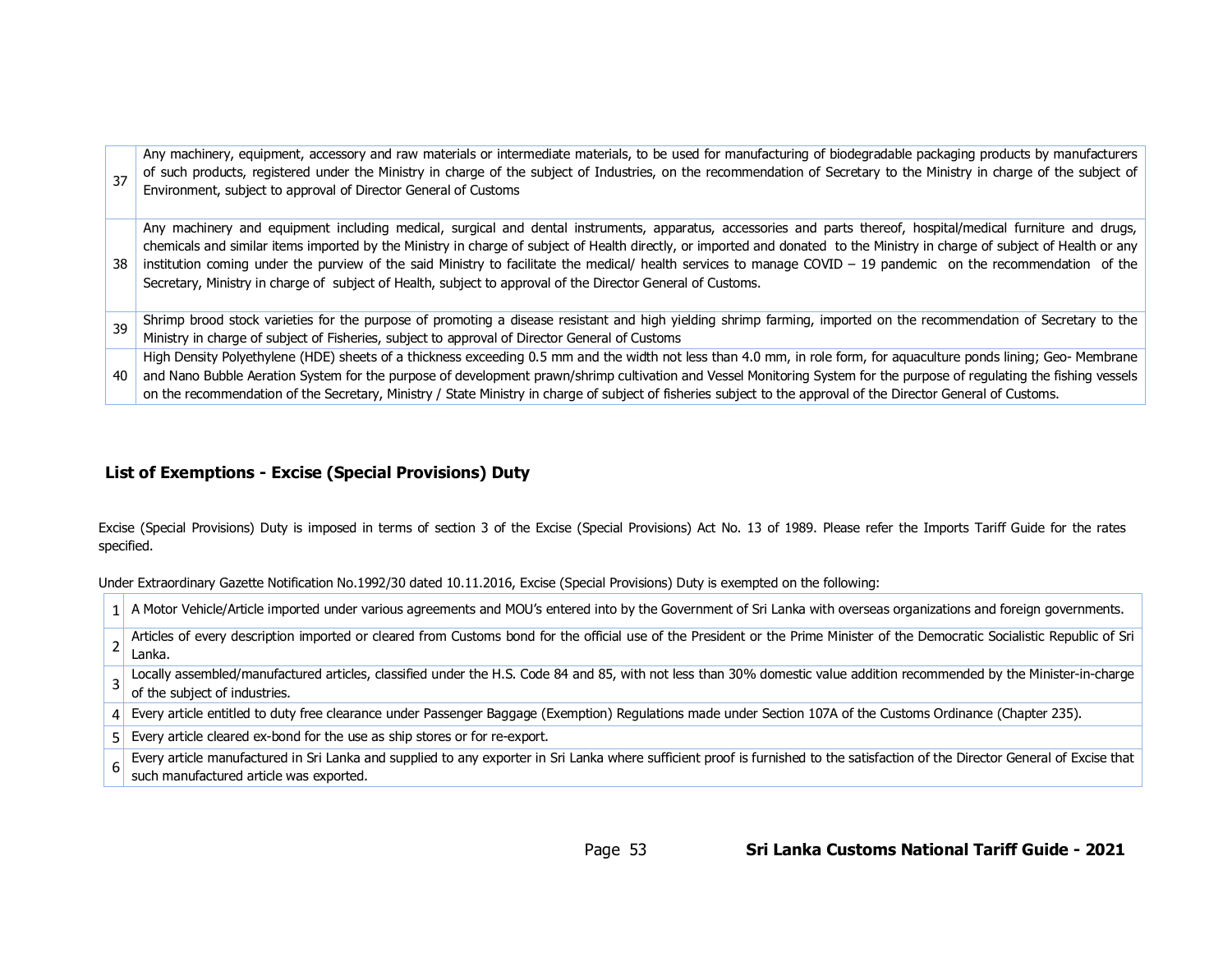A motor vehicle imported by a Member of Parliament of the 9th Parliament under a permit issued by the Secretary of line Ministry of the subject of Parliament Affairs with Cost, Insurance and Freight (CIF) value of the vehicle not exceeding United States Dollars (USD) 62,500/- or Euro 55,000/- or Japanese Yen 7.0 million.

8 during last five year period, under a permit issued by the Secretary of line Ministry of the subject of Finance with Cost, Insurance and Freight (CIF) value of the vehicle not A motor vehicle imported by the Governor of a Provincial Council, who have not imported or purchased a motor vehicle under any concessionary vehicle permit scheme exceeding United States Dollars (USD) 62,500/- or Euro 55,000/- or Japanese Yen 7.0 million.

9 | March 18,2021 for the purchase of 2,000 three-wheelers to the Sri Lanka Police on the recommendation of the Secretary of the line Ministry in charge of Sri Lanka Police A three-wheeler imported in respect to the decision on Meeting of Cabinet of Ministers held on March 23,2021 of the Memorandum No. 21/0515/332/005-II/TBR dated subject to the approval of the Secretary to the Treasury.

# **List of Exemptions- Port and Airport Development Levy (PAL)**

Port and Airport Development Levy is imposed in terms of Sub- section 3` of Section (3) of the Ports and Airports Development Levy Act, No. 18 of 2011. With effect from 01.01.2016, PAL is payable on all imported articles, at the rate of 7.5% of CIF value.

Items on which PAL is payable at 2.5%, and items exempted from payment of PAL, (and which can be identified by HS Codes) are specified in the relevant column of the tariff against each HS Code.

Under Extraordinary Gazette Notification No.2049/16 dated 13.12.2017, Instances where PAL is conditionally exempted are listed below:

| a. | Import of Plant, machinery or equipment by any enterprise qualified for a tax holiday under section 16D or under Section 17A of the Inland Revenue Act, No. 10 of          |
|----|----------------------------------------------------------------------------------------------------------------------------------------------------------------------------|
|    | 2006, for the use by such enterprises for the purposes specified in the agreement entered into with the Board of Investment of Sri Lanka established under the Board       |
|    | of Investment of Sri Lanka Law, No. 4 of 1978, on which tax is deferred during the project implementation period subject to the fulfillment of the conditions specified in |
|    | the agreement entered into.                                                                                                                                                |
| b. | Import of project related articles not being plant, machinery or equipment by any enterprise engaged in construction activities qualified for a tax holiday under section  |
|    | 17A of the Inland Revenue Act, No. 10 of 2006, which has entered into an agreement with the Board of Investment of Sri Lanka established under the Board of                |
|    | Investment of Sri Lanka Law, No. 4 of 1978, other than the articles in the negative list published by the Secretary to the Treasury, during the project implementation     |
|    | period for the use by such enterprise for construction proposes, subject to the condition such articles are not obtainable in Sri Lanka and recommended by the Director    |
|    | General of Board of Investment on the request made to in that regard by such enterprise.                                                                                   |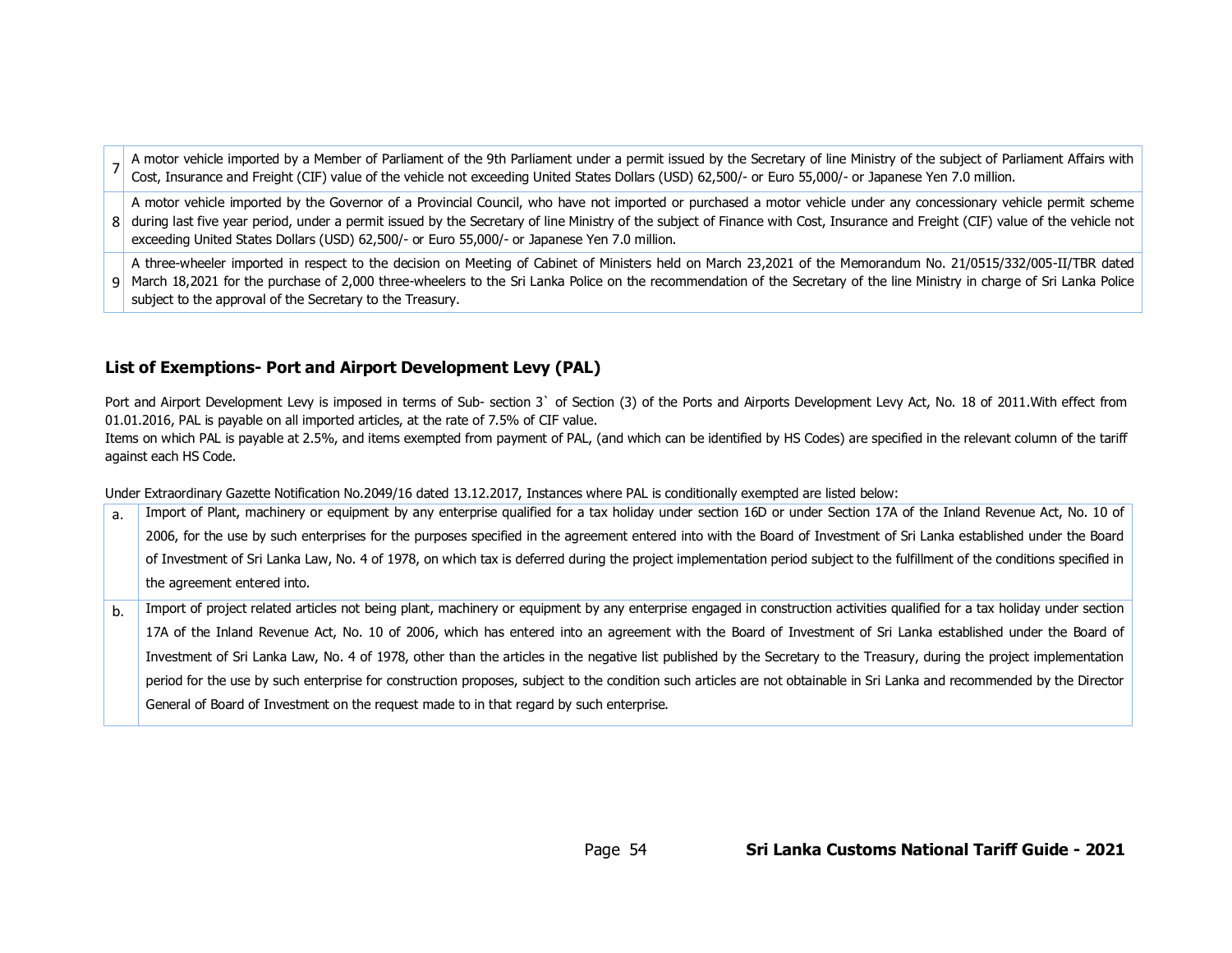| c. | Import of project related capital goods during the project implementation period by any export oriented manufacturing company, which has entered into an agreement            |
|----|-------------------------------------------------------------------------------------------------------------------------------------------------------------------------------|
|    | on or after November 1, 2016, with the Board of Investment of Sri Lanka under section 17 of Board of Investment of Sri Lanka Law, No. 04 of 1978, where the                   |
|    | investment made in the fixed assets other than lands by such company is not less than USD 200 million, subject to recommendation by the Director General of Board of          |
|    | Investment on the request made to in that regard by such company.                                                                                                             |
| d. | Import of medical equipment to be donated to a health institution which provides health care services free of charge, as approved by the Minister of Finance with the         |
|    | recommendation of the relevant line Ministry.                                                                                                                                 |
| e. | Import of Goods (other than motor vehicles and goods for the personal use) required for the purpose of provision of international transportation which are consigned to       |
|    | Sri Lankan Airlines Limited, Mihin Lanka (Pvt) Ltd and Air Lanka Catering Services Ltd.                                                                                       |
| f. | Import of samples to Sri Lanka in relation to business worth not more than Fifty Thousand Rupees subject to such terms and conditions as prescribed by the Director           |
|    | General of Customs.                                                                                                                                                           |
| g. | Importation of project related capital goods by any enterprise, which has entered into an agreement with the Board of Investment of Sri Lanka under Section 17 of the         |
|    | Board of Investment of Sri Lanka Law, No. 4 of 1978, for the use in any project of such enterprise having a capital investment of not less than US\$50 million in a stage     |
|    | wise during the project implementation or construction period and prior to the commencement of commercial operations except any project approved under the                    |
|    | Commercial Hub Regulation and Strategic Development Project Act, No. 14 of 2008.                                                                                              |
| h. | Importation of project related capital goods by any enterprise which invests on a project to establish climate controlled warehouse facility/ cold chain logistics            |
|    | infrastructure facility, subject to approval of list of goods, as classified under the Harmonized System of Commodity classification (08 digit basis) by the Secretary to the |
|    | Ministry of Finance on the recommendation of the Secretary in charge of the subject of the Food Commissioner's Department during the project implementation or                |
|    | construction period of the said project but prior to commencement of commercial operations. Provisions of this paragraph shall be valid for 3 years from the date of          |
|    | publication of this order.                                                                                                                                                    |
| i. | Sale of yachts and other vessels for pleasure or sports; rowing boats and canoes: sailboats, with or without auxiliary motor classified under the HS Code of 8903.91.00,      |
|    | by any enterprise, which has entered into an agreement with the Board of Investment of Sri Lanka established under the Board of Investment Sri Lanka Law, No.4 of             |
|    | 1978 and engaged in the manufacturing of boats, to any enterprise which has entered into an agreement with the aforesaid Board of Investment of Sri Lanka and                 |
|    | chartering such vessels and yachts for supply of service.                                                                                                                     |
| j. | Importation of Health Instruments and Appliances, classified under Harmonized Commodity Description and Coding System Sub Headings of 90.18, 90.19, 90.20 and                 |
|    | 90.22 and Hospital Furniture, classified under the Sub Headings of 94.01, 94.02, 94.03 and 94.04, as a donation, consigned to the Secretary, Ministry of Healthcare and       |
|    | Indigenous Medical Services (Consignee) on the recommendation by the Secretary, Ministry of Healthcare and Indigenous Medical Services subject to the approval of             |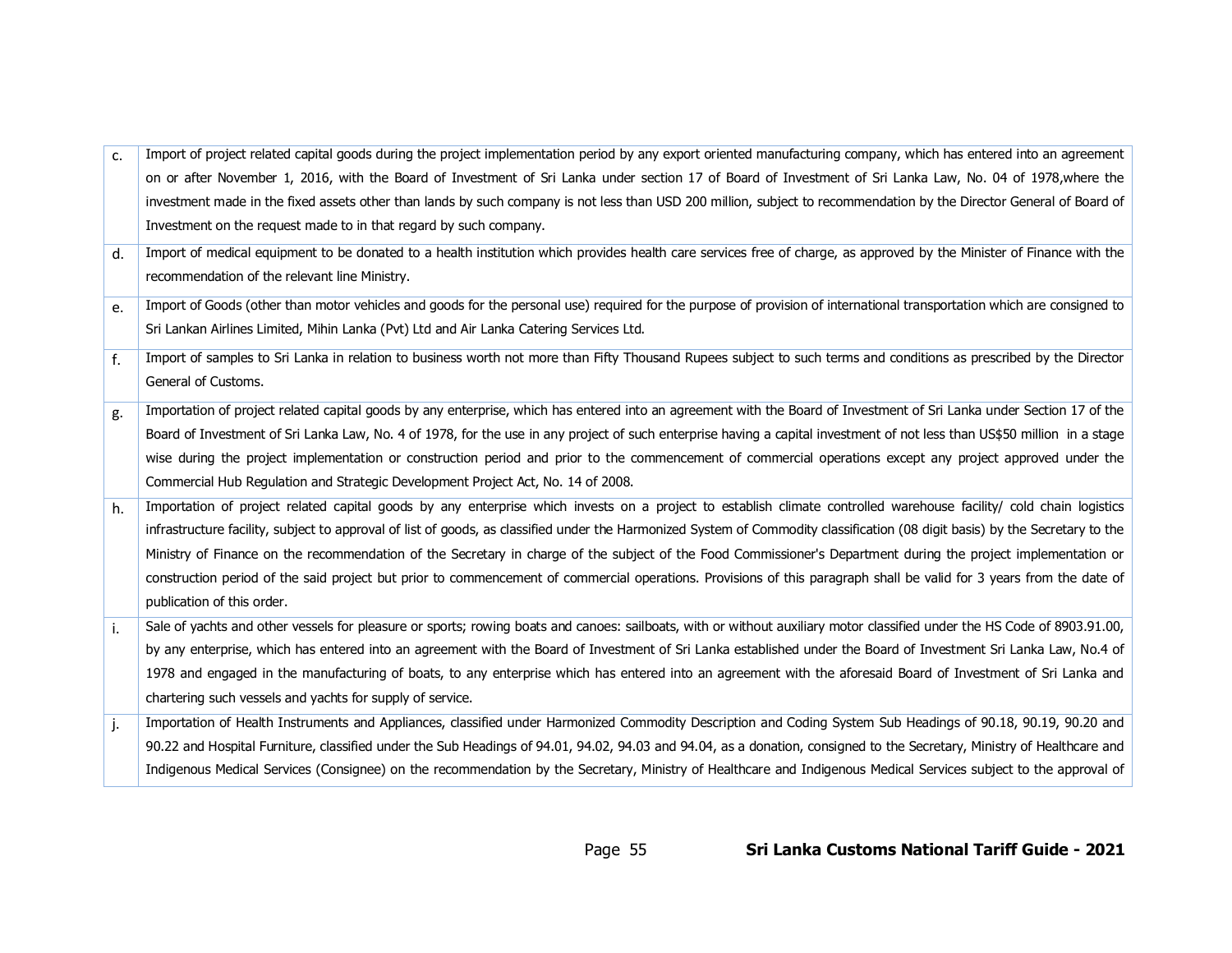|                | the Director General of Customs.                                                                                                                                       |
|----------------|------------------------------------------------------------------------------------------------------------------------------------------------------------------------|
| $\mathsf{k}$ . | Health protection equipment and similar products supplied or donated by any export- oriented enterprises which have entered into an agreement with the Board of        |
|                | Investment of Sri Lanka under Section 17 of the Board of Investment Law, No. 04 of 1978, to the Ministry of Healthcare and Indigenous Medical Services, Department     |
|                | of Health Services, Sri Lanka Army, Sri Lanka Navy, Sri Lanka Air Force, Sri Lanka Police and COVID Centre (National Operation Centre for Prevention of COVID-19       |
|                | Outbreak) on their request.                                                                                                                                            |
| Ι.             | Machinery and equipment including medical, surgical and dental instruments, apparatus, accessories and parts thereof, hospital/ medical furniture and drugs, chemicals |
|                | and similar items, required for the provision of health services to address the COVID 19 Pandemic in the country, imported or imported and supplied or imported and    |
|                | donated to the Secretary, Ministry of Healthcare and Indigenous Medical Services, on the recommendation of the Secretary, Ministry of Healthcare and Indigenous        |
|                | Medical Services subject to approval of the Director General of Customs. It shall not be granted for any partial consignment/ cargo of the above and only valid until  |
|                | December 31, 2020.                                                                                                                                                     |
| m.             | Raw materials and packing materials imported by the pharmaceutical manufacturers for the manufacture of pharmaceuticals, on the recommendation of the Secretary        |
|                | to the Ministry of Health and Indigenous Medical Services, subject to the approval of the Director General of Customs.                                                 |
| n.             | Pharmaceutical machinery and equipment including accessories and spare parts for pharmaceutical machinery and equipment imported by the pharmaceutical                 |
|                | manufacturers for the manufacture of pharmaceuticals, on the recommendation of the Secretary to the State Ministry of Production, Supply and Regulation of             |
|                | Pharmaceuticals, subject to the approval of the Director General of Customs.                                                                                           |
| O <sub>1</sub> | Medical equipment, machinery, apparatus, accessories and parts thereof, hospital furniture, drugs, or chemicals donated to a government hospital or the Ministry of    |
|                | Health for the provision of health services to address any pandemic or public health emergency, approved by the Minister assigned the subject of Finance, on the       |
|                | recommendation of the Secretary to the Ministry of the Minister assigned the subject of Health.                                                                        |
| p.             | Non- woven fabrics, ear loops and nose bridges, classified under HS Codes of 5603.91.00, 5607.90.90 and 3916.10.00 used for the manufacture of face masks,             |
|                | imported or imported and supplied by any agency, on the recommendation of the Secretary to the Ministry of Health subject to the approval of the Secretary to the      |
|                | Treasury.                                                                                                                                                              |
| q.             | Importation of furnace oil by the Ceylon Petroleum Corporation specifically for the production of bitumen on the recommendation of the Secretary to the Ministry in    |
|                | charge of the subject of Petroleum subject to the approval of the Director General of Customs.                                                                         |
|                |                                                                                                                                                                        |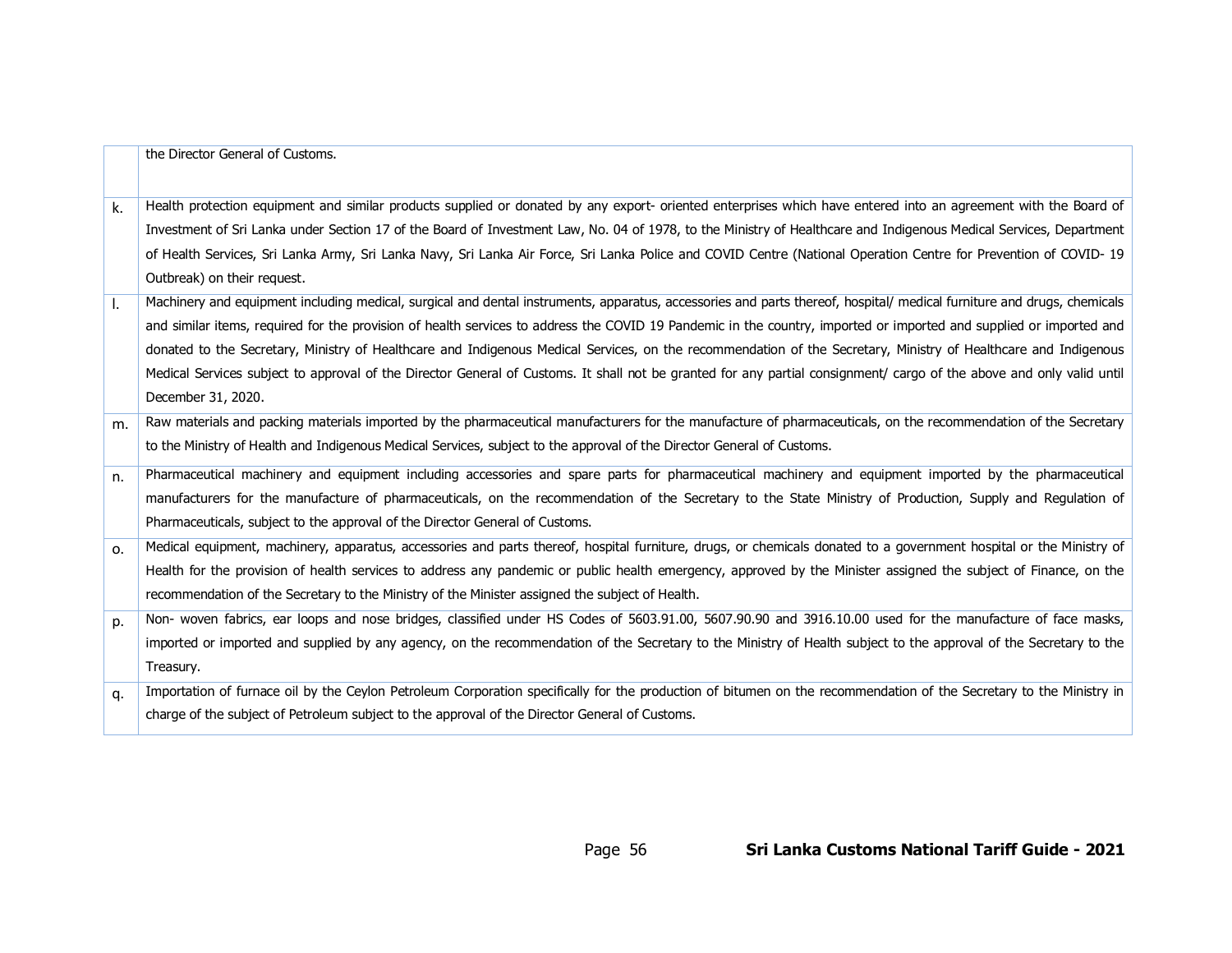# **List of Exemptions- CESS**

CESS was introduced under the Sri Lanka Export Development Act, No.40 of 1979. The rate of CESS payable on the goods is indicated against each HS Code. Goods exempted from payment of CESS and that could be identified by HS Code are indicated directly in the Guide. Under Extraordinary Gazette Notification No.2047/2 dated 27.11.2017, exemptions that are subject to conditions are indicated below:

|                | Ayurveda, Siddha and Unani raw and prepared drugs and medicinal plants specified by Notification published in Gazette by the Director General of Customs in                |
|----------------|----------------------------------------------------------------------------------------------------------------------------------------------------------------------------|
|                | consultation with the Secretary to the Ministry which is responsible to the subject of Ayurveda, and Ayurveda, Siddha and Unani preparations (other than cosmetics         |
|                | preparations) imported, subject to the approval of the Secretary to the Treasury.                                                                                          |
| $\overline{2}$ | Any product or preparation registered as drug or device under the National Medicines Regulatory Authority Act, No.5 of 2015.                                               |
|                | Raw material, intermediate goods, parts and accessories to be used for the manufacture of fashion jewelry and containers for packing imported on the                       |
| 3              | recommendation of the Secretary to the Ministry in charge of the subject of Industries.                                                                                    |
|                | Goods for any specified project referred to in paragraph f (ii) of PART II of the First Schedule to the Value Added Tax Act, No. 14 of 2002, as identified by the Minister |
|                | in charge of the subject of Finance, on which taxes are borne by the Government taking into consideration the economic benefit to the country.                             |
|                |                                                                                                                                                                            |
|                | Following equipment, accessories and parts thereof, for use in agriculture and related activities, imported on the recommendation of the Secretary to the Ministry in      |
| 5              |                                                                                                                                                                            |
|                | charge of subject of Agriculture, subject to approval by the Director General of Customs: Weather stations, green houses, poly-tunnels, sprinkler/misting systems, drip    |
|                | irrigation systems, fertigation systems, hydroponic systems, mulch films, pond liner, and shade for netting.                                                               |
|                | Multi-layered packing material consisting of laminates of papers, polyethylene film and aluminum foil, or of polyethylene and ethylene vinyl alcohol polymer used for      |
|                | packing of liquid milk, vegetable juice and fruit juice, imported on the recommendation of the Secretary of the Ministry in charge of subject of Industries, subject to    |
| 6              | approval of the Director General of Customs.                                                                                                                               |
|                |                                                                                                                                                                            |
|                | Import of samples in relations to business worth not more than Rs. 60,000/- subject to such terms and conditions as prescribed of the Director General of Customs.         |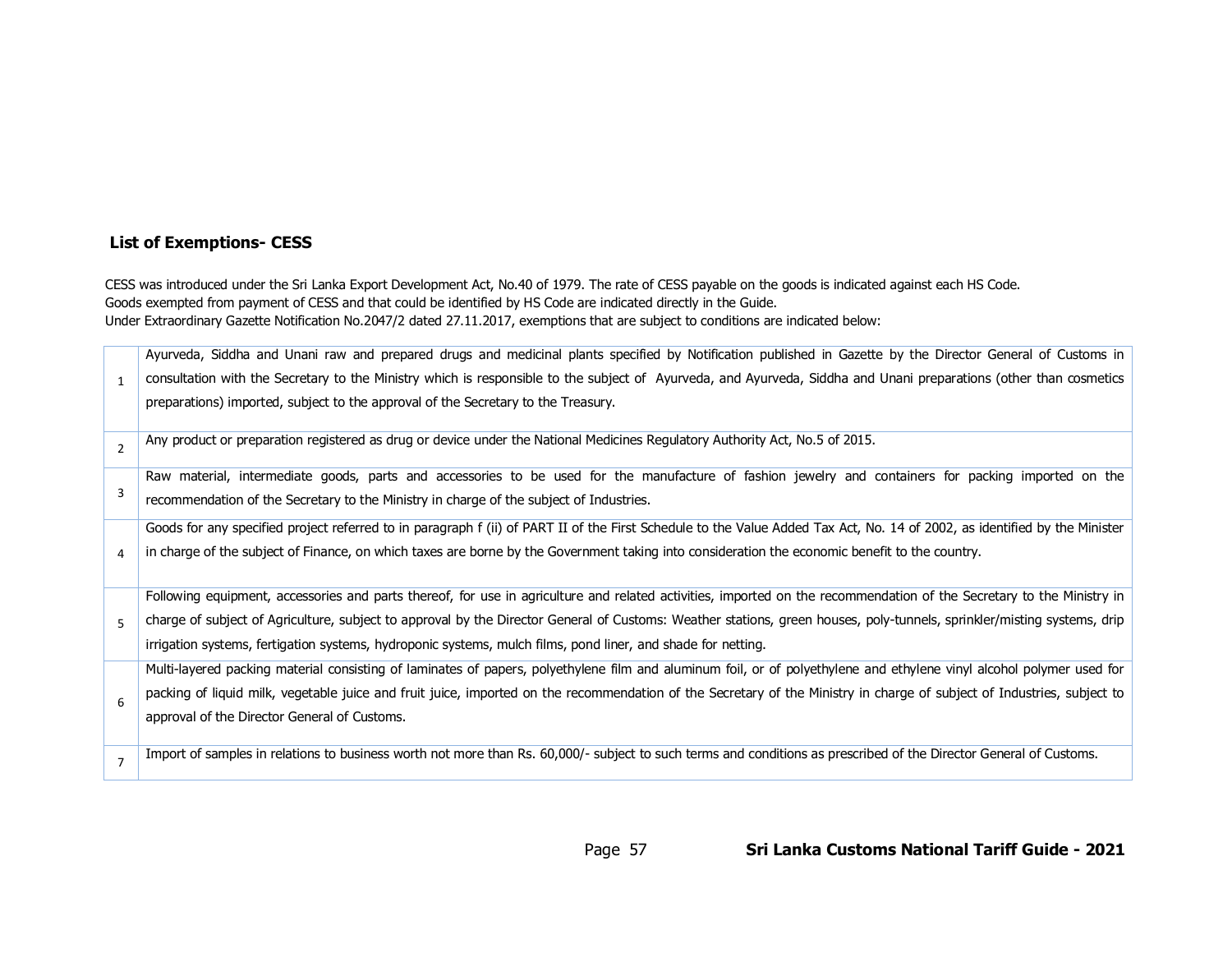| 8   | microns, whether or not printed, for the manufacture of tubes for packaging of tooth-pastes, cosmetics etc., imported on the recommendation of the Secretary to the<br>Ministry in charge of subject of Industries, subject to approval of the Director General of Customs.                                   |
|-----|---------------------------------------------------------------------------------------------------------------------------------------------------------------------------------------------------------------------------------------------------------------------------------------------------------------|
| 9   | High density polyethylene sheets, of a thickness exceeding 0.5 mm and the width not less than 4.0m, in role form, for aquaculture ponds lining, imported on the<br>recommendation of the Secretary to the Ministry in charge of subject of Fisheries, subject to approval of the Director General of Customs. |
|     |                                                                                                                                                                                                                                                                                                               |
|     | Unbranded new tyre casings without any markings, imported by a branded tyre manufacturer for local value addition process on the recommendation of the Secretary                                                                                                                                              |
| 10  | to the Ministry in charge of subject of Industries and subject to approval of the Director General of Customs.                                                                                                                                                                                                |
|     | Bars and rods, not further worked that hot rolled, hot drawn or extruded, imported on the recommendation of the Secretary to the Ministry in charge of subject of                                                                                                                                             |
| 11  | Industries, by a local leaf spring manufacture, subject to approval of the Director General of Customs.                                                                                                                                                                                                       |
|     | Linear low density Polyethylene, imported by a Silage Manufacturer to supply silage to the local livestock farmers on the recommendation of Department of Animal                                                                                                                                              |
| 12  | Production and Health subject to approval of the Director General of Customs.                                                                                                                                                                                                                                 |
|     | Any machinery, equipment, accessory and raw materials or intermediate materials, to be used for manufacturing of biodegradable packaging products by                                                                                                                                                          |
| 13  | manufacturers of such products, registered under the Ministry in charge of the subject of Industries, on the recommendation of Secretary to the Ministry in charge of                                                                                                                                         |
|     | subject of Environment and subject to approval of Director General of Customs.                                                                                                                                                                                                                                |
| 14  | Raw Materials, components and parts imported by export-oriented enterprises which have entered into an agreement with the Board of Investment of Sri Lanka under                                                                                                                                              |
|     | Section 17 of the Board of Investment Law, No. 04 of 1978, for the purpose of processing and re-export or to be used for the manufacture of goods for exports.                                                                                                                                                |
|     | Any furniture, classified under the HS Heading 94.03 imported by any tourism enterprise, which has entered into an agreement with the Board of Investment of Sri                                                                                                                                              |
| 15  | Lanka established under Board of Investment Law No. 4 of 1978 and registered with the Sri Lanka Tourism Development Authority, established under the Tourism Act,                                                                                                                                             |
|     | No. 38 of 2005.                                                                                                                                                                                                                                                                                               |
|     | Any goods imported by any enterprise, which invests US \$ 50 million or above on a project on or after March 6, 2019, during the project implementation or                                                                                                                                                    |
| -16 | construction period of the said project but prior to commencement of commercial operations                                                                                                                                                                                                                    |

Multi-layered sheets of polyethylene and polyvinyl alcohol where polyvinyl alcohol sheet is laminated between two polyethylene sheets, of a thickness exceeding 275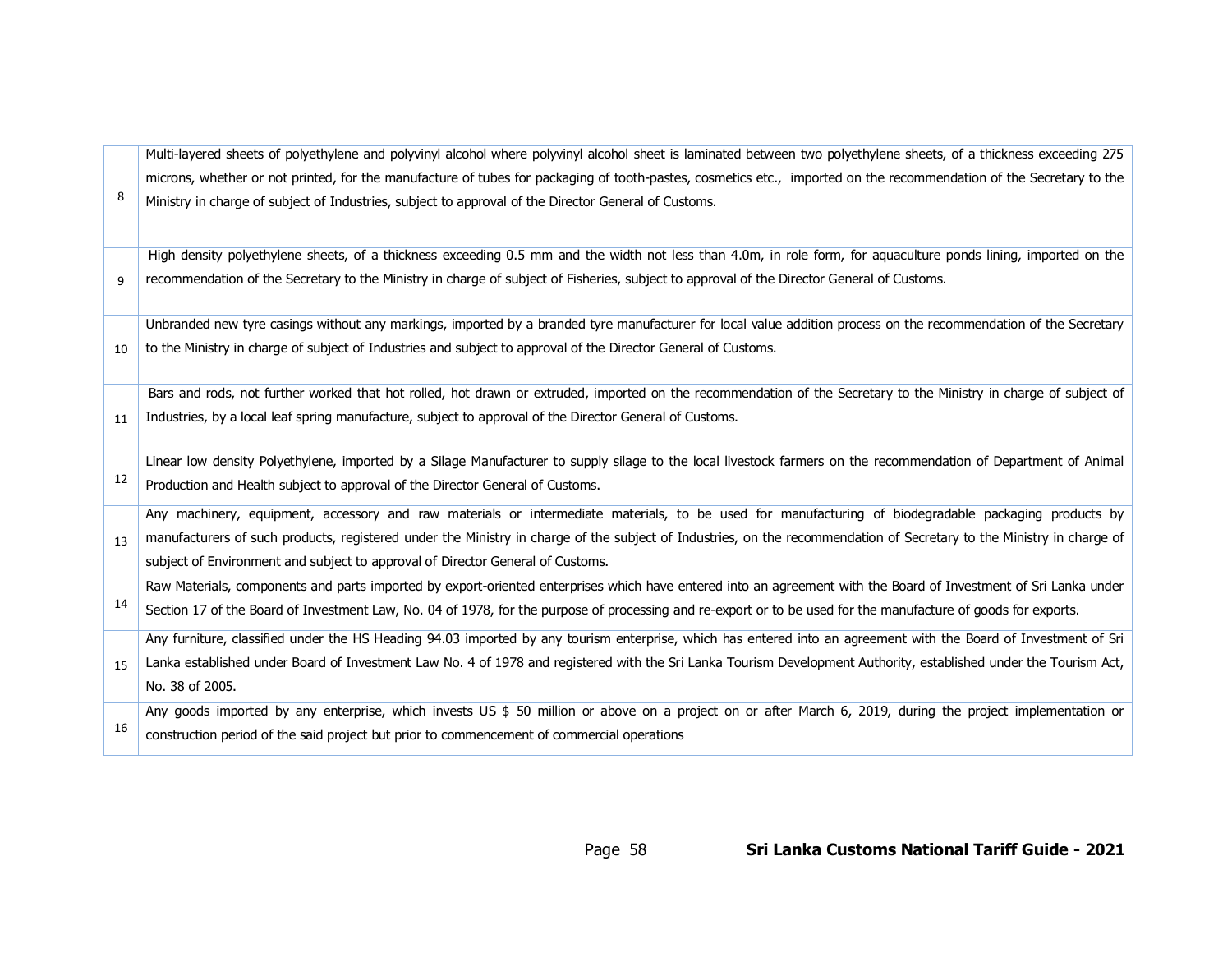17 Any goods imported by any enterprise, which invests on a project to establish climate controlled ware house facility/ cold chain logistics infrastructure facility, subject to approval of lists of goods, as classified under the Harmonized System of Commodity Classification (08 digit basis) by the Secretary to the Ministry of Finance on the recommendation of the Food Commissioner of the Food Commissioner's Department during the project implementation or construction period of the said project but prior to commencement of commercial operations 18 Health protection equipment and similar products supplied or donated by any export oriented enterprises, which have entered into an agreement with the Board of Investment of Sri Lanka under Section 17 of the Board of Investment Law, No. 04 of 1978, to the Ministry of Healthcare, Sri Lanka Army, Sri Lanka Navy, Sri Lanka Air Force, Sri Lanka Police and COVID Center (National Operation Center for Prevention of COVID- 19 Outbreak) on their request. 19 Machinery and equipment including medical, surgical, and dental instrument, apparatus, accessories and parts thereof, hospital/ medical furniture and drugs, chemicals and similar items, required for the provision of health services to address the COVID-19 Pandemic in the country, imported or imported and supplied or imported and donated to the Ministry of Health, on the recommendation of the Secretary, Ministry in charge of subject of Health, subject to approval of the Director General of Customs. It shall not be granted for any partial consignment/ cargo of the above.

# **List of Exemptions - Value Added Tax (VAT)**

The general VAT rates are shown in respective Tariff Lines in the Guide. In addition to that, the following categories of import are exempted from VAT, subject to fulfilling the conditions specified under each category.

#### **The supply or import of –**

- (i) Wheat, wheat flour or infant milk powder with effect from November 1,2016;
- (ii) Pharmaceutical products and drugs (other than cosmetics including such products and drugs certified by National Medicines Regulatory Authority and raw materials for the production or manufacture of such products or drugs);
- (iii) Ayurvedic preparations which belong to the Ayurveda Pharmacopoeia or Ayurveda preparations (other than cosmetic preparations) or unani, siddha or homeopathic preparations (other than cosmetic preparations identified under the Harmonized Commodity Description and Coding System Numbers for Customs purposes) and raw materials for such preparations with the recommendation of the Commissioner of Ayurveda;
- (iv) Aircrafts or helicopters, [prior to the date of commencement 17 August 2018 of Value Added Tax (Amendment) Act, No.25 of 2018, pearls, diamonds, natural or synthetic, precious or semi – precious stones, diamond powder, precious metals, metals clad with precious metals, gold coins;
- (v) Books (other than cheque books, periodicals, magazines, newspapers, diaries, ledger books and exercise books), for any period prior to November 11, 2016;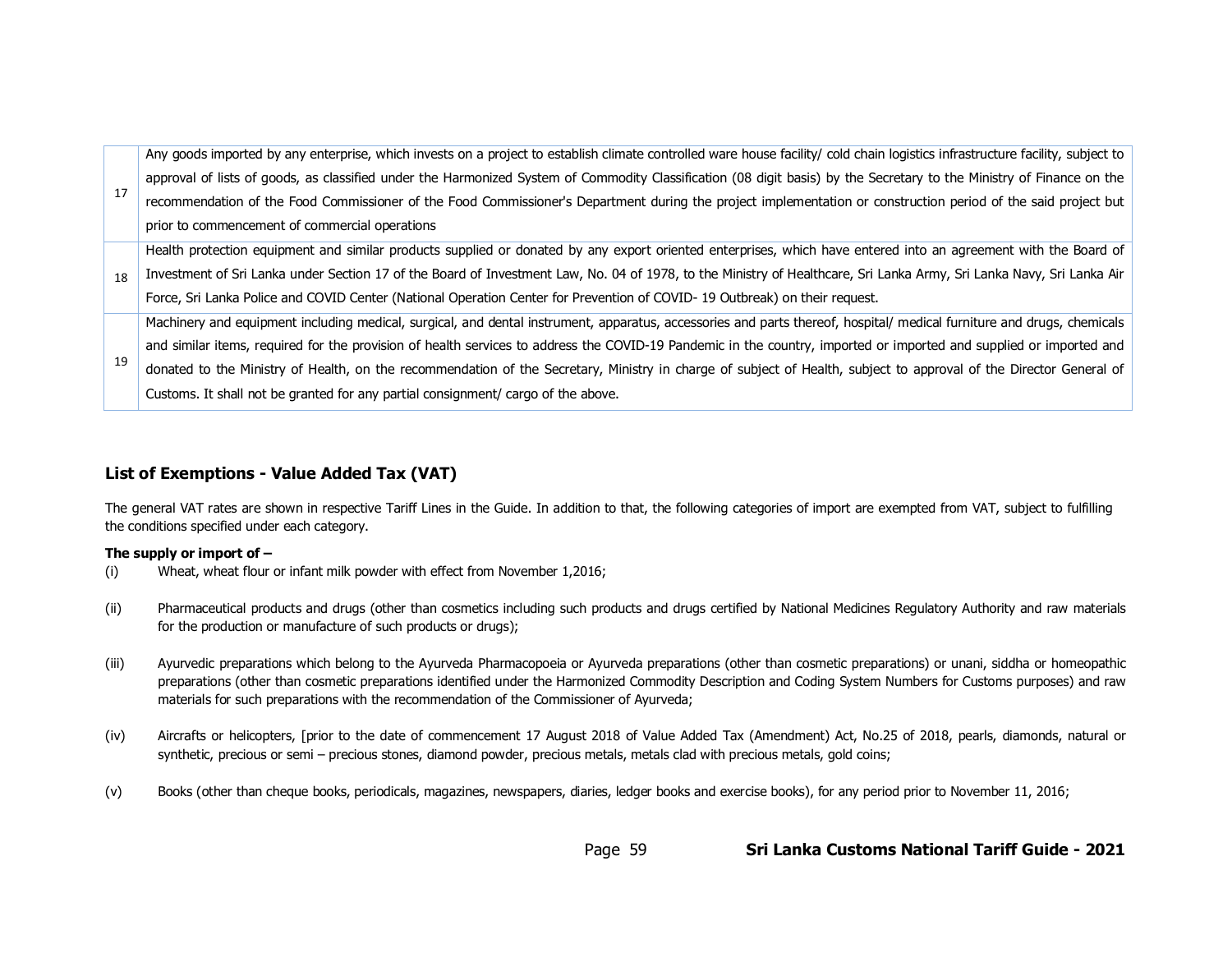Books, magazines, journals or periodicals (other than newspapers) for any period on or after November 11, 2016 identified under the Harmonized Commodity Description and Coding System Numbers for Custom purposes; and

unused postage and revenue stamps of the Government of the Democratic Socialist Republic of Sri Lanka or of a Provincial Council;

- (vi) Crude petroleum oil, kerosene, Liquid Petroleum Gas and aviation fuel (effective from 5/8/2005) diesel and aviation fuel (effective from 1/8/2005) oil for ships or fuel oil specified under Harmonized of Commodity Description Number 2710.19.60;
- (vii) Artificial limbs, crutches, wheel chairs, hearing aids, accessories for such aids or appliances which are worn or carried or implanted in the human body to compensate for a defect or disability, white canes for the blind, Braille typewriters and parts, Braille writing papers and Braille writing boards and any other articles which are used by disabled persons which are approved by Minister, taking into consideration the degree of relief requested by such persons, on an application made for that purpose;
- (viii) Agricultural tractors or road tractors for semi-trailers (with effect from the date which the Value Added Tax (Amendment) Act, No. 11 of 2015 comes into operation);
- (ix) Cellular mobile phones;
- (x) Agricultural machinery, mammoties, forks, fertilizer (effective from 01.07.2004), artemia eggs and peat moss classified under the Harmonized Commodity Description and Coding System Numbers for Customs proposes;
- (xi) Agricultural seeds, agricultural plants shrimp feed inclusive of prawn feed and animal feed but excluding poultry feed;
- (xii) Machinery used for construction industry, milk processing machinery, computers including computer accessories, machinery, yarn used for textile industry and dyes used for the handloom industry, as identified under the Harmonized Commodity Description and coding System Numbers for Customs purposes and (effective from 1/1/2008), and machinery used for rice milling industry (effective from 23.12.2005) which are identified by the Commissioner General of Inland Revenue under Harmonized Commodity Description and coding System Numbers for Customs purposes;
- (xiii) Plant and machinery by a company, for the use in a new undertaking by such company in any District other than Colombo and Gampaha as having a capital investment of not less than rupees thirty million and the other criteria specified in Section 20 of the Inland Revenue Act for the purposes of the Tax holiday;
- (xiv) media equipment or motor bicycles recommended by the Secretary to the Ministry of the Ministry in charge of the subject of Media and approved by the Minister, for use by media personnel.
- (xv) prawns;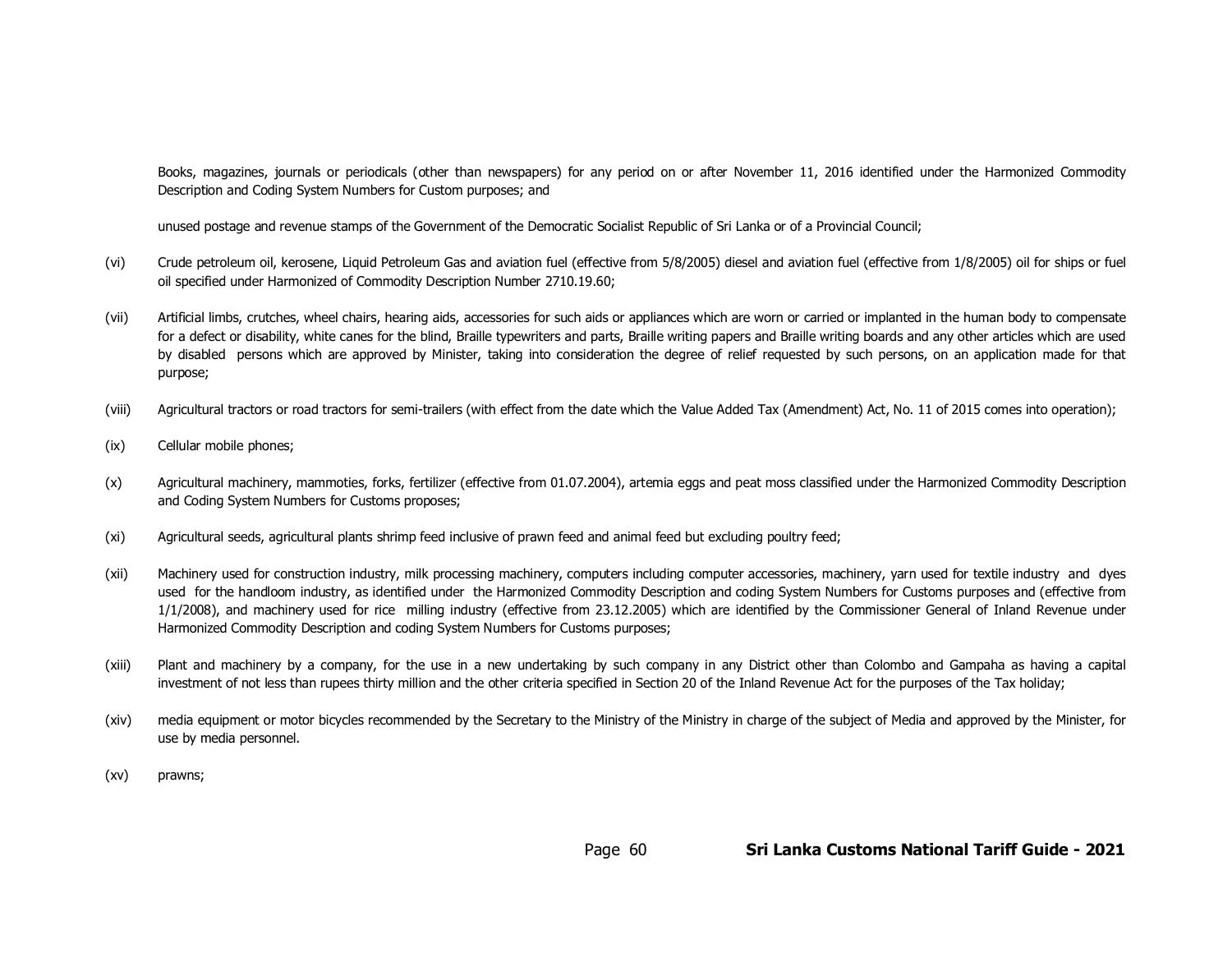- (xvi) Solar panel modules, accessories or solar home system for the generation of solar power energy identified under the specified Harmonized Commodity Description Nos for Customs purposes(effective from 1/1/2009) ;
- (xvii) High tech medical equipment or any machinery used for the manufacture of ticket issuing machinery identified under the specified Harmonized Commodity Description Numbers for Customs purposes;
- (xviii) Petrol, Coal (if supplied prior to November 1, 2016) or Bitumen specified under Harmonized Commodity Description and coding System Numbers for Customs purposes with effect from November 26, 2010;
- (xix) (a) machinery and equipment for manufacture of grain mixed bakery products with effect from November 29, 2010;

(b) machinery and equipment for the use of leather or footwear industry or bags, motor homes, taxi meters, agricultural machinery and parts, electronic equipments or articles use manufacture of fashion jewelry with effect from January 1, 2011;

- (c) light weight electrical and electronic items with effect from June 1, 2010 but prior to November 1, 2016;
- (d) fruit seeds with effect from August 16, 2010;

(e) telecommunication equipment with effect from January 1, 2011 but prior to May 2, 2016 and for the period commencing from July 11, 2016 but ending on or before on November 1, 2016;

as specified under Harmonized Commodity Description and Coding System Numbers for Customs purposes;

- (xx) any machinery or high-tech equipment for the telecom industry, having identified that such machinery or equipment is imported or purchased exclusively for the use in the telecom industry and imported or purchased by any operator of telecommunication services, with effect from January 1, 2011 but prior to May 2, 2016 and for the period commencing from July 11, 2016 but ending on or before November 1, 2016;
- (xxi) spare parts and accessories for exclusive use by Sri Lanka Railways, prior to November 1, 2016;
- (xxii) (i) lorries, trucks, buses, sports equipments, machinery used for the production of rubber or plastic products, sunglasses [prior to the date of commencement of Value Added Tax (Amendment) Act, No.25 of 2018, perfumes (if supplied prior to November 1, 2016), molding (steel, glass, rubber, mineral material or plastic), photo sensitive semi conductor devices;
	- (ii) raw materials for the manufacture of spectacles and spectacle frames;
	- (iii) items and spares for the poultry industry;
	- (iv) wood (sawn) [prior to the date of commencement of the Value Added Tax (Amendment) Act, No.25 of 2018;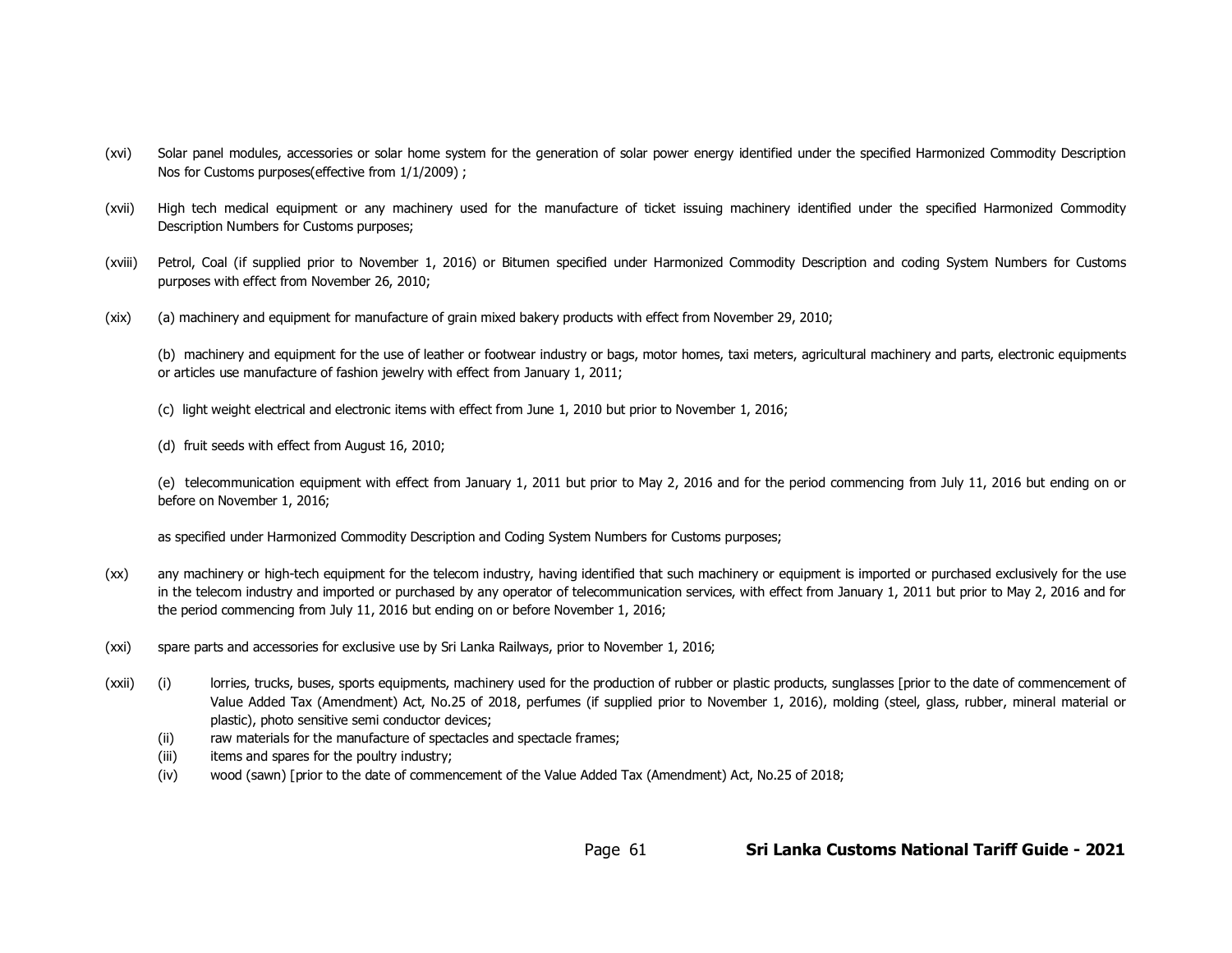- (v) fabric for domestic consumption subject to a cess at a specific rate in lieu of chargeability of any other tax payable on importation at the point of entry into the country, as specified in a Gazette Notification issued under the Sri Lanka export Development Act, No. 40 of 1979 [prior to the date of commencement of the Value Added Tax (Amendment) Act, No.25 of 2018;
- (vi) bowsers, bulldozers, graders, levelers, excavators, firefighting vehicles, gully bowsers, semi-trailers for road tractors, machinery, equipment used for garbage disposal activities or garbage trucks;
- (vii) Energy saving bulbs, for any period with effect from January 1, 2017 and raw material for the manufacture of energy saving bulbs;
- (viii) ties and bows or designer pens;

classified under Harmonized Commodity Description and Coding System Numbers for Customs purposes;

- (xxiii) goods for any international event approved by the Minister of Finance taking into consideration the economic benefit to the country, by conducting such event in Sri Lanka;
- (xxiv) frozen bait, fish hooks/rods/reels, fishing tackle and marine propulsion engines identified under the Harmonized Commodity Description and Coding System Numbers for Customs purposes;
- (xxv) copper cables for telecom industry,

-imported prior to May 2, 2016 where such copper cables are not available in Sri Lanka; or -purchased from a local manufacturer prior to May 2, 2016 and for the period commencing from July 11, 2016 but ending on or before November 1, 2016.

- (xxvi) ethyl alcohol imported or manufactured and supply as a by- product which is liable to customs duty and cess on importation or excise duty under the Excise Duty Ordinance on manufacturing of such products.
- (xxvii) plants, machinery or accessories for renewable energy generation identified under the Harmonized Commodity Description and Coding System Numbers for Custom Purposes with effect from November 11, 2016;
- (xxviii) electrical goods identified under the Harmonized Commodity Description and Coding System Numbers for Custom Purposes with effect from November 1, 2016;
- (xxix) medical machinery or medical equipment identified under the Harmonized Commodity Description and Coding System Numbers for Custom Purposes with effect from November 11, 2016;
- (xxx) hot air balloons identified under the Harmonized Commodity Description and Coding System Numbers for Custom Purposes with effect from January 1, 2017.

#### **The Import of –**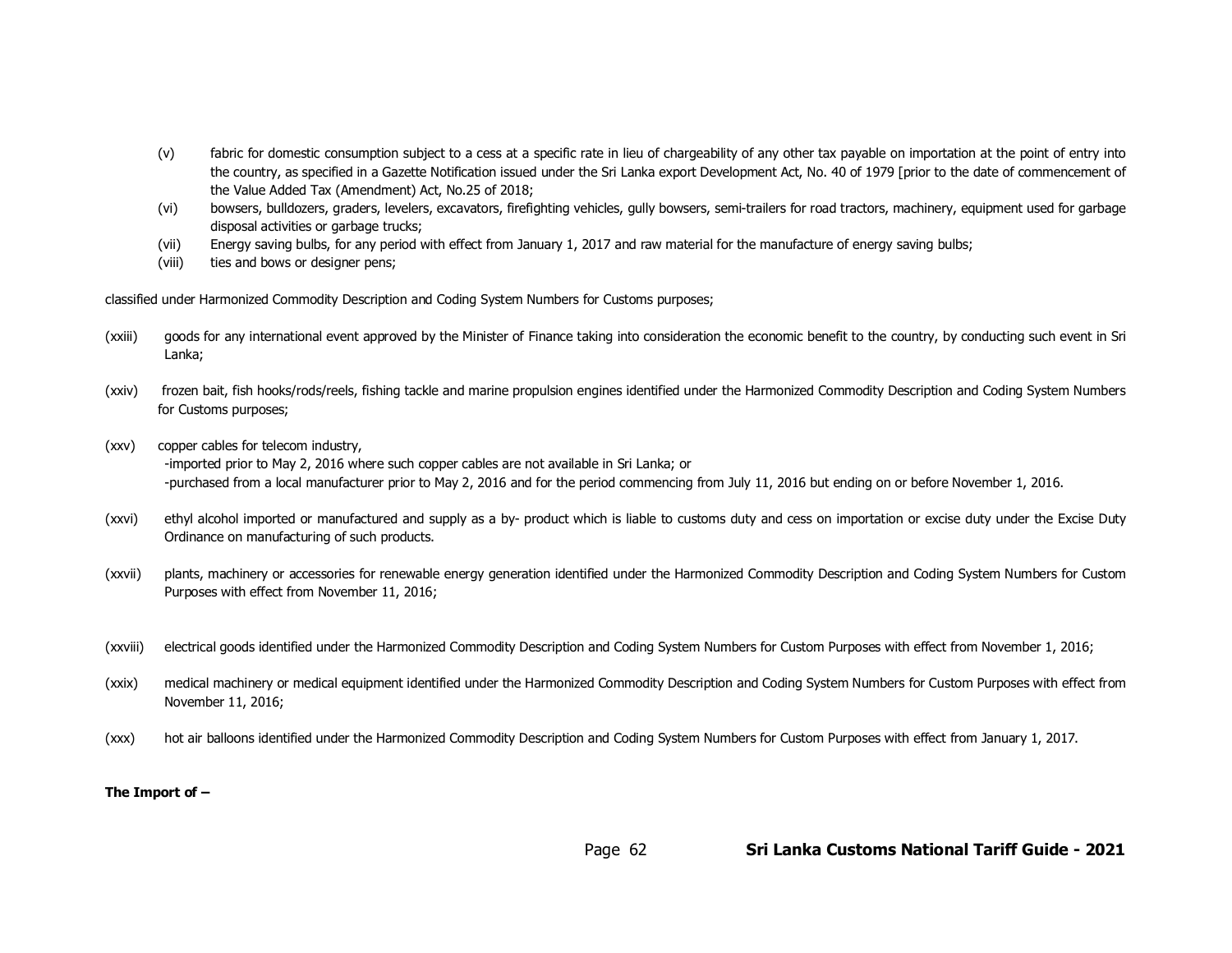- (i) goods by the mission of any state or any organization to which the provisions of the Diplomatic Privileges Act, No, 9 of 1996 applies, or by any diplomatic personnel of such mission or organization, including the import under a temporary admission carnet for re-export;
- (ii) any article entitles to duty free clearance under the Passenger's Baggage (Exemptions) Regulations made under Section 107 of the Customs Ordinance, or any article cleared duty free on a re-importation certificate as provided for in Schedule A of the Customs Ordinance, or any article cleared ex-bond for use as ship stores;
- (iii) goods by organizations approved by the Minister, where he is satisfied that such goods are gifts from persons or organizations abroad, or are out of funds received from such organizations, for the relief of sudden distress caused by natural or human disasters, or such goods being medical equipment, medical machinery or any ambulance;
- $(iv)$  goods by any person who has entered into an agreement
	- (a) prior to May 16, 1996; or
	- (b) prior to April 1, 1998 in respect of a project, the total cost of which is not less than Rs. 500 million, with the Board of Investment of Sri Lanka under Section 17 of the Board of Investment of Sri Lanka Law No. 4 of 1978, which goods are prescribed as a project related article, to be utilized in the project specified in the agreement, during –

(i) the project implementation period of such project as specified in such agreement; or

(ii) upto the date of completion of such project, which date shall not be later than thirty-six months from the date of the last agreement entered into prior to the 19, November, 2003,

whichever is earlier, other than any article in the negative list published by the Secretary to the Treasury for the purpose of this paragraph.

- (v) goods by any person who has entered into an agreement with the Board of Investment of Sri Lanka under Section 17 of the Board of Investment of Sri Lanka Law No. 4 of 1978, which is prescribed as a project related article, to be utilized in the project specified in the agreement, which project one completed will be solely in the business of making exempt supplies, -
	- (a) for a period of two years from August 1, 2002; or
	- (b) until the completion of the project as determined by the Board of Investment of Sri Lanka,

whichever is earlier, other than any article in the negative list published by the Secretary to the Treasury for the purpose of this paragraph.

- (vi) personal items and samples in relation to business worth not more ten thousand rupees through parcel post or courier;
- (vii) a motor vehicle by a disabled person specially designed for use by disabled persons approved by the Minister, on his being satisfied that such vehicle is for use specifically by such person;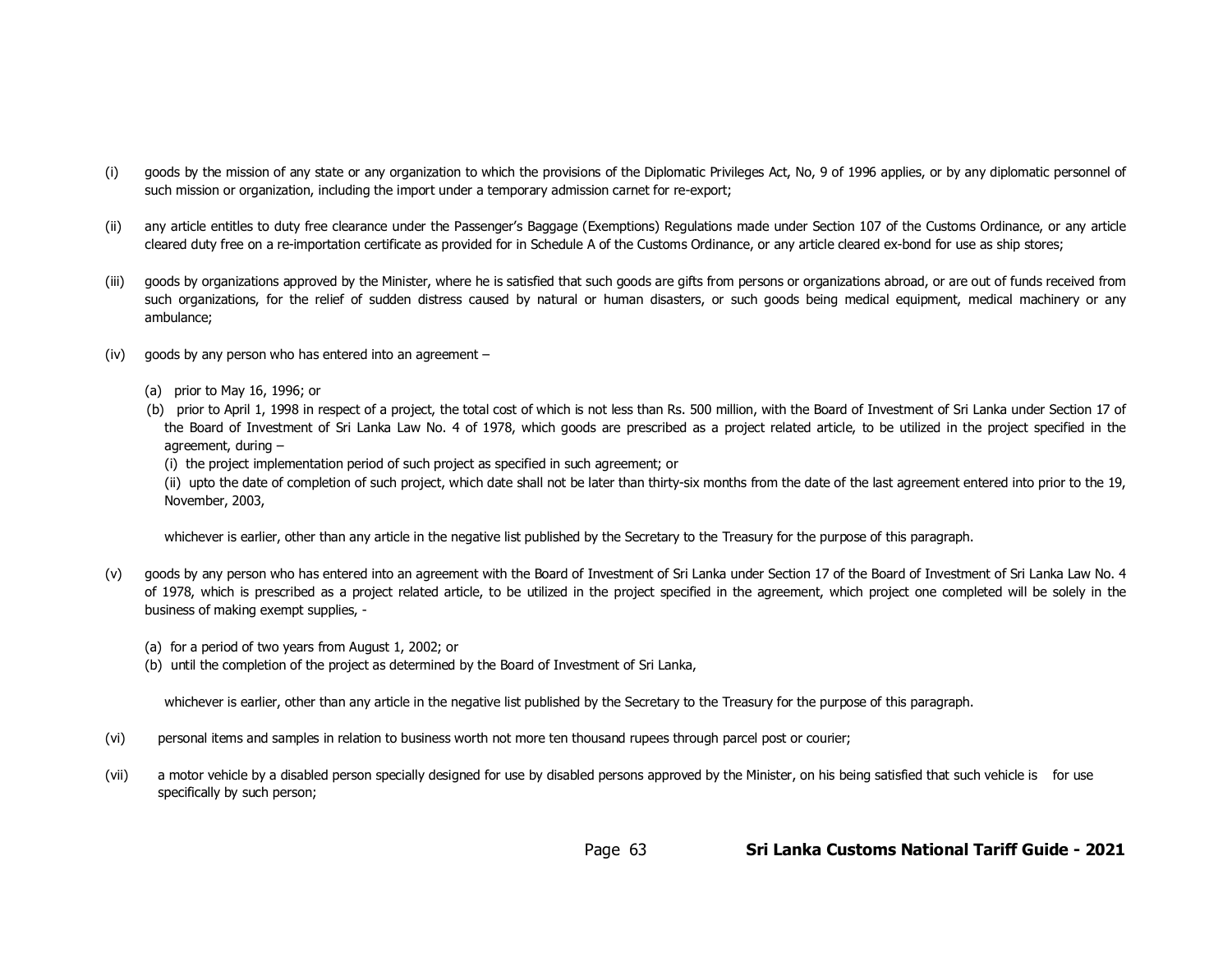- (viii) any capital items required for the purposes of providing training by any institution providing vocational training or practical training approved by the Minister in charge of the subject of Tertiary Education and Training in consultation with the Minister where the Government has provided funds or other assistance to such institution and the surplus funds of such institution are re-invested as to the maintenance or improvement of such institution;
- (ix) goods to any project approved by the Commissioner-General , as having a capital investment of not less than rupees one hundred million which are considered as project related capital goods, other than the goods in the negative list published by the Secretary to the Treasury, during the project implementation period which shall not exceed three years from the commencement of the project, provided that such project makes taxable supplies upon the completion of the project (effective from 1.1.2005);
- (x) samples of garments for business purposes by any garment buying office in Sri Lanka registered with the Textile Quota Board established under the Textile Quota Board Act, No. 33 of 1996, so long as such item is not sold;
- (xi) Any ship;
- (xii) Unprocessed timber logs.
- (xiii) any machinery or equipment by the Ceylon Electricity Board or an Institution which has entered into an agreement with the Ceylon Electricity Board to supply electricity required for the purpose of generating electricity identified under specified Harmonized Commodity of Description Numbers for Custom purposes, approved by the Minister;
- (xiv) any film which is produced in Sri Lanka and sent abroad for further processing or printing, with the approval of the Chairman of the National Film Corporation;
- (xv) any bus by the holder of any valid passenger service permit issued by the National Transport Commission or any Provincial Road Passenger Transport Authority for the replacement of a bus which is being used for the transport of passengers and which has been so used for not less than five years at the time of such import;
- (xvi) Machinery prior to January 1, 2014, identified under the specified Harmonized of Commodity Description Numbers for Custom purposes, for modernization of factories by the factory owner with the approval of the Commissioner-General of Inland Revenue;
- (xvii) poultry keeping machinery, poultry incubators and brooders, the import of cattle, buffaloes, poultry, pigs, goats, sheep for breeding purposes and the seimen and embryos of such animals for breeding purposes, under the specified Harmonized of Commodity Description Numbers for the Custom purposes, with the approval of the Commissioner-General of Inland Revenue;
- (xviii) finished leather to be used for the shoe manufacturing industry, on the recommendation of the Secretary to the Ministry of Industrial Development subject to approval by the Minister in charge of the subject of Finance.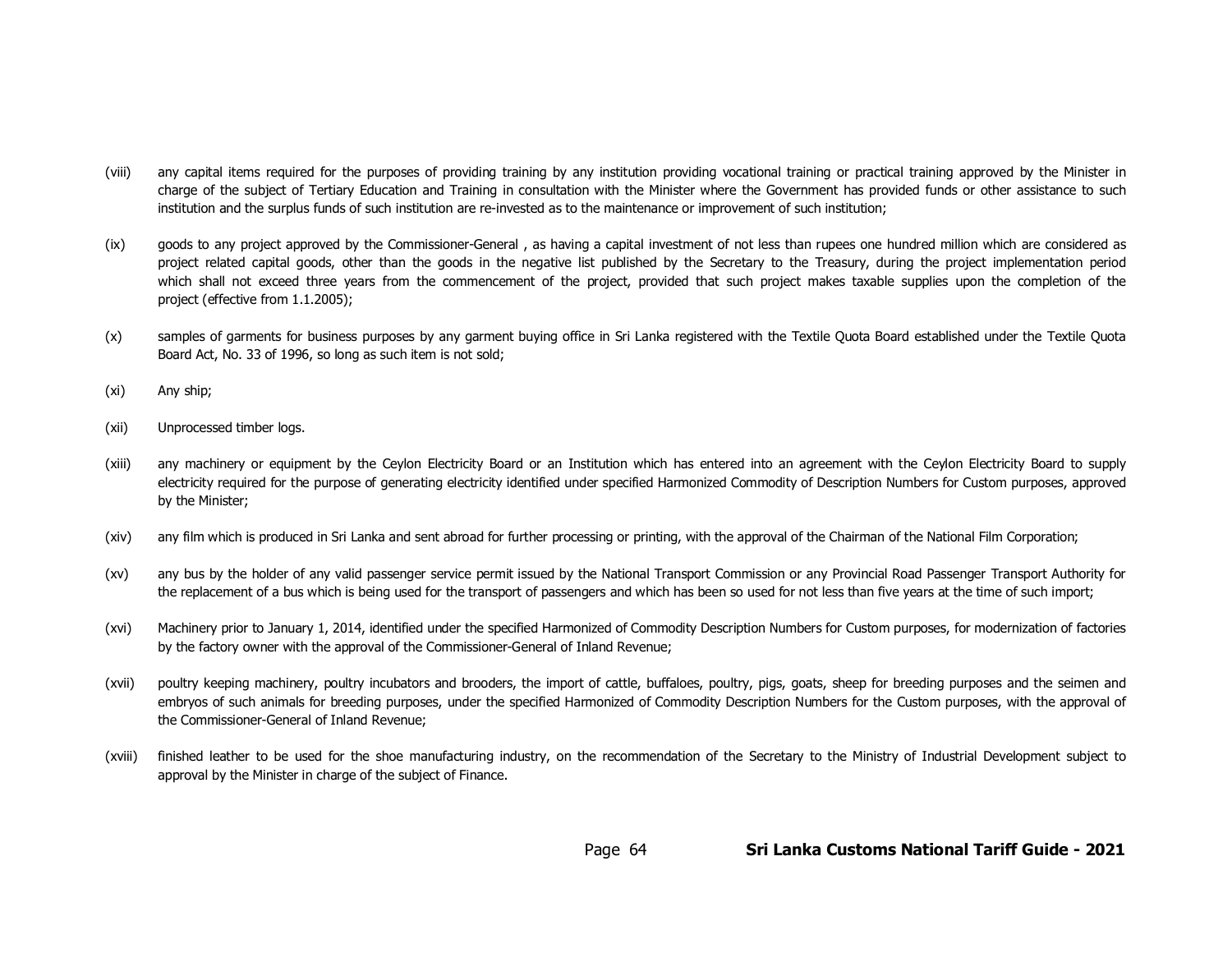- (xix) (a) plant, machinery or equipment of high value to be used for any project; or (b) goods to be used as exhibition material or as material in any technical demonstration. and which are re-exported after the completion of such project, exhibition or demonstration, as the case may be and in respect of which tax is differed in terms of paragraph (b) of the second proviso to subsection (3) of section 2 (effective from 17/7/2007);
- (xx) aircraft engines or aircraft spare parts identified under specified Harmonized Commodity Description and Coding System Numbers for Custom purposes [effective from 17/7/2007, but prior to the date of commencement of the Value Added Tax (Amendment) Act, No. 25 of 2018];
- (xxi) rattans under HS Code No. 1401.20 (effective from 1/7/2007)
- (xxii) plant and machinery by an undertaking qualified for a tax holiday under section 24C of the Inland Revenue Act No. 10 of 2006, for use by such undertaking for the purpose of manufacturing or for the provision of services (effective from 1/1/2008);
- (xxiii) goods, for a project identified as a strategic development project under the provisions of the Strategic Development Project Act No. 14 of 2008, during the project implementation period, subject to the conditions specified therein or with the approval of the Minister of Finance any special project referred to in paragraph(f);
- (xxiv) Any bus with the approval of National Transport Commission or any Provincial Road Passenger Transport Authority by the owner of such bus to replace any bus destroyed due to terrorist activities (effective from 9/7/2008)
- (xxv) Brass sheets, brass ingots, thread, dyes paraffin wax or shellac for manufacture of brassware by the National Craft Council with the approval of Minister or Rural Industries and Self Employment Promotion (effective from 1.1.2009)
- (xxvi) Chemical naphtha by the Ceylon Petroleum Corporation to be supplied to Ceylon Electricity Board for the generation of electricity (effective from 1/1/2009);
- (xxvii) packing materials exclusively for the use of packing of pharmaceuticals or Ayurveda medicines manufactured in Sri Lanka and which are imported by the manufacturer of such pharmaceuticals or Ayurveda medicines, so far as such packing materials are not manufactured in Sri Lanka as approved by the Secretary to the Ministry of the Minister to who the subject of Health is assigned or the Commissioner of the Department of Ayurveda, as the case may be, for this purpose.
- (xxviii) Cine films, cinematographic films exposed or developed, magnetic cine sound recorders, cinematographic cameras and projector parts and accessories, prior to the date of commencement of the Value Added Tax (Amendment) Act, No. 25 of 2018, apparatus and equipment for cinematographic laboratories, electric filament or discharge lamps, arc lamp carbon speakers, amplifiers, digital stereo processors and accessories, cinema media players and digital readers, identified under the Harmonized Commodity Description and Coding System Numbers, for Customs purposes with the approval of the Chairman, National Film Corporation.
- (xxix) aircraft stimulators and parts specified under Harmonized Commodity Description and Coding System Numbers for Custom purposes with effect from January 1, 2011, but prior to the date of commencement of the Value Added Tax (Amendment) Act, No. 25 of 2018;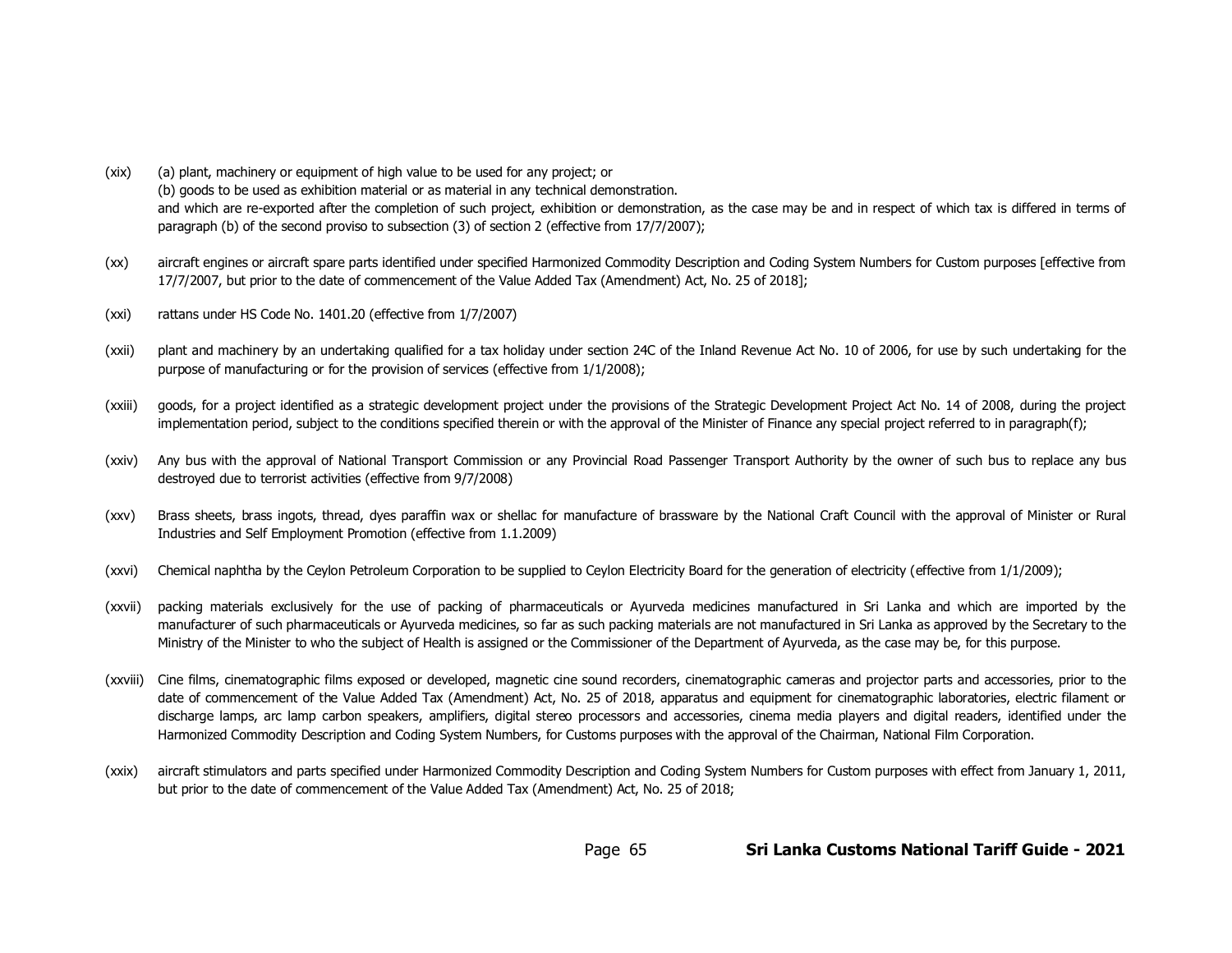(xxx) samples in relation to a business worth not more than rupees (a) twenty-five thousand, on such imports made prior to January 1, 2015; and (b) fifty thousand on such imports for any period on or after 1, 2015

subject to such terms and conditions as specified by the Director General of Customs;

- (xxxi) pharmaceutical machinery and spare parts for the pharmaceutical machinery which are not manufactured in Sri Lanka, classified under the Harmonized commodity Description and Coding System Numbers for Custom proposes, imported by pharmaceutical manufacturers and recommended by the Secretary to the Ministry of Health, including pharmaceutical machinery or parts imported after June 1, 2011 under the same conditions on which Value Added Tax has been deferred;
- (xxxii) machinery for the manufacture of bio mass briquettes and pallets so far as such machinery is imported by the manufacturer of such products classified under the Harmonized Commodity Description and Coding System Numbers for Custom proposes, including such machinery imported after June 1, 2011 under the same conditions on which Value Added Tax has been deferred;
- (xxxiii) green houses, poly tunnels and materials for the construction of green houses, by any grower of agricultural products or plants of any type, prior to the date of commencement of the Value Added Tax (Amendment) Act, No. 25 of 2018, subject to the condition that such items are not manufactured in Sri Lanka, and approved by the Director-General, Department of Fiscal Policy on the recommendation of the Secretary to the Ministry of Agriculture;
- (xxxiv) plant, machinery or equipment by any enterprise qualified for a tax exemption under section 16D and 17A of the Inland Revenue Act, No. 10 of 2006, for the use by such enterprise for the purposes specified in the agreement entered into with the Board of Investment of Sri Lanka on which tax is deferred during the project implementation period, subject to the fulfillment of the conditions specified in the agreement, during the project implementation period;
- (xxxv) any goods, (other than motor vehicles and goods for personal use) required for the purpose of provision of services being international transportation which is consigned to Sri Lanka Air Lines Limited, Mihin Lanka (Pvt) or Air Lanka Catering Services Ltd;
- (xxxvi) Fabric, specified under the Harmonized Commodity Description and Coding System Numbers for Custom proposes, prior to the date of commencement of the Value Added Tax (Amendment) Act, No. 25 of 2018, for the sale in the domestic market without any value addition, subject to the chargeability of a Cess at a specific rate referred to in sub-item (ii) of item (xxxvii) of paragraph (b) of PART II of the First Schedule.
- (xxxvii) gully browsers, semi-trailers for road tractors, any machinery or equipment used for garbage disposal activities carried out by any local authority, for the purpose of provision of such services to the public, as approved by the Secretary to the relevant Ministry.
- (xxxviii) machinery, equipment or spare parts imported by Sri Lanka Ports Authority to be used exclusively within the ports of the Sri Lanka Ports Authority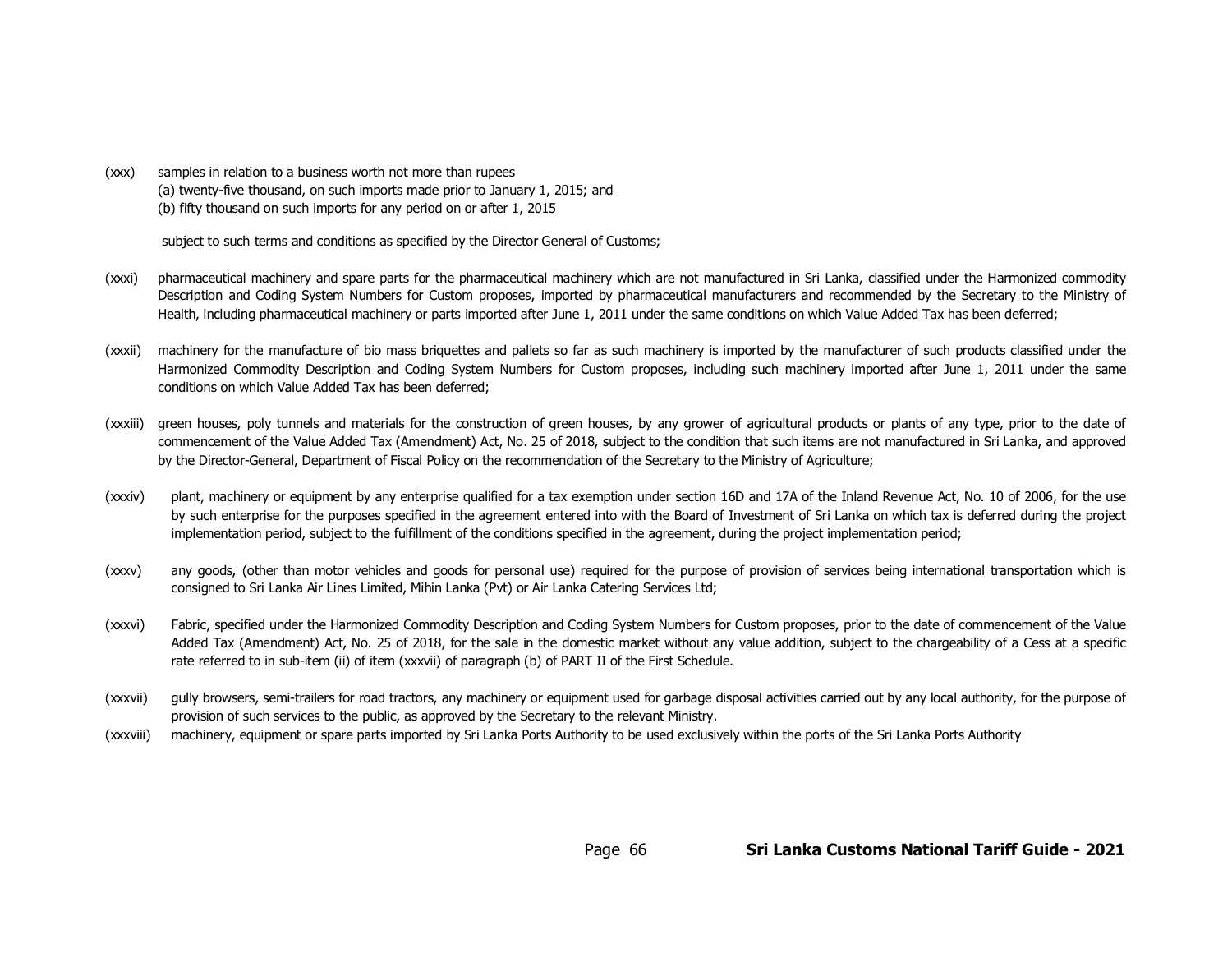#### **The import and supply of goods at duty free shops for payment in foreign currency.**

#### **with effect from October 25, 2014, the import or supply of-**

(a) (i) any motor vehicle identified under Harmonized Commodity Description and Coding Numbers for custom purposes and liable to the Excise (Special Provisions) Duty under Excise (Special Provisions) Act, No.13 of 1989 on the importation of such vehicle or any motor vehicle liable to the same duty on the manufacture of any such vehicle;

(ii) any motor vehicle remains unsold as at October 25, 2014, which would otherwise have been liable to the same duty on the importation or manufacture of the same, if imported or manufactured after October 25, 2014,

other than any vehicle supplied under a financial leasing agreement entered into prior to October 25, 2014, which are disposed after the repossession of the same by the lesser on which input tax had been claimed;

(b) cigarettes identified under the Harmonized Commodity description and Coding System Numbers for custom purposes and liable to the Excise ( Special Provisions) Duty under Excise (Special Provisions) Act, No.13 of 1989 and cess under Sri Lanka Export Development Act, No.40 of 1979 on the importation or manufacture of the same including cigarettes in the stocks remain unsold as at October 25, 2014 which would have been liable to the same duty on the importation or manufacture the same, if imported or manufactured after October 25, 2014 but prior to November 1, 2016.

(c) liquor, prior to November 1, 2016 identified under the Harmonized Commodity Description and Coding System Numbers for Custom Purposes and subject to the Customs Duty and cess on the importation or Excise Duty on manufacture of the same including liquor imported or manufactured prior to October 25, 2014 remain unsold as at October 25, 2014 which would have been liable to the same duty and cess on the importation or Excise Duty on manufacture the same, if imported or manufactured after October 25, 2014.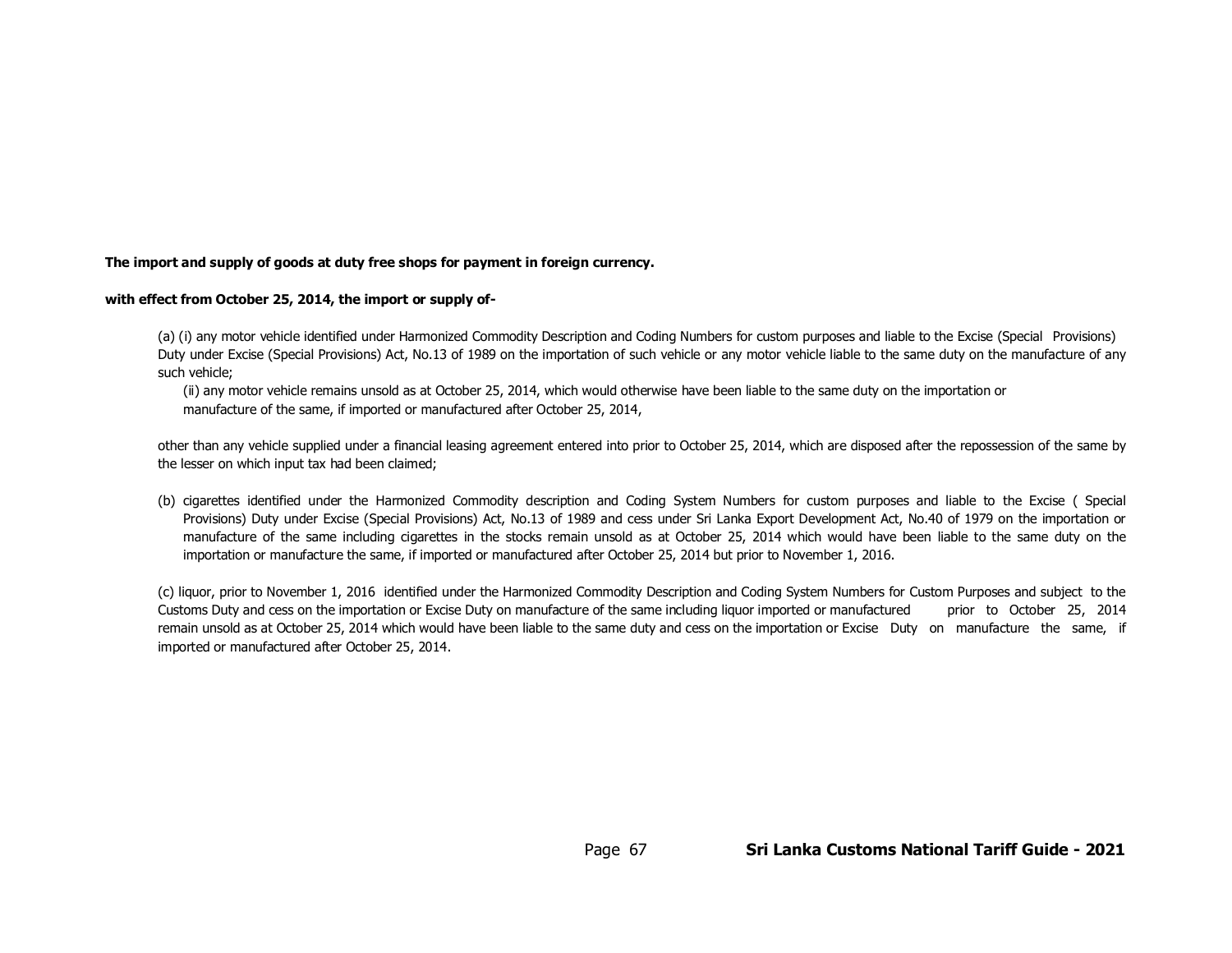#### **VALUE ADDED TAX (VAT) CONSOLIDATED LEVY:**

The amount of tax, due on the supply of the following locally made items, permitted by the Board of Investment of Sri Lanka for sale locally (up to 40% of total annual production) by export oriented companies shall be as indicated below. Further no other tax or levy including any duty under Customs Ordinance or Cess under Section 14 (1) of Sri Lanka Export Development Act, No. 40 of 1979 shall be charged or collected on such sale of the items

- Garments other than panties, socks, briefs and boxer shorts  $-$  Rs. 25 /= per piece
- Panties, socks, briefs and boxer shorts Rs. 25/= per six pieces
- 
- Bags made out of fabric  $\overline{\phantom{a}}$  and  $\overline{\phantom{a}}$  and  $\overline{\phantom{a}}$  are  $\overline{\phantom{a}}$  and  $\overline{\phantom{a}}$  and  $\overline{\phantom{a}}$  and  $\overline{\phantom{a}}$  and  $\overline{\phantom{a}}$  and  $\overline{\phantom{a}}$  and  $\overline{\phantom{a}}$  and  $\overline{\phantom{a}}$  and  $\overline{\phantom{a}}$  and  $\overline$
- Linen and curtains  **Rs. 75/= per kg**
- Excess fabric as cut pieces not more than two meters in length of each piece Rs. 75/= per kilogram
- 
- 
- 
- Towels  $\bullet$  Towels  $\bullet$  Towels  $\bullet$  Towels  $\bullet$  Towels  $\bullet$  Rs. 75 /= per piece
	-
	-
	-
- Any other fabric  $\overline{\phantom{a}}$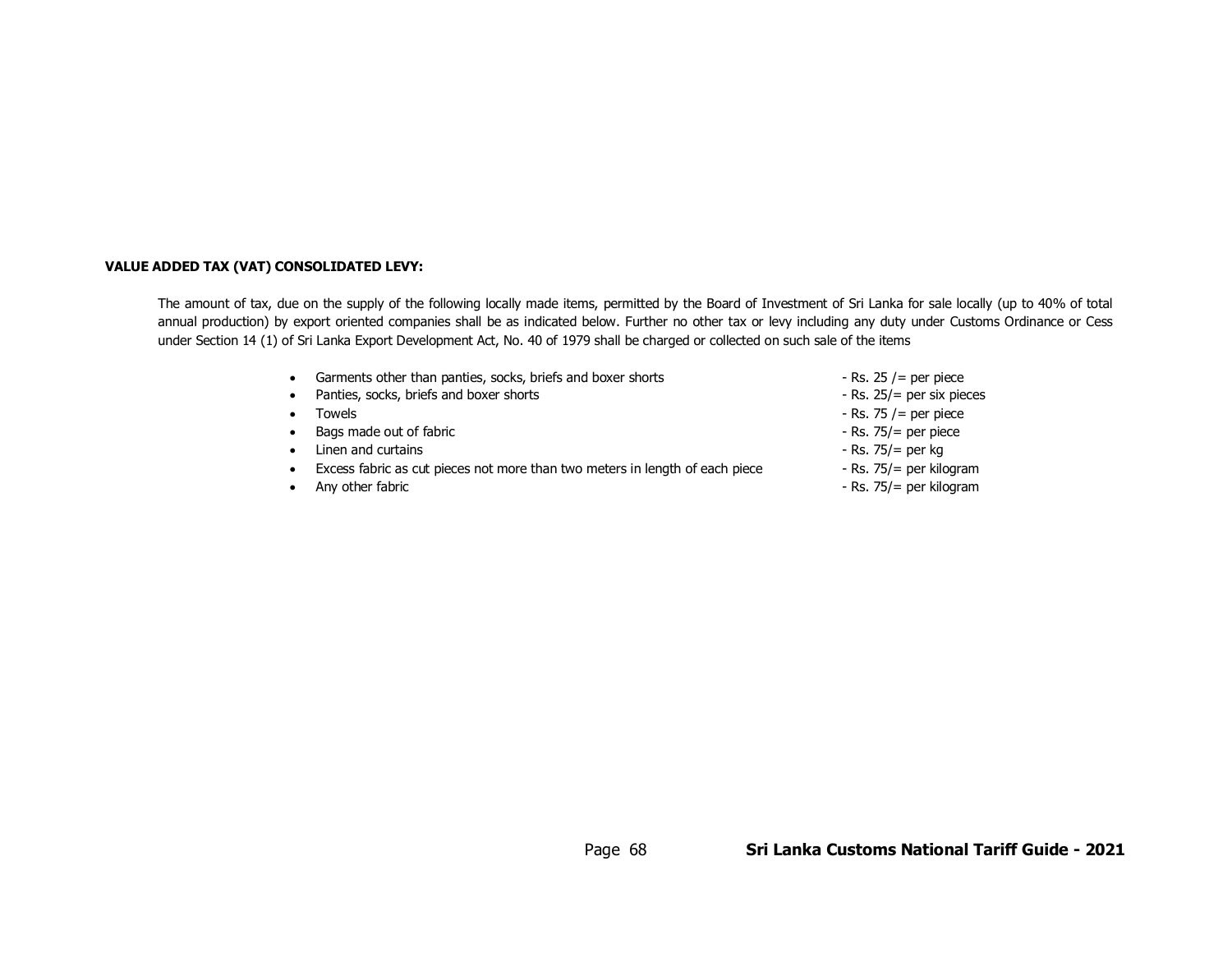# **SECTIONS I TO XXI OF HARMONIZED SYSTEM**

### SECTION I

### **LIVE ANIMALS; ANIMAL PRODUCTS**

### Section notes

- 1 Live animals.
- 2 Meat and edible meat offal.
- 3 Fish and crustaceans, molluscs and other aquatic invertebrates.
- 4 Dairy produce; birds' eggs; natural honey; edible products of animal origin, not elsewhere specified or included.
- 5 Products of animal origin not elsewhere specified or included.

# SECTION II

# **VEGETABLE PRODUCTS**

# Section notes

- 6 Live trees and other plants; bulbs, roots and the like; cut flowers and ornamental foliage.
- 7 Edible vegetables and certain roots and tubers.
- 8 Edible fruit and nuts; peel of citrus fruit or melons.
- 9 Coffee, tea, mate and spices.
- 10 Cereals.
- 11 Products of the milling industry; malt; starches; inulin; wheat gluten.
- 12 Oil seeds and oleaginous fruits; miscellaneous grains, seeds and fruit; industrial or medicinal plants; straw and fodder.
- 13 Lac; gums, resins and other vegetable saps and extracts.
- 14 Vegetable plaiting materials; vegetable products not elsewhere specified or included.

# SECTION III

# **ANIMAL OR VEGETABLE FATS AND OILS AND THEIR CLEAVAGE PRODUCTS; PREPARED EDIBLE FATS; ANIMAL OR VEGETABLE WAXES**

# Section notes

15 Animal or vegetable fats and oils and their cleavage products; prepared edible fats; animal or vegetable waxes.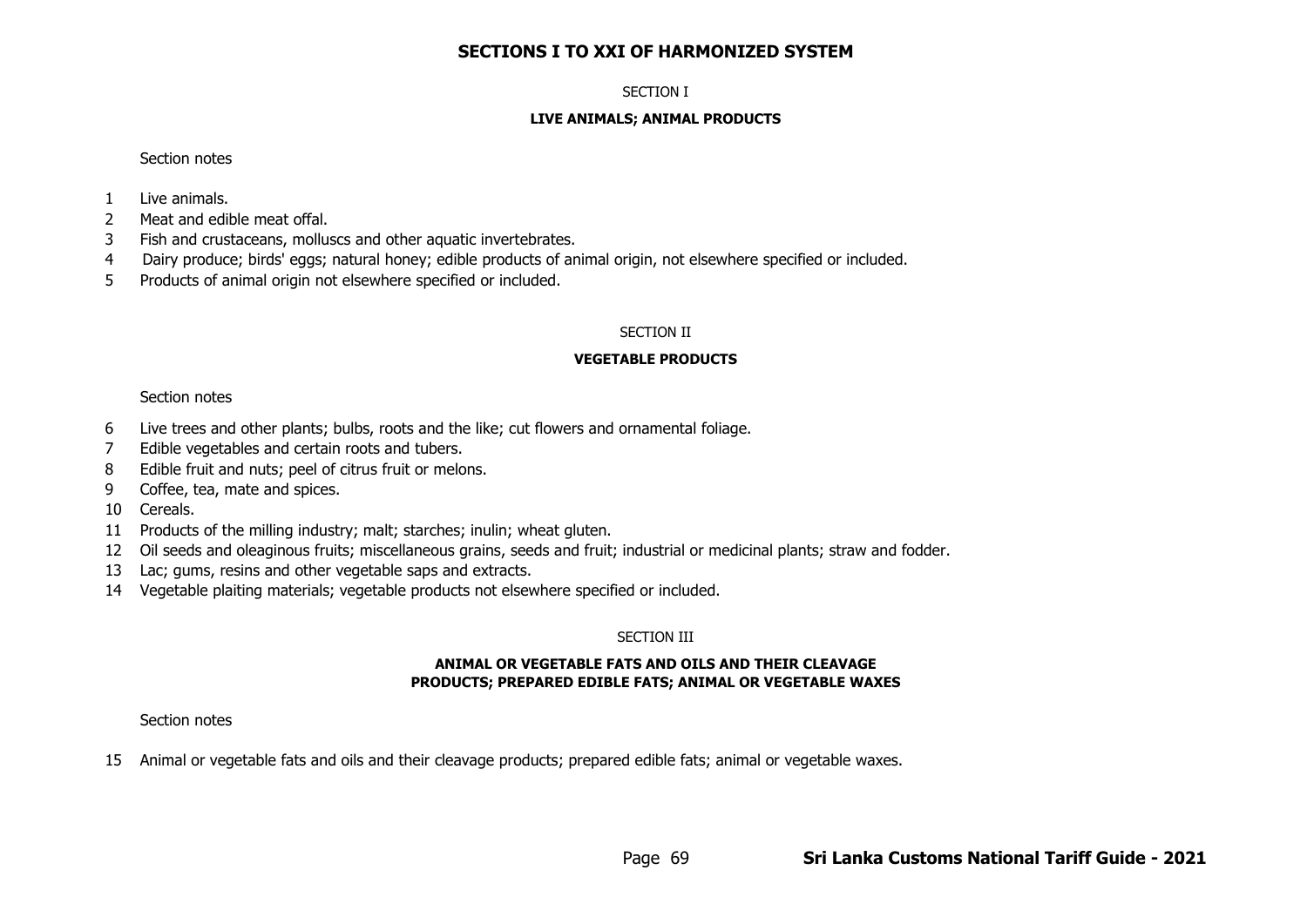#### SECTION IV

#### **PREPARED FOODSTUFFS; BEVERAGES, SPIRITS AND VINEGAR; TOBACCO AND MANUFACTURED TOBACCO SUBSTITUTES**

### Section notes

- 16 Preparations of meat, of fish or of crustaceans, molluscs or other aquatic invertebrates.
- 17 Sugars and sugar confectionery.
- 18 Cocoa and cocoa preparations.
- 19 Preparations of cereals, flour, starch or milk; pastrycooks' products.
- 20 Preparations of vegetables, fruit, nuts or other parts of plants.
- 21 Miscellaneous edible preparations.
- 22 Beverages, spirits and vinegar.
- 23 Residues and waste from the food industries; prepared animal fodder.
- 24 Tobacco and manufactured tobacco substitutes.

### SECTION V

## **MINERAL PRODUCTS**

## Section notes

- 25 Salt; sulphur; earths and stone; plastering materials, lime and cement.
- 26 Ores, slag and ash.
- 27 Mineral fuels, mineral oils and products of their distillation; bituminous substances; mineral waxes.

### SECTION VI

# **PRODUCTS OF THE CHEMICAL OR ALLIED INDUSTRIES**

# Section notes

- 28 Inorganic chemicals; organic or inorganic compounds of precious metals, of rare-earth metals, of radioactive elements or of isotopes.
- 29 Organic chemicals.
- 30 Pharmaceutical products.
- 31 Fertilisers.
- 32 Tanning or dyeing extracts; tannins and their derivatives; dyes, pigments and other colouring matter; paints and varnishes; putty and other mastics; inks.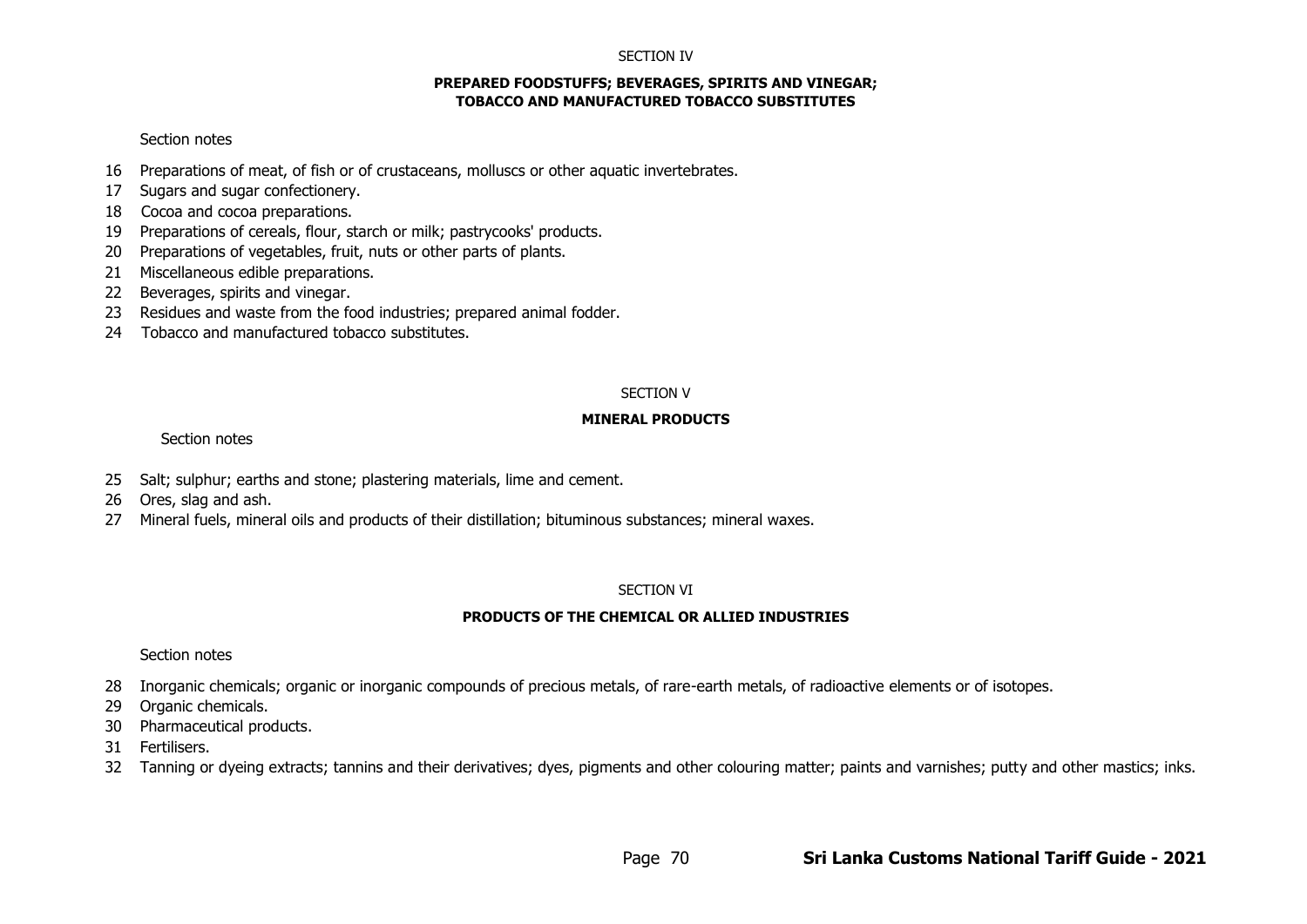- 33 Essential oils and resinoids; perfumery, cosmetic or toilet preparations.
- 34 Soap, organic surface-active agents, washing preparations, lubricating preparations, artificial waxes, prepared waxes, polishing or scouring preparations, candles and similar articles, modelling pastes, "dental waxes" and dental preparations with a basis of plaster.
- 35 Albuminoidal substances; modified starches; glues; enzymes.
- 36 Explosives; pyrotechnic products; matches; pyrophoric alloys; certain combustible preparations.
- 37 Photographic or cinematographic goods.
- 38 Miscellaneous chemical products.

## SECTION VII

## **PLASTICS AND ARTICLES THEREOF; RUBBER AND ARTICLES THEREOF**

# Section notes

- 39 Plastics and articles thereof.
- 40 Rubber and articles thereof.

## SECTION VIII

# **RAW HIDES AND SKINS, LEATHER, FURSKINS AND ARTICLES THEREOF; SADDLERY AND HARNESS; TRAVEL GOODS, HANDBAGS AND SIMILAR CONTAINERS; ARTICLES OF ANIMAL GUT (OTHER THAN SILK-WORM GUT)**

# Section notes

- 41 Raw hides and skins (other than furskins) and leather.
- 42 Articles of leather; saddlery and harness; travel goods, handbags and similar containers; articles of animal gut (other than silk-worm gut).
- 43 Furskins and artificial fur; manufactures thereof.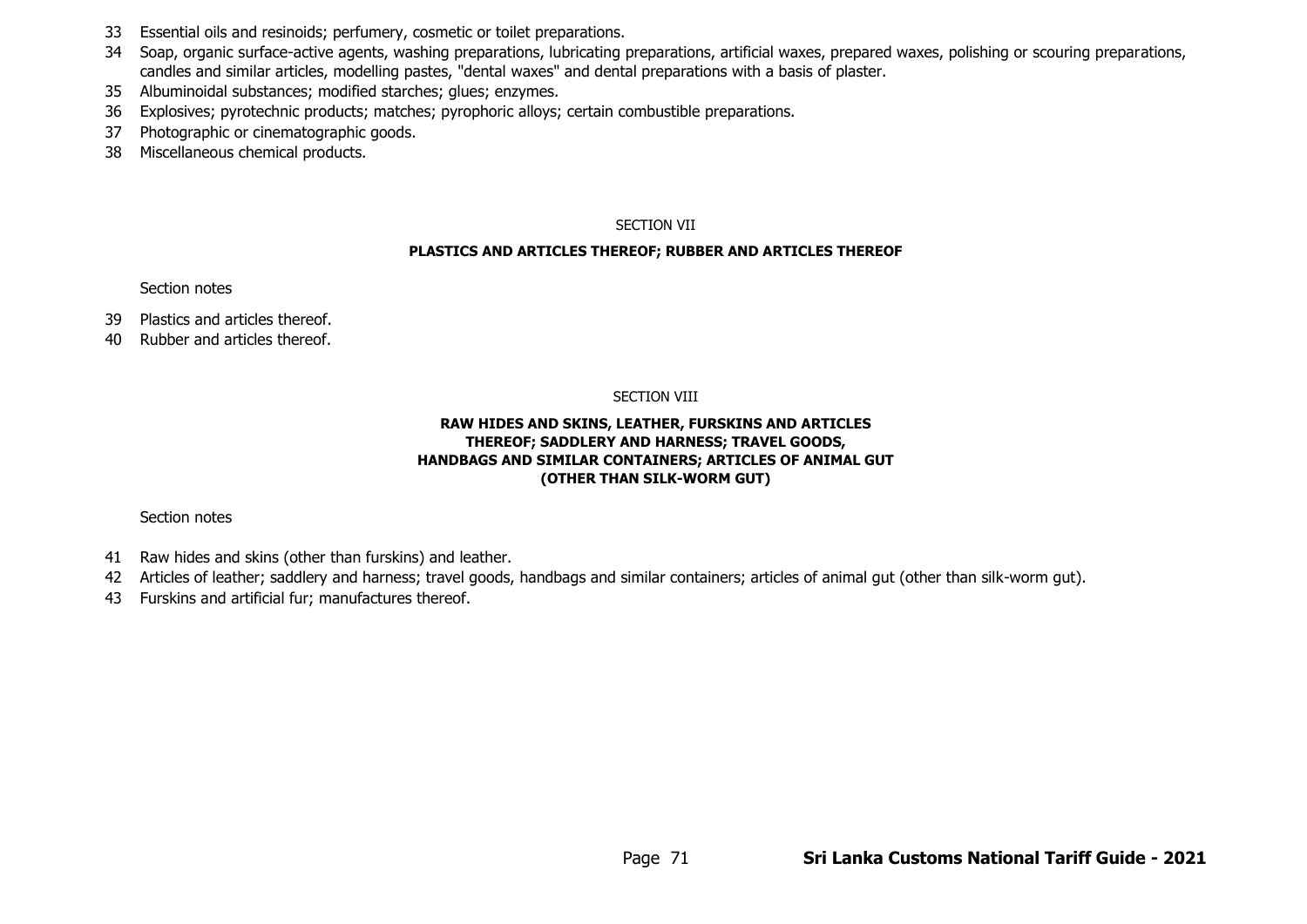#### SECTION IX

### **WOOD AND ARTICLES OF WOOD; WOOD CHARCOAL; CORK AND ARTICLES OF CORK; MANUFACTURES OF STRAW, OF ESPARTO OR OF OTHER PLAITING MATERIALS; BASKETWARE AND WICKERWORK**

#### Section notes

- 44 Wood and articles of wood; wood charcoal.
- 45 Cork and articles of cork.
- 46 Manufactures of straw, of esparto or of other plaiting materials; basketware and wickerwork.

#### SECTION X

### **PULP OF WOOD OR OF OTHER FIBROUS CELLULOSIC MATERIAL; RECOVERED (WASTE AND SCRAP) PAPER OR PAPERBOARD; PAPER AND PAPERBOARD AND ARTICLES THEREOF**

# Section notes

- 47 Pulp of wood or of other fibrous cellulosic material; recovered (waste and scrap) paper or paperboard.
- 48 Paper and paperboard; articles of paper pulp, of paper or of paperboard.
- 49 Printed books, newspapers, pictures and other products of the printing industry; manuscripts, typescripts and plans.

# SECTION XI

# **TEXTILES AND TEXTILE ARTICLES**

Section notes

50 Silk.

- 51 Wool, fine or coarse animal hair; horsehair yarn and woven fabric.
- 52 Cotton.
- 53 Other vegetable textile fibres; paper yarn and woven fabrics of paper yarn.
- 54 Man-made filaments; strip and the like of man-made textile materials.
- 55 Man-made staple fibres.
- 56 Wadding, felt and nonwovens; special yarns; twine, cordage, ropes and cables and articles thereof.
- 57 Carpets and other textile floor coverings.
- 58 Special woven fabrics; tufted textile fabrics; lace; tapestries; trimmings; embroidery.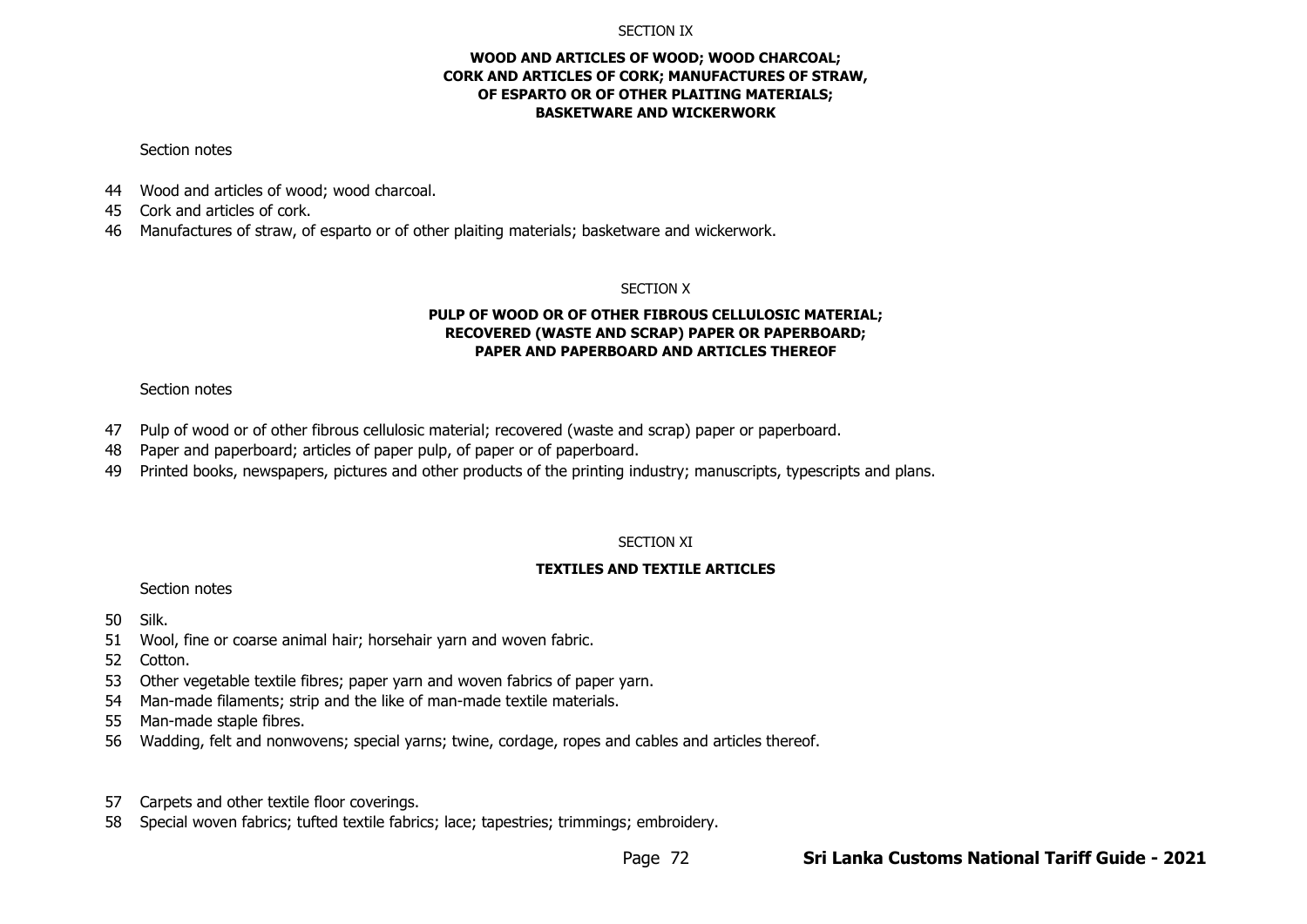- 59 Impregnated, coated, covered or laminated textile fabrics; textile articles of a kind suitable for industrial use.
- 60 Knitted or crocheted fabrics.
- 61 Articles of apparel and clothing accessories knitted or crocheted.
- 62 Articles of apparel and clothing accessories not knitted or crocheted.
- 63 Other made up textile articles; sets; worn clothing and worn textile articles; rags.

## SECTION XII

# **FOOTWEAR, HEADGEAR, UMBRELLAS, SUN UMBRELLAS, WALKING-STICKS, SEAT-STICKS, WHIPS, RIDING-CROPS AND PARTS THEREOF; PREPARED FEATHERS AND ARITCLES MADE THEREWITH; ARTIFICIAL FLOWERS; ARTICLES OF HUMAN HAIR**

## Section notes

- 64 Footwear, gaiters and the like; parts of such articles.
- 65 Headgear and parts thereof.
- 66 Umbrellas, sun umbrellas, walking-sticks, seat-sticks, whips, riding-crops and parts thereof.
- 67 Prepared feathers and down and articles made of feathers or of down; artificial flowers; articles of human hair.

# SECTION XIII

## **ARTICLES OF STONE, PLASTER, CEMENT, ASBESTOS, MICA OR SIMILAR MATERIALS; CERAMIC PRODUCTS; GLASS AND GLASSWARE**

# Section notes

- 68 Articles of stone, plaster, cement, asbestos, mica or similar materials.
- 69 Ceramic products.
- 70 Glass and glassware.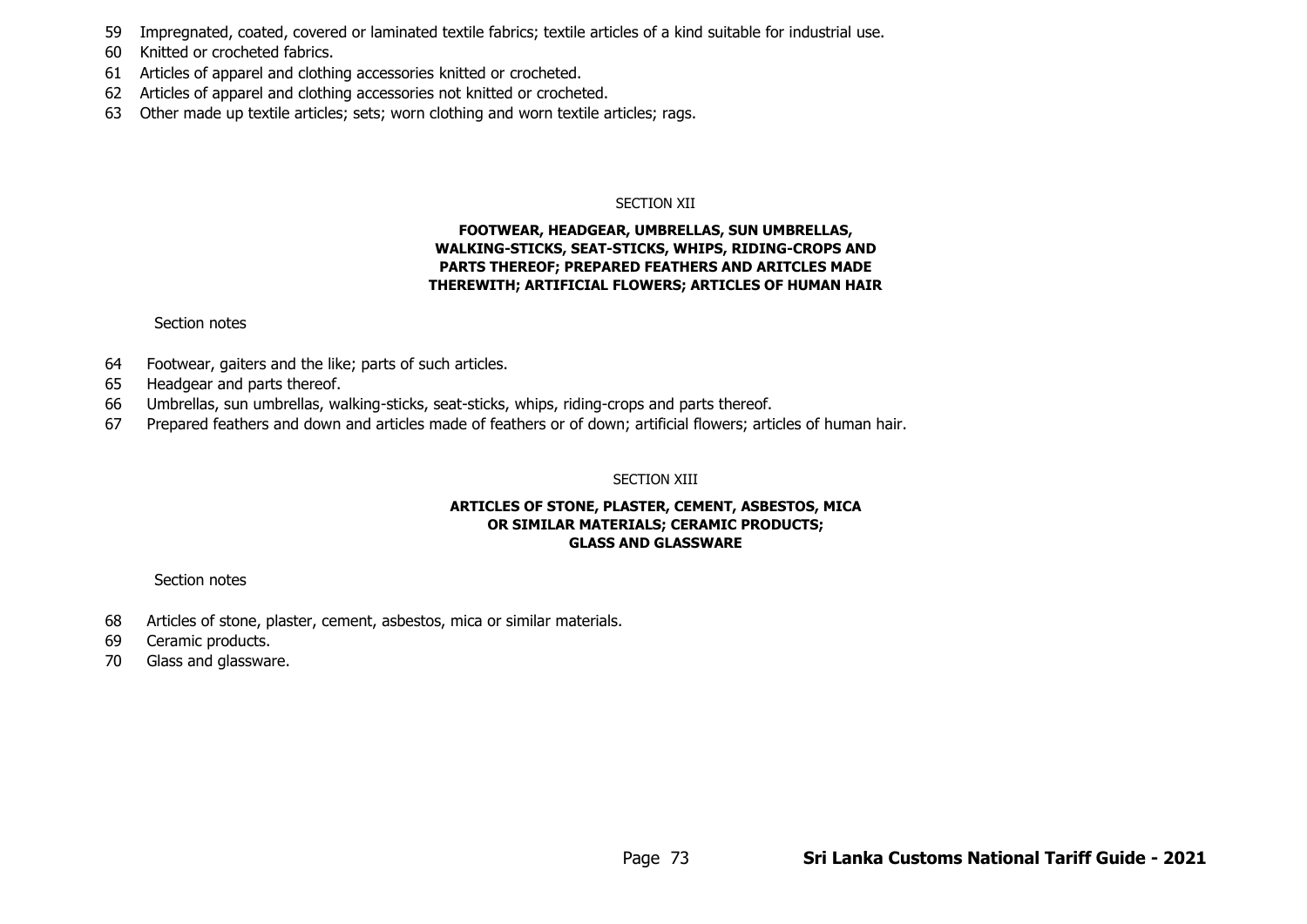#### SECTION XIV

## **NATURAL OR CULTURED PEARLS, PRECIOUS OR SEMI-PRECIOUS STONES, PRECIOUS METALS, METALS CLAD WITH PRECIOUS METAL AND ARTICLES THEREOF; IMITATION JEWELLERY; COIN**

## Section notes

71 Natural or cultured pearls, precious or semi-precious stones, precious metals, metals clad with precious metal and articles thereof; imitation jewellery; coin.

#### SECTION XV

#### **BASE METALS AND ARTICLES OF BASE METAL**

#### Section notes

- 72 Iron and steel.
- 73 Articles of iron or steel.
- 74 Copper and articles thereof.
- 75 Nickel and articles thereof.
- 76 Aluminium and articles thereof.
- 77 (Reserved for possible future use in the Harmonized System)
- 78 Lead and articles thereof.
- 79 Zinc and articles thereof.
- 80 Tin and articles thereof.
- 81 Other base metals; cermets; articles thereof.
- 82 Tools, implements, cutlery, spoons and forks, of base metal; parts thereof of base metal.
- 83 Miscellaneous articles of base metal.

SECTION XVI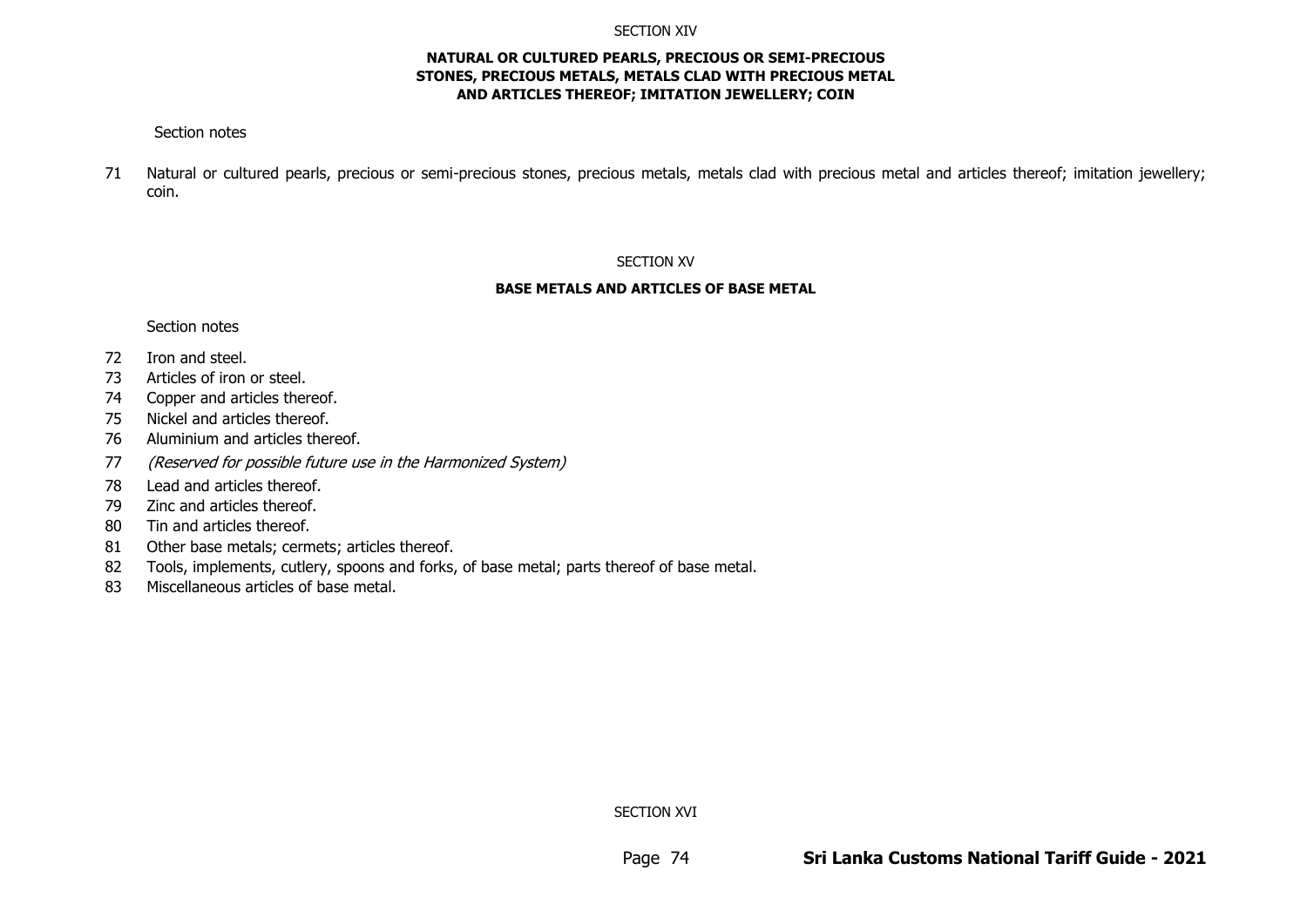# **MACHINERY AND MECHANICAL APPLIANCES; ELECTRICAL EQUIPMENT; PARTS THEREOF; SOUND RECORDERS AND REPRODUCERS, TELEVISION IMAGE AND SOUND RECORDERS AND REPRODUCERS, AND PARTS AND ACCESSORIES OF SUCH ARTICLES**

# Section notes

- 84 Nuclear reactors, boilers, machinery and mechanical appliances; parts thereof.
- 85 Electrical machinery and equipment and parts thereof; sound recorders and reproducers, television image and sound recorders and reproducers, and parts and accessories of such articles.

# SECTION XVII

# **VEHICLES, AIRCRAFT, VESSELS AND ASSOCIATED TRANSPORT EQUIPMENT**

# Section notes

- 86 Railway or tramway locomotives, rolling-stock and parts thereof; railway or tramway track fixtures and fittings and parts thereof; mechanical (including electro-mechanical) traffic signalling equipment of all kinds.
- 87 Vehicles other than railway or tramway rolling-stock, and parts and accessories thereof.
- 88 Aircraft, spacecraft, and parts thereof.
- 89 Ships, boats and floating structures.

# SECTION XVIII

# **OPTICAL, PHOTOGRAPHIC, CINEMATOGRAPHIC, MEASURING, CHECKING, PRECISION, MEDICAL OR SURGICAL INSTRUMENTS AND APPARATUS; CLOCKS AND WATCHES; MUSICAL INSTRUMENTS; PARTS AND ACCESSORIES THEREOF**

# Section notes

- 90 Optical, photographic, cinematographic, measuring, checking, precision, medical or surgical instruments and apparatus; parts and accessories thereof.
- 91 Clocks and watches and parts thereof.
- 92 Musical instruments; parts and accessories of such articles.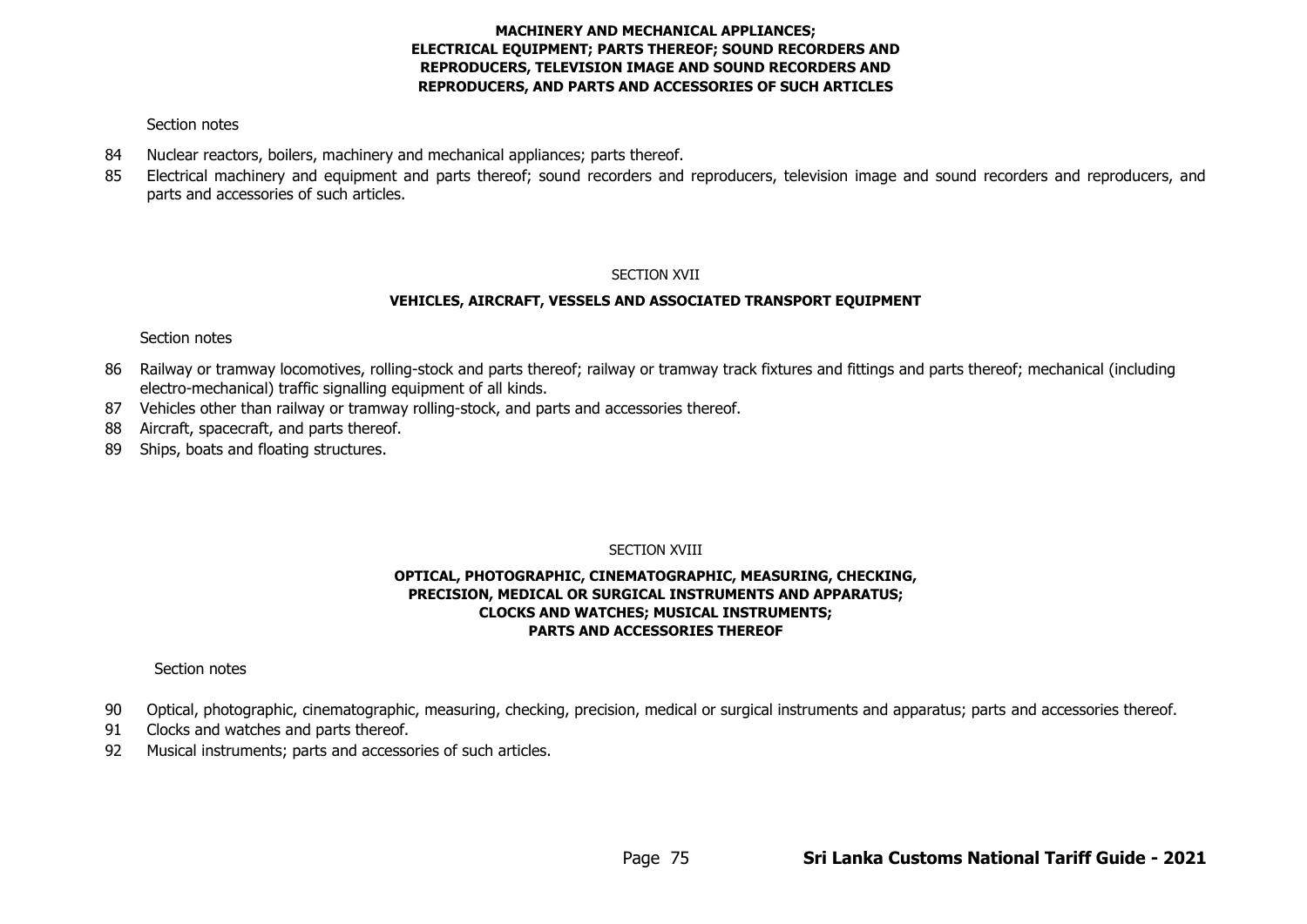#### SECTION XIX

#### **ARMS AND AMMUNITION; PARTS AND ACCESSORIES THEREOF**

Section notes

93 Arms and ammunition; parts and accessories thereof.

#### SECTION XX

#### **MISCELLANEOUS MANUFACTURED ARTICLES**

## Section notes

- 94 Furniture; bedding, mattresses, mattress supports, cushions and similar stuffed furnishings; lamps and lighting fittings, not elsewhere specified or included; illuminated signs, illuminated name-plates and the like; prefabricated buildings.
- 95 Toys, games and sports requisites; parts and accessories thereof.
- 96 Miscellaneous manufactured articles.

## SECTION XXI

## **WORKS OF ART, COLLECTORS' PIECES AND ANTIQUES**

## Section notes

- 97 Works of art, collectors' pieces and antiques.
- 98 (Reserved for special uses by Contracting Parties)
- 99 (Reserved for special uses by Contracting Parties)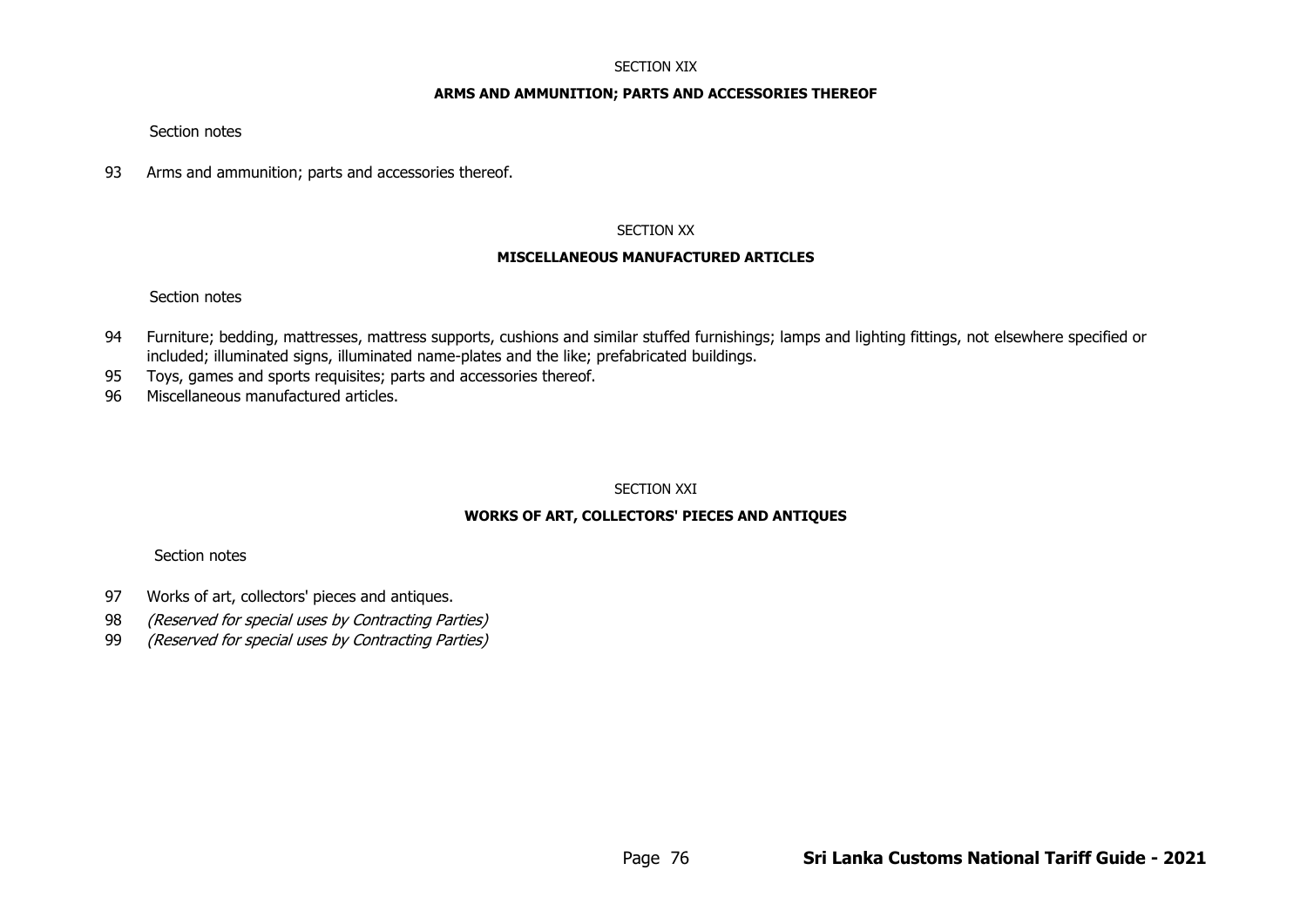# **ABBREVIATIONS AND SYMBOLS**

|     | <b>AC</b>              | Alternating current                    | 23. | m             | metre(s)                                                                |
|-----|------------------------|----------------------------------------|-----|---------------|-------------------------------------------------------------------------|
| 2.  | <b>ASTM</b>            | American Society for Testing Materials | 24. | $m-$          | meta-                                                                   |
| 3.  | Bq                     | <b>Becquerel</b>                       | 25. | m2            | square metre(s)                                                         |
| 4.  | °C                     | Degree(s) Celsius                      | 26. | µCi           | micro curie                                                             |
| 5.  | cc                     | cubic centimetre(s)                    | 27. | mm            | millimetre(s)                                                           |
| 6.  | $\mathbf{c}\mathbf{g}$ | centigram(s)                           | 28. | mN            | Milli Newton(s)                                                         |
|     | cm                     | centimetre(s)                          | 29. | <b>MPa</b>    | Mega Pascal(s)                                                          |
| 8.  | cm <sub>2</sub>        | square centimetre(s)                   | 30. | <sup>N</sup>  | Newton(s)                                                               |
| 9.  | cm <sub>3</sub>        | cubic centimetre(s)                    | 31  | No.           | Number                                                                  |
| 10. | cN                     | Centi Newton(s)                        | 32  | $O -$         | ortho-                                                                  |
| 11  | DC                     | direct current                         | 33. | D-            | para-                                                                   |
| 12. |                        | gram(s)                                | 34. |               | tonne(s)                                                                |
| 13. | Hz                     | hertz                                  | 35. | <b>UV</b>     | ultra-violet                                                            |
| 14. | <b>IR</b>              | infra-red                              | 36. | V             | volt(s)                                                                 |
| 15. | kcal                   | kilocalorie(s)                         | 37. | vol.          | volume                                                                  |
| 16. | kg                     | kilogram(s)                            | 38. | W             | watt(s)                                                                 |
| 17. | kgf                    | kilogram force                         | 39. | $\frac{0}{0}$ | percent                                                                 |
| 18. | kN                     | kilo newton(s)                         | 40. | Xo            | $x \text{ degree}(s)$                                                   |
| 19. | kPa                    | kilopascal(s)                          | 41. | S             | Sri Lanka Institute of Standards (SLSI)                                 |
| 20. | kV                     | kilovolt(s)                            | 42. |               | Imports Control License (ICL)                                           |
| 21. | kVA                    | kilovolt-ampere(s)                     | 43. | <b>TS</b>     | Temporary Suspension of Importation Under Import and Export Control Act |
| 22. | kvar                   | $kilovolt$ -ampere $(s)$ – reactive    | 44. | <b>TB</b>     | Temporarily Banned the Importation Under Import and Export Control Act  |
| 23. | kW                     | kilowatt(s)                            | 45. | В             | Banned the Importation Under Import and Export Control Act              |
| 24. |                        | litre(s)                               | 46. | $\mathbf c$   | Importation under Credit Facility                                       |